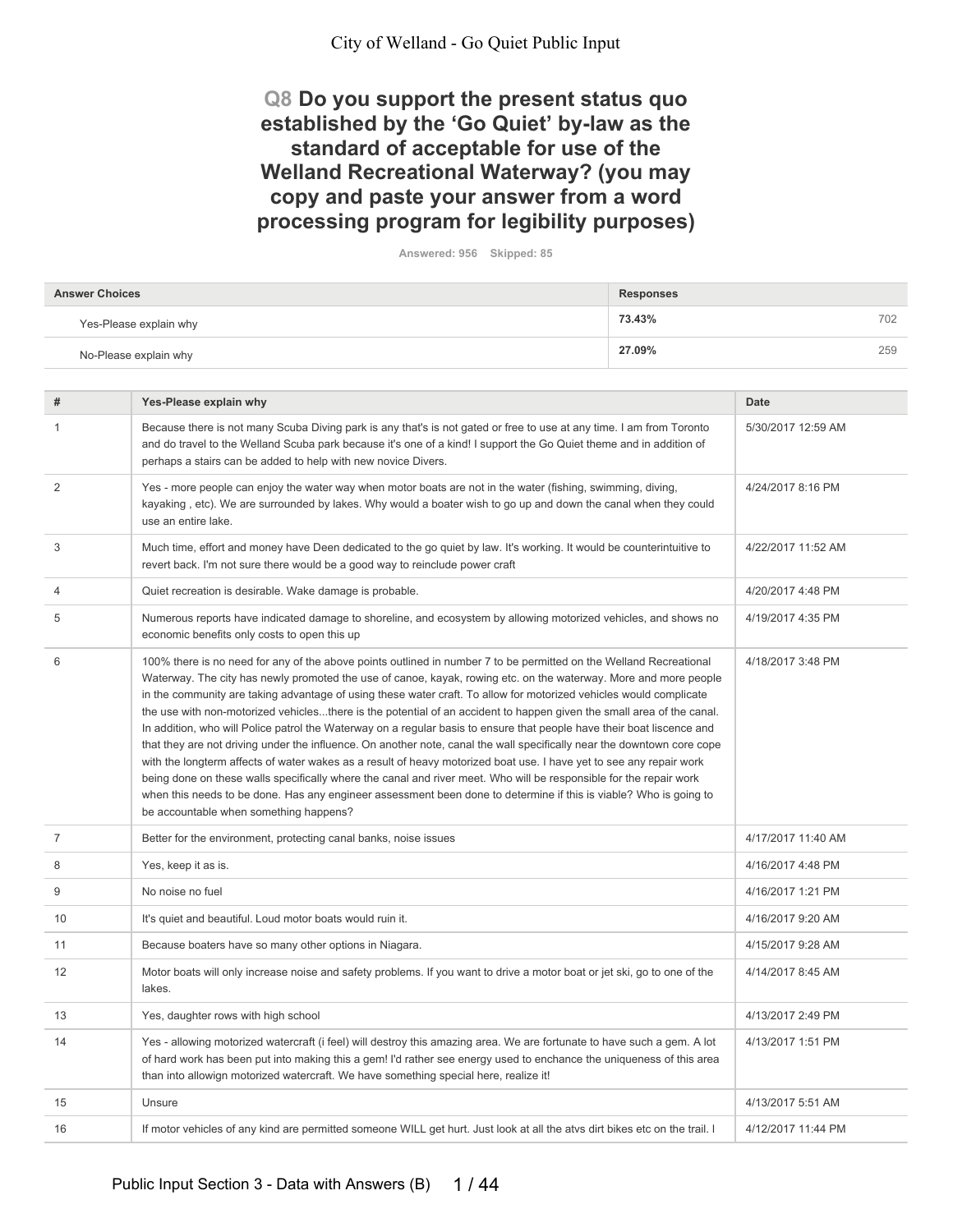| 17 | Yes--- how could you possibly ensure safety what about noise drinking and annoyance of boats                                                                                                                                                                                                                                                                                                                                                                                                                                                                                                                                                                                                                                                                                   | 4/12/2017 5:04 PM  |
|----|--------------------------------------------------------------------------------------------------------------------------------------------------------------------------------------------------------------------------------------------------------------------------------------------------------------------------------------------------------------------------------------------------------------------------------------------------------------------------------------------------------------------------------------------------------------------------------------------------------------------------------------------------------------------------------------------------------------------------------------------------------------------------------|--------------------|
| 18 | This bylaw has protected the recreational canal from shoreline erosion and the low noise level contributes to a<br>pleasant environment for those using the waterway and the related walkways                                                                                                                                                                                                                                                                                                                                                                                                                                                                                                                                                                                  | 4/12/2017 4:06 PM  |
| 19 | Yes the old canal is too small making it too dangerous for motorized watercraft                                                                                                                                                                                                                                                                                                                                                                                                                                                                                                                                                                                                                                                                                                | 4/12/2017 10:01 AM |
| 20 | Motorized vehicles would do damage to the water way and make it unsafe for diving and swimming                                                                                                                                                                                                                                                                                                                                                                                                                                                                                                                                                                                                                                                                                 | 4/11/2017 8:36 PM  |
| 21 | YES. I CAN HEAR YOUR CONCERTS IN MY YARD FROM THE ISLAND DURING THE SUMMER AND FALL. THE<br>LAST THING I NEED TO LISTEN TO IS BOAT MOTORS, JET SKIS OR SEADOOS. I HAVE CANOED IN A CANAL<br>THAT WAS SUPPOSED TO BE NO WAKE AND HAD TO TURN INTO THE WAKE TO AVOID BEING SWAMPED<br>BY A BOAT OPERATOR AND HIS FAMILY SMILING AT ME AS I STRUGGLED TO KEEP THE WATER OUT OF<br>THE CANOE AND THEY WERE SMILING.                                                                                                                                                                                                                                                                                                                                                                | 4/11/2017 8:02 PM  |
| 22 | Yes- the Welland River is available for those wishing to use motorized boats, etc. The Canal is nice to have a quiet<br>paddle or go fishing without the noise and pollution caused by motorized vehicles.                                                                                                                                                                                                                                                                                                                                                                                                                                                                                                                                                                     | 4/7/2017 10:02 AM  |
| 23 | Yes                                                                                                                                                                                                                                                                                                                                                                                                                                                                                                                                                                                                                                                                                                                                                                            | 4/6/2017 2:24 PM   |
| 24 | We do not need loud, polluting motorized craft on the waterway. There would be very little upside to this, but a<br>downside to any swimmer, kayaker, or hiker who wants some peace and quiet, and without the danger, noise, smell,<br>gas and oil from boats.                                                                                                                                                                                                                                                                                                                                                                                                                                                                                                                | 4/6/2017 11:42 AM  |
| 25 | I live close to the canal and motor boats make excessive amounts of noise.                                                                                                                                                                                                                                                                                                                                                                                                                                                                                                                                                                                                                                                                                                     | 4/4/2017 2:03 PM   |
| 26 | the habitat for many species such as jellies turtles and other vegitation has thrived on the lack of power boats churning<br>the water, creating wake, and leaching gas and oil into the water.                                                                                                                                                                                                                                                                                                                                                                                                                                                                                                                                                                                | 4/4/2017 10:19 AM  |
| 27 | I like the current family friendly activities like canoeing, concerts. More appealing to bigger population, showcases and<br>preserves the natural beauty of the waterway. I urge the city to not make this decision about revenue money<br>generated by permits. Look at ofher international cities - Prague, Amsterdamm etc. they have a very lively waterfront<br>without motorized traffic                                                                                                                                                                                                                                                                                                                                                                                 | 4/4/2017 12:59 AM  |
| 28 | Keep our drinking water supply safe, keep current in-water and on-surface users safe, protect flora and fauna on and<br>under the water                                                                                                                                                                                                                                                                                                                                                                                                                                                                                                                                                                                                                                        | 4/3/2017 8:45 AM   |
| 29 | We live in condos on the canal.Also Canada Geese are always here and they have hatch their eggs nearby and raise<br>their chicks in front of our condo.                                                                                                                                                                                                                                                                                                                                                                                                                                                                                                                                                                                                                        | 4/2/2017 8:09 PM   |
| 30 | It allows for more users and for environmental reasons                                                                                                                                                                                                                                                                                                                                                                                                                                                                                                                                                                                                                                                                                                                         | 4/2/2017 1:15 PM   |
| 31 | This practice in reality has actually expanded the use of the canal relative to the uses while motorized boats were<br>allowed. Environmentally the current status is best without argument from any source as far as I have seen in<br>research and this includes wildlife. Motorized boats represent surveillance issues re licensed boaters which would<br>result in additional cost. The introduction of Float Fest is just one of many events that over time will result in continued<br>renewed interest in the Canal City since the recreational canal is our claim to uniqueness in the Niagara Region.<br>Events have also provided volunteer experiences to young and old alike and have actually appealed to volunteers<br>across the region and even the province. | 4/2/2017 11:44 AM  |
| 32 | This waterway is a core part of the city. The addition of motorized watercraft will only lessen the world class waterway<br>we have. Any city would kill to have a waterway like this so close to there city center. We need to keep it safe and push<br>for more world class events to bring more people into welland.                                                                                                                                                                                                                                                                                                                                                                                                                                                        | 4/1/2017 12:59 AM  |
| 33 | eliminates noisy boats and irresponsible PWC operators                                                                                                                                                                                                                                                                                                                                                                                                                                                                                                                                                                                                                                                                                                                         | 3/31/2017 10:24 PM |
| 34 | Safety and noise.                                                                                                                                                                                                                                                                                                                                                                                                                                                                                                                                                                                                                                                                                                                                                              | 3/31/2017 7:43 PM  |
| 35 |                                                                                                                                                                                                                                                                                                                                                                                                                                                                                                                                                                                                                                                                                                                                                                                | 3/31/2017 6:22 PM  |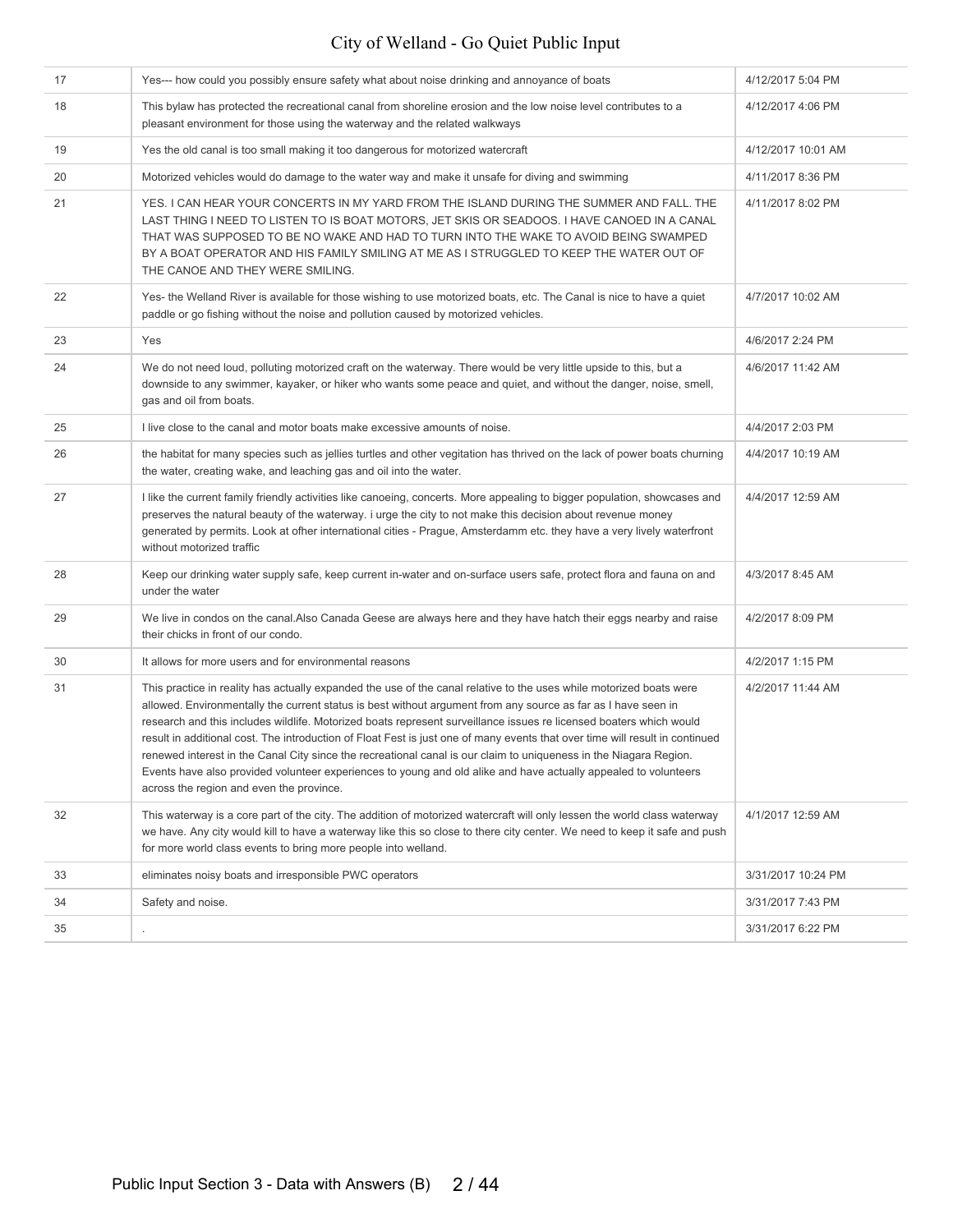| 36 | I enjoy walking the islands trails and bird watching quietly. I enjoy packing a picnic and making use of one of the many<br>firepits, eating dinner along the water peacefully. I love bike riding along the water and looking at the scenery. I am<br>grateful to be able to take my niece to the canal to swim on a hot day, where we can play in the water peacefully &<br>safely (as long as we wear water shoes and watch out for all the broken alcohol bottles; I bring garbage bags on walks<br>and do my best to pick up glass that I see). I think my 8 year old labs favorite thing to do anyday is frolic along the<br>waters edge of the canal. I cant remember how many times Ive grabed a blanket and a book, colouring book, or a<br>camera and gone to sit along the canal on a park bench. Sundays mean no transit in or out of the city, if you dont<br>have a vehicle, there is not much to do. The canal and island is always there to enjoy peacefully. Motorized vehicles<br>on the waterway would call on a need for police patrol boats to monotor citizens. I just can not see motorized vehicles<br>on the canal working out to be a positive thing environmentally or for the people who love to use the waterway quiety.<br>My response to my home town is often met with 'eww Welland'. My reply is always a firm 'I love it there! The rec canal<br>is amazing and peacful. I love that I can take my dog there to swim anytime. I love biking along the water quietly,<br>stopping to take pictures of birds. Welland is amazing!' Please dont take away the go quiet by law, I and so many<br>others love our beautiful nature filled paradise filled with the sounds of nature. | 3/31/2017 2:23 AM  |
|----|-------------------------------------------------------------------------------------------------------------------------------------------------------------------------------------------------------------------------------------------------------------------------------------------------------------------------------------------------------------------------------------------------------------------------------------------------------------------------------------------------------------------------------------------------------------------------------------------------------------------------------------------------------------------------------------------------------------------------------------------------------------------------------------------------------------------------------------------------------------------------------------------------------------------------------------------------------------------------------------------------------------------------------------------------------------------------------------------------------------------------------------------------------------------------------------------------------------------------------------------------------------------------------------------------------------------------------------------------------------------------------------------------------------------------------------------------------------------------------------------------------------------------------------------------------------------------------------------------------------------------------------------------------------------------------------------------------------------|--------------------|
| 37 | Yes, protecting the ecosystem, would make present uses (kayaking, canoeing, swimming etc) all unsafe. The noise<br>would not be acceptable to have motorized water vehicles!! Just all wrong for the canal!!                                                                                                                                                                                                                                                                                                                                                                                                                                                                                                                                                                                                                                                                                                                                                                                                                                                                                                                                                                                                                                                                                                                                                                                                                                                                                                                                                                                                                                                                                                      | 3/30/2017 9:13 PM  |
| 38 | Keep noise pollution down, environmental concern with motorized vehicles, safety concerns with motorized vehicles                                                                                                                                                                                                                                                                                                                                                                                                                                                                                                                                                                                                                                                                                                                                                                                                                                                                                                                                                                                                                                                                                                                                                                                                                                                                                                                                                                                                                                                                                                                                                                                                 | 3/30/2017 9:12 PM  |
| 39 | We thoroughly enjoy the canal. When there were motorized boats etc in th canal it was unsafe, noisy, can't fish.                                                                                                                                                                                                                                                                                                                                                                                                                                                                                                                                                                                                                                                                                                                                                                                                                                                                                                                                                                                                                                                                                                                                                                                                                                                                                                                                                                                                                                                                                                                                                                                                  | 3/30/2017 9:11 PM  |
| 40 | There are a lot of activities that currently happen on the canal that would be utterly disrupted by allowing motorboats in<br>the canal. There is not room for both.                                                                                                                                                                                                                                                                                                                                                                                                                                                                                                                                                                                                                                                                                                                                                                                                                                                                                                                                                                                                                                                                                                                                                                                                                                                                                                                                                                                                                                                                                                                                              | 3/29/2017 10:23 PM |
| 41 | Yes. It is important that we protect our water, and the Eco-system along the canal.                                                                                                                                                                                                                                                                                                                                                                                                                                                                                                                                                                                                                                                                                                                                                                                                                                                                                                                                                                                                                                                                                                                                                                                                                                                                                                                                                                                                                                                                                                                                                                                                                               | 3/29/2017 8:07 PM  |
| 42 | Yes. Power boats, SeaDoos, etc conflict with more passive uses and enjoyment of the waterway.                                                                                                                                                                                                                                                                                                                                                                                                                                                                                                                                                                                                                                                                                                                                                                                                                                                                                                                                                                                                                                                                                                                                                                                                                                                                                                                                                                                                                                                                                                                                                                                                                     | 3/28/2017 10:27 PM |
| 43 | I love using the SUPs, such a great beach like atmosphere down by the docks                                                                                                                                                                                                                                                                                                                                                                                                                                                                                                                                                                                                                                                                                                                                                                                                                                                                                                                                                                                                                                                                                                                                                                                                                                                                                                                                                                                                                                                                                                                                                                                                                                       | 3/28/2017 8:53 PM  |
| 44 | Yes. The waterway is a perfect place for all of its present uses.                                                                                                                                                                                                                                                                                                                                                                                                                                                                                                                                                                                                                                                                                                                                                                                                                                                                                                                                                                                                                                                                                                                                                                                                                                                                                                                                                                                                                                                                                                                                                                                                                                                 | 3/28/2017 6:45 PM  |
| 45 | Power boats are too noisy. Increased risk of accidents                                                                                                                                                                                                                                                                                                                                                                                                                                                                                                                                                                                                                                                                                                                                                                                                                                                                                                                                                                                                                                                                                                                                                                                                                                                                                                                                                                                                                                                                                                                                                                                                                                                            | 3/28/2017 3:25 PM  |
| 46 | Mostly for safety reasons. With two lakes on either side of us there is no reason for that much traffic on the recreational<br>waterway.                                                                                                                                                                                                                                                                                                                                                                                                                                                                                                                                                                                                                                                                                                                                                                                                                                                                                                                                                                                                                                                                                                                                                                                                                                                                                                                                                                                                                                                                                                                                                                          | 3/28/2017 1:35 PM  |
| 47 | Yes. The canal is used consistently by persons who use kayaks, canoes, paddleboards and simming. I cannot think<br>that motor boats would be safe in any situation. Also, previously the topic of erosion was a cause for this by-law,<br>where will the money come from to repair the damage done by powerboats.                                                                                                                                                                                                                                                                                                                                                                                                                                                                                                                                                                                                                                                                                                                                                                                                                                                                                                                                                                                                                                                                                                                                                                                                                                                                                                                                                                                                 | 3/28/2017 1:22 PM  |
| 48 | abuse ,noise and enforcement problems and costs                                                                                                                                                                                                                                                                                                                                                                                                                                                                                                                                                                                                                                                                                                                                                                                                                                                                                                                                                                                                                                                                                                                                                                                                                                                                                                                                                                                                                                                                                                                                                                                                                                                                   | 3/28/2017 11:29 AM |
| 49 | It works                                                                                                                                                                                                                                                                                                                                                                                                                                                                                                                                                                                                                                                                                                                                                                                                                                                                                                                                                                                                                                                                                                                                                                                                                                                                                                                                                                                                                                                                                                                                                                                                                                                                                                          | 3/28/2017 10:24 AM |
| 50 | The calm waters on the canal is what makes Welland such a desirable venue for rowing and other flatwater events.<br>Any boat traffic on the canal will introduce wake to the waterway making it less pristine for flatwater events. A few<br>years ago, I would have been supportive of allowing boat traffic on the north end of the canal. Now with the Pen<br>Financial rental center and ND boathouse, both sides of the canal are used for recreational, non motorized purposes.<br>There is no place where boat traffic can currently be allowed without interfering with recreational activities.<br>Additionally, we already have flatwater infrastructure in place (WIFC). We do not have the infrastructure to support<br>motorized boats. Even if we had the space for motorized boats, why invest in additional infrastructure rather than<br>instead continue to improve on the flatwater infrastructure we already have and are well known and respected for? To<br>conclude, the recreational waterway is the most unique thing about Welland. It's a hub of recreational activity. It<br>promotes healthy lifestyles. It's clean, quiet and promotes natural ecosystems. Allowing boat traffic would be<br>detrimental to the recreational activities of Welland's citizens, and damage our growing reputation as a world class<br>venue for flatwater events.                                                                                                                                                                                                                                                                                                                                    | 3/28/2017 10:11 AM |
| 51 | The peace and safety now are in danger, I feel secure when there are non motorized boats or other motorized<br>transportations on the water. The power of this " Go Quiet" Bylaw is in the name; Go Quiet. Please keep it this way.                                                                                                                                                                                                                                                                                                                                                                                                                                                                                                                                                                                                                                                                                                                                                                                                                                                                                                                                                                                                                                                                                                                                                                                                                                                                                                                                                                                                                                                                               | 3/27/2017 1:02 PM  |
| 52 | yes because my dwelling faces the waterway                                                                                                                                                                                                                                                                                                                                                                                                                                                                                                                                                                                                                                                                                                                                                                                                                                                                                                                                                                                                                                                                                                                                                                                                                                                                                                                                                                                                                                                                                                                                                                                                                                                                        | 3/27/2017 12:05 PM |
| 53 | I am the General Manager of St. Charles Village. A 30 year local community for seniors. If you were to lift the Go Quiet<br>by-law, my residents would not be able to enjoy the peace and quiet they deserve and to which they have become<br>accustomed to. It was my residents who asked me to speak on their behalf.                                                                                                                                                                                                                                                                                                                                                                                                                                                                                                                                                                                                                                                                                                                                                                                                                                                                                                                                                                                                                                                                                                                                                                                                                                                                                                                                                                                           | 3/27/2017 11:54 AM |
| 54 | Quiet and peaceful and so relaxing. Also no wake so great for SUP. Why ruin a great thing?                                                                                                                                                                                                                                                                                                                                                                                                                                                                                                                                                                                                                                                                                                                                                                                                                                                                                                                                                                                                                                                                                                                                                                                                                                                                                                                                                                                                                                                                                                                                                                                                                        | 3/27/2017 11:53 AM |
| 55 | Yes the rowing needs to have flat surfaces to row on. Keeps high school students doing a sport that Welland needs!!<br>Also because the waterways are peaceful currently and there are open body lakes nearby for motorized use.                                                                                                                                                                                                                                                                                                                                                                                                                                                                                                                                                                                                                                                                                                                                                                                                                                                                                                                                                                                                                                                                                                                                                                                                                                                                                                                                                                                                                                                                                  | 3/27/2017 6:15 AM  |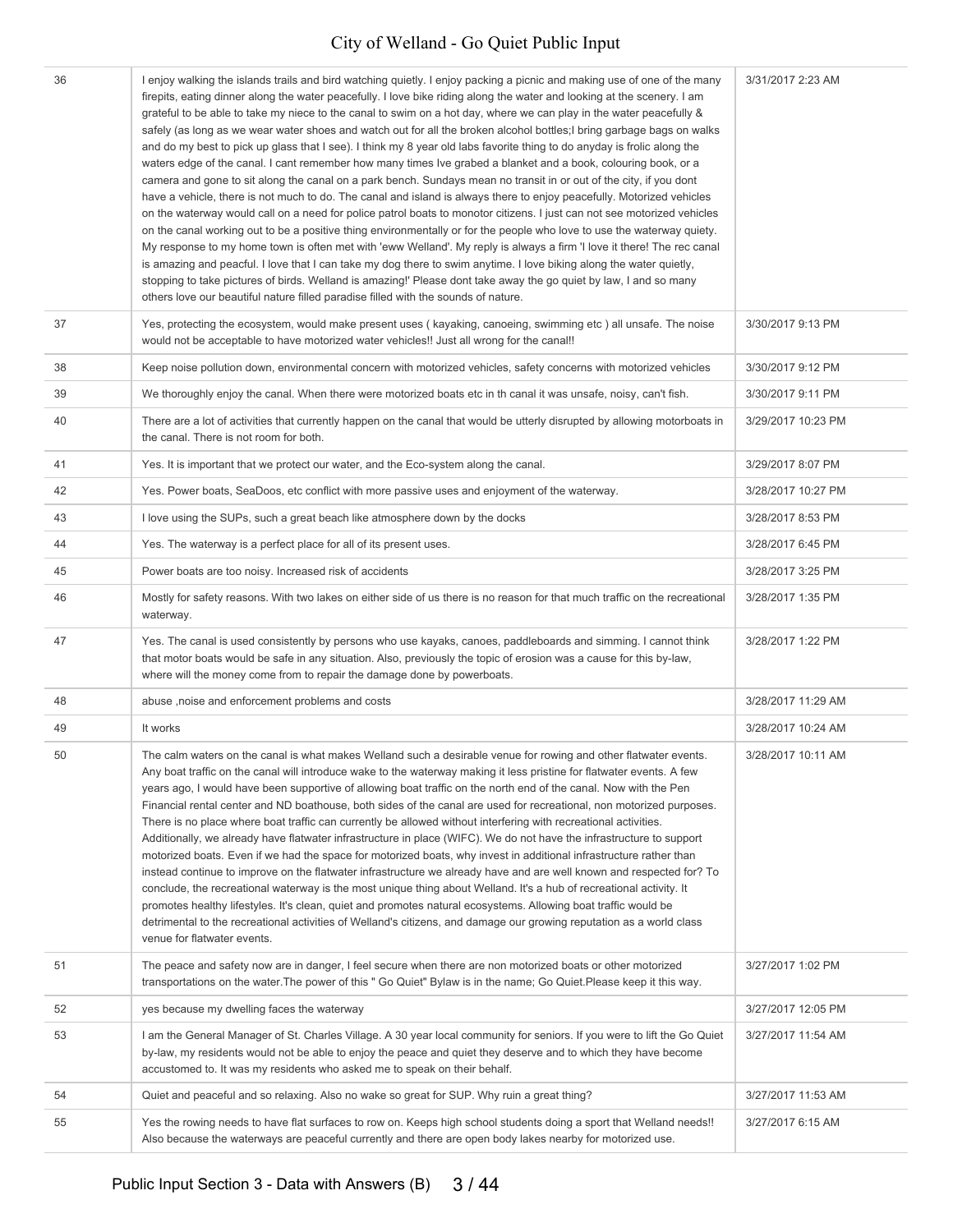| 56 | Yes, it is the safest for the athletes on the water                                                                                                                                                                                                                                                                                                                                                                                                                                                                                                                                                                                                                                                                                                                                                                                                                                                                                                                                                                                                                                                                                                                                                                            | 3/26/2017 10:59 PM |
|----|--------------------------------------------------------------------------------------------------------------------------------------------------------------------------------------------------------------------------------------------------------------------------------------------------------------------------------------------------------------------------------------------------------------------------------------------------------------------------------------------------------------------------------------------------------------------------------------------------------------------------------------------------------------------------------------------------------------------------------------------------------------------------------------------------------------------------------------------------------------------------------------------------------------------------------------------------------------------------------------------------------------------------------------------------------------------------------------------------------------------------------------------------------------------------------------------------------------------------------|--------------------|
| 57 | Motor boats would be a disaster for the local water clubs                                                                                                                                                                                                                                                                                                                                                                                                                                                                                                                                                                                                                                                                                                                                                                                                                                                                                                                                                                                                                                                                                                                                                                      | 3/26/2017 9:06 PM  |
| 58 | I think modification would make some sense on the north course only. Inc the south course the rowers use the<br>waterway daily for 6+ hours for the entire season the course is open. There are numerous high performance athletes<br>that benefit from this daily use. While some may be from outside Welland that is only for the better - the course draws<br>people from outside Welland to the city. The north course could conceivably be shared with athletic activities or<br>events having first right of refusal                                                                                                                                                                                                                                                                                                                                                                                                                                                                                                                                                                                                                                                                                                     | 3/26/2017 8:27 PM  |
| 59 | I do. For one, I believe the city has invested a lot of money in the development of a world class athletics facility and to<br>begin to make steps that move away from it's use is complete non-sense. The city needs to continue with consistency.<br>Further, there are many other available bodies of water in the local area that motorized boats could be used on.                                                                                                                                                                                                                                                                                                                                                                                                                                                                                                                                                                                                                                                                                                                                                                                                                                                        | 3/26/2017 7:30 PM  |
| 60 | Yes. Safety of rowers & embankment recession                                                                                                                                                                                                                                                                                                                                                                                                                                                                                                                                                                                                                                                                                                                                                                                                                                                                                                                                                                                                                                                                                                                                                                                   | 3/26/2017 2:54 PM  |
| 61 | I do support the current status quo of the "go quiet" bylaw. I've spent a lot of time in the last decade on the canal, I've<br>swam, kayaked, rowed and coached on those waters. I believe if people participating in recreational activities on the<br>waterway had to compete with motor boats that would decrease participation in the recreational activities from<br>disturbing the water if they are reckless and create unsafe conditions if they are speeding. I'm not sure who would<br>enforce safety between all users of the waterways. The waterway is one of the best places to row in Canada, maybe<br>even in North America. I've rowed on over 30 from Victoria B.C, Oklahoma City, Atlanta, to Boston. One example I<br>have is that during the same day the Canadian Secondary School National Championships were being delayed and<br>cancelled on St Catharines on Martindale Pond from high winds and unsafe rowing conditions I was coaching 13-14<br>year old novice rowers in small boats on the welland canal with only a little extra precaution. The waterway is a great<br>facility and I think it would be a mistake to take away a big reason what makes the water great to row/kayak/canoe on. | 3/26/2017 12:49 PM |
| 62 | It allows a wide variety of non- motorized uses. Allowing motorized usage will create a hazard for all of these uses.<br>There are many other nearby waterways that permit motorized uses.                                                                                                                                                                                                                                                                                                                                                                                                                                                                                                                                                                                                                                                                                                                                                                                                                                                                                                                                                                                                                                     | 3/26/2017 12:35 PM |
| 63 | Safety for the rowing program to practise and race would be compromised.                                                                                                                                                                                                                                                                                                                                                                                                                                                                                                                                                                                                                                                                                                                                                                                                                                                                                                                                                                                                                                                                                                                                                       | 3/26/2017 12:18 PM |
| 64 | Right now it is a much sought after flatware centre that is currently used by so many people including potential Olympic<br>athletes. It's very difficult to find such a great facility that isn't bothered by motor boats. There are numerous waterways<br>open to boaters in Ontario, I don't see the need to open this to more traffic when it is just wide enough now for those<br>presently using it.                                                                                                                                                                                                                                                                                                                                                                                                                                                                                                                                                                                                                                                                                                                                                                                                                     | 3/26/2017 11:32 AM |
| 65 | rowing                                                                                                                                                                                                                                                                                                                                                                                                                                                                                                                                                                                                                                                                                                                                                                                                                                                                                                                                                                                                                                                                                                                                                                                                                         | 3/26/2017 11:16 AM |
| 66 | I accept this bylaw as it allows rowers and canoers access to the canal without being surrounded and overcome by<br>larger boats. I was a rower with the south Niagara rowing club and it is a huge learning curve to learn how to row. If<br>motorized boats were allowed access to the waterways during practice, it would have hindered our learning and there<br>would likely be a lot of damaged and collisions due to the lack of space on the course. The rowing club was the best<br>part of my time in high school. Expansion of this bylaw will create a lot of unnecessary conflict and prevent high school<br>students learning to row from having a safe, uninterrupted space to learn and escape to.                                                                                                                                                                                                                                                                                                                                                                                                                                                                                                             | 3/26/2017 11:07 AM |
| 67 | Yes                                                                                                                                                                                                                                                                                                                                                                                                                                                                                                                                                                                                                                                                                                                                                                                                                                                                                                                                                                                                                                                                                                                                                                                                                            | 3/26/2017 10:23 AM |
| 68 | Yes: 1- safety for those using the waterway on man powered crafts (rowing, canoes, swimming) 2- preservation of the<br>waterway, since this bylaw came into place the water quality, amount of wildlife and plant life has increased. 3- I also<br>run along the path following the canal and since the bylaw has come into affect the amount of people using the canal<br>for various modes of recreation is significantly more than before. From children and their parents to serious athletes to<br>those weekend warriors trying to stay affect. It's my favourite place to run in the summer because of the fact of<br>exciting it is to see so many people using the waterway and surrounding area to get outside and be active :) 4- We are<br>fortunate to live in an area where the opportunities to launch a motorized boat are numerous, and on open water like<br>the Great Lakes there is more space to safely operate these crafts                                                                                                                                                                                                                                                                              | 3/26/2017 10:19 AM |
| 69 | Yes. Some existing activity are nor compatible with motorized ones. Life for plants, fish, and animals will change with<br>the injection of the combustion byproducts.                                                                                                                                                                                                                                                                                                                                                                                                                                                                                                                                                                                                                                                                                                                                                                                                                                                                                                                                                                                                                                                         | 3/26/2017 9:39 AM  |
| 70 | When participating in activities on the water, it is comforting to know that my family is safe from motor boats, it will be<br>quiet and peaceful time on the water, and any time that there are swimmers or scuba divers, that they will be safe<br>from distracted motor boat drivers.                                                                                                                                                                                                                                                                                                                                                                                                                                                                                                                                                                                                                                                                                                                                                                                                                                                                                                                                       | 3/26/2017 9:05 AM  |
| 71 | Maintain athlete safety and keeping the waters clean                                                                                                                                                                                                                                                                                                                                                                                                                                                                                                                                                                                                                                                                                                                                                                                                                                                                                                                                                                                                                                                                                                                                                                           | 3/26/2017 9:03 AM  |
| 72 | Yes, the canal is a small, contained body of water with amazing resources for non motorized recreational sports.<br>Allowing motors would ruin the usability of the canal for rowing, canoe, kayak and swimming because of large wakes<br>and limited space.                                                                                                                                                                                                                                                                                                                                                                                                                                                                                                                                                                                                                                                                                                                                                                                                                                                                                                                                                                   | 3/26/2017 8:41 AM  |
|    |                                                                                                                                                                                                                                                                                                                                                                                                                                                                                                                                                                                                                                                                                                                                                                                                                                                                                                                                                                                                                                                                                                                                                                                                                                |                    |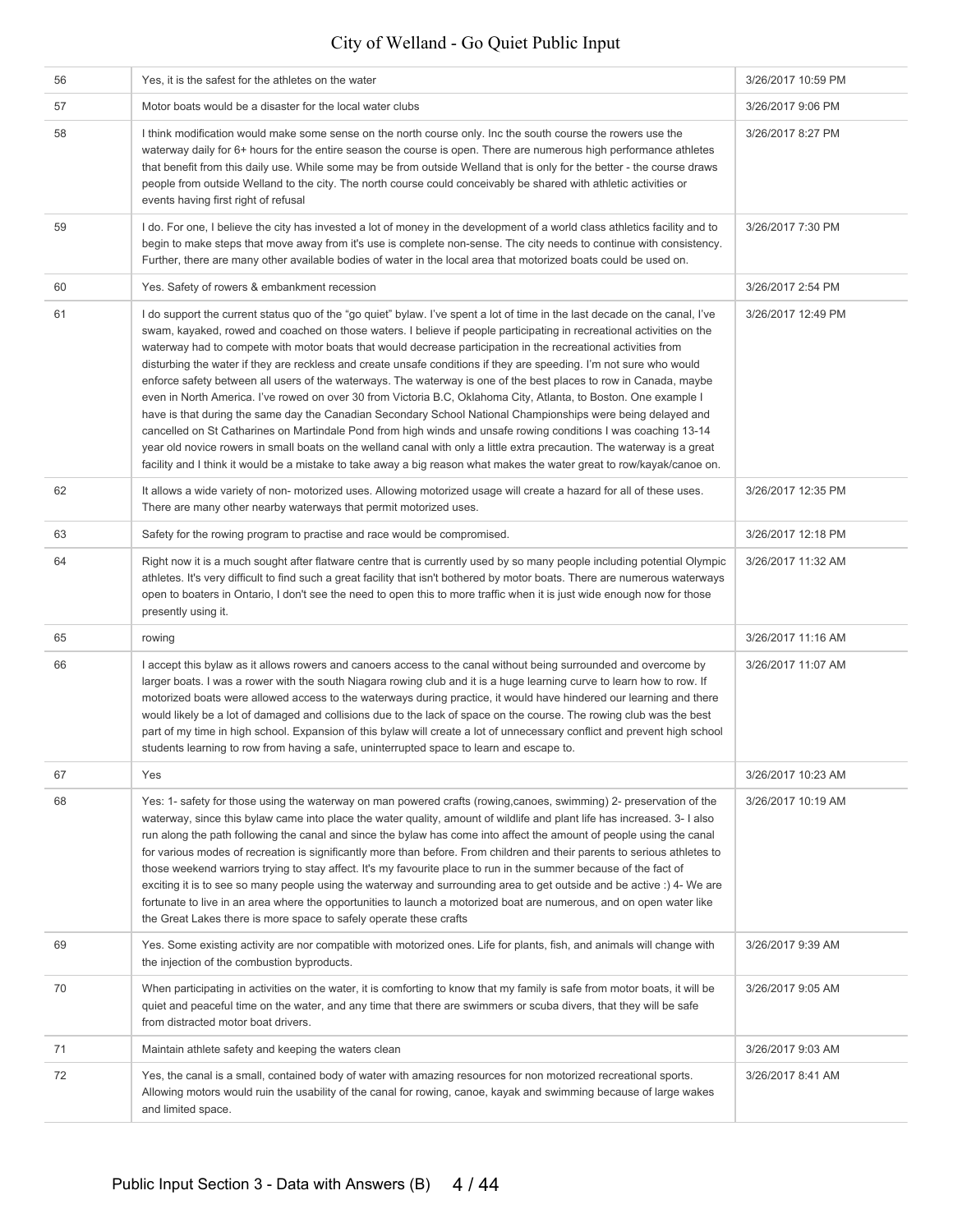| 73 | Yes. Rowing and canoeing for health and fitness reasons. Rowing was a major part of my high school life and wouldn't<br>want to see that type of experience compromised for future athletes.                                                                                                                                                                                                                                                                                                                                                                                                                                                                                                                                                                                                                                                                                                                                                                                                                                                                                                                                                                                                                                                                                                                                                                                                                                                                                                                                                                                                                                                                                                                                   | 3/26/2017 8:38 AM  |
|----|--------------------------------------------------------------------------------------------------------------------------------------------------------------------------------------------------------------------------------------------------------------------------------------------------------------------------------------------------------------------------------------------------------------------------------------------------------------------------------------------------------------------------------------------------------------------------------------------------------------------------------------------------------------------------------------------------------------------------------------------------------------------------------------------------------------------------------------------------------------------------------------------------------------------------------------------------------------------------------------------------------------------------------------------------------------------------------------------------------------------------------------------------------------------------------------------------------------------------------------------------------------------------------------------------------------------------------------------------------------------------------------------------------------------------------------------------------------------------------------------------------------------------------------------------------------------------------------------------------------------------------------------------------------------------------------------------------------------------------|--------------------|
| 74 | Welland is known for it's world class flatwater for rowing, canoeing, kayaking and more. Adding the ability for<br>motorized vehicles on the water would be distruptive for these events and may discourage participants from other<br>areas to attend these events, thus the city woukd see a decline in hotel and restaurant occupancy. My child rows with<br>the SNRC and adding motorized vehicles, especially to the south course could prove to be challenging and dangerous<br>for the athletes. Rowers require smoith flat water for their sport.                                                                                                                                                                                                                                                                                                                                                                                                                                                                                                                                                                                                                                                                                                                                                                                                                                                                                                                                                                                                                                                                                                                                                                      | 3/26/2017 8:31 AM  |
| 75 | Yes. The WRW as it stands is a huge asset to Welland and a world recognized venue. To allow motorized watercraft<br>would be to lose all the non motorized activities. Perhaps more could be done to let                                                                                                                                                                                                                                                                                                                                                                                                                                                                                                                                                                                                                                                                                                                                                                                                                                                                                                                                                                                                                                                                                                                                                                                                                                                                                                                                                                                                                                                                                                                       | 3/26/2017 7:37 AM  |
| 76 | There are 2 lakes nearby for use by motorized vehicles. This is a unique area where non-motorized boats and sports<br>can be used safely                                                                                                                                                                                                                                                                                                                                                                                                                                                                                                                                                                                                                                                                                                                                                                                                                                                                                                                                                                                                                                                                                                                                                                                                                                                                                                                                                                                                                                                                                                                                                                                       | 3/26/2017 3:25 AM  |
| 77 | Keeps it safe and quiet                                                                                                                                                                                                                                                                                                                                                                                                                                                                                                                                                                                                                                                                                                                                                                                                                                                                                                                                                                                                                                                                                                                                                                                                                                                                                                                                                                                                                                                                                                                                                                                                                                                                                                        | 3/26/2017 1:01 AM  |
| 78 | Yes                                                                                                                                                                                                                                                                                                                                                                                                                                                                                                                                                                                                                                                                                                                                                                                                                                                                                                                                                                                                                                                                                                                                                                                                                                                                                                                                                                                                                                                                                                                                                                                                                                                                                                                            | 3/26/2017 12:42 AM |
| 79 | Safer for non motorized sports - less shore erosion than with motorized craft                                                                                                                                                                                                                                                                                                                                                                                                                                                                                                                                                                                                                                                                                                                                                                                                                                                                                                                                                                                                                                                                                                                                                                                                                                                                                                                                                                                                                                                                                                                                                                                                                                                  | 3/25/2017 11:56 PM |
| 80 | Our family is extremely involved as rowers for the South Niagara Rowing Club and the club provides a unique<br>experience for many youth in Niagara. Our athletes are extremely successful and our course attracts athletes world<br>wide to participate in our hosted home regattas. There is no way the current status should be changed!                                                                                                                                                                                                                                                                                                                                                                                                                                                                                                                                                                                                                                                                                                                                                                                                                                                                                                                                                                                                                                                                                                                                                                                                                                                                                                                                                                                    | 3/25/2017 11:39 PM |
| 81 | Yes, I support the cutrrent status quo. It is essential that it remain so. The use of this world class flatwater facility<br>depends entirely on the use of a waterway protected from wakes and from the operation of fast-moving watercraft.<br>Recreational operators are not aware of the hazards they may inflict on rowers and other flatwater craft which are a<br>substantial threat to the personal safety of all involved. There is also the fact that current rowing use and the training<br>for rowing and other flatwater sports requires intensive daily use of this waterway for such purposes from spring ice-<br>out until the last days before freeze up. In order to allow the local up to internationally competitive training and<br>competition programs, it is imperitive that these athletic activities have the uninterrupted availability of these waterways<br>for such exclusive purposes. The alternative if other motorized water-craft were allowed would result in the necessary<br>cessation of a viable competitive training facility for rowing, canoe, kayak and dragon boating. It is exactly the correct<br>policy as it currently stands. The available water times for competitive athletic flatwater activities are completely utilized<br>just as they are at the St. Catharines rowing facility. These are key venues that have allowed the development of so<br>many of Canada's Olympians and other elite athletes (including my son among many others). These waterways have<br>allowed life changing and life affirming activity for me and my family for the past 10 years and will continue to do so as<br>I hope to be able to row on the course for many more years to come. | 3/25/2017 11:35 PM |
| 82 | The SNRC has been using the south course for 40 years. It is a major training venue for competitive and recreational<br>rowers alike. This venue is currently an extremely safe environment for these rowers to train on. Allowing motorized<br>vehicles on this waterway could ultimately provide an unsafe environment for our children.                                                                                                                                                                                                                                                                                                                                                                                                                                                                                                                                                                                                                                                                                                                                                                                                                                                                                                                                                                                                                                                                                                                                                                                                                                                                                                                                                                                     | 3/25/2017 10:44 PM |
| 83 | I love the current 'Go Quiet' nature of the canals in Welland. The ability to participate in human powered boating<br>activities on the canal supports an active and healthy lifestyle. I hope to keep using the waters well into my senior<br>years. As non weight bearing exercise options, kayaking and rowing are activities accessible to residents from their<br>teens to their 90's. The paved pathways along the canals are also valuable assets that walkers, runners and bikers<br>can enjoy peacefully. I am worried that motorized vehicles on the waterways will disrupt the flat water needed to<br>propel canoes, kayaks or rowing boats. I'm also concerned that the noise output of motorized vehicles would take<br>away from the enjoyment of active users on the adjacent pathways. Please maintain the status quo fo the 'Go Quiet'<br>bylaw. I applaud the councilors who had the foresight to introduce the original by-law restricting motorized vehicles.                                                                                                                                                                                                                                                                                                                                                                                                                                                                                                                                                                                                                                                                                                                                             | 3/25/2017 10:29 PM |
| 84 | The growth of rowing/canoe/kayak/dragon boating and other non-motorized events promotes a healthy and active<br>lifestyle. We should be expanding the growth of these events in this area.                                                                                                                                                                                                                                                                                                                                                                                                                                                                                                                                                                                                                                                                                                                                                                                                                                                                                                                                                                                                                                                                                                                                                                                                                                                                                                                                                                                                                                                                                                                                     | 3/25/2017 10:17 PM |
| 85 | Welland has the best flat water venue in the country and arguably in the world to host rowing, canoe / kayak, dragon<br>boat, open water swim etc. The flat water centre is very busy all summer long supporting local athletes and hosting<br>events on the waterway. For rowing, the SNRC has provided opportunities for many athletes over the years to grow<br>and compete at the national team level. Motor boats have an abundance of waterways already to use - with two rather<br>large lakes and the Welland River. When we have one of the best venues for training, hosting flat water events (etc) in<br>the world, why would we want to destroy that? It would be a hard pill to swallow to see all the funds invested by the<br>city, the province and the federal government go to waste and allow motorized boats back on to the waterway.                                                                                                                                                                                                                                                                                                                                                                                                                                                                                                                                                                                                                                                                                                                                                                                                                                                                     | 3/25/2017 10:13 PM |
| 86 | The calm water is something incredibly rare, for people to be able to get out on the water in canoes, rowing shells,<br>kayaks, etc. without having to deal with the wake from powered watercrafts. Allowing powered boats onto these<br>waterways would definitively detract from the tranquility and peacefulness it has currently while also having a<br>significant negative impact on the athletes that currently train in the waterways because in my opinion would open up<br>a high level of risk for accidental collision with others in the waterway.                                                                                                                                                                                                                                                                                                                                                                                                                                                                                                                                                                                                                                                                                                                                                                                                                                                                                                                                                                                                                                                                                                                                                                | 3/25/2017 10:10 PM |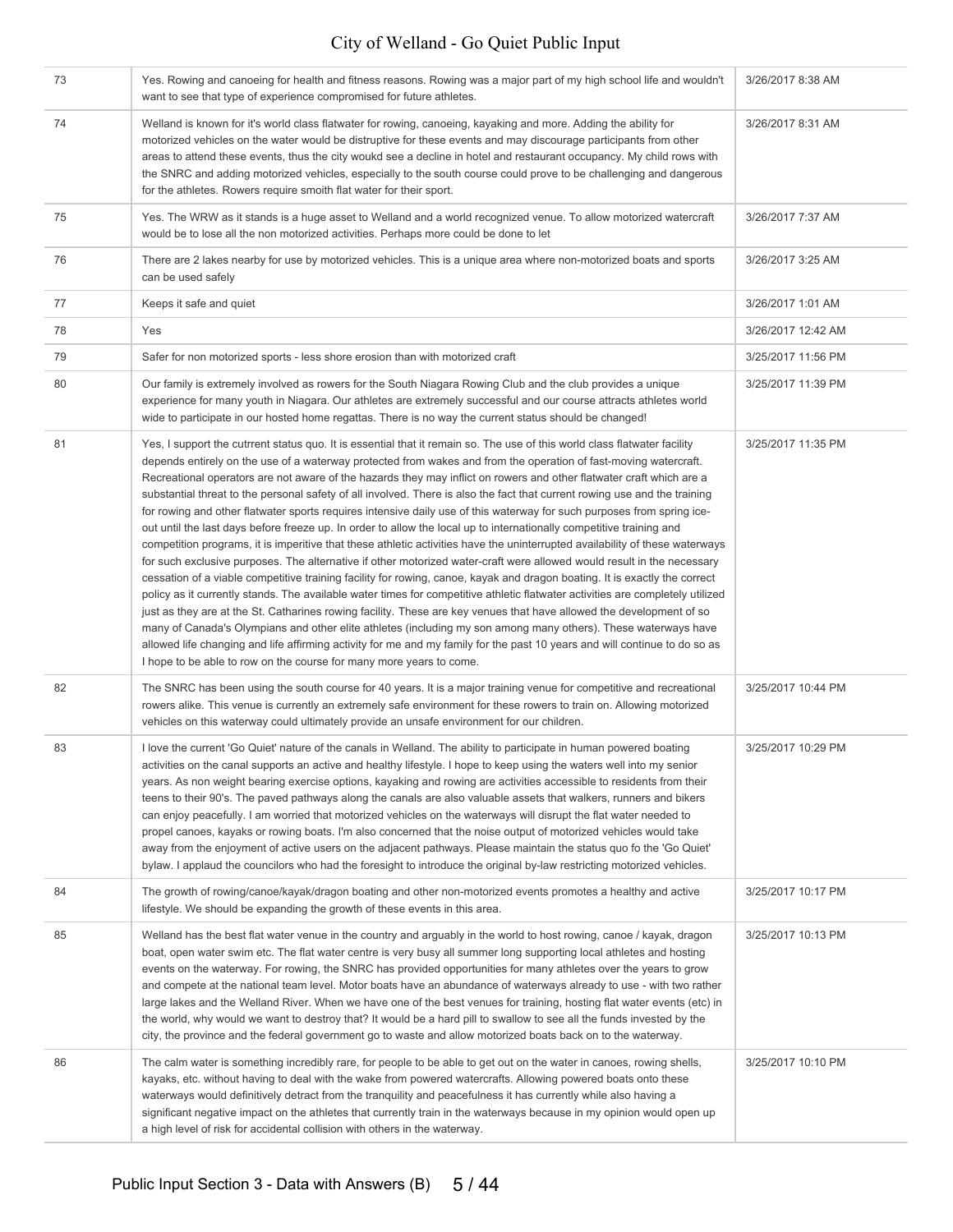| 87  | Yes. The flatwater areas of the Welland Recreational Waterways are one-of-a-kind gems, recognized internationally<br>for their superiority for flatwater sports. They should be preserved as such. Flatwater sports like rowing and<br>competitive canoeing and kayaking have no other local waterways that are suitable while motorized boats can go on<br>the local rivers and lakes. Rowing has a rich and commendable history in Welland, please honour it and ensure that it<br>remains available for future generations by keeping the by-law in place. Also, for a short time, I used to live alongside<br>the waterway before the city enacted the Go Quiet by-law. The awful incessant grating-your-teeth noise of the jet skis<br>at inhumane early hours on Sunday mornings was terrible so I got out of there fast! It was a God send when the City<br>enacted the Go Quiet by-law. Keep it alive please!                                                                 | 3/25/2017 9:47 PM  |
|-----|---------------------------------------------------------------------------------------------------------------------------------------------------------------------------------------------------------------------------------------------------------------------------------------------------------------------------------------------------------------------------------------------------------------------------------------------------------------------------------------------------------------------------------------------------------------------------------------------------------------------------------------------------------------------------------------------------------------------------------------------------------------------------------------------------------------------------------------------------------------------------------------------------------------------------------------------------------------------------------------|--------------------|
| 88  | Difficult for rowers with rec vehicle wakes                                                                                                                                                                                                                                                                                                                                                                                                                                                                                                                                                                                                                                                                                                                                                                                                                                                                                                                                           | 3/25/2017 9:21 PM  |
| 89  | As a past coach with the South Niagara Rowing Club, I have supervised both adults and children in rowing shells on<br>this waterway. Rowing shells are designed for speed and sport and not designed to deal with wakes from motorized<br>watercraft and they sit low to the water, reducing their visibility. They are not perfectly stable and especially novice<br>rowers, such as children, frequently capsize. A collision or other dangerous encounter between a rowing shell and a<br>motorized vehicle could very well be deadly. In order to preserve the enjoyment and safety of those participating in<br>recreational and competitive water sports the Welland Recreational Waterway should remain "go quiet". South Niagara<br>Rowing Club has a strong rowing team and has developed many athletes that have represented Canada<br>internationally. It would be a shame to have the best piece of flatwater in the region become a difficult or unsafe place<br>to row. | 3/25/2017 9:13 PM  |
| 90  | Allowing motorized craft on the water would be hazardous to non motorized craft. People will not follow the rules and<br>injury or death may occur.                                                                                                                                                                                                                                                                                                                                                                                                                                                                                                                                                                                                                                                                                                                                                                                                                                   | 3/25/2017 8:51 PM  |
| 91  | There are many other waterways for motorized vehicles. They do not need this one.                                                                                                                                                                                                                                                                                                                                                                                                                                                                                                                                                                                                                                                                                                                                                                                                                                                                                                     | 3/25/2017 6:18 PM  |
| 92  | this waterway should be preserved for non-motorized competitive and recreational water sportssafety is a key issue                                                                                                                                                                                                                                                                                                                                                                                                                                                                                                                                                                                                                                                                                                                                                                                                                                                                    | 3/25/2017 3:10 PM  |
| 93  | Yestoo small and busy a body of water to allow any motorized boats. Besides, there are two large lakes within<br>20kms that can accomodats all motorized craft of every type.                                                                                                                                                                                                                                                                                                                                                                                                                                                                                                                                                                                                                                                                                                                                                                                                         | 3/25/2017 12:08 PM |
| 94  | I agree to keep the "Go Quiet" by law. I believe there are plenty of waterways available to motorized vehicles. I feel we<br>have a wonderful jewel in this waterway that we can continue to promote. It's a wonderful setting and opportunity for<br>families to have healthy pastimes that they can do safely. I feel the risk is to great to have motorized and non<br>motorized equipment in a confined area. I have seen mutligenerational families using the rental programs. This is the<br>Welland I would like to see promoted. Also I do not believe that things have changed from the original concerns raised<br>that saw the 'Go Quite' by-law enacted. I look forward to the long weekend in May when I can begin to enjoy the<br>amazing beauty and serenity of sitting in the kayak quietly paddling on this treasure that we have in our city.                                                                                                                       | 3/25/2017 8:49 AM  |
| 95  | Safety for swimmers and stand up paddlers and non motorized things in general                                                                                                                                                                                                                                                                                                                                                                                                                                                                                                                                                                                                                                                                                                                                                                                                                                                                                                         | 3/24/2017 7:02 PM  |
| 96  | With 2 lakes and the welland and Niagara rivers all in such close proximity to the canal can it not be left as a "quiet<br>waterway".                                                                                                                                                                                                                                                                                                                                                                                                                                                                                                                                                                                                                                                                                                                                                                                                                                                 | 3/24/2017 5:12 PM  |
| 97  | Able to enjoy natural surroundings in peace                                                                                                                                                                                                                                                                                                                                                                                                                                                                                                                                                                                                                                                                                                                                                                                                                                                                                                                                           | 3/24/2017 4:03 PM  |
| 98  | Yes - motorized boats not only affect water use but adjacent parkland use - noise, smell (exhaust), etc.                                                                                                                                                                                                                                                                                                                                                                                                                                                                                                                                                                                                                                                                                                                                                                                                                                                                              | 3/24/2017 2:26 PM  |
| 99  | we do not mix huge trucks to be in smaller residential streetswe should not allow motorized craft on canal with the<br>human powered craft. keep as is, are we going to allow ATV in parks now, too?                                                                                                                                                                                                                                                                                                                                                                                                                                                                                                                                                                                                                                                                                                                                                                                  | 3/24/2017 1:38 PM  |
| 100 | the current waterways are enjoyable and do not disturb those of us who actually live on the waterway. expanding use<br>for motorized equipment with be extremely disruptive to residents                                                                                                                                                                                                                                                                                                                                                                                                                                                                                                                                                                                                                                                                                                                                                                                              | 3/24/2017 1:10 PM  |
| 101 | We use the path facilities on a regular basis and have so much appreciated the beautiful setting that we have in<br>Welland. We have also greatly appreciated the absence of noise that would be generated by any type of motorized<br>vehicle . The status quo suits us fine.                                                                                                                                                                                                                                                                                                                                                                                                                                                                                                                                                                                                                                                                                                        | 3/24/2017 12:55 PM |
| 102 | Safety concerns due to reckless use of jet skies, sea doos, and power boats and shore erosion                                                                                                                                                                                                                                                                                                                                                                                                                                                                                                                                                                                                                                                                                                                                                                                                                                                                                         | 3/24/2017 11:23 AM |
| 103 | Yes. Because of the noise and the pollution. The gas smell stays and hangs among the trees. All the children at the<br>PFCC would be in danger.                                                                                                                                                                                                                                                                                                                                                                                                                                                                                                                                                                                                                                                                                                                                                                                                                                       | 3/24/2017 9:24 AM  |
| 104 | Yes. I think the waterway should remain as a "Go Quiet" standard as it is safer for the participants to use. Motor boats<br>have many other waterways to use.                                                                                                                                                                                                                                                                                                                                                                                                                                                                                                                                                                                                                                                                                                                                                                                                                         | 3/24/2017 9:12 AM  |
| 105 | yes I do because the water way is not that wideand if you have sea doos and water skiers whipping up and down the<br>water way it would be difficult for kayakers and rowers to be on the water and besides that we have lake ontario and<br>lake erie extremely close by anyone can go there for fishing or water skiing or sea dooing so why must we have this<br>on the recreational canal as well.                                                                                                                                                                                                                                                                                                                                                                                                                                                                                                                                                                                | 3/24/2017 9:11 AM  |
| 106 | safety concerns noise and air pollution through the heart of our downtown would increase.                                                                                                                                                                                                                                                                                                                                                                                                                                                                                                                                                                                                                                                                                                                                                                                                                                                                                             | 3/24/2017 8:34 AM  |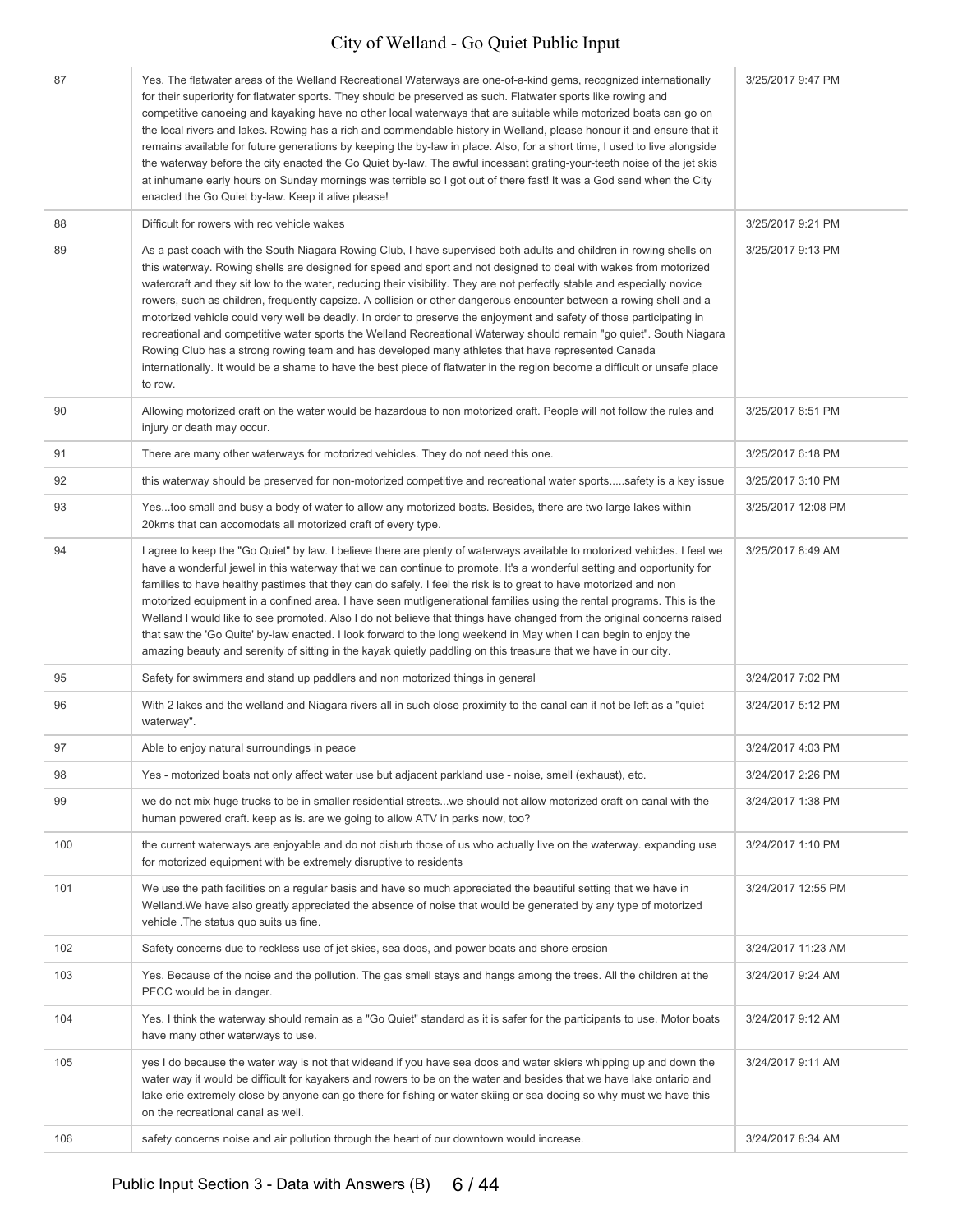| 107 | It is needed                                                                                                                                                                                                                                                                                                                                                                                                                                                                                                                                                                                                                                                                                                                                                                                                                                                                                                                                                                                                                                                                                                                       | 3/24/2017 8:27 AM  |
|-----|------------------------------------------------------------------------------------------------------------------------------------------------------------------------------------------------------------------------------------------------------------------------------------------------------------------------------------------------------------------------------------------------------------------------------------------------------------------------------------------------------------------------------------------------------------------------------------------------------------------------------------------------------------------------------------------------------------------------------------------------------------------------------------------------------------------------------------------------------------------------------------------------------------------------------------------------------------------------------------------------------------------------------------------------------------------------------------------------------------------------------------|--------------------|
| 108 | Practical shared use of waterway - safe                                                                                                                                                                                                                                                                                                                                                                                                                                                                                                                                                                                                                                                                                                                                                                                                                                                                                                                                                                                                                                                                                            | 3/24/2017 8:25 AM  |
| 109 | motorised boats creat a wash, and would swamp canoes and kayaks and paddle boarders and what about the<br>swimmers remember the accident in down town section about ten years or so with the jet ski                                                                                                                                                                                                                                                                                                                                                                                                                                                                                                                                                                                                                                                                                                                                                                                                                                                                                                                               | 3/24/2017 8:15 AM  |
| 110 | I live close to the waterway. I enjoyed hearing the boats when motorized vehicles were allowed however, with the lack<br>of supervision of the waterway, area residents became irresponsible. Accidents occurred, resulting in serious injuries<br>and I believe one death. This is unacceptable practice for boating. I must admit the waters are much cleaner with out<br>boating. I was thankful the city stopped using the fires on the canal, as the kerosene or gasoline which was used to<br>soak the wood in was apparent on the water. The wood floated down the canal which presented an eye sore to the<br>waterway. I think we should preserve the beauty of the water way and free from pollution on the waters and along the<br>shores. I walked often and I am picking up trash people are throwing along the paths and in the water. Fines should<br>be much more, and enforced. I do not see bylaws down at the canal at all. Perhaps the city should employ persons to<br>enforce the bylaws in the active months where the paths are being used more frequently. Unfortunately some boaters<br>ruin it for all. | 3/24/2017 6:52 AM  |
| 111 | It's workingleave it alone!                                                                                                                                                                                                                                                                                                                                                                                                                                                                                                                                                                                                                                                                                                                                                                                                                                                                                                                                                                                                                                                                                                        | 3/24/2017 2:09 AM  |
| 112 | Safest way ro maximize use of waterway. On the roads, in city residential areas we do not allow big transport                                                                                                                                                                                                                                                                                                                                                                                                                                                                                                                                                                                                                                                                                                                                                                                                                                                                                                                                                                                                                      | 3/24/2017 1:39 AM  |
| 113 | Yes                                                                                                                                                                                                                                                                                                                                                                                                                                                                                                                                                                                                                                                                                                                                                                                                                                                                                                                                                                                                                                                                                                                                | 3/23/2017 10:06 PM |
| 114 | Don't want anything bigger than canoe on canal                                                                                                                                                                                                                                                                                                                                                                                                                                                                                                                                                                                                                                                                                                                                                                                                                                                                                                                                                                                                                                                                                     | 3/23/2017 9:05 PM  |
| 115 | Yes. This section if the old canal is one of the few places to not be worried about motorized boats while doing water<br>activities. Also rhe Welland Canal is one of the top poluted waterways in Canada. Let's not continue polution<br>increases. I am surrounded by thw Great Lakes but watch every summer the beach closings. I always shower after<br>swimming in either of the Lakes just in case. Keep motorized pollutants out of the Canal.                                                                                                                                                                                                                                                                                                                                                                                                                                                                                                                                                                                                                                                                              | 3/23/2017 8:37 PM  |
| 116 | non motorized boats can't go in the lakes very often due to undertow and currents along with the unpredictability of<br>lake conditions. Motorized craft belong in the large bodies of water where their wakes won't drench canoes etc. or<br>make them hard to control. They can handle the lake conditions.                                                                                                                                                                                                                                                                                                                                                                                                                                                                                                                                                                                                                                                                                                                                                                                                                      | 3/23/2017 8:23 PM  |
| 117 | A calm warerway through our city center is so beautiful. We are so fortunate to have a Great Lake at either end of our<br>canal loads of space for motor boats. Let's keep our canal safe & quiet.                                                                                                                                                                                                                                                                                                                                                                                                                                                                                                                                                                                                                                                                                                                                                                                                                                                                                                                                 | 3/23/2017 8:02 PM  |
| 118 | Leave the waterway the way it is, quiet                                                                                                                                                                                                                                                                                                                                                                                                                                                                                                                                                                                                                                                                                                                                                                                                                                                                                                                                                                                                                                                                                            | 3/23/2017 8:00 PM  |
| 119 | My wife and I ride our bikes almost every day along the recreational canal. One of the reasons we moved here from<br>the GTA 4 years ago.                                                                                                                                                                                                                                                                                                                                                                                                                                                                                                                                                                                                                                                                                                                                                                                                                                                                                                                                                                                          | 3/23/2017 7:59 PM  |
| 120 | it ain't broke, don't fix it!                                                                                                                                                                                                                                                                                                                                                                                                                                                                                                                                                                                                                                                                                                                                                                                                                                                                                                                                                                                                                                                                                                      | 3/23/2017 7:08 PM  |
| 121 | Yes - opening it up to motorized vehicles, regardless of intended restrictions, will simply turn into an enforcement<br>nightmare, and jeopardize the safety of others.                                                                                                                                                                                                                                                                                                                                                                                                                                                                                                                                                                                                                                                                                                                                                                                                                                                                                                                                                            | 3/23/2017 6:52 PM  |
| 122 | yes                                                                                                                                                                                                                                                                                                                                                                                                                                                                                                                                                                                                                                                                                                                                                                                                                                                                                                                                                                                                                                                                                                                                | 3/23/2017 6:12 PM  |
| 123 | yes i have was given permission to go into the waterway as long as i had an electric motor                                                                                                                                                                                                                                                                                                                                                                                                                                                                                                                                                                                                                                                                                                                                                                                                                                                                                                                                                                                                                                         | 3/23/2017 4:52 PM  |
| 124 | YES, I've experienced the boaters / waterskiers/jet ski's and they talk a good game as how they will be respectful of<br>others using the water way but talk is cheap. When the the ban was not in effect and I was fishing with my son and<br>there were some swimmers in the water, the boat came so close to the swimmer he almost hit them and the water<br>skier almost did the same. We have enough open lake for people to take there motorized boats, toys out to play with.<br>The Canal is not big enough for these anywhere in the water way  keep it status quo. Talk is cheap. Unless the city<br>is going to hire bylaw officers and put them out in the water on boats to patrol and issue tickets leave it the way it is.                                                                                                                                                                                                                                                                                                                                                                                          | 3/23/2017 4:39 PM  |
| 125 | Yes. Testosterone and motorboats are a bad mixture for a relatively small body of water. Lake Erie is close by to<br>accommodate fishing and fast motorized craft.                                                                                                                                                                                                                                                                                                                                                                                                                                                                                                                                                                                                                                                                                                                                                                                                                                                                                                                                                                 | 3/23/2017 4:37 PM  |
| 126 | Safety. Boats can go anywhere in Niagara. There are only a few spots people can swim/paddle/row/dive safely. Why<br>take that away.                                                                                                                                                                                                                                                                                                                                                                                                                                                                                                                                                                                                                                                                                                                                                                                                                                                                                                                                                                                                | 3/23/2017 4:35 PM  |
| 127 | you can not mix motor boats and other activities, accidents will happen and people will speed up and down the<br>canal. Each year more and more people are taking part in activities in the canal. It is a pleasant place to spend time.                                                                                                                                                                                                                                                                                                                                                                                                                                                                                                                                                                                                                                                                                                                                                                                                                                                                                           | 3/23/2017 4:13 PM  |
| 128 | Gee how soon we forget the jet skiers etc that became a major noise issue                                                                                                                                                                                                                                                                                                                                                                                                                                                                                                                                                                                                                                                                                                                                                                                                                                                                                                                                                                                                                                                          | 3/23/2017 4:07 PM  |
| 129 | With large proximity to residential areas the go quiet initiative seems prudent                                                                                                                                                                                                                                                                                                                                                                                                                                                                                                                                                                                                                                                                                                                                                                                                                                                                                                                                                                                                                                                    | 3/23/2017 3:03 PM  |
| 130 | it is a beautiful pristine area, I cycle by regularly and may kayak ther soon                                                                                                                                                                                                                                                                                                                                                                                                                                                                                                                                                                                                                                                                                                                                                                                                                                                                                                                                                                                                                                                      | 3/23/2017 2:44 PM  |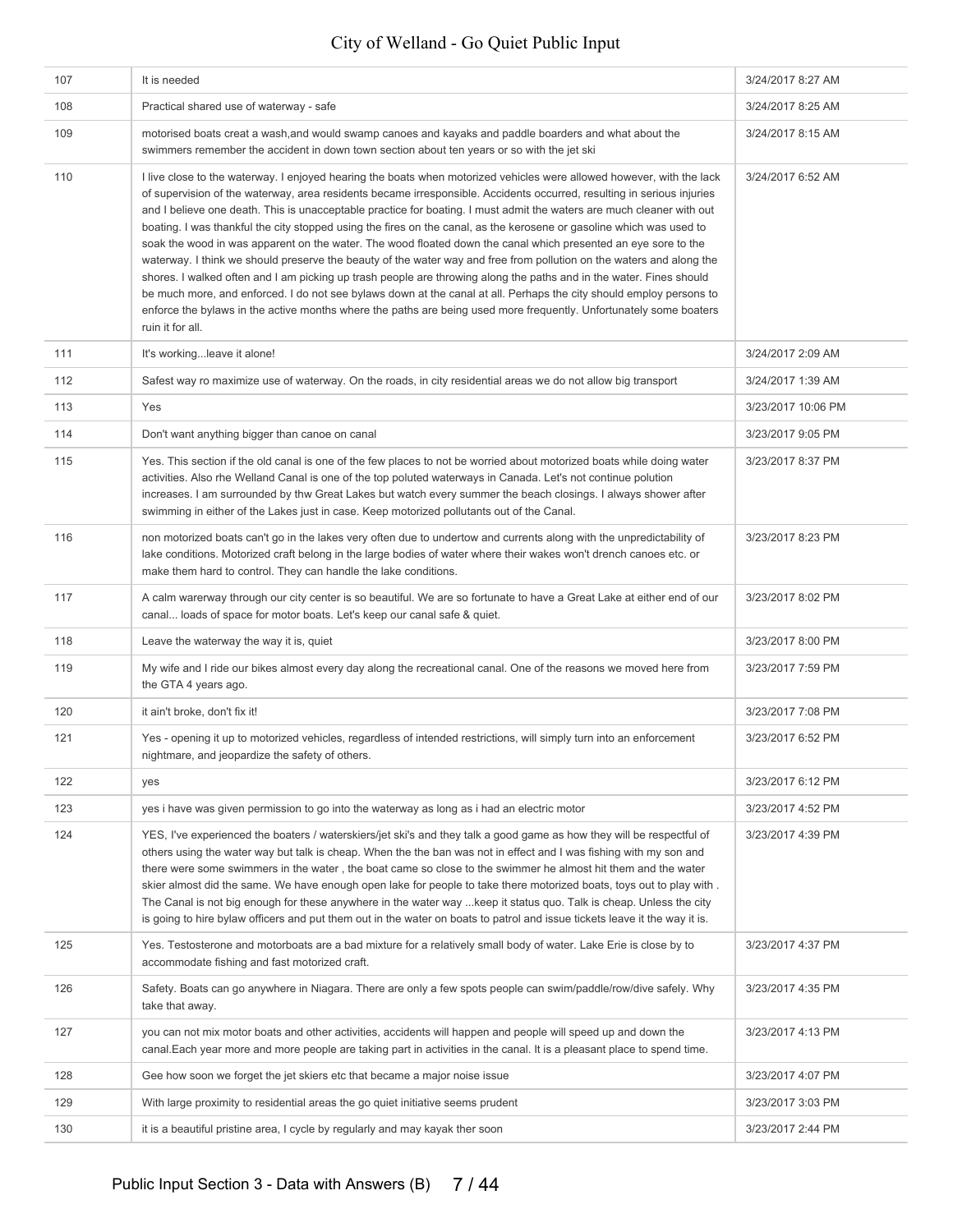| 131 | preservation of this waterway for non motorized used is critical to their viability (canoe. rowing, kayak etc) Adding<br>motorized motors would cause wake, danger, erosion etc ultimately making it impossible for these to co-exists.<br>Motorized crafts have use of other nearby watersources (Lake Erie, Lake Ontario etc).                                                                                                                                                                                                                                                                                                                                                                                                                                                                                                                                                                                                                                                                                                                                                                                                                                                                                                                                                                                                                                                                                                                                                                                                                                                                                                                                                                                                                                                                                                                                                                                                                                                                                                                                                             | 3/23/2017 2:18 PM  |
|-----|----------------------------------------------------------------------------------------------------------------------------------------------------------------------------------------------------------------------------------------------------------------------------------------------------------------------------------------------------------------------------------------------------------------------------------------------------------------------------------------------------------------------------------------------------------------------------------------------------------------------------------------------------------------------------------------------------------------------------------------------------------------------------------------------------------------------------------------------------------------------------------------------------------------------------------------------------------------------------------------------------------------------------------------------------------------------------------------------------------------------------------------------------------------------------------------------------------------------------------------------------------------------------------------------------------------------------------------------------------------------------------------------------------------------------------------------------------------------------------------------------------------------------------------------------------------------------------------------------------------------------------------------------------------------------------------------------------------------------------------------------------------------------------------------------------------------------------------------------------------------------------------------------------------------------------------------------------------------------------------------------------------------------------------------------------------------------------------------|--------------------|
| 132 | yes for safety                                                                                                                                                                                                                                                                                                                                                                                                                                                                                                                                                                                                                                                                                                                                                                                                                                                                                                                                                                                                                                                                                                                                                                                                                                                                                                                                                                                                                                                                                                                                                                                                                                                                                                                                                                                                                                                                                                                                                                                                                                                                               | 3/23/2017 2:17 PM  |
| 133 | no problems they have two great lakes nearby and the welland river to go boating                                                                                                                                                                                                                                                                                                                                                                                                                                                                                                                                                                                                                                                                                                                                                                                                                                                                                                                                                                                                                                                                                                                                                                                                                                                                                                                                                                                                                                                                                                                                                                                                                                                                                                                                                                                                                                                                                                                                                                                                             | 3/23/2017 2:06 PM  |
| 134 | It is unique to Welland, it is a quiet and natural way to enjoy the canal. Motorized boats are allowed on virtually all<br>other waterways.                                                                                                                                                                                                                                                                                                                                                                                                                                                                                                                                                                                                                                                                                                                                                                                                                                                                                                                                                                                                                                                                                                                                                                                                                                                                                                                                                                                                                                                                                                                                                                                                                                                                                                                                                                                                                                                                                                                                                  | 3/23/2017 1:52 PM  |
| 135 | Its an excellent by-law as it stands now. No need to have motorized boats as all it takes is one idiot to make it<br>dangerous.                                                                                                                                                                                                                                                                                                                                                                                                                                                                                                                                                                                                                                                                                                                                                                                                                                                                                                                                                                                                                                                                                                                                                                                                                                                                                                                                                                                                                                                                                                                                                                                                                                                                                                                                                                                                                                                                                                                                                              | 3/23/2017 12:51 PM |
| 136 | Having motorized boats in our waterway will have a negative effect on our rowers. Their safety and ability to practice<br>will be hugely effected.                                                                                                                                                                                                                                                                                                                                                                                                                                                                                                                                                                                                                                                                                                                                                                                                                                                                                                                                                                                                                                                                                                                                                                                                                                                                                                                                                                                                                                                                                                                                                                                                                                                                                                                                                                                                                                                                                                                                           | 3/23/2017 12:49 PM |
| 137 | I dont believe it is possible for non motorized and motorized to get along in some circumstances especially in a<br>confined space like the recreational canal. I feel that policing the rules will cost money the City of Welland does not<br>have and that if we believe that everyone will respect each other activities may not happen                                                                                                                                                                                                                                                                                                                                                                                                                                                                                                                                                                                                                                                                                                                                                                                                                                                                                                                                                                                                                                                                                                                                                                                                                                                                                                                                                                                                                                                                                                                                                                                                                                                                                                                                                   | 3/23/2017 9:29 AM  |
| 138 | This is a residential area. Current uses are ecologically sound and safe. Peaceful, healthy enjoyment of the trails is not<br>hampered by the current policy. Air quality is preserved. Policing motorized use of the waterway will be costly and<br>those costs will have to be borne by many to benefit a few. There are many options in our area already in place for<br>motorized watercraft including the Welland River and not one, but two Great Lakes. Marinas and safety supervision<br>are already in place on Lake Ontario and Lake Erie.                                                                                                                                                                                                                                                                                                                                                                                                                                                                                                                                                                                                                                                                                                                                                                                                                                                                                                                                                                                                                                                                                                                                                                                                                                                                                                                                                                                                                                                                                                                                         | 3/23/2017 9:19 AM  |
| 139 | Wakes produced by motorized crafts increase soil erosion on the banks. Canal is too narrow to have motorized craft<br>in it along with canoe, kayak, paddle boards, etc. The waterway was designed for large slow moving ships, not small<br>personal watercraft. If people want to use their jet ski or boats, they can drive 25 minutes North or South and use them<br>in a Great Lake!                                                                                                                                                                                                                                                                                                                                                                                                                                                                                                                                                                                                                                                                                                                                                                                                                                                                                                                                                                                                                                                                                                                                                                                                                                                                                                                                                                                                                                                                                                                                                                                                                                                                                                    | 3/23/2017 8:19 AM  |
| 140 | Liability erosion quiet enjoyment walking canal paths                                                                                                                                                                                                                                                                                                                                                                                                                                                                                                                                                                                                                                                                                                                                                                                                                                                                                                                                                                                                                                                                                                                                                                                                                                                                                                                                                                                                                                                                                                                                                                                                                                                                                                                                                                                                                                                                                                                                                                                                                                        | 3/23/2017 7:02 AM  |
| 141 | The Go-Quiet law allows users of all ages to use the waterway. If motor boats are allowed yo u will virtually eliminate a<br>safe environment for younger groups to use the waterway because no matter how you plan to police it, it will not be<br>safe for non-motorized users. So adopting motor boats will be at the expense of non-motorized users which cuts out<br>youth using the area. You don't allow motorized vehicles on the walkway so why would you allow motorized boats on<br>the water. It is contradicting. The canal is a place where people retreat and enjoy nature. The noise and now the<br>exclusion of younger groups, for what?? This is just about nostagia for people who look backwards. There are other<br>places that are better suited for motorize vehicles.                                                                                                                                                                                                                                                                                                                                                                                                                                                                                                                                                                                                                                                                                                                                                                                                                                                                                                                                                                                                                                                                                                                                                                                                                                                                                               | 3/22/2017 6:25 PM  |
| 142 | Yes, it's safe, the flatwater events draw accolades from out of town rowers and paddlers, coach/safety boat users are<br>trained and qualified, also the wildlife and shore erosion is a concern, beavers, wild minks, waterfowl.                                                                                                                                                                                                                                                                                                                                                                                                                                                                                                                                                                                                                                                                                                                                                                                                                                                                                                                                                                                                                                                                                                                                                                                                                                                                                                                                                                                                                                                                                                                                                                                                                                                                                                                                                                                                                                                            | 3/22/2017 5:29 PM  |
| 143 | We have had a return of many water species. The rowing program and canoe/kayak program will be impacted.<br>Motorized crafts add a level of risk to all canal users.                                                                                                                                                                                                                                                                                                                                                                                                                                                                                                                                                                                                                                                                                                                                                                                                                                                                                                                                                                                                                                                                                                                                                                                                                                                                                                                                                                                                                                                                                                                                                                                                                                                                                                                                                                                                                                                                                                                         | 3/22/2017 5:00 PM  |
| 144 | My life savings were invested in starting Canada's largest circulated boating magazine. I love motorboats. Yet it is an<br>easy choice to support and defend Welland's WRC by-law for only non-motorized traffic. By world standards we are<br>rich. Welland is at the centre of the world's largest concentration of fresh water, the Great Lakes. Ontario's 250,000<br>lakes contain 20% of the world's fresh water resources. Most of this asset - including reservoirs, rivers and canals -<br>generally constitute part of the public domain. This means that in large part motorboats can use these public<br>waterways with few restrictions. In the midst of this abundance Welland has created a rare jewel of flat water calm<br>that, by design and local by-law, is protected from wind and wave. In the rarefied world of rowing (n.b. My kids row in<br>Welland.) that makes it one of the most desirable training and competitive destinations anywhere. Welland is well on its<br>way to branding the WRC as "The Flatwater Rowing Destination" in North America. Niagara's motor boating access by<br>any standard is huge. Welland's WRC by contrast is an infinitely small exception. As a boater, a paddler and a leisure<br>marine marketer I recognize the value that the Welland Recreational Canal has created for all its citizens. Allowing<br>any public motorized use on this waterway will harm this destination marketing asset. It will dilute the "Flatwater"<br>brand. Additionally, the WRC's history of ownership is not in the public domain. It was a privately owned corporation.<br>No citizen has lost access to public domain with the WRC. In Welland there is easy & local access to incredible motor<br>boating apart from the WRC for everyone. No harm, no foul. Welland's history and potential economic future remain<br>tied to the canal. This time its unique attraction is the exclusive nature of an International Flatwater Centre. One might<br>conclude that the city's life savings are tied up in the WRC and its Go Quiet by-law. | 3/22/2017 9:59 AM  |
| 145 | I volunteer at the Welland Public Library and it is not soundproof. Also I would like to visit Merritt Island more often,<br>and, as I am overly sensitive to noise, I would require earplugs if motorized boats were allowed.                                                                                                                                                                                                                                                                                                                                                                                                                                                                                                                                                                                                                                                                                                                                                                                                                                                                                                                                                                                                                                                                                                                                                                                                                                                                                                                                                                                                                                                                                                                                                                                                                                                                                                                                                                                                                                                               | 3/21/2017 8:37 PM  |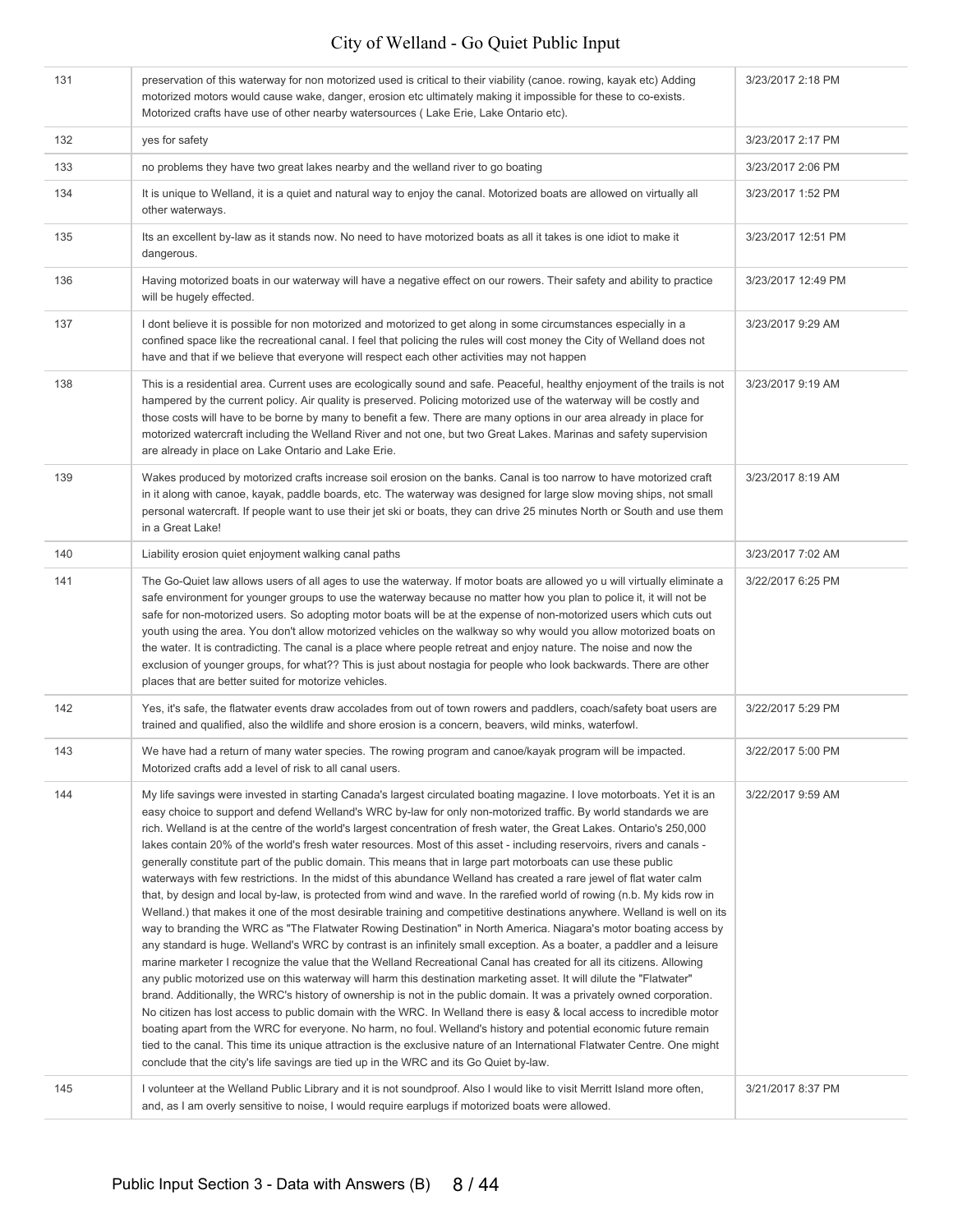| 146 | Allowing motorized traffic would be disruptive and cause air water and noise pollution. We just spent money to paint<br>the bridge because the rust would pollute the water and kill the fish. What do you think would happen if motorized<br>traffic were allowed? Also it is unsafe, I witnessed a ski do accident which ended in the loss of a life. Who will enforce<br>the rules? Our canal is used for many events and is very peaceful to walk along. The Welland River allows motorized<br>boats etc so why do we need to allow then in the canal?                                                                                                                                                                                                                                                                                                                                                                                                                                                                   | 3/21/2017 7:16 PM  |
|-----|------------------------------------------------------------------------------------------------------------------------------------------------------------------------------------------------------------------------------------------------------------------------------------------------------------------------------------------------------------------------------------------------------------------------------------------------------------------------------------------------------------------------------------------------------------------------------------------------------------------------------------------------------------------------------------------------------------------------------------------------------------------------------------------------------------------------------------------------------------------------------------------------------------------------------------------------------------------------------------------------------------------------------|--------------------|
| 147 | safety for rowing, and on water activity                                                                                                                                                                                                                                                                                                                                                                                                                                                                                                                                                                                                                                                                                                                                                                                                                                                                                                                                                                                     | 3/21/2017 4:44 PM  |
| 148 | Yes I support it. I feel it is dangerous for all users of the canal if motorized boats or vehicles of any kind are allowed to<br>use the waterway. There are children and adults alike that swim, paddle board, canoe, kayak and row among other<br>activities. I feel it is particularly dangerous for rowers though as they face one direction yet travel in the opposite<br>direction. Essentially travel backwards. If motorized vehicles were present it would certainly pose additional risks to all<br>involved. The wake created by motorized vehicles is also dangerous and cause rough conditions potentially leading to<br>flipping. The noise created from motorized boats also interferes with communication within a rowing she'll as well as<br>from coaches to athletes. There are plenty of bodies of water for motorized vehicles in the region. There are however<br>no better locations for the clubs already present and conducting business and training on the canal for non-motorized<br>activities. | 3/21/2017 3:49 PM  |
| 149 | Boats can drive to the lake or marina 10 minutes away. The existing uses of the canal provide recreation and activities<br>that are easily accessible for all, including those who don't drive. The lack of motorized vehicles, both on the waterway<br>and the path provide a safe and clean environment. We are close enough to a lake for people to take their boats and<br>jet skis and the noise, pollution and safety concerns of having them in the limited amount of space on the canal would<br>put the city at risk for potential injury and lawsuits.                                                                                                                                                                                                                                                                                                                                                                                                                                                             | 3/21/2017 3:16 PM  |
| 150 | Yes because "go quiet" means no loud motors or other devices on the canal.                                                                                                                                                                                                                                                                                                                                                                                                                                                                                                                                                                                                                                                                                                                                                                                                                                                                                                                                                   | 3/21/2017 1:34 PM  |
| 151 | There are many programs currently offered on the canal. As a member of the rowing club I have often seen the canal<br>busy with people participating in a wide range of activities. I believe that all participants in any program on the canal<br>are safer without motorized vehicles around.                                                                                                                                                                                                                                                                                                                                                                                                                                                                                                                                                                                                                                                                                                                              | 3/21/2017 1:16 PM  |
| 152 | Boats have 2 lakes and many other places to use we could become known for our world reknown Rowing site. The<br>Pan-am games were a great example of how using this venue for non-motorized vehicles improves our area. Please<br>look into bringing more events such as this.                                                                                                                                                                                                                                                                                                                                                                                                                                                                                                                                                                                                                                                                                                                                               | 3/21/2017 1:09 PM  |
| 153 | The canal is being used by so many different programs including swimming and scuba diving. The canal would<br>become unsafe for everyone who currently uses it if we allow motorboats back on it. Niagara is located between two<br>perfectly good lakes that motorboat users can use.                                                                                                                                                                                                                                                                                                                                                                                                                                                                                                                                                                                                                                                                                                                                       | 3/21/2017 1:08 PM  |
| 154 | I feel much safer and would not be able to continue training for triathalons and my daughter would not feel safe rowing<br>with motorboats around her                                                                                                                                                                                                                                                                                                                                                                                                                                                                                                                                                                                                                                                                                                                                                                                                                                                                        | 3/21/2017 12:56 PM |
| 155 | Motor boats/jet skis are loud and will disturb the flat water center activities. It will impede swimmers, fishing and those<br>of us using the water for kayaking or canoeing. There are 2 lakes within 20 mins of welland that allow motorized<br>boating. The canal doesnt make sense for this.                                                                                                                                                                                                                                                                                                                                                                                                                                                                                                                                                                                                                                                                                                                            | 3/21/2017 9:22 AM  |
| 156 | Preservation of the shorelines                                                                                                                                                                                                                                                                                                                                                                                                                                                                                                                                                                                                                                                                                                                                                                                                                                                                                                                                                                                               | 3/20/2017 8:50 PM  |
| 157 | We mustn't forg et the one serious accident of the person on the sea doo                                                                                                                                                                                                                                                                                                                                                                                                                                                                                                                                                                                                                                                                                                                                                                                                                                                                                                                                                     | 3/20/2017 8:33 PM  |
| 158 | because I enjoy using the canal for kayaking/canoeing/paddling boarding without the disruption of motorized boats.<br>Besides, there are plenty of other places to take motorized boats.                                                                                                                                                                                                                                                                                                                                                                                                                                                                                                                                                                                                                                                                                                                                                                                                                                     | 3/20/2017 8:14 PM  |
| 159 | The go quiet status is perfect for this waterway. Many people enjoy using this water using rafts, paddle boards,<br>canoes, kayaks, as well as swimming. It's a wonderful facility for families to enjoy without the noise of motorboats or<br>seados. Please keep the "Go Quiet" bylaw in place. The                                                                                                                                                                                                                                                                                                                                                                                                                                                                                                                                                                                                                                                                                                                        | 3/20/2017 6:57 PM  |
| 160 | Welland's recreational waterway is a gem and should be preserved and marketed as a peaceful and serene area<br>where one can enjoy its beauty, its nature trails and its beautiful scenery. One only to visit "Trip Advisors" web site to<br>read the numerous positive reviews and accolades the city of Welland is getting by keeping its waterway free of noise.<br>There are many surrounding lakes in the area where others with motorized boats can enjoy the sport of boating,<br>waterskiing and other water sports.                                                                                                                                                                                                                                                                                                                                                                                                                                                                                                 | 3/20/2017 5:38 PM  |
| 161 | Too many power boat people do not respect the use of the water ways by others, kayakers row boat cancers etc. plus<br>the noise during concerts and along the river is not needed.                                                                                                                                                                                                                                                                                                                                                                                                                                                                                                                                                                                                                                                                                                                                                                                                                                           | 3/20/2017 4:57 PM  |
| 162 | There are way more non motorized activities that would be impacted. The peacefulness and "Wellandness" will be<br>ruined. It's a noise issue and can be dangerous. The canal attracts great opportunities - this hinders it. Anyone with a<br>boy can take it elsewhere - which would benefit them more                                                                                                                                                                                                                                                                                                                                                                                                                                                                                                                                                                                                                                                                                                                      | 3/20/2017 4:42 PM  |
| 163 | There are many places in the Niagara Region where people can use motorized boats, jetski's, etc. It is nice to have an<br>area where people can enjoy other activities like scuba diving, safely.                                                                                                                                                                                                                                                                                                                                                                                                                                                                                                                                                                                                                                                                                                                                                                                                                            | 3/20/2017 4:24 PM  |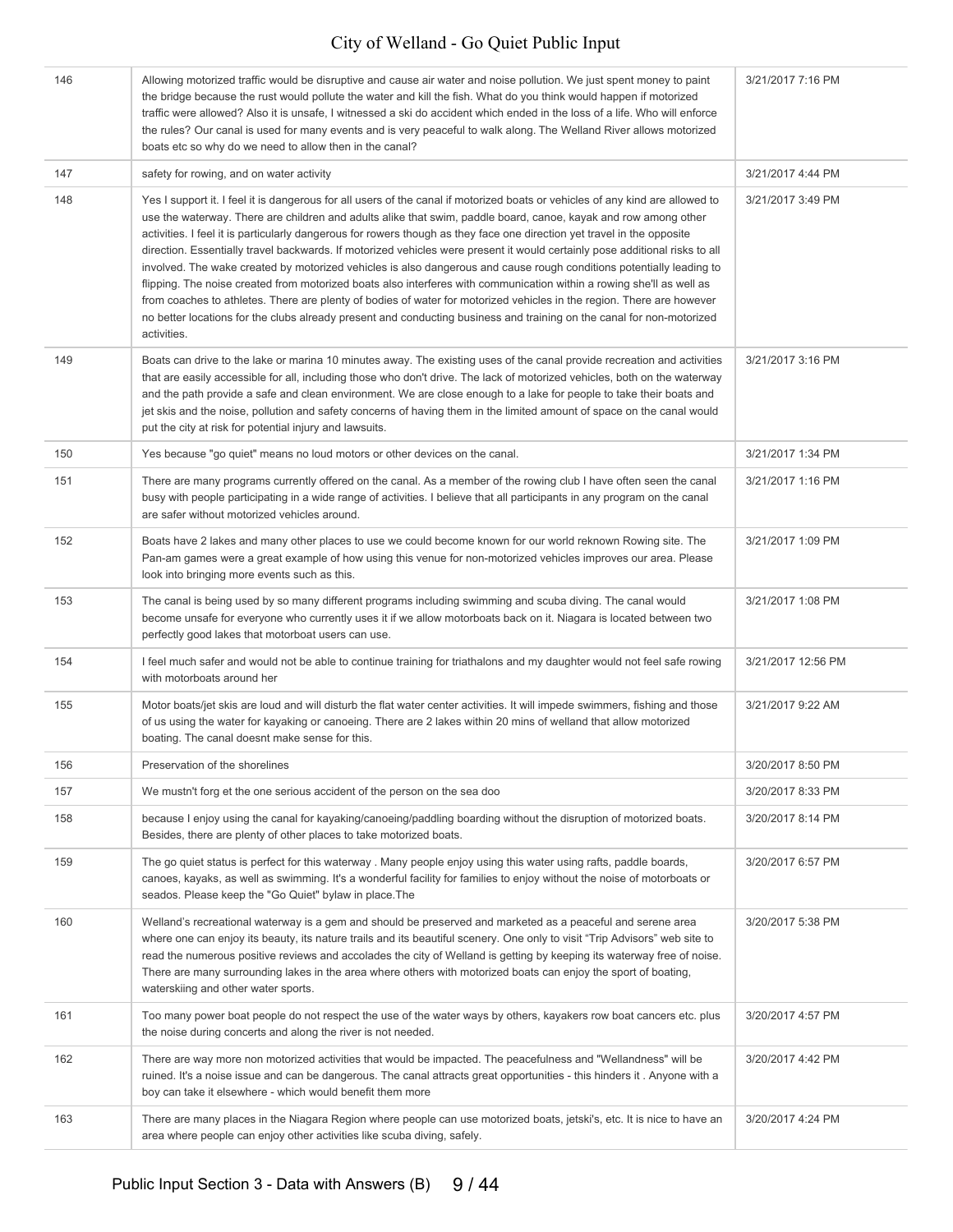| 164 | Yes, we dont need noisy boats on the water ways. There are olenty of lakes near by to do that on!                                                                                                                                                                                                                                                                                                                                                                                                                                                                                                                                                                                                                                                                                                                                                                                                                                                                                                                   | 3/20/2017 4:17 PM  |
|-----|---------------------------------------------------------------------------------------------------------------------------------------------------------------------------------------------------------------------------------------------------------------------------------------------------------------------------------------------------------------------------------------------------------------------------------------------------------------------------------------------------------------------------------------------------------------------------------------------------------------------------------------------------------------------------------------------------------------------------------------------------------------------------------------------------------------------------------------------------------------------------------------------------------------------------------------------------------------------------------------------------------------------|--------------------|
| 165 | yes                                                                                                                                                                                                                                                                                                                                                                                                                                                                                                                                                                                                                                                                                                                                                                                                                                                                                                                                                                                                                 | 3/20/2017 2:05 PM  |
| 166 | The current use status is what makes the canal so popular. It is a quiet venjue to provide relaxation for both on water<br>and shorline activities. Motorized traffic will eventually lead to current users seeking other venues of the kind they<br>currently enjoy.                                                                                                                                                                                                                                                                                                                                                                                                                                                                                                                                                                                                                                                                                                                                               | 3/20/2017 12:41 PM |
| 167 | pronote clean, healthy lifestyle, protect drinking water supply for city residents                                                                                                                                                                                                                                                                                                                                                                                                                                                                                                                                                                                                                                                                                                                                                                                                                                                                                                                                  | 3/20/2017 12:22 PM |
| 168 | Yes. We have young children and spend countless summer hours on the canal kayaking, canoeing, fishing, and flat<br>boarding. We make use of the PenFinancial Flatwater Community Centre rentals numerous times a year. We have<br>friends come from out of town and parts of our days are spent at the Community Centre renting water toys. We<br>participate in the float day. We use the docks for swimming. The water quality is exceptional and we have not had any<br>issues with ear infections as we would when motor boats contaminated the water ways.                                                                                                                                                                                                                                                                                                                                                                                                                                                     | 3/20/2017 11:30 AM |
| 169 | this is a unique environment that should be preserved. boaters can "boat" elsewhere, the canal is  and can remain to<br>be  a special place.                                                                                                                                                                                                                                                                                                                                                                                                                                                                                                                                                                                                                                                                                                                                                                                                                                                                        | 3/20/2017 9:28 AM  |
| 170 | boaters have other options, swimmers and alike do not                                                                                                                                                                                                                                                                                                                                                                                                                                                                                                                                                                                                                                                                                                                                                                                                                                                                                                                                                               | 3/20/2017 9:25 AM  |
| 171 | Yes, we have a clean, healthy canal that must be protected and better uses for it developed without the smell and<br>noise of motor craft.                                                                                                                                                                                                                                                                                                                                                                                                                                                                                                                                                                                                                                                                                                                                                                                                                                                                          | 3/20/2017 7:38 AM  |
| 172 | Because of the serenity of the water and parkland being maintained. I have been on motorized boats many times prior<br>to 2005 and the waterway simply got crazier and crazier as time wore on. I feared for my life one day when I was<br>pulled behind a high powered boat on a tube with the driver trying everything to "lose" me. My fear wasn't being<br>thrown, but from the many jet skiers cutting across our boat's wake. My fear was that they wouldn't see me and my<br>line would get caught up by their jet ski, slingshotting me into oncoming traffic or crashing into the very jet ski causing<br>death or serious harm. Despite this, I continued to hang on, because you know, stupid is as stupid does! 3. There is<br>an "unwritten rule" at present allowing electric motors on boats for recreational enjoyment or fishing. When I talk with<br>flatware users they seem to feel that the two can share the waterway peacefully and respectfully.                                            | 3/19/2017 6:01 PM  |
| 173 | There are plenty of places to use motorized vessels in our area convenient to everyone with out disrupting the<br>recreational waterway                                                                                                                                                                                                                                                                                                                                                                                                                                                                                                                                                                                                                                                                                                                                                                                                                                                                             | 3/19/2017 2:20 PM  |
| 174 | I walk and sit beside the water and enjoy nature and the quiet.                                                                                                                                                                                                                                                                                                                                                                                                                                                                                                                                                                                                                                                                                                                                                                                                                                                                                                                                                     | 3/19/2017 11:00 AM |
| 175 | It's more inviting to wildlife and encourages people to go out and walk the pathways peacefully.                                                                                                                                                                                                                                                                                                                                                                                                                                                                                                                                                                                                                                                                                                                                                                                                                                                                                                                    | 3/19/2017 10:59 AM |
| 176 | I am someone that lives near the canal. The sound of jet skis was enough to make you stay in doors. I am a multiple<br>boat owner (small fishing boat and a water skiing boat). The canal was probably one of the worst places to fish and the<br>few times growing up water skiing in the canal it really was not the greatest place to do it. The only good section of<br>the canal was down by the far end by netherby road but that was used by the ski club only the rest of the canal was<br>not very suitable - water got very choppy and very narrow and dangerous if other boats were around. Sad to say but<br>the go quiet policy has more users on the canal then ever. The canal was originally designed for large ships to go<br>quiet not personal pleasure crafts running around in circles.                                                                                                                                                                                                        | 3/19/2017 10:05 AM |
| 177 | I am concerned that allowing motorized boats will make the waterway less appealing to canoeists and kayakers, and<br>will cause pollution.                                                                                                                                                                                                                                                                                                                                                                                                                                                                                                                                                                                                                                                                                                                                                                                                                                                                          | 3/18/2017 6:12 PM  |
| 178 | Yes, I strongly believe that the Welland Recreational Waterway should be used for non-motorized activities only.<br>There are literally dozens of other waterways in Niagara that are accessible to boaters, including the Welland River<br>which is in very close proximity. There are also water quality and bank morphology issues associated with motorized<br>boat access that would need to be addressed. The most important issue however is safety. I participate in triathlons<br>and frequently use the waterway for swim practice -- I drive from St. Catharines to Welland just to use this waterway<br>because it provides some of best and safest open water swimming in the region. If motorized boats were permitted I<br>would not use the waterway because of safety. Even if there is scheduled usage, the City cannot guarantee that this<br>won't be abused. I know many other open water swimmers that feel the same way. Please, keep the Welland Rec<br>Waterway as a Go Quiet watercourse! | 3/18/2017 8:24 AM  |
| 179 | It's peaceful, quiet, just the way it should be. Prior to the 'go quiet' jet skiers were totally abnoxious. Can't bear to see<br>or hear them anywhere on any body of water.                                                                                                                                                                                                                                                                                                                                                                                                                                                                                                                                                                                                                                                                                                                                                                                                                                        | 3/18/2017 1:23 AM  |
| 180 | see the presentation delivered by Mr. Dan Dakin                                                                                                                                                                                                                                                                                                                                                                                                                                                                                                                                                                                                                                                                                                                                                                                                                                                                                                                                                                     | 3/17/2017 12:06 PM |
| 181 | The policy provides a variety of safe ways for people to interact on the waterway.                                                                                                                                                                                                                                                                                                                                                                                                                                                                                                                                                                                                                                                                                                                                                                                                                                                                                                                                  | 3/17/2017 10:58 AM |
| 182 | The current law keeps the waterways safer for all recreational activities listed above, in addition to minimizing noise<br>pollution for the surrounding residents. The waterway is already heavily used thanks to the addition of the rental<br>programs and canoe/kayak/rowing facilities - adding motorized vehicles would impact the existing traffic immensely,<br>causing unsafe environments.                                                                                                                                                                                                                                                                                                                                                                                                                                                                                                                                                                                                                | 3/17/2017 9:54 AM  |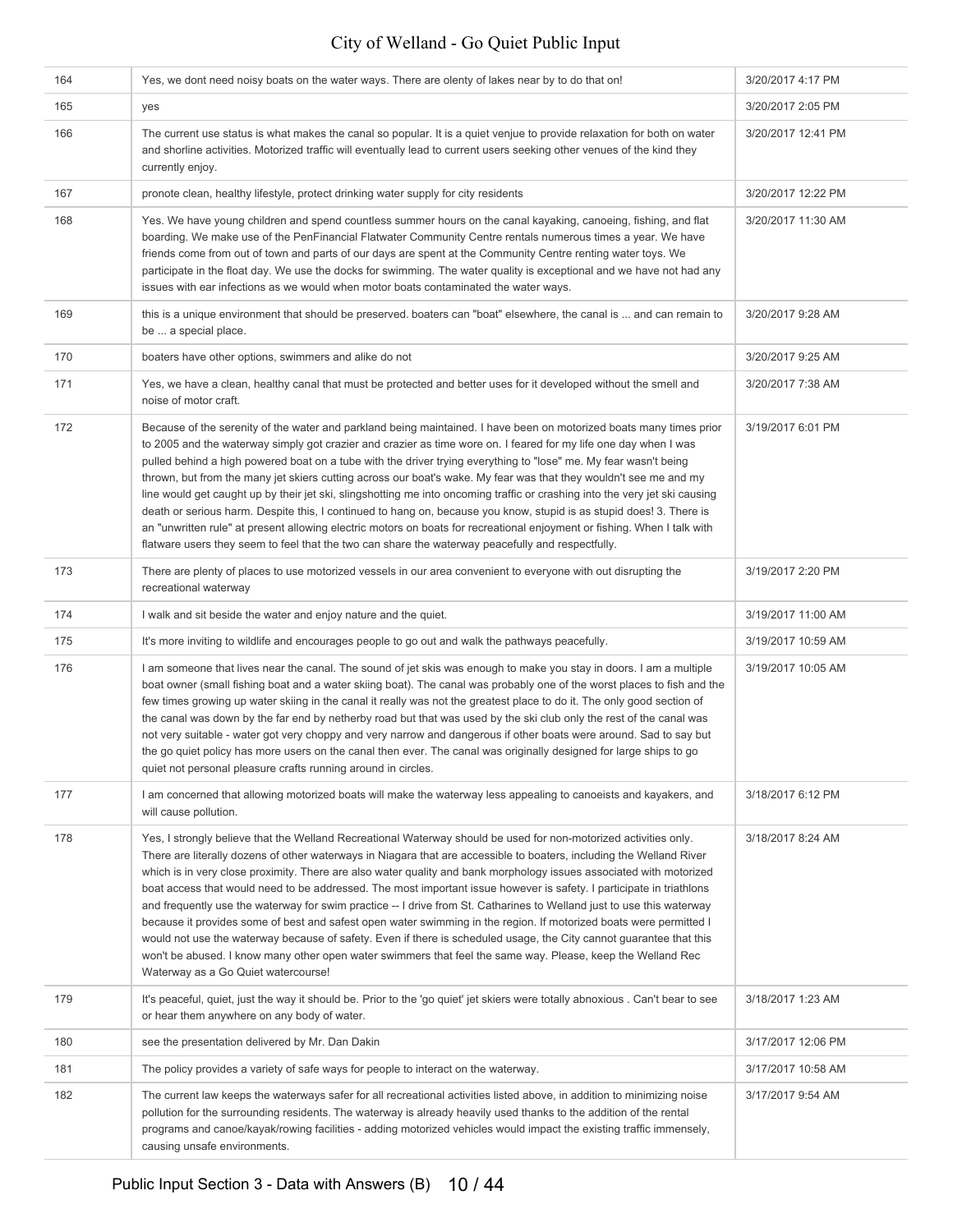| 183 | I feel much safer to use it with children when motorized boats are not permitted. I would not trust my kids around<br>motorized boats when I do not know the driver.                                                                                                                                                                                                                                                                                                                                                                                                                                                                                                                                                                                                                                                                                                                                                                                                                                                                                                                                                                                                  | 3/16/2017 7:50 PM  |
|-----|-----------------------------------------------------------------------------------------------------------------------------------------------------------------------------------------------------------------------------------------------------------------------------------------------------------------------------------------------------------------------------------------------------------------------------------------------------------------------------------------------------------------------------------------------------------------------------------------------------------------------------------------------------------------------------------------------------------------------------------------------------------------------------------------------------------------------------------------------------------------------------------------------------------------------------------------------------------------------------------------------------------------------------------------------------------------------------------------------------------------------------------------------------------------------|--------------------|
| 184 | Boaters have many other options, motor free water is limited and should stay status-quo                                                                                                                                                                                                                                                                                                                                                                                                                                                                                                                                                                                                                                                                                                                                                                                                                                                                                                                                                                                                                                                                               | 3/16/2017 7:00 PM  |
| 185 | We have the perfect venue for kayak and canoe races for all levels, including World and Olympic events. We should<br>be promoting this aspect to gain tourists from around the World. Having motorized boats on the canal will increase<br>water pollution (from the fuel and litter). Motorized boats will cause danger to swimmers, kayaker and to wildlife. The<br>Welland Waterway is also family friendly, where kids can play without fear of being run over by a motorized boats.                                                                                                                                                                                                                                                                                                                                                                                                                                                                                                                                                                                                                                                                              | 3/16/2017 4:16 PM  |
| 186 | I think since this is our city source of drinking water there should be no boats allowed which would increase the<br>incidents of possible fuel spills and 2 stroke oils, also the fact that the water is considered drinkable quality is proof that<br>not having boats and PWC's flying around is a good thing. Also living along the canal for the last 28 years and having<br>seen the boats on the water and the Go quiet I find it so much more tranquil without the boats.                                                                                                                                                                                                                                                                                                                                                                                                                                                                                                                                                                                                                                                                                     | 3/16/2017 3:49 PM  |
| 187 | Motorized traffic users have so many other options available nearby (lakes Erie and ontario). Keep this area special.                                                                                                                                                                                                                                                                                                                                                                                                                                                                                                                                                                                                                                                                                                                                                                                                                                                                                                                                                                                                                                                 | 3/16/2017 3:41 PM  |
| 188 | the canal is a peaceful place to go to enjoy the canoe rental program, to have a picnic and relax. i feel that motorized<br>traffic will disturb the safety and tranquillity of the canal.                                                                                                                                                                                                                                                                                                                                                                                                                                                                                                                                                                                                                                                                                                                                                                                                                                                                                                                                                                            | 3/16/2017 1:22 PM  |
| 189 | YES- the present status quo prevents erosion and ensures the safety of swimmers                                                                                                                                                                                                                                                                                                                                                                                                                                                                                                                                                                                                                                                                                                                                                                                                                                                                                                                                                                                                                                                                                       | 3/16/2017 12:58 PM |
| 190 | because motorized boats have lake erie and lake ontario to go on, kayaking on the canal is a calm stretch of water<br>which isnt guaranteed with the lakes                                                                                                                                                                                                                                                                                                                                                                                                                                                                                                                                                                                                                                                                                                                                                                                                                                                                                                                                                                                                            | 3/16/2017 10:56 AM |
| 191 | I have no confidence that the City of Welland would be able to properly "police" any violators. Better to keep 100% of<br>motorized boats (jet skiis, personal watercraft, etc) off the water and keep it 100% motor-free                                                                                                                                                                                                                                                                                                                                                                                                                                                                                                                                                                                                                                                                                                                                                                                                                                                                                                                                             | 3/16/2017 9:50 AM  |
| 192 | boater have ample other options to enjoy their hobbies                                                                                                                                                                                                                                                                                                                                                                                                                                                                                                                                                                                                                                                                                                                                                                                                                                                                                                                                                                                                                                                                                                                | 3/16/2017 9:41 AM  |
| 193 | Yes. The "Go Quiet" standard is the right policy re. to reduce noise pollution, environmental concerns - land erosion,<br>air emisions and individual safety issues                                                                                                                                                                                                                                                                                                                                                                                                                                                                                                                                                                                                                                                                                                                                                                                                                                                                                                                                                                                                   | 3/16/2017 9:20 AM  |
| 194 | Although quietness was a factor to put in the by-law, it also made it safer for people who swim, fish, scuba dive, etc I<br>thought it was also put in to bring down the pollution in the canal from engine motors, especially at the south end<br>where it is cut off.                                                                                                                                                                                                                                                                                                                                                                                                                                                                                                                                                                                                                                                                                                                                                                                                                                                                                               | 3/16/2017 9:15 AM  |
| 195 | It will keep the canal clean and inviting.                                                                                                                                                                                                                                                                                                                                                                                                                                                                                                                                                                                                                                                                                                                                                                                                                                                                                                                                                                                                                                                                                                                            | 3/15/2017 10:12 PM |
| 196 | The canal is being well used and shared by many diverse sports and recreational groups. It is considered by many<br>international officials as one of the best waterways for flat water sports. Adding further users who already have access<br>to river ways and can access two of Canada s Great Lakes is a little like asking the curling club to allow hockey be<br>played on their ice, or telling the indoor soccer stadium that it must picnickers access to its fields. The Canal runs<br>through our city centre and by our beautiful park and walkways the activities and setting are perfect for a peaceful<br>environment in our city core                                                                                                                                                                                                                                                                                                                                                                                                                                                                                                                | 3/15/2017 9:44 PM  |
| 197 | It is a new de quiet relaxing environment that would be spoiled by motorized craft.                                                                                                                                                                                                                                                                                                                                                                                                                                                                                                                                                                                                                                                                                                                                                                                                                                                                                                                                                                                                                                                                                   | 3/15/2017 9:19 PM  |
| 198 | Yes                                                                                                                                                                                                                                                                                                                                                                                                                                                                                                                                                                                                                                                                                                                                                                                                                                                                                                                                                                                                                                                                                                                                                                   | 3/15/2017 9:16 PM  |
| 199 | Cleaner water, safer                                                                                                                                                                                                                                                                                                                                                                                                                                                                                                                                                                                                                                                                                                                                                                                                                                                                                                                                                                                                                                                                                                                                                  | 3/15/2017 9:07 PM  |
| 200 | noise and safety concerns                                                                                                                                                                                                                                                                                                                                                                                                                                                                                                                                                                                                                                                                                                                                                                                                                                                                                                                                                                                                                                                                                                                                             | 3/15/2017 7:14 PM  |
| 201 | The waterway provides a safer environment for so many as is!                                                                                                                                                                                                                                                                                                                                                                                                                                                                                                                                                                                                                                                                                                                                                                                                                                                                                                                                                                                                                                                                                                          | 3/15/2017 3:50 PM  |
| 202 | Yes. Motorized boats will be too dangerous for the other users.                                                                                                                                                                                                                                                                                                                                                                                                                                                                                                                                                                                                                                                                                                                                                                                                                                                                                                                                                                                                                                                                                                       | 3/15/2017 1:43 PM  |
| 203 | I strongly stand by the Go Quiet by-law and firmly believe there should not be any other consideration. The reason my<br>family and I moved to this location by the canal is because of its peaceful, quiet environment, overlooking the water.<br>Many children, my siblings and I included, take advantage of this canal and its activities during the warmer months. I<br>have always felt assured that they were being responsible and safe. If motorized traffic was to pass through this area<br>at any given time, that would restrict the children (youth and adults alike) from their activities and even put them at risk;<br>the drivers of these motorized vehicles will not likely see the smaller children using the canal. Motorized vehicles<br>creates many waves and ripples which will effect the kayakers and paddle boarders, for a child to worry about being<br>knocked over by a wave is not one they have to consider, as many are just learning and trying these things for the first<br>time. I do not support the permit of motorized traffic and I feel that many others living along the canal with children<br>share the same opinion. | 3/15/2017 12:33 PM |
| 204 | No noise                                                                                                                                                                                                                                                                                                                                                                                                                                                                                                                                                                                                                                                                                                                                                                                                                                                                                                                                                                                                                                                                                                                                                              | 3/15/2017 10:55 AM |
| 205 | I see no reason why motor boats should be allowed on this waterway                                                                                                                                                                                                                                                                                                                                                                                                                                                                                                                                                                                                                                                                                                                                                                                                                                                                                                                                                                                                                                                                                                    | 3/15/2017 10:30 AM |
| 206 | Yes. Promotes healthy living and safe waterways for people                                                                                                                                                                                                                                                                                                                                                                                                                                                                                                                                                                                                                                                                                                                                                                                                                                                                                                                                                                                                                                                                                                            | 3/15/2017 9:46 AM  |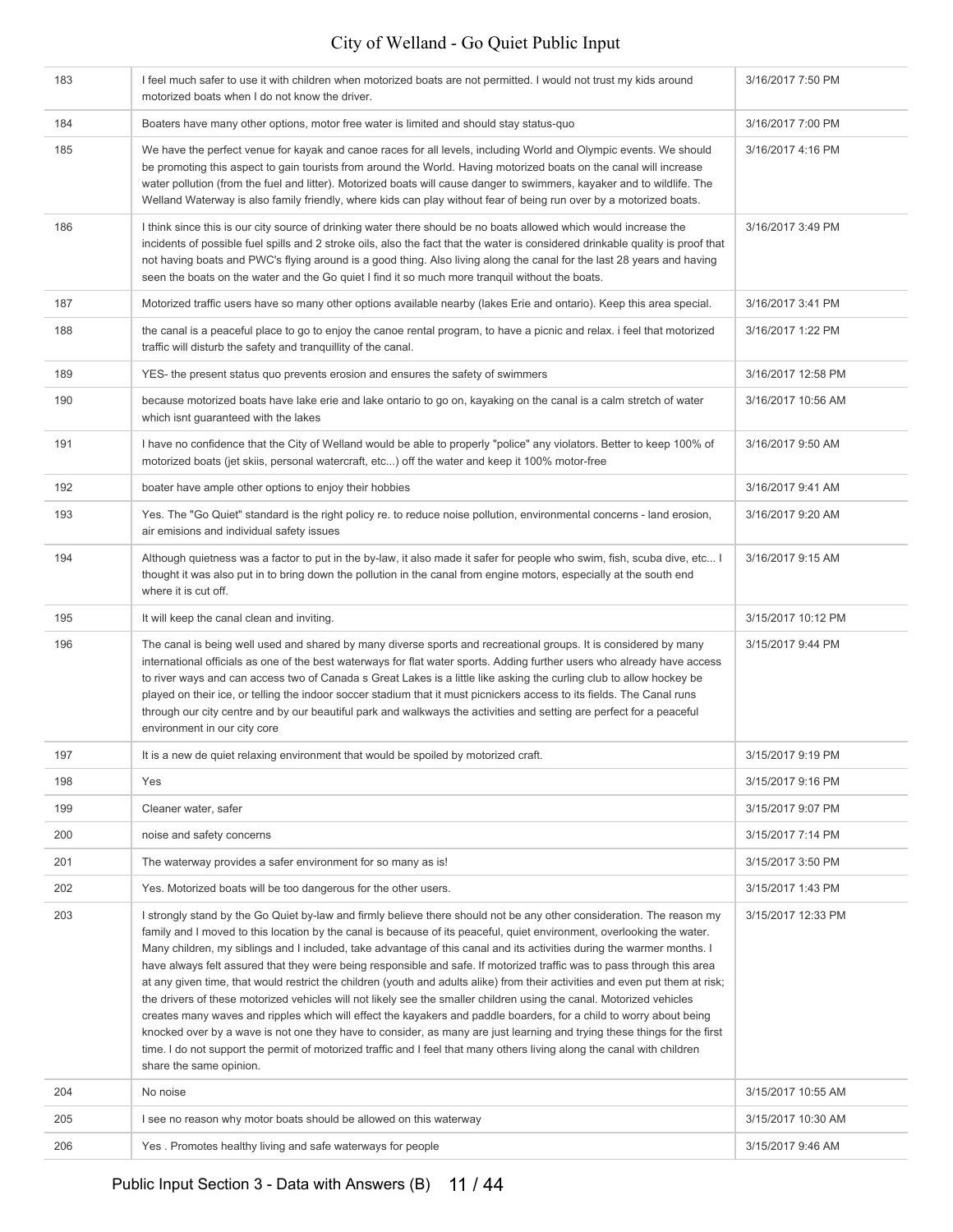| 207 | There are plenty of other areas ie lakes that motorized boats can use. It's like letting dirt bikes use the pathway along<br>the canal. There are kids trying to learn how to kayak and canoe and how can they do that when there are boats<br>speeding by them. I think it is really unnecessary for motorized boats to have access to the canal.                                                                                                                                                                                                                                                                                                                                                                                                                                                                                                                                                                                                                                                                                         | 3/14/2017 9:18 PM  |
|-----|--------------------------------------------------------------------------------------------------------------------------------------------------------------------------------------------------------------------------------------------------------------------------------------------------------------------------------------------------------------------------------------------------------------------------------------------------------------------------------------------------------------------------------------------------------------------------------------------------------------------------------------------------------------------------------------------------------------------------------------------------------------------------------------------------------------------------------------------------------------------------------------------------------------------------------------------------------------------------------------------------------------------------------------------|--------------------|
| 208 | The "go quiet" laws should be passed to keep our beautiful canal safe, and quiet. All the money Welland has invested<br>in this canal for recreational activities would go to waste. Keep the Welland Canal quiet!!!                                                                                                                                                                                                                                                                                                                                                                                                                                                                                                                                                                                                                                                                                                                                                                                                                       | 3/14/2017 9:10 PM  |
| 209 | Erosion, peace and quiet, more relaxing for seniors to sit and picnic by the canal                                                                                                                                                                                                                                                                                                                                                                                                                                                                                                                                                                                                                                                                                                                                                                                                                                                                                                                                                         | 3/14/2017 9:02 PM  |
| 210 | Gasoline motors are 'drippy' with both oil & gasoline, noisy too                                                                                                                                                                                                                                                                                                                                                                                                                                                                                                                                                                                                                                                                                                                                                                                                                                                                                                                                                                           | 3/14/2017 5:34 PM  |
| 211 | The current use of the canal seems fit for a waterway in the center of a city.                                                                                                                                                                                                                                                                                                                                                                                                                                                                                                                                                                                                                                                                                                                                                                                                                                                                                                                                                             | 3/14/2017 4:57 PM  |
| 212 | There are many activities on the canal, swimming fishing the lovely event last year where people floated peacefully.<br>The scenery is beautiful with ducks and geese floating in the water. The motorized boats will disturb everyone and<br>everything. The canal is not wide enough for these boats to avoid each other and for safety sake having them on the<br>canal is dangerous.                                                                                                                                                                                                                                                                                                                                                                                                                                                                                                                                                                                                                                                   | 3/14/2017 4:16 PM  |
| 213 | It's peaceful to walk the island and enjoy time with my family renting canoes, kayaks. I feel safe letting kids jump in<br>water for a quick dip and the noise isn't an issue. There are some boats next door on river if they want to use that and<br>it doesn't impede our enjoyment of the outdoor space.                                                                                                                                                                                                                                                                                                                                                                                                                                                                                                                                                                                                                                                                                                                               | 3/14/2017 2:19 PM  |
| 214 | We moved here because of Go-Quiet. We feel it would disrupt many things                                                                                                                                                                                                                                                                                                                                                                                                                                                                                                                                                                                                                                                                                                                                                                                                                                                                                                                                                                    | 3/14/2017 1:02 PM  |
| 215 | Currently, no pollution nor added distrations with motorboats, Great the way it is                                                                                                                                                                                                                                                                                                                                                                                                                                                                                                                                                                                                                                                                                                                                                                                                                                                                                                                                                         | 3/14/2017 12:44 PM |
| 216 | I like that it's peaceful and quite. Never liked when the motor boats came screaming by, it was to dangerous.                                                                                                                                                                                                                                                                                                                                                                                                                                                                                                                                                                                                                                                                                                                                                                                                                                                                                                                              | 3/14/2017 11:29 AM |
| 217 | Yes. We have young children and spend countless summer hours on the canal kayaking, canoeing, fishing, and flat<br>boarding. We make use of the PenFinancial Flatwater Community Centre rentals numerous times a year. We have<br>friends come from out of town and parts of our days are spent at the Community Centre renting water toys. We<br>participate in the float day. We use the docks for swimming. The water quality is exceptional and we have not had any<br>issues with ear infections as we would when motor boats contaminated the water ways. I recall prior to our present<br>status (pre 2003), we would hear motor boats and jet skis for countless hours on the canal. We walk, run, cycle on the<br>Welland Island and countless times have encounters jet skiers who would pull up to the island docs to drink alcohol<br>and smoke illegal substances as it was secluded. They never had any couth and would leave there trash behind. I<br>have never seen this type of activity from those in kayaks or canoes. | 3/14/2017 8:43 AM  |
| 218 | Yes it has been working well and is safe. It would be beneficial if restaurants backing on to the canal could have<br>docking facilities so customers can enjoy a stop and continue on.                                                                                                                                                                                                                                                                                                                                                                                                                                                                                                                                                                                                                                                                                                                                                                                                                                                    | 3/14/2017 8:40 AM  |
| 219 | Worried about noise but also about ecological impacts and shoreline stability. We live in the middle of the Region.<br>There is access to water every where around us, within 5 to 30 minutes                                                                                                                                                                                                                                                                                                                                                                                                                                                                                                                                                                                                                                                                                                                                                                                                                                              | 3/14/2017 6:03 AM  |
| 220 | Gets people outside                                                                                                                                                                                                                                                                                                                                                                                                                                                                                                                                                                                                                                                                                                                                                                                                                                                                                                                                                                                                                        | 3/14/2017 1:42 AM  |
| 221 | This all a safe waterway for everyone of uses it, nobody currently has to worry about being run over by a motorboat.                                                                                                                                                                                                                                                                                                                                                                                                                                                                                                                                                                                                                                                                                                                                                                                                                                                                                                                       | 3/13/2017 10:01 PM |
| 222 | It's our source of drinking water. No fuel please.                                                                                                                                                                                                                                                                                                                                                                                                                                                                                                                                                                                                                                                                                                                                                                                                                                                                                                                                                                                         | 3/13/2017 10:00 PM |
| 223 | Yes- including envirental concerns for the banks re waves from boats.                                                                                                                                                                                                                                                                                                                                                                                                                                                                                                                                                                                                                                                                                                                                                                                                                                                                                                                                                                      | 3/13/2017 9:16 PM  |
| 224 | Quit is good!                                                                                                                                                                                                                                                                                                                                                                                                                                                                                                                                                                                                                                                                                                                                                                                                                                                                                                                                                                                                                              | 3/13/2017 9:07 PM  |
| 225 | Yes, because motorized traffic would increase noise pollution as well as change the overall environment of the<br>waterway. I currently use the waterway BECAUSE it is quiet.                                                                                                                                                                                                                                                                                                                                                                                                                                                                                                                                                                                                                                                                                                                                                                                                                                                              | 3/13/2017 5:51 PM  |
| 226 | Peace and quiet will be lost if motorized vessels are allowed                                                                                                                                                                                                                                                                                                                                                                                                                                                                                                                                                                                                                                                                                                                                                                                                                                                                                                                                                                              | 3/13/2017 3:15 PM  |
| 227 | Yes. I would like the 'Go Quiet' by-law to remain as it is. I am a member of the South Niagara Canoe Club and<br>participate in dragon boat programs. To put it simply, flat water sports don't mix with motorized water craft. There is<br>also the erosion of the canal banks to consider. In these times of fiscal responsibility, I am sure the City of Welland<br>does not wish to incur additional maintenance costs. After attending a public meeting on Saturday, I don't believe the<br>cost of maintaining the canal and repairing erosion damage is well understood by the general public. If this data is<br>available in city records and budgets, I would suggest it would be useful information to share with the stakeholders in<br>this decision making process.                                                                                                                                                                                                                                                          | 3/13/2017 3:07 PM  |
| 228 | It is an amazing space to be on the water and not worry about noise boats the waves. Please don't change!                                                                                                                                                                                                                                                                                                                                                                                                                                                                                                                                                                                                                                                                                                                                                                                                                                                                                                                                  | 3/13/2017 1:58 PM  |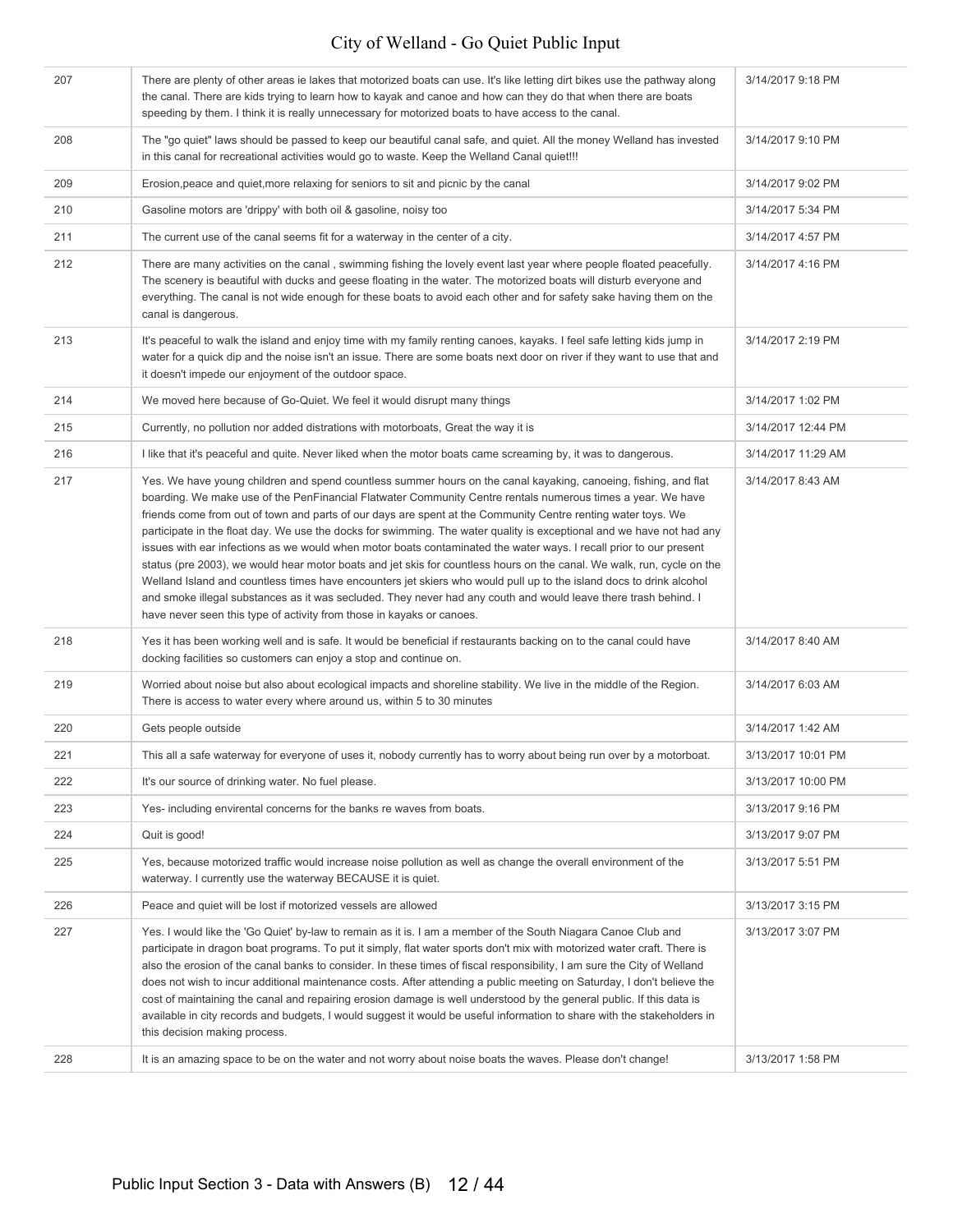| 229 | When my family and I moved to Welland over 17 years ago we were ecstatic about the Recreational Waterway. We<br>canoe, swim and have participated in a few Dragon boat competitions as well as walked the cannel trails with our<br>dogs. However trying to use the waterway with ski boats and jet skis was not working out. We have almost been<br>swamped on numerous occasions. We found the ski boats and jet skis operators to be very inconsiderate and rude.<br>Confronting these people at the Lincoln St docks it was clear that they owed the Cannel and we were in there way.<br>Now that the ban has been in effect since 2005 I can use the waterway again as do the paddle boarders, kayakers,<br>rowers, swimmers, fishermen. For powers boats and jet skis it's just not that kind of water, too narrow.                                                                                                                                                                                                                                                                                                                                                                                                                                                                                                                                                                                                                                                                                                                                                                                                | 3/13/2017 1:20 PM  |
|-----|--------------------------------------------------------------------------------------------------------------------------------------------------------------------------------------------------------------------------------------------------------------------------------------------------------------------------------------------------------------------------------------------------------------------------------------------------------------------------------------------------------------------------------------------------------------------------------------------------------------------------------------------------------------------------------------------------------------------------------------------------------------------------------------------------------------------------------------------------------------------------------------------------------------------------------------------------------------------------------------------------------------------------------------------------------------------------------------------------------------------------------------------------------------------------------------------------------------------------------------------------------------------------------------------------------------------------------------------------------------------------------------------------------------------------------------------------------------------------------------------------------------------------------------------------------------------------------------------------------------------------|--------------------|
| 230 | Yes - safe swimming environment, boats create a danger creates erosion also.                                                                                                                                                                                                                                                                                                                                                                                                                                                                                                                                                                                                                                                                                                                                                                                                                                                                                                                                                                                                                                                                                                                                                                                                                                                                                                                                                                                                                                                                                                                                             | 3/13/2017 12:57 PM |
| 231 | Yes. When you allow motor boats on to the canal, there will be no more kayaking. No more canoeing. No more<br>rowing. You can't do those sports with motor boats around. Plus, you have to worry about noise pollution for those that<br>live close by. And, you then have to police those boats as well.                                                                                                                                                                                                                                                                                                                                                                                                                                                                                                                                                                                                                                                                                                                                                                                                                                                                                                                                                                                                                                                                                                                                                                                                                                                                                                                | 3/13/2017 11:26 AM |
| 232 | I have experienced a horrifying episode of a young man operating a Sea-Doo irresponsibly in a crowd of young<br>children, toddlers, parents with babes in arms who were playing near the entrance of a creek off of Lake Huron. This<br>young man, in full throttle, steered off of the Lake and into the creek, saw the children playing and continued full<br>throttle between the children, barely missing them. The young children were peacefully playing in the shallow water<br>and building sand castles. They had been tossed every which way, faces in the water, thrown by the waves of the<br>Sea-Doo. Nearby parents sprung into action, with horrified looks on their faces, and more than voiced their concerns! I<br>am all for peaceful waterways.                                                                                                                                                                                                                                                                                                                                                                                                                                                                                                                                                                                                                                                                                                                                                                                                                                                      | 3/13/2017 11:17 AM |
| 233 | Safer, quieter, particularly with children on the water. Controlling traffic would be an incredible challenge and<br>dangerous if motorized traffic allowed.                                                                                                                                                                                                                                                                                                                                                                                                                                                                                                                                                                                                                                                                                                                                                                                                                                                                                                                                                                                                                                                                                                                                                                                                                                                                                                                                                                                                                                                             | 3/13/2017 10:39 AM |
| 234 | AS A CYCLIST I OFTEN RIDE FROM LOCK 1 IN ST. CATHARINES TO PORT COLBORNE. I ENJOY MY<br>PEACEFUL RIDE AND WOULD LIKE THAT TO CONTINUE. THERE AREN'T VERY MANY PLACES TO ENJOY<br>PEACE AND TRANQUILITY IN THE REGION.                                                                                                                                                                                                                                                                                                                                                                                                                                                                                                                                                                                                                                                                                                                                                                                                                                                                                                                                                                                                                                                                                                                                                                                                                                                                                                                                                                                                    | 3/13/2017 9:57 AM  |
| 235 | we have access to Lake Erie and Lake Ontario, both large-go there and make all the noise. The canal should be a safe<br>zone for non-motorized water crafts.                                                                                                                                                                                                                                                                                                                                                                                                                                                                                                                                                                                                                                                                                                                                                                                                                                                                                                                                                                                                                                                                                                                                                                                                                                                                                                                                                                                                                                                             | 3/13/2017 9:53 AM  |
| 236 | No                                                                                                                                                                                                                                                                                                                                                                                                                                                                                                                                                                                                                                                                                                                                                                                                                                                                                                                                                                                                                                                                                                                                                                                                                                                                                                                                                                                                                                                                                                                                                                                                                       | 3/13/2017 9:12 AM  |
| 237 | Perfect & enjoyable as is. Grest for those new to some of these water sports. I tried SUP for the first time last summer.<br>I would not have safe doing it if motorized equipment were allowed                                                                                                                                                                                                                                                                                                                                                                                                                                                                                                                                                                                                                                                                                                                                                                                                                                                                                                                                                                                                                                                                                                                                                                                                                                                                                                                                                                                                                          | 3/13/2017 9:06 AM  |
| 238 | Allows a safe place for non-motorized sports                                                                                                                                                                                                                                                                                                                                                                                                                                                                                                                                                                                                                                                                                                                                                                                                                                                                                                                                                                                                                                                                                                                                                                                                                                                                                                                                                                                                                                                                                                                                                                             | 3/13/2017 8:23 AM  |
| 239 | The recreational canal has become a vibrant park system with thousands of Wellanders enjoying its amenities.                                                                                                                                                                                                                                                                                                                                                                                                                                                                                                                                                                                                                                                                                                                                                                                                                                                                                                                                                                                                                                                                                                                                                                                                                                                                                                                                                                                                                                                                                                             | 3/13/2017 8:05 AM  |
| 240 | I feel safer and peaceful when stand up paddle boarding                                                                                                                                                                                                                                                                                                                                                                                                                                                                                                                                                                                                                                                                                                                                                                                                                                                                                                                                                                                                                                                                                                                                                                                                                                                                                                                                                                                                                                                                                                                                                                  | 3/13/2017 6:58 AM  |
| 241 | There are many other places where motor boats can play. Many people enjoy walking along the canal and on Merritt<br>Island. Motor boats are noisy and pollutants. The many events held at the flatwater centre would not be as pleasant for<br>the contestants if the water was polluted by motor boats. You also wouldn't see as many different birds and animals<br>along the canal with motor boats being allowed.                                                                                                                                                                                                                                                                                                                                                                                                                                                                                                                                                                                                                                                                                                                                                                                                                                                                                                                                                                                                                                                                                                                                                                                                    | 3/13/2017 6:51 AM  |
| 242 | The 'Go Quiet' by-law makes the Canal a quiet and lovely place to go kayaking                                                                                                                                                                                                                                                                                                                                                                                                                                                                                                                                                                                                                                                                                                                                                                                                                                                                                                                                                                                                                                                                                                                                                                                                                                                                                                                                                                                                                                                                                                                                            | 3/13/2017 1:44 AM  |
| 243 | For 2 reasons: safety and environmental impact                                                                                                                                                                                                                                                                                                                                                                                                                                                                                                                                                                                                                                                                                                                                                                                                                                                                                                                                                                                                                                                                                                                                                                                                                                                                                                                                                                                                                                                                                                                                                                           | 3/13/2017 12:13 AM |
| 244 | I support the go quiet by-law because the canal has become welland's sanctuary for healthy outdoor living and<br>activities. From the beautiful canal walkways, to the many flatwater activities we partake in. I am doing one or the<br>other in the canal from April-November. Every time I'm out, I see it being used. Why use this small area that has<br>promoted a scenic, quiet, peaceful and healthy living with so many outdoor activities when there are so many other<br>areas for motorized water traffic? We already have everything else motorized, why not keep one beautiful and unique<br>area encourage locals to be ACTIVE, for free, outside. Welland doesn't offer very much in as a small community, but<br>it's the canal walkway for running, walking, blading and biking that I've been using for 15 years. Ans it's the water<br>activities like kayak, SUP, canoe, dragonboat and swimming have become one of the reasons I desire to remain in<br>welland, as both my spouse and I work out of town. With motorized traffic, this will discourage these wonderful free<br>outdoor water activities that the locals have enjoyed, and the rental program which is becoming more popular every<br>years as the people of welland get hear about it. The safety of these activities are at risk because of how narrow the<br>canal is. There is already garbage collecting, I can imagine this will only cause more, and take away the beautiful quiet<br>7kms Welland sanctuary. I am deeply saddened to see this possibly changing. Absolutely devastated at the possibility<br>of losing it. | 3/12/2017 11:09 PM |
| 245 | It allows people to continue enjoying the canal with their families without worrying about people zooming by in boats.                                                                                                                                                                                                                                                                                                                                                                                                                                                                                                                                                                                                                                                                                                                                                                                                                                                                                                                                                                                                                                                                                                                                                                                                                                                                                                                                                                                                                                                                                                   | 3/12/2017 10:46 PM |
| 246 | Yes allowing motor boats would totally change the canal experience for current users.                                                                                                                                                                                                                                                                                                                                                                                                                                                                                                                                                                                                                                                                                                                                                                                                                                                                                                                                                                                                                                                                                                                                                                                                                                                                                                                                                                                                                                                                                                                                    | 3/12/2017 10:17 PM |
|     |                                                                                                                                                                                                                                                                                                                                                                                                                                                                                                                                                                                                                                                                                                                                                                                                                                                                                                                                                                                                                                                                                                                                                                                                                                                                                                                                                                                                                                                                                                                                                                                                                          |                    |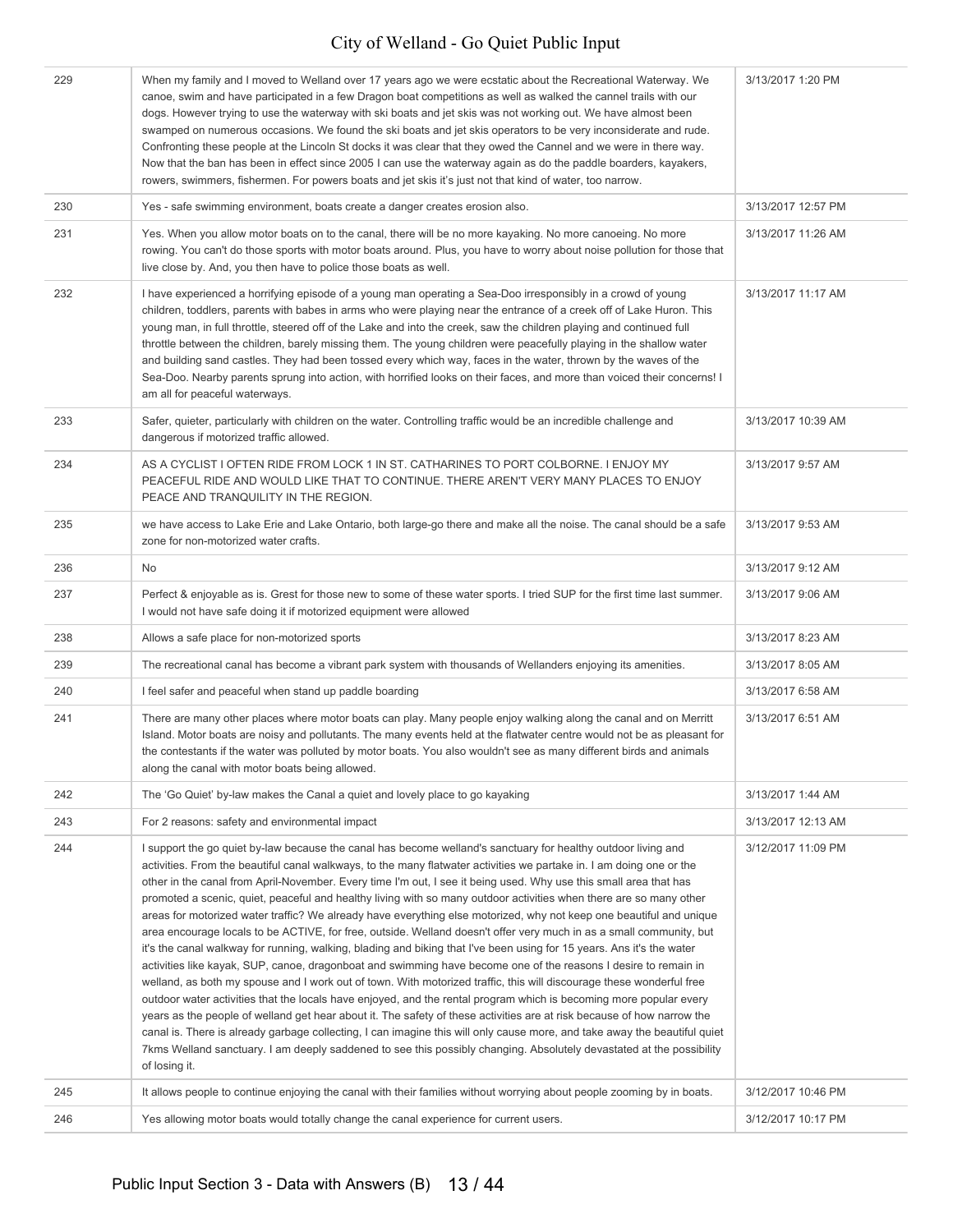| 247 | Yes. It gives kayakers and canoers a safe space to row. Plus the bylaw was put in to protect the walls of the canal. It's<br>working, why mess with it?                                                                                                                                                                                                                                                                                                                                                                                                                                                                                                                     | 3/12/2017 10:01 PM |
|-----|-----------------------------------------------------------------------------------------------------------------------------------------------------------------------------------------------------------------------------------------------------------------------------------------------------------------------------------------------------------------------------------------------------------------------------------------------------------------------------------------------------------------------------------------------------------------------------------------------------------------------------------------------------------------------------|--------------------|
| 248 | The most I have seen the canal used by youth and elderly people ever the last few years. And I used to use the boat<br>ramp but see it's better this way!                                                                                                                                                                                                                                                                                                                                                                                                                                                                                                                   | 3/12/2017 10:00 PM |
| 249 | Yes. The canal is very narrow and any motor boat allowance would be incredibly dangerous.                                                                                                                                                                                                                                                                                                                                                                                                                                                                                                                                                                                   | 3/12/2017 9:43 PM  |
| 250 | i think that the canal is now used for all these other things and putting boats and such in there is not going to work and<br>would even be an accident waiting to happen. there are lakes on either side of us where they gave all the open water<br>for boats etc. and the canal is not the place for them. especially since have the rowing and flat water centre. alot of<br>families and people including myself enjoy to get out there and kayak etc. we have this great waterway fir families or<br>individuals to enjoy and i completely disagree with changing it. like i said they gave places they can go like the lakes.<br>we do not(as in kayaks, canoes etc) | 3/12/2017 9:41 PM  |
| 251 | This is a unique selling feature in Welland. When out on the canal for recreational uses, I feel safe for myself and<br>youth. There is plenty of traffic on the waterway already, bringing back motorboats would destroy the current<br>atmosphere.                                                                                                                                                                                                                                                                                                                                                                                                                        | 3/12/2017 9:05 PM  |
| 252 | Yes, it allows for calm watersports with kids without fear of fast boats/wake                                                                                                                                                                                                                                                                                                                                                                                                                                                                                                                                                                                               | 3/12/2017 8:40 PM  |
| 253 | It is rare to find a place for watersports - canning etc where you are not disturbed by or competing with motorized<br>waterspouts. I think it's important to keep this waterway safe for non motorized users                                                                                                                                                                                                                                                                                                                                                                                                                                                               | 3/12/2017 7:51 PM  |
| 254 | Yes - more people can safely use the water without fast movimg boats on the water.                                                                                                                                                                                                                                                                                                                                                                                                                                                                                                                                                                                          | 3/12/2017 6:59 PM  |
| 255 | Yes. I live near Lake Erie, but enjoy the peaceful paddles along the canal keep the canal for nonmotorized and the<br>lake for motorized.                                                                                                                                                                                                                                                                                                                                                                                                                                                                                                                                   | 3/12/2017 6:07 PM  |
| 256 | Love coming to the peaceful welland canal. One of the only reason I come to welland from port colborne.                                                                                                                                                                                                                                                                                                                                                                                                                                                                                                                                                                     | 3/12/2017 5:04 PM  |
| 257 | The Go Quiet by-law benefits the wildlife, keeps the waterway peaceful and relaxing and there is less pollution. Can<br>people please for once think of the environment and wildlife that nest along the shores and live in these waters.                                                                                                                                                                                                                                                                                                                                                                                                                                   | 3/12/2017 4:32 PM  |
| 258 | It's not a large enough body of water to support motorized crafts                                                                                                                                                                                                                                                                                                                                                                                                                                                                                                                                                                                                           | 3/12/2017 4:24 PM  |
| 259 | Yes                                                                                                                                                                                                                                                                                                                                                                                                                                                                                                                                                                                                                                                                         | 3/12/2017 4:22 PM  |
| 260 | Because it would greatly impact the current use of the canal now, in a negative way. The canal is the cleanest water<br>in the niagara region, which would be impacted by pulluting the water with fuel. Also, noise pollution would effect<br>people enjoying the canal for leisure. And finally, the safety of swimmers, canoers and stand up paddle boarders (just<br>to name a few) would be put at risk.                                                                                                                                                                                                                                                               | 3/12/2017 4:19 PM  |
| 261 | Lots of places to take your boats, let's stay quiet please also motor boats would increase safety risk for sup, canoes<br>and kayaks, lots of children use the rec canal                                                                                                                                                                                                                                                                                                                                                                                                                                                                                                    | 3/12/2017 4:12 PM  |
| 262 | Yesmaintains the tranquility and safety of the waterway for those of us who use Kayaks and canoes                                                                                                                                                                                                                                                                                                                                                                                                                                                                                                                                                                           | 3/12/2017 4:12 PM  |
| 263 | Yes there are many children that use the waterway and for their safety, I do not approve of motorized vehicles sharing<br>the waterway. Especially with children that are just learning and experiencing activities such as kayaking and<br>canoeing.                                                                                                                                                                                                                                                                                                                                                                                                                       | 3/12/2017 4:10 PM  |
| 264 | Yes because prior to the by-law there was very little respect shown by owners of motorized boats towards those of us<br>canoeing. Also since the removal of the boats from the canal the pathways have become more enjoyable to walk as                                                                                                                                                                                                                                                                                                                                                                                                                                     | 3/12/2017 4:07 PM  |
|     | you don't have the constant noise of boats whipping up & down the waterway. The Lincoln Street docks area would no<br>longer be a gathering place for people to swim, play, paddle from either. Finally the canal is one place where I can<br>take my dog to splash around in on leash in the summer months. We swim daily with our dog on leash so as that she<br>might enjoy the water but is under control so as to not disturb other swimmers, divers, paddlers, or residents who are<br>out to use the waterway as well.                                                                                                                                               |                    |
| 265 | This is so enjoyable for pure nature with no noise and water pollution due to has motors.                                                                                                                                                                                                                                                                                                                                                                                                                                                                                                                                                                                   | 3/12/2017 4:06 PM  |
| 266 | Not every waterway has to be terrorized by motorized traffic.                                                                                                                                                                                                                                                                                                                                                                                                                                                                                                                                                                                                               | 3/12/2017 3:43 PM  |
| 267 | It protects the environment and promotes public safety.                                                                                                                                                                                                                                                                                                                                                                                                                                                                                                                                                                                                                     | 3/12/2017 12:54 PM |
| 268 | It is not a wide space, allowing motorboats would be a huge increase in liability; shore erosion. This is a special area.<br>Special because motors are not allowed!! We have something very unique in Welland, let focus on being different!                                                                                                                                                                                                                                                                                                                                                                                                                               | 3/12/2017 12:28 PM |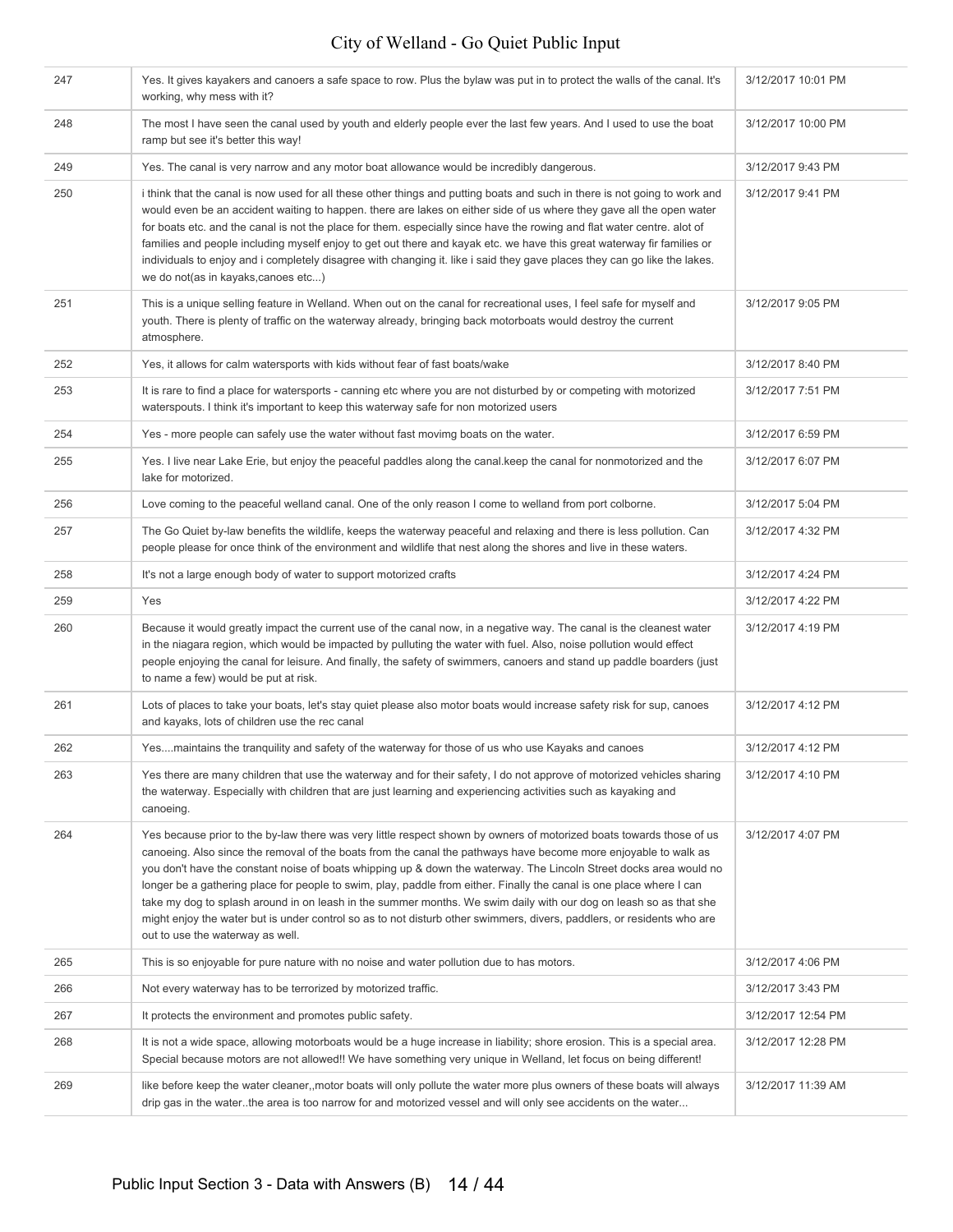| 270 | Yes I support Status Quo and Go Quiet. Major hazard with motorized vehicles on the canal. Open for liability for the<br>city. Noise pollution, oil slicks causing pollution to pristine venue. Not able to keep the beautiful venue that we have<br>now if motor boats allowed. No actual monitoring o pranksters on their boats. Alternaive waterways for boats. They do<br>not need to pollute the canal!                                                                                                                                                                                                                                                                                                                       | 3/12/2017 9:34 AM  |
|-----|-----------------------------------------------------------------------------------------------------------------------------------------------------------------------------------------------------------------------------------------------------------------------------------------------------------------------------------------------------------------------------------------------------------------------------------------------------------------------------------------------------------------------------------------------------------------------------------------------------------------------------------------------------------------------------------------------------------------------------------|--------------------|
| 271 | Safety to majority of waterway users as is and peacefulness without the motors or wakes.                                                                                                                                                                                                                                                                                                                                                                                                                                                                                                                                                                                                                                          | 3/12/2017 12:10 AM |
| 272 | yes, to keep the canal as it isto allow many to participate in its use. not everyone can afford a boat with a motor and<br>a trailer, do not want to destroy the aquatic life in the canal and feel motorized boats will have a determental affect.<br>increased traffic with boats on trailers coming into the area, will result in excess dust and disturbances at all<br>hoursthere is no marine police, so who will control the speeds, the actions of those driving the motorboats.                                                                                                                                                                                                                                          | 3/11/2017 10:16 PM |
| 273 | It makes recreation safe and keeps the water way calm and clear for nature                                                                                                                                                                                                                                                                                                                                                                                                                                                                                                                                                                                                                                                        | 3/11/2017 7:11 PM  |
| 274 | The waterway is unique. There are many places that power boats can access. There are no other waterways that<br>canoes, kayaks, swimmers, scuba divers can safely use. As well the waterway bisects the city with residences on<br>both sides. The noise and smells of power boats would be annoying more people than would actually be using it.<br>Ditto for citizens who use the adjacent trails for walking and biking. Many more people would be adversely affected<br>than would enjoy the facility. I think it's valuable to have a place that is dedicated to participating in physical activity.<br>It's interesting that you didn't include walking, biking, jogging, birding or photography in the list in question 3. | 3/11/2017 7:06 PM  |
| 275 | Environmental reasons and homes near canal would not appreciate noise                                                                                                                                                                                                                                                                                                                                                                                                                                                                                                                                                                                                                                                             | 3/11/2017 4:59 PM  |
| 276 | swim regularly and wouldn't feel safe with motorised vehicles                                                                                                                                                                                                                                                                                                                                                                                                                                                                                                                                                                                                                                                                     | 3/11/2017 3:10 PM  |
| 277 | Erosion, Noise, Safety for canoes and kayaks. Allowing motorized craft will include "Sea Doo" type craft. They are<br>usually high speed, high wake, go anywhere craft. Very dangerous for non-motorized craft to share the same limited<br>space. There are lots of other places for motorized craft to go and limited safe spots for canoe and kayakers.                                                                                                                                                                                                                                                                                                                                                                        | 3/11/2017 2:10 PM  |
| 278 | Quiet is good                                                                                                                                                                                                                                                                                                                                                                                                                                                                                                                                                                                                                                                                                                                     | 3/11/2017 10:00 AM |
| 279 | Safe waters for scuba divers                                                                                                                                                                                                                                                                                                                                                                                                                                                                                                                                                                                                                                                                                                      | 3/11/2017 2:21 AM  |
| 280 | Please don't ruin a beautiful space with noise pollution and risk putting an end to the activities we now enjoy! We have<br>something very special in Welland. Put more energy in Promoting what we have already. It's like the best kept secret!,                                                                                                                                                                                                                                                                                                                                                                                                                                                                                | 3/10/2017 9:49 PM  |
| 281 | noise, pollution                                                                                                                                                                                                                                                                                                                                                                                                                                                                                                                                                                                                                                                                                                                  | 3/10/2017 9:09 PM  |
| 282 | I remember how dangerous it was to swim when motorized boats were allowed. Also, the noise is an issue.                                                                                                                                                                                                                                                                                                                                                                                                                                                                                                                                                                                                                           | 3/10/2017 6:22 PM  |
| 283 | The Canal should be preserved for future generations. The use of mtorized craft would adversely affect the integrity of<br>the canal walls. I don't believe there would be enough money to repair possible damage We already pay enough in<br>taxes!                                                                                                                                                                                                                                                                                                                                                                                                                                                                              | 3/10/2017 6:14 PM  |
| 284 | yes, allows for a safe enviroment to enjoy my paddling sport with the enjoyment of the water fowl and calm waters to<br>paddle on                                                                                                                                                                                                                                                                                                                                                                                                                                                                                                                                                                                                 | 3/10/2017 5:22 PM  |
| 285 | Yes. I did not feel safe in my kayak when boats with motors used the canal.                                                                                                                                                                                                                                                                                                                                                                                                                                                                                                                                                                                                                                                       | 3/10/2017 5:09 PM  |
| 286 | Yes! Erosion of banks / the quiet -- noise-free                                                                                                                                                                                                                                                                                                                                                                                                                                                                                                                                                                                                                                                                                   | 3/10/2017 5:06 PM  |
| 287 | I enjoy the peace and tranguility that the 'Go Quiet' by-law allows. I understand the reason for implementing this by-<br>law was over concern for erosion of the banks of the canal and believe this concern still exists. There are also safety<br>concerns with allowing motorized traffic on the canal, namely water skiers and the problem this presents with other<br>canal traffic and the limited turning space on the canal.                                                                                                                                                                                                                                                                                             | 3/10/2017 3:22 PM  |
| 288 | The waterway is an intake protection zone for the Welland Water Treatment Plant. Diesel and gasoline fuel<br>transportation, storage and handling were identified as significant threats in the Niagara Peninsula Source Water<br>Protection Assessment Report.                                                                                                                                                                                                                                                                                                                                                                                                                                                                   | 3/10/2017 3:03 PM  |
| 289 | Yes This is a nice place to dive. Motorized boats would place in dangers divers.                                                                                                                                                                                                                                                                                                                                                                                                                                                                                                                                                                                                                                                  | 3/10/2017 3:01 PM  |
| 290 | We live on the waterway & object to noise associated with gas motors. Swimmers would be in danger.                                                                                                                                                                                                                                                                                                                                                                                                                                                                                                                                                                                                                                | 3/10/2017 12:33 PM |
| 291 | It brings great people to Welland and provides much needed Positivity!                                                                                                                                                                                                                                                                                                                                                                                                                                                                                                                                                                                                                                                            | 3/10/2017 11:49 AM |
| 292 | The waterway is not safe for gas powered engines as it was proven in the past that there is no means or method of<br>proper policing of the canal, the boats are not safe (death of a jet skier due to boat accident) and the concrete walls<br>cannot handle vibration and additional wake caused by the powerful engines. Gas and oil does not need to be spilled<br>into the water at boat landings as that is a normal offshoot of boats.                                                                                                                                                                                                                                                                                     | 3/10/2017 11:43 AM |
| 293 | We spend a lot of time using this waterway because it is safe and quiet- a rare find nowadays, very special! I would<br>not feel comfortable doing the activities we enjoy there if there were motors,                                                                                                                                                                                                                                                                                                                                                                                                                                                                                                                            | 3/10/2017 11:42 AM |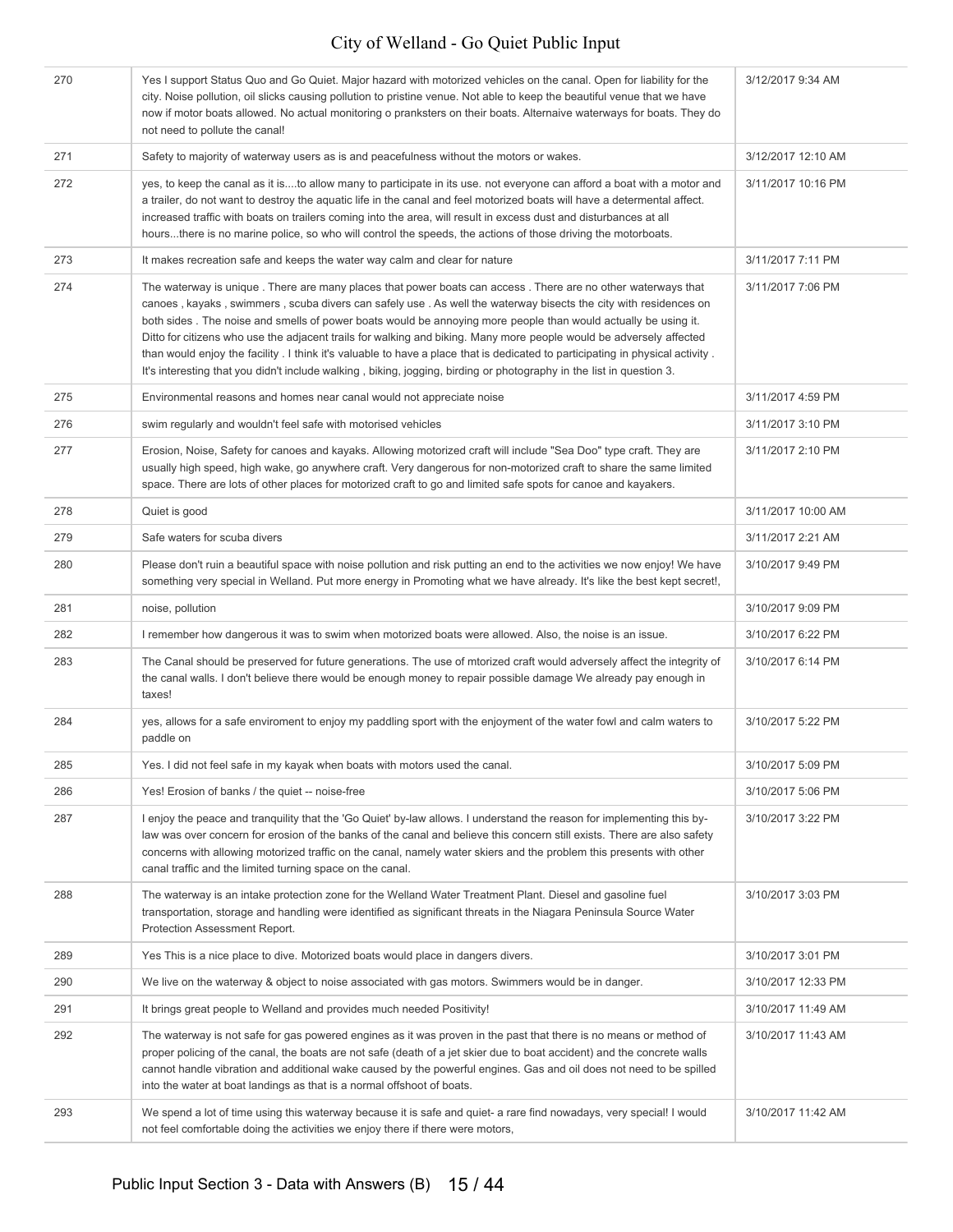| 294 | Having a clean waterway for major competitions and also for the safety of kayakers and swimmers and for general<br>scenic peace.                                                                                                                                                                                                                                                                                                                                                                                                                                                                                                                                      | 3/10/2017 11:33 AM |
|-----|-----------------------------------------------------------------------------------------------------------------------------------------------------------------------------------------------------------------------------------------------------------------------------------------------------------------------------------------------------------------------------------------------------------------------------------------------------------------------------------------------------------------------------------------------------------------------------------------------------------------------------------------------------------------------|--------------------|
| 295 | I like to limited noise situation. Some fear of erosion.                                                                                                                                                                                                                                                                                                                                                                                                                                                                                                                                                                                                              | 3/10/2017 11:24 AM |
| 296 | The city and province has spent millions of dollars to create an amazing flatwater center. Most summer weekends our<br>canal is flooded with flatwater enthusias. How can we possibly separate the two different water sports in one small<br>body of water? Did we not have a tragic accident years ago when jet skis where new. And how would this be policed.<br>My daughter holds a cancer fundraiser in which we must buy a million dollar liability policy to host the one day event.<br>Would boaters now be obligated to purchase special insurance. I feel that the great Lakes are so close for boaters that<br>this should not be an issue. Daniel Leblanc | 3/10/2017 10:22 AM |
| 297 | Motorized boats have the vast waters of lakes Erie and Ontario to use. The canal is relatively narrow and wakes<br>created by speeding boats easily swamp kayaks and canoes. It has been a peaceful few years on our canal and to me<br>there is no GOOD reason to go back to the days of madness and mayhem on the water.                                                                                                                                                                                                                                                                                                                                            | 3/10/2017 6:29 AM  |
| 298 | We walk and cycle on the recreational paths and love the peacefulness since the Go Quiet bylaw was established. It<br>was so noisy and distracting when motor boats were using the waterway. We see people quietly fishing, kayaking,<br>canoeing, swimming, scuba diving, etc. all the time. They can do this freely without the fear of being run down by a<br>motor boat or by waves making them tip over. To us, the peace and quiet should be maintained. Motor boats are on<br>the Welland River all the time--is that not enough for them? There is enough noise in this world.                                                                                | 3/10/2017 1:15 AM  |
| 299 | I am not familiar but go quiet sound good                                                                                                                                                                                                                                                                                                                                                                                                                                                                                                                                                                                                                             | 3/9/2017 11:57 PM  |
| 300 | I agree with the current status quo because I believe the waterway is too small of an area for motorized watercrafts. I<br>believe it would become too unsafe and potentially overcrowded for the people and animals (dogs) that use the<br>waterway. With the amount of shore fishing that occurs on the narrow waterway I feel it may present issues.                                                                                                                                                                                                                                                                                                               | 3/9/2017 10:53 PM  |
| 301 | my family regularly walk and bike the canal trails, and we appreciate the solitude and peaceful environment the area<br>offers. With all the access to waterways in this area, with no shortage for places to use a motor boat, surely the old<br>canal can be kept the way it is free of motors.                                                                                                                                                                                                                                                                                                                                                                     | 3/9/2017 7:55 PM   |
| 302 | Because it's safe!                                                                                                                                                                                                                                                                                                                                                                                                                                                                                                                                                                                                                                                    | 3/9/2017 7:35 PM   |
| 303 | Yes, the recreational canal is the only local water I can enjoy without fear of motorized boat traffic. For example<br>swimming and using the water with out fear of being hit by a boat, overturned by wake and congestion at the boat<br>ramp,                                                                                                                                                                                                                                                                                                                                                                                                                      | 3/9/2017 6:14 PM   |
| 304 | Yes, I don't believe gas powered boats are safe in the small width of water to safely operate. Example the jet ski<br>accident that killed a man in 1995. People drink and drive on the water. It's not safe.                                                                                                                                                                                                                                                                                                                                                                                                                                                         | 3/9/2017 5:46 PM   |
| 305 | because there is a beautiful ecosystem there and the noise and other pollution would do serious damage . its a<br>beautiful walk the way it is                                                                                                                                                                                                                                                                                                                                                                                                                                                                                                                        | 3/9/2017 5:32 PM   |
| 306 | Water is clean and it is nice to have the water way safe for swimmers and canoe.                                                                                                                                                                                                                                                                                                                                                                                                                                                                                                                                                                                      | 3/9/2017 4:59 PM   |
| 307 | Safety of participants, also it's peaceful, usually no gas smell                                                                                                                                                                                                                                                                                                                                                                                                                                                                                                                                                                                                      | 3/9/2017 4:11 PM   |
| 308 | When motor boats were in use there the waterway was pretty much unusable for anyone else. It makes it unsafe for<br>canoes and kayaks as well as swimmers.                                                                                                                                                                                                                                                                                                                                                                                                                                                                                                            | 3/9/2017 3:49 PM   |
| 309 | It keeps the waterway, clean, classy, quiet and a great place for residents, visitors and wildlife.                                                                                                                                                                                                                                                                                                                                                                                                                                                                                                                                                                   | 3/9/2017 3:47 PM   |
| 310 | I'm not concerned about sound, it's that you cannot ride a paddle board while a boat makes a wake beside you                                                                                                                                                                                                                                                                                                                                                                                                                                                                                                                                                          | 3/9/2017 3:34 PM   |
| 311 | as a newer swimmer the thought of swimming with motor boats seems very daunting and would prevent me from<br>using the Recreational Waterway further                                                                                                                                                                                                                                                                                                                                                                                                                                                                                                                  | 3/9/2017 3:19 PM   |
| 312 | Quiet is nice so people can enjoy picnics etc. Power boats do not mix well with canoes, kayaks, paddle boarders as<br>well as swimmers and there are a lot more of them currently than there where power boats when they where<br>allowed. You allo power boats, jet skis etc and there will be mayhem again. , yaks paddle boards                                                                                                                                                                                                                                                                                                                                    | 3/9/2017 3:09 PM   |
| 313 | Gee the problems you had before with the jet skiers come to mind                                                                                                                                                                                                                                                                                                                                                                                                                                                                                                                                                                                                      | 3/9/2017 2:31 PM   |
| 314 | As a swimmer I enjoy feeling safe without motorized boats around                                                                                                                                                                                                                                                                                                                                                                                                                                                                                                                                                                                                      | 3/9/2017 2:28 PM   |
| 315 | The tranquility of the trails along the waterway and the city in general will be impacted, as well as the security of non<br>motorized uses that now predominate. Noise and air pollution for those that walk, bike, skate and otherwise use the<br>trails along the waterway.                                                                                                                                                                                                                                                                                                                                                                                        | 3/9/2017 2:12 PM   |
| 316 | I enjoy walking along the canal, it wouldn't be enjoyable with sounds of motors and smells of gasoline. I would want to<br>one day use the canal. I'm new to living here and when I one day start using the canal recreationally (paddle boating<br>of some kind) it would be nicer if there are no motors on the water.                                                                                                                                                                                                                                                                                                                                              | 3/9/2017 2:04 PM   |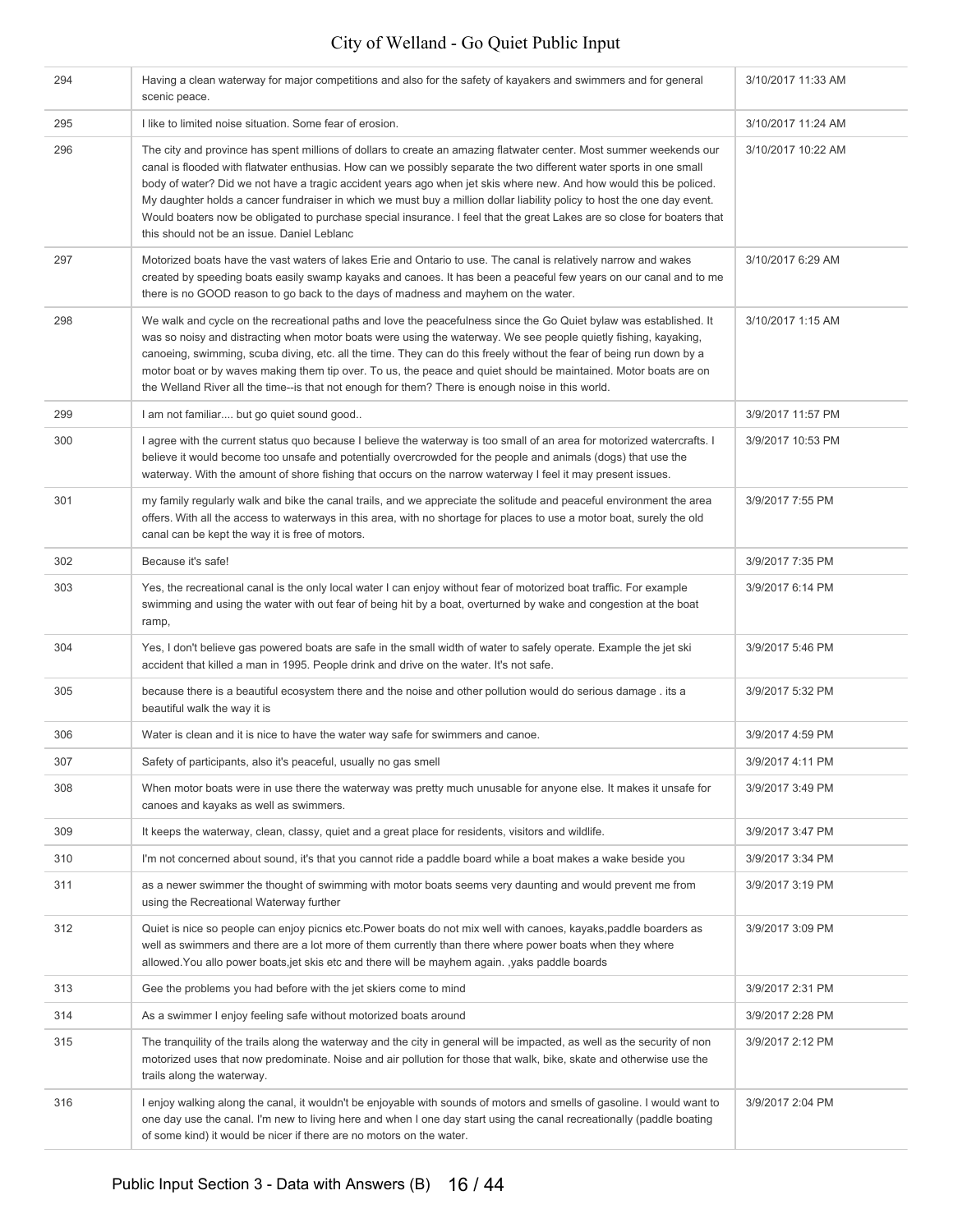| 317 | Safety, noise, excessive wakes                                                                                                                                                                                                                                                                                                                                                                                                                                                                                                                                                                                                                                                                                                                                                                                                                                                                                                                                                      | 3/9/2017 2:03 PM  |
|-----|-------------------------------------------------------------------------------------------------------------------------------------------------------------------------------------------------------------------------------------------------------------------------------------------------------------------------------------------------------------------------------------------------------------------------------------------------------------------------------------------------------------------------------------------------------------------------------------------------------------------------------------------------------------------------------------------------------------------------------------------------------------------------------------------------------------------------------------------------------------------------------------------------------------------------------------------------------------------------------------|-------------------|
| 318 | Yes because my family and I can go for a walk, run, biking and enjoy nature without breathing the CO2 produced by<br>motorized boats. We like to rent a puddle board and enjoy the quietness and relaxation the canal offers.                                                                                                                                                                                                                                                                                                                                                                                                                                                                                                                                                                                                                                                                                                                                                       | 3/9/2017 1:47 PM  |
| 319 | controlled errosion and safety aspect                                                                                                                                                                                                                                                                                                                                                                                                                                                                                                                                                                                                                                                                                                                                                                                                                                                                                                                                               | 3/9/2017 1:37 PM  |
| 320 | The peace and quiet plus the natural beauty  noise from motors is NOT NEEDED. Plus, motorized craft would<br>further erode the banks.                                                                                                                                                                                                                                                                                                                                                                                                                                                                                                                                                                                                                                                                                                                                                                                                                                               | 3/9/2017 1:35 PM  |
| 321 | It's nice to sit in the park or have lunch along the waterways without excess noise.                                                                                                                                                                                                                                                                                                                                                                                                                                                                                                                                                                                                                                                                                                                                                                                                                                                                                                | 3/9/2017 1:07 PM  |
| 322 | safe for others to use. No noise or nuisance activities, ie., ripping up and down.                                                                                                                                                                                                                                                                                                                                                                                                                                                                                                                                                                                                                                                                                                                                                                                                                                                                                                  | 3/9/2017 12:55 PM |
| 323 | I do NOT want the ONLY fresh water CLEAN oil/gas free waterway for swimming to be FOULED by Motors I also<br>want to SAFELY participate in NON motorized activities All we need is 1 swimmer to be CUT UP by a careless<br>motorist boat or seadoo THERE many other areas for motor boats and motor crafts in the niagara area The<br>Canal is the only SAFE clean water area to swim / canoe/ kayak and row!!                                                                                                                                                                                                                                                                                                                                                                                                                                                                                                                                                                      | 3/9/2017 12:14 PM |
| 324 | The only motorized vehicles that should be permitted are rescue and follow vehicles for rowing, canoeing, kayaking,<br>and dragon boat events as well as training for those events.                                                                                                                                                                                                                                                                                                                                                                                                                                                                                                                                                                                                                                                                                                                                                                                                 | 3/9/2017 12:01 PM |
| 325 | We need relaxing water recreation.                                                                                                                                                                                                                                                                                                                                                                                                                                                                                                                                                                                                                                                                                                                                                                                                                                                                                                                                                  | 3/9/2017 11:57 AM |
| 326 | there is too much non-motor boat traffic  it would not be save                                                                                                                                                                                                                                                                                                                                                                                                                                                                                                                                                                                                                                                                                                                                                                                                                                                                                                                      | 3/9/2017 11:17 AM |
| 327 | Yes I do. The canal is a great place for people to go and use it in a safe environment i.e. SUP, kayaking etc. There<br>are plenty of other waterways close by that people with boats can use.                                                                                                                                                                                                                                                                                                                                                                                                                                                                                                                                                                                                                                                                                                                                                                                      | 3/9/2017 11:03 AM |
| 328 | Peace, quiet and safety are my priorities. The river can be used for motorized crafts.                                                                                                                                                                                                                                                                                                                                                                                                                                                                                                                                                                                                                                                                                                                                                                                                                                                                                              | 3/9/2017 10:45 AM |
| 329 | Yes. I think that concerns regarding erosion of the banks and the liability issues are still relevant and need to have<br>strong consideration.                                                                                                                                                                                                                                                                                                                                                                                                                                                                                                                                                                                                                                                                                                                                                                                                                                     | 3/9/2017 10:42 AM |
| 330 | Love the serenity. Best place for a walk.Canai is intake for our drinking water. Boats would pollute it haboates                                                                                                                                                                                                                                                                                                                                                                                                                                                                                                                                                                                                                                                                                                                                                                                                                                                                    | 3/9/2017 10:05 AM |
| 331 | Shore erosion and therefore constant need to evaluate and repair any damage, accidents due to high speeds,<br>disturbance of wild life, disturbance of peace and quiet, noise pollution                                                                                                                                                                                                                                                                                                                                                                                                                                                                                                                                                                                                                                                                                                                                                                                             | 3/9/2017 10:04 AM |
| 332 | As a former power boat user was a witness to the many problems that would arise                                                                                                                                                                                                                                                                                                                                                                                                                                                                                                                                                                                                                                                                                                                                                                                                                                                                                                     | 3/9/2017 9:56 AM  |
| 333 | there is a river and two lakes available for motorized boats. It will take away the peaceful atmosphere in the canal. My<br>husband was in the river with his canoe and a motorized boat went speeding by him and almost knocked him over in<br>the canoe.                                                                                                                                                                                                                                                                                                                                                                                                                                                                                                                                                                                                                                                                                                                          | 3/9/2017 9:40 AM  |
| 334 | My family and I have enjoyed using the waterway. I'd worry about us using kayaks or swimming with motor boats or<br>sea doos. Also we enjoy the quiet and tranquility and watching the wildlife.                                                                                                                                                                                                                                                                                                                                                                                                                                                                                                                                                                                                                                                                                                                                                                                    | 3/9/2017 9:14 AM  |
| 335 | we don't needs boats in the canal. the welland recreational waterway is a great place for<br>swimming, canoes, kayaks, diving, and fishing. you put boats back in there your asking for problems sea doos and<br>fishing boats going to fast well people are swimming fishing in a canoe kayak people scooba diving under the<br>water we have to huge lakes on either side of welland that people can go to. to do all the sea dooing and powerboat<br>water ski you do for exsample i wouldn't take my 20 foot boat with 175hp motor in the canal but there will that one<br>person that would. If you do pass a new bylaw, just make it boats with a motor less then a 9.9hp motor allowed in the<br>waterway. theres to much going on in the canal these days to allow motor boats back in the canal in my eyes you<br>can't police it properly like the lakes are policed. i will be going to the meetings to hear the reason people have for<br>changing it back to boats in. | 3/9/2017 9:03 AM  |
| 336 | Noise, pollution, safety concerns.                                                                                                                                                                                                                                                                                                                                                                                                                                                                                                                                                                                                                                                                                                                                                                                                                                                                                                                                                  | 3/9/2017 8:02 AM  |
| 337 | Safer for rec divers, kayakers, flatboards, swimmers, yoga classes, rowers, less air, noise and water pollution.                                                                                                                                                                                                                                                                                                                                                                                                                                                                                                                                                                                                                                                                                                                                                                                                                                                                    | 3/9/2017 7:59 AM  |
| 338 | I support it because otherwise, there will be too much noise, fuel pollution in the water and potentially hazards for<br>those swimming.                                                                                                                                                                                                                                                                                                                                                                                                                                                                                                                                                                                                                                                                                                                                                                                                                                            | 3/9/2017 3:12 AM  |
| 339 | I have water skied many times in the canal years ago and found it too dangerous compared to doing it at Lake Erie.                                                                                                                                                                                                                                                                                                                                                                                                                                                                                                                                                                                                                                                                                                                                                                                                                                                                  | 3/9/2017 1:52 AM  |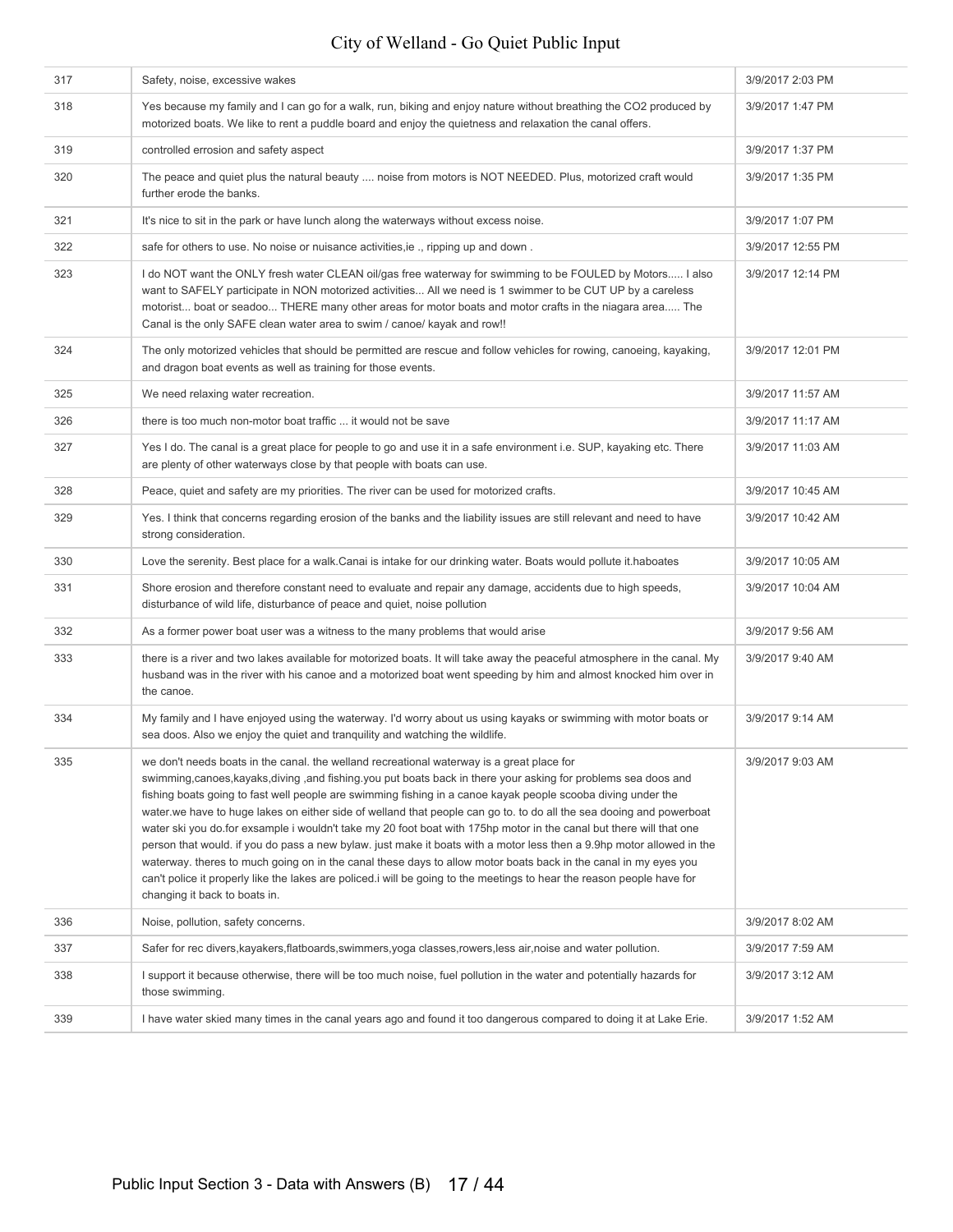| 340 | The current by-law allows the peaceful use of an absolute wonderful gem right through the heart of our city. This a<br>treasure Welland needs to preserve. If people want to jetski, or waterski, or whatever, we have TWO!!! Great Lakes<br>within a 30 minute drive of Welland. It's not like there's no other large waterbodies around! From a legal standpoint,<br>when it comes to liability, the status quo should also remain. Not only liability because of people getting hurt, but also<br>because bank erosion may undermine buildings and roads, and so the city would be opening itself up to a legal<br>nightmare. Just last year there were sinkholes on the east bank! Don't let a few speed demons destroy the canal, not<br>only for current users, but for generations to come, as their wakes will cause a lot of damage to banks that are already<br>undermined. | 3/9/2017 12:20 AM |
|-----|---------------------------------------------------------------------------------------------------------------------------------------------------------------------------------------------------------------------------------------------------------------------------------------------------------------------------------------------------------------------------------------------------------------------------------------------------------------------------------------------------------------------------------------------------------------------------------------------------------------------------------------------------------------------------------------------------------------------------------------------------------------------------------------------------------------------------------------------------------------------------------------|-------------------|
| 341 | Safety, bank erosion, noise levels, liability                                                                                                                                                                                                                                                                                                                                                                                                                                                                                                                                                                                                                                                                                                                                                                                                                                         | 3/9/2017 12:10 AM |
| 342 | Abuses will take place, will require more resources to police waterway. Will be a hazard to people who use it<br>recreationally.                                                                                                                                                                                                                                                                                                                                                                                                                                                                                                                                                                                                                                                                                                                                                      | 3/8/2017 11:39 PM |
| 343 | Yes. Motorized boats present a hazard to swimmers, rowers and canoeists. They are also major noise and<br>environmental polluters.                                                                                                                                                                                                                                                                                                                                                                                                                                                                                                                                                                                                                                                                                                                                                    | 3/8/2017 11:29 PM |
| 344 | It is a safe environment to swim and exercise                                                                                                                                                                                                                                                                                                                                                                                                                                                                                                                                                                                                                                                                                                                                                                                                                                         | 3/8/2017 10:26 PM |
| 345 | Yes, because of the size of the canal is inappropriate for the use of motorized boats. With the lake being so close<br>people should be accessing Lake Erie rather than a small canal.                                                                                                                                                                                                                                                                                                                                                                                                                                                                                                                                                                                                                                                                                                | 3/8/2017 10:06 PM |
| 346 | What is wrong with" Quiet "                                                                                                                                                                                                                                                                                                                                                                                                                                                                                                                                                                                                                                                                                                                                                                                                                                                           | 3/8/2017 10:01 PM |
| 347 | Safety                                                                                                                                                                                                                                                                                                                                                                                                                                                                                                                                                                                                                                                                                                                                                                                                                                                                                | 3/8/2017 7:58 PM  |
| 348 | There are plenty of other places for motorized boats. The Go Quiet bylaw promotes increased physical activity by<br>residents in the area.                                                                                                                                                                                                                                                                                                                                                                                                                                                                                                                                                                                                                                                                                                                                            | 3/8/2017 7:02 PM  |
| 349 | safety of the canoe/kayak/rowers                                                                                                                                                                                                                                                                                                                                                                                                                                                                                                                                                                                                                                                                                                                                                                                                                                                      | 3/8/2017 6:54 PM  |
| 350 | There are plenty places close enough to Welland for those who enjoy motorized sports. If they have motorized<br>recreational vehicles it's very likely that they also have a car and, hence, are able to travel to rivers/lakes nearby<br>Welland. Keeping our waterway as is allows those without such "luxuries" the ability to get to our central area to enjoy<br>themselves in a safe, quiet and really, a very beautiful and peaceful environment.                                                                                                                                                                                                                                                                                                                                                                                                                              | 3/8/2017 6:42 PM  |
| 351 | It is unfair to nearby residents to change this by-law because of the noise pollution and oil and gasoline from poorly-<br>maintained motor boats The Go Quiet by-law allows for safe and pleasant use of the Waterway by swimmers,<br>paddlers and rowers. It is also a pleasant environment for local residents and the hundreds of cyclists and walkers who<br>use the Welland Canal Trail                                                                                                                                                                                                                                                                                                                                                                                                                                                                                         | 3/8/2017 5:47 PM  |
| 352 | Although small electric powerd boats would allow for fishing they would not be a danger to manually powered craft or<br>swimmers.                                                                                                                                                                                                                                                                                                                                                                                                                                                                                                                                                                                                                                                                                                                                                     | 3/8/2017 5:30 PM  |
| 353 | Yes No change is needed. Problems ahead if you do.                                                                                                                                                                                                                                                                                                                                                                                                                                                                                                                                                                                                                                                                                                                                                                                                                                    | 3/8/2017 4:10 PM  |
| 354 | all water craft cannot share the waterway at the same time                                                                                                                                                                                                                                                                                                                                                                                                                                                                                                                                                                                                                                                                                                                                                                                                                            | 3/8/2017 3:55 PM  |
| 355 | Yes. It saves the habitat for wildlife, allows for more people to enjoy, there are two lakes and many areas already<br>available to motorized vehicles withing close proximity.                                                                                                                                                                                                                                                                                                                                                                                                                                                                                                                                                                                                                                                                                                       | 3/8/2017 2:40 PM  |
| 356 | It provides a safe environment for all members of the public who swim, fish etc., on or along the canal. It also protects<br>canal shoreline from erosion and noise pollution.                                                                                                                                                                                                                                                                                                                                                                                                                                                                                                                                                                                                                                                                                                        | 3/8/2017 1:12 PM  |
| 357 | I like the fact that I don't have to hear very large motorswe live in the middle of the biggest fresh water area in the<br>world as large motored boats can use another waterway!                                                                                                                                                                                                                                                                                                                                                                                                                                                                                                                                                                                                                                                                                                     | 3/8/2017 9:27 AM  |
| 358 | Start bringing motorcrafts back and otd adking for trouble. People like to show off. Accidents will happen                                                                                                                                                                                                                                                                                                                                                                                                                                                                                                                                                                                                                                                                                                                                                                            | 3/8/2017 9:06 AM  |
| 359 | Noise is a big factor here                                                                                                                                                                                                                                                                                                                                                                                                                                                                                                                                                                                                                                                                                                                                                                                                                                                            | 3/8/2017 8:58 AM  |
| 360 | Save the banks of the canal and avoid erosion. We do not have enough money to fix unnecessary damage caused by<br>the wake of motor boats. We have a nicer quiet peaceful canal, without the constant buzzing of boats, jet skis and Sea<br>doos. Just ask some of the cottage owners up North and they constantly complain about them. Safety and liability is<br>an issue now too. Many people enjoy the waterway who do not have boats or can affst                                                                                                                                                                                                                                                                                                                                                                                                                                | 3/8/2017 7:38 AM  |
| 361 | Yes it makes sense                                                                                                                                                                                                                                                                                                                                                                                                                                                                                                                                                                                                                                                                                                                                                                                                                                                                    | 3/8/2017 7:06 AM  |
| 362 | Safety most important accident waiting to happen. Boats can't see kids swimming in canal.                                                                                                                                                                                                                                                                                                                                                                                                                                                                                                                                                                                                                                                                                                                                                                                             | 3/8/2017 1:32 AM  |
| 363 | Motorized craft would mean polution-both noise and toxic fuels, erosion of the banks, danger to swimmers and divers<br>and wildlife.                                                                                                                                                                                                                                                                                                                                                                                                                                                                                                                                                                                                                                                                                                                                                  | 3/7/2017 11:04 PM |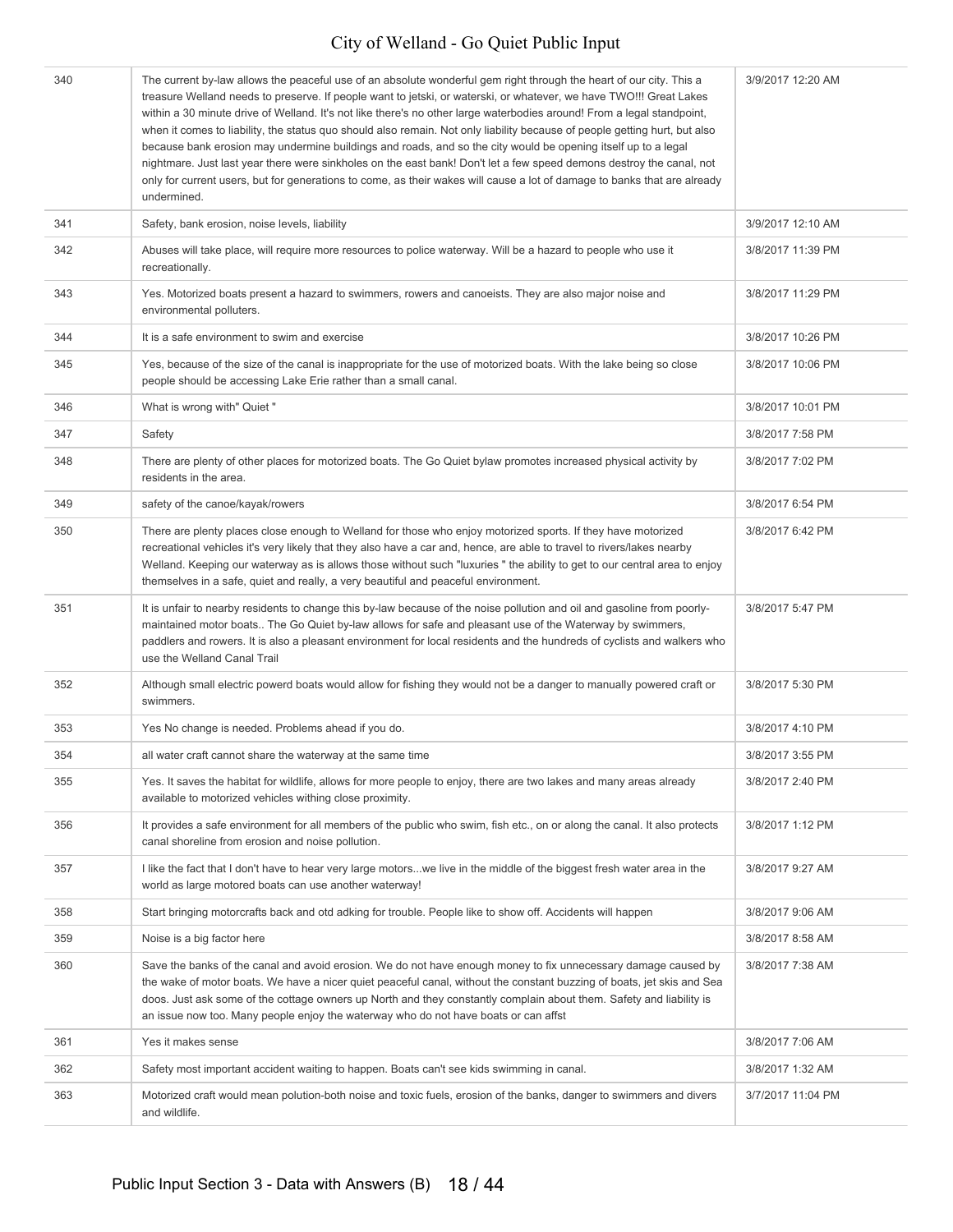| 364 | Yes. This is a small waterway that can be enjoyed for walkers, cyclists, and use of canoes, kayaks, but why bring in<br>noisy boats to a small recreational waterway. The wake caused by motor boats will take away enjoyment of kayakers<br>and canoeists enjoying the calm waters. Even the smell from the exhaust is offensive. Lets let motor boats use the<br>huge lakes close by instead of this small section of waterway. Canal lands are for naturebird watching, peace and<br>quiet, time for reflection and thought.                                                                                                                                                                                                                                                                                                                                                                                                                                                                                                                                                                                                                                                                                                                                                                                                                                                                                                                                                                                                                                                                                                                                                                           | 3/7/2017 10:14 PM |
|-----|-----------------------------------------------------------------------------------------------------------------------------------------------------------------------------------------------------------------------------------------------------------------------------------------------------------------------------------------------------------------------------------------------------------------------------------------------------------------------------------------------------------------------------------------------------------------------------------------------------------------------------------------------------------------------------------------------------------------------------------------------------------------------------------------------------------------------------------------------------------------------------------------------------------------------------------------------------------------------------------------------------------------------------------------------------------------------------------------------------------------------------------------------------------------------------------------------------------------------------------------------------------------------------------------------------------------------------------------------------------------------------------------------------------------------------------------------------------------------------------------------------------------------------------------------------------------------------------------------------------------------------------------------------------------------------------------------------------|-------------------|
| 365 | Save the waterway and city liability                                                                                                                                                                                                                                                                                                                                                                                                                                                                                                                                                                                                                                                                                                                                                                                                                                                                                                                                                                                                                                                                                                                                                                                                                                                                                                                                                                                                                                                                                                                                                                                                                                                                      | 3/7/2017 10:14 PM |
| 366 | The present status allows for human powered watercraft. Power boats and Sea-Doos are not only noisy but are unsafe<br>in the confines of a canal. Additionally power boats will contribute to erosion and upset breeding waterfowl.                                                                                                                                                                                                                                                                                                                                                                                                                                                                                                                                                                                                                                                                                                                                                                                                                                                                                                                                                                                                                                                                                                                                                                                                                                                                                                                                                                                                                                                                       | 3/7/2017 6:59 PM  |
| 367 | The canal is used from dusk to dawn with flatwater sports. It would cause a major safety issue to have motor boats<br>with flatwater sports. Allowing motor boats would cause shore erosion and generate much noise. Flatwater sports<br>promote physical fitness. Motor boats would ruin the serenity of our beautiful waterway.                                                                                                                                                                                                                                                                                                                                                                                                                                                                                                                                                                                                                                                                                                                                                                                                                                                                                                                                                                                                                                                                                                                                                                                                                                                                                                                                                                         | 3/7/2017 6:54 PM  |
| 368 | The highest and best use is for flatwater sport activity. The waterways are recognized as a "World Class Training<br>Facility" for flatwater sports, allowing power-craft on the waterway would jepordize that global position                                                                                                                                                                                                                                                                                                                                                                                                                                                                                                                                                                                                                                                                                                                                                                                                                                                                                                                                                                                                                                                                                                                                                                                                                                                                                                                                                                                                                                                                            | 3/7/2017 6:54 PM  |
| 369 | Peace and tranquility of a beautiful waterway=desireable                                                                                                                                                                                                                                                                                                                                                                                                                                                                                                                                                                                                                                                                                                                                                                                                                                                                                                                                                                                                                                                                                                                                                                                                                                                                                                                                                                                                                                                                                                                                                                                                                                                  | 3/7/2017 5:50 PM  |
| 370 | I find it a safe enjoyable public space to go with my son where we can fish. We plan to use the canoe rental and I<br>would feel unsafe with motorized boats in the same waterway, I find that many sea doo and towable motor boat users<br>either do not have their boaters liscence (I am a sailer and do have mine) or simply ignore the rules/safety. Will the<br>boat launch be manned to verify liscencing and ensuring no alcohol is on a vessel?                                                                                                                                                                                                                                                                                                                                                                                                                                                                                                                                                                                                                                                                                                                                                                                                                                                                                                                                                                                                                                                                                                                                                                                                                                                  | 3/7/2017 5:22 PM  |
| 371 | Pollution, noisy. Dangerous for swimmers, rec users, etc.                                                                                                                                                                                                                                                                                                                                                                                                                                                                                                                                                                                                                                                                                                                                                                                                                                                                                                                                                                                                                                                                                                                                                                                                                                                                                                                                                                                                                                                                                                                                                                                                                                                 | 3/7/2017 5:13 PM  |
| 372 | Yes, promotes an active lifestyle, quieter, safer, environmentally better                                                                                                                                                                                                                                                                                                                                                                                                                                                                                                                                                                                                                                                                                                                                                                                                                                                                                                                                                                                                                                                                                                                                                                                                                                                                                                                                                                                                                                                                                                                                                                                                                                 | 3/7/2017 5:12 PM  |
| 373 | Erosion of shoreline; dangerous for other recreational users.                                                                                                                                                                                                                                                                                                                                                                                                                                                                                                                                                                                                                                                                                                                                                                                                                                                                                                                                                                                                                                                                                                                                                                                                                                                                                                                                                                                                                                                                                                                                                                                                                                             | 3/7/2017 5:09 PM  |
| 374 | Yesmotorized vessels pose problems of policing, liability, access. Also, once motorized vessels are allowed back in<br>the canal, quality of water will diminsh and it again, will be unsuitable for swimming. In addition, motorized vessels will<br>limit the ability of passive water vessels to co exist becuase of issues of wake, speed.                                                                                                                                                                                                                                                                                                                                                                                                                                                                                                                                                                                                                                                                                                                                                                                                                                                                                                                                                                                                                                                                                                                                                                                                                                                                                                                                                            | 3/7/2017 5:07 PM  |
| 375 | I support the "Go Quiet" by-law and thus would oppose the use of motor-powered vessels on the canal because of<br>concerns about noise, pollution, wake disturbance and the loss of the quiet, peaceful, calming atmosphere now<br>present along the canal banks. Anyone who has lived on a once-quiet river can testify to what happens once<br>motorized vessels are allowed, or dramatically increase as the years go by. The nature of the river/canal changes<br>forever. This is particularly true (especially the noise factor) of relatively narrow and straight bodies of water such as<br>our recreational canal. While some form of low-power electric motors would seem to address the concerns raised<br>above, history will tell you that once a motor of any kind is allowed, inevitably, there will be a progression to<br>increasingly more powerful and more intrusive vessels. While the power-vessel gates are still closed, as they are now,<br>the city has the opportunity to preserve the "quiet" environment while it explores wider and broader appropriate uses<br>for the canal. Such uses are bound to develop in the coming years. However, once the power-vessel gates are open,<br>even a crack, it will be much more difficult, perhaps impossible, to ever fully close them again. I would urge the city to<br>follow the old maxim, "When you're not sure what to do, don't do anything. At least for a while. Eventually, the right<br>thing to do will become obvious." Our canal is a very, very special and unusual (perhaps unique) body of water. A very<br>precious jewel which should be enjoyed by as many as possible but protected from any potential harm. | 3/7/2017 3:45 PM  |
| 376 | I remember the motorized vehicles on the waterway and the noise and distruption to all on the water and/or close to<br>the waterway was not only loud but it was dangerous. There has been serious accidents and I am sure even deaths<br>in our canal due to motorized vehicles. We cannot forget that. The canal is too narrow and the bridge structures are<br>too hazardous for motorized vehicles.                                                                                                                                                                                                                                                                                                                                                                                                                                                                                                                                                                                                                                                                                                                                                                                                                                                                                                                                                                                                                                                                                                                                                                                                                                                                                                   | 3/7/2017 3:17 PM  |
| 377 | We have to take our environmental responsibilities seriously. Welland is known for its beautiful green spaces and<br>historic canal. I am very concerned regarding the pollution of our water sources. Too many of us have lost loved ones<br>due to cancers that are often connected to toxins in our environment. Furthermore, our canal waters are unique as<br>they support international swimming and rowing competitions. People swim in the canal and I don't see how letting<br>motorized boats in protects our unique position related to competitions or protecting the quality of the water.                                                                                                                                                                                                                                                                                                                                                                                                                                                                                                                                                                                                                                                                                                                                                                                                                                                                                                                                                                                                                                                                                                   | 3/7/2017 2:16 PM  |
| 378 | Mixing high speed motorized and non-motorized water crafts will at some point produce a tragic result                                                                                                                                                                                                                                                                                                                                                                                                                                                                                                                                                                                                                                                                                                                                                                                                                                                                                                                                                                                                                                                                                                                                                                                                                                                                                                                                                                                                                                                                                                                                                                                                     | 3/7/2017 1:29 PM  |
| 379 | maintains the ecological status quo, clean water for swimming, fishing. A safe, quiet place for those wishing to<br>participate in environmentally friendly activities. A safe place for children to learn and play.                                                                                                                                                                                                                                                                                                                                                                                                                                                                                                                                                                                                                                                                                                                                                                                                                                                                                                                                                                                                                                                                                                                                                                                                                                                                                                                                                                                                                                                                                      | 3/7/2017 1:24 PM  |
| 380 | Can enjoy waterway with non motorized boats - residents living by and walking along canal can enjoy the area<br>because it is quiet. Manual boating activities are more healthy for people and environment.                                                                                                                                                                                                                                                                                                                                                                                                                                                                                                                                                                                                                                                                                                                                                                                                                                                                                                                                                                                                                                                                                                                                                                                                                                                                                                                                                                                                                                                                                               | 3/7/2017 12:22 PM |
| 381 | The health and safety of anyone who uses the waterway as well as the cleanliness of the water would be jeopardized<br>by permitting motorized watercraft.                                                                                                                                                                                                                                                                                                                                                                                                                                                                                                                                                                                                                                                                                                                                                                                                                                                                                                                                                                                                                                                                                                                                                                                                                                                                                                                                                                                                                                                                                                                                                 | 3/7/2017 11:41 AM |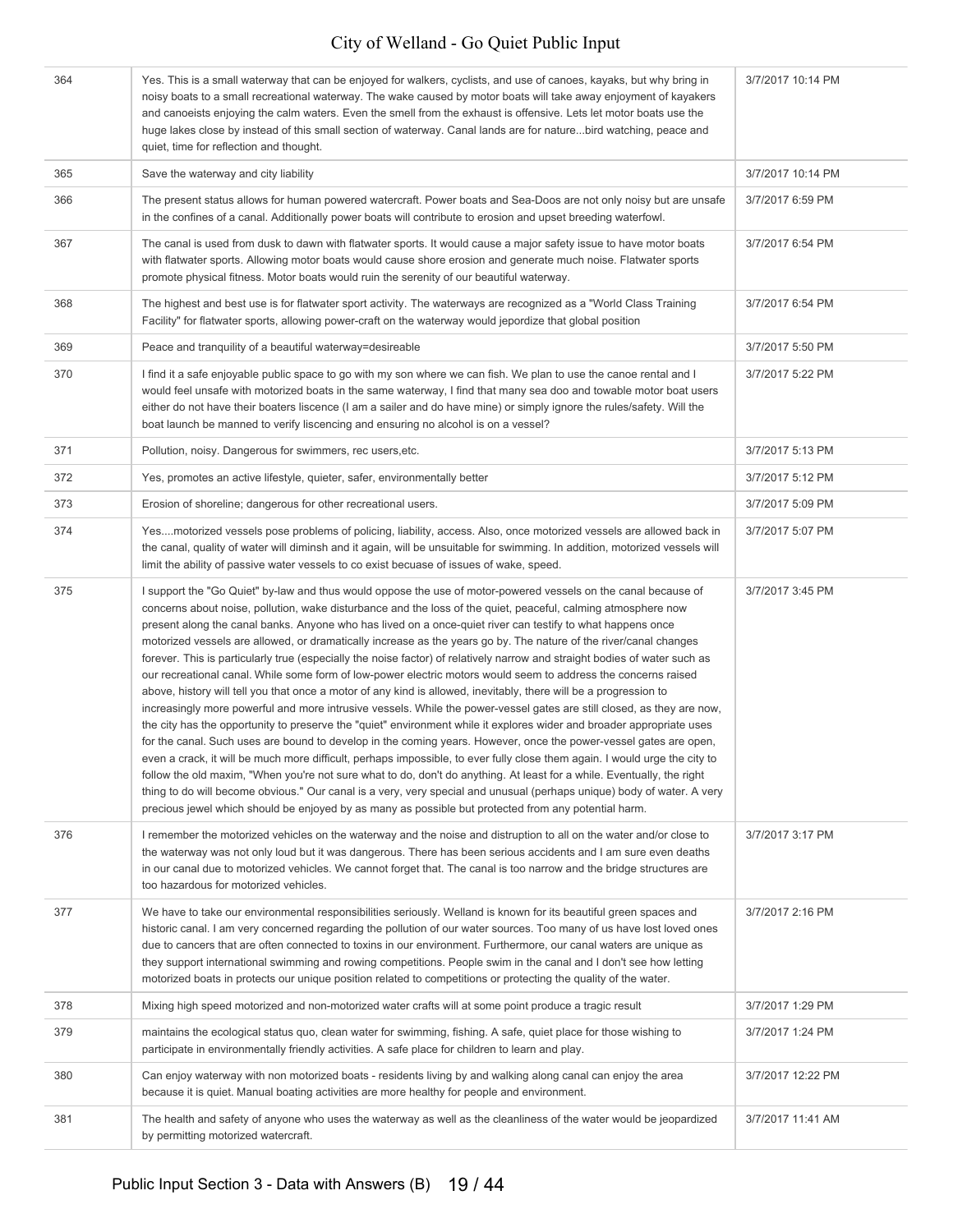| 382 | We wouldn't be able to row or anything like that with jetskis and waterskiiers going up and down the canal, creating<br>wakes. It would be easy for them, going too fast, to hit us as well. It would be a scary thing. Plus, I heard if fast boats<br>are allowed there will be erosion with dirt from the banks collapsing into the water. Plus, it's better for the environment<br>not to have motors, so no air pollution, no gas or oil possibly leaking into the water.                                                                                                                                                                                                                                                                  | 3/7/2017 9:54 AM  |
|-----|------------------------------------------------------------------------------------------------------------------------------------------------------------------------------------------------------------------------------------------------------------------------------------------------------------------------------------------------------------------------------------------------------------------------------------------------------------------------------------------------------------------------------------------------------------------------------------------------------------------------------------------------------------------------------------------------------------------------------------------------|-------------------|
| 383 | Yes! Peaceful to walk and bike along the canal. We pull drinking water from the canal. Safety. In the past when boats<br>were allowed close calls with swimmers, canoeists. Big powered boats speeding oblivious to others in a narrow water<br>way. I have a 50 hp boat and i have many other options where i can drop my boat in the water. Leave the downtown<br>for peaceful activities.                                                                                                                                                                                                                                                                                                                                                   | 3/7/2017 8:49 AM  |
| 384 | As the source for our drinking water it is imperative that no additional contamination be introduced to the system.                                                                                                                                                                                                                                                                                                                                                                                                                                                                                                                                                                                                                            | 3/7/2017 6:49 AM  |
| 385 | yes because i feel it should be quiet                                                                                                                                                                                                                                                                                                                                                                                                                                                                                                                                                                                                                                                                                                          | 3/6/2017 11:50 PM |
| 386 | Need go quiet areas. Motor boats are allowed almost everywhere else!                                                                                                                                                                                                                                                                                                                                                                                                                                                                                                                                                                                                                                                                           | 3/6/2017 11:17 PM |
| 387 | Yes as is there are already people driving ATVs up and down the streets at all hours and allowing them to do the<br>same on the canal would just end up being more of the same                                                                                                                                                                                                                                                                                                                                                                                                                                                                                                                                                                 | 3/6/2017 10:30 PM |
| 388 | Keep it quiet, a lot of fun can be had with little noise pollution,                                                                                                                                                                                                                                                                                                                                                                                                                                                                                                                                                                                                                                                                            | 3/6/2017 10:19 PM |
| 389 | We used to hear the motorized boats roaring down the canal all summer. They disturbed the tranquility entitled to all<br>and I am certain disrupted the wildlife and shore line. We bike the trail several times weekly and feel the current use is<br>correct. We see people swimming, fishing and just sitting enjoying a quiet break and listening to birds and watching<br>idyllic Welland. Please let us all continue to enjoy this wonderful space.                                                                                                                                                                                                                                                                                      | 3/6/2017 10:17 PM |
| 390 | Emphasis is on being 'Green'. Why would you want stinky, gas motors roaring recklessly around the canal, eroding its<br>banks? Proximity to the Great Lakes provides the perfect place for motorboats.                                                                                                                                                                                                                                                                                                                                                                                                                                                                                                                                         | 3/6/2017 10:12 PM |
| 391 | Physical activity and exercise are promoted. Welland canal is a rare venue for rowing in Ontario I love the new<br>International Flatwater center even though I am not a rower I would love to see Welland hosting more rowing events<br>(OFSAA national championships etc.). Motorized boats on the canal take away from this and we have 2 lakes and a<br>river nearby for those                                                                                                                                                                                                                                                                                                                                                             | 3/6/2017 9:13 PM  |
| 392 | peaceful and relaxing and cleaner and safe!!!                                                                                                                                                                                                                                                                                                                                                                                                                                                                                                                                                                                                                                                                                                  | 3/6/2017 9:02 PM  |
| 393 | Safer for all swimmers, paddle boarders and kayaker.                                                                                                                                                                                                                                                                                                                                                                                                                                                                                                                                                                                                                                                                                           | 3/6/2017 6:52 PM  |
| 394 | Yes. I feel that it would be a step backwards to allow any motorized boats on the canal. Motorized boats are terrible<br>for the environment. They use gas, they pollute the air and water with exhaust, they create noise pollution, they cause<br>shoreline erosion. There is also a real safety concern for those swimming and using no-motorized boats. The waterway<br>today encourages physical exercise, appreciation of nature, socialization and promotes inclusiveness.                                                                                                                                                                                                                                                              | 3/6/2017 4:15 PM  |
| 395 | expands local use of the waterway                                                                                                                                                                                                                                                                                                                                                                                                                                                                                                                                                                                                                                                                                                              | 3/6/2017 4:10 PM  |
| 396 | As someone who uses the waterway recreationally I would feel unsafe with motorboats for example zipping up and<br>down the waterway as I'm trying to paddle.                                                                                                                                                                                                                                                                                                                                                                                                                                                                                                                                                                                   | 3/6/2017 3:35 PM  |
| 397 | safety for non-motor users; reduced noise for neighbors and walking trails near the waterway; better for<br>environment/habitats                                                                                                                                                                                                                                                                                                                                                                                                                                                                                                                                                                                                               | 3/6/2017 3:31 PM  |
| 398 | It makes the waterway accessible to other sports! Plus, boats have lakes and all kinds of other places to go --- why<br>take over our peaceful waterway?                                                                                                                                                                                                                                                                                                                                                                                                                                                                                                                                                                                       | 3/6/2017 2:42 PM  |
| 399 | Safer; environmentally friendly; no wake; quiet, pleasant atmosphere; cleaner; our drinking water comes from the<br>canal; oil and gas could pollute the water; perserve natural habitate for animals - birds, ducks, loons, fish, frogs, etc.;<br>no erosion of cement sides. Years ago we put a motor boat in the canal for an afternoon and it was a disaster. The<br>parking lot was hectic and we witnessed an arguement between drivers, dogs running around off-leash (swimming and<br>jumping off docks); people swimming where boats were docking; witnessed a swimmer almost get hid by a jet ski. Out<br>on the water, no rules applied - boats, jet skis, swimmers, dogs everywhere. Kids everywhere without adult<br>supervision. | 3/6/2017 2:16 PM  |
| 400 | 1) Water is clean to swim in it (important especially for children), as there is no gas or oil spills in water, additionally<br>the WRW is a dead end and water needs years to exchange for a clean one); 2) It is quiet around the canal                                                                                                                                                                                                                                                                                                                                                                                                                                                                                                      | 3/6/2017 2:01 PM  |
| 401 | No motor boats to disturb those trying to fish!                                                                                                                                                                                                                                                                                                                                                                                                                                                                                                                                                                                                                                                                                                | 3/6/2017 1:58 PM  |
| 402 | I enjoy an environment with limited pollution, including noise pollution.                                                                                                                                                                                                                                                                                                                                                                                                                                                                                                                                                                                                                                                                      | 3/6/2017 1:50 PM  |
| 403 | I haven't read the bylaw (no copy readily available on the city website) but i often walk along the canal and do not<br>want to hear motor boats.                                                                                                                                                                                                                                                                                                                                                                                                                                                                                                                                                                                              | 3/6/2017 1:29 PM  |
| 404 | Yes                                                                                                                                                                                                                                                                                                                                                                                                                                                                                                                                                                                                                                                                                                                                            | 3/6/2017 1:21 PM  |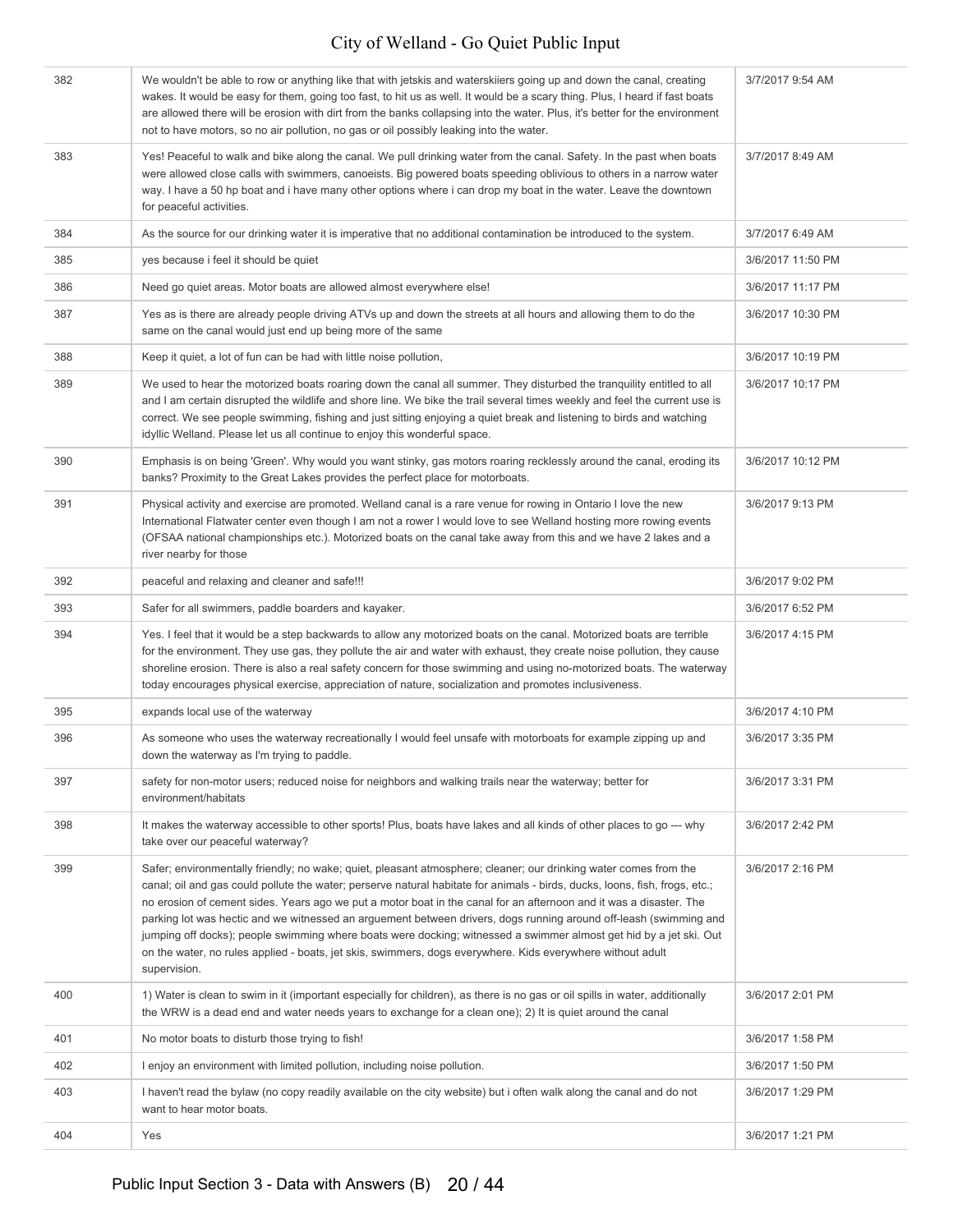| 405 | Yes we as a city are finally creating a unique facility which people from around the world are praising it's uniqueness.<br>There is a critical mass of opinion that we Wellanders have a gem of a waterway which is completely unique and other<br>communities would love to have, and is getting busier each passing year                                                                                                                | 3/6/2017 12:37 PM |
|-----|--------------------------------------------------------------------------------------------------------------------------------------------------------------------------------------------------------------------------------------------------------------------------------------------------------------------------------------------------------------------------------------------------------------------------------------------|-------------------|
| 406 | prevents bank erosion and noise polution                                                                                                                                                                                                                                                                                                                                                                                                   | 3/6/2017 12:32 PM |
| 407 | Too many present activities (canoeing, kayaking, swimming) would be affected directly or indirectly. Furthermore, the<br>noise of motorized craft in the middle of the city at any time of the day would not be welcomed. There are sections of<br>the waterway that could possibly meet the kind of activity sought by motorized craft owners (away from the centre of<br>town, not impeding canoeing, swimming, etc activity and safety. | 3/6/2017 12:26 PM |
| 408 | It makes it safer for people kayaking, etc as there is no waves or wake. It's nice walking along the canal or cycling with<br>no motor boat or jet ski noises. People can enjoy listening to the birds. The waterway is small, motorized vehicles<br>need more space and should be used at the lake.                                                                                                                                       | 3/6/2017 12:00 PM |
| 409 | but i don't hink motoroized boats would do any harm                                                                                                                                                                                                                                                                                                                                                                                        | 3/6/2017 11:58 AM |
| 410 | safety of all on the canal - motors cause wakes                                                                                                                                                                                                                                                                                                                                                                                            | 3/6/2017 10:24 AM |
| 411 | The recreational use has been growing over the past few years, with paddlers and swimmers. I think that allowing<br>motorized vechicles will discourage these activites.                                                                                                                                                                                                                                                                   | 3/6/2017 10:02 AM |
| 412 | Its a widely used area for swimmers and children, motorized boats could potentially cause medical emergencies                                                                                                                                                                                                                                                                                                                              | 3/6/2017 7:21 AM  |
| 413 | yes                                                                                                                                                                                                                                                                                                                                                                                                                                        | 3/5/2017 6:05 PM  |
| 414 | Motorized craft would make swimming too dangerous                                                                                                                                                                                                                                                                                                                                                                                          | 3/5/2017 4:17 PM  |
| 415 | the chance of abuse and threat of injury will be hightened by changes suggested                                                                                                                                                                                                                                                                                                                                                            | 3/5/2017 1:50 PM  |
| 416 | Yes. It's safe for all, including swimmers, quite and peaceful.                                                                                                                                                                                                                                                                                                                                                                            | 3/5/2017 1:37 PM  |
| 417 | There are enough areas in the niagara region for people who wish to use use motorized boats, let the inner city be the<br>QUIET ZONE there is enough noise in our daily lives.                                                                                                                                                                                                                                                             | 3/5/2017 1:12 PM  |
| 418 | Yes. there are many people learning how to paddle and with motorized boats it would be more dangerous and difficult<br>to learn how to paddle. Conditions are ideal now. Motorized crafts would ruin it.                                                                                                                                                                                                                                   | 3/5/2017 12:52 PM |
| 419 | As it stands presently, it is a quiet peaceful place to enjoy walking alongg the canal paths. Motorized vehicles would<br>detract from this.                                                                                                                                                                                                                                                                                               | 3/5/2017 12:38 PM |
| 420 | Merritt Island and the canal paths are peaceful and quiet which would not be the case if motor boats or jet skis allowed.<br>Allowing motor boats and jets skies would affect safety of current users on canal.                                                                                                                                                                                                                            | 3/5/2017 11:43 AM |
| 421 | Yes - water sports are growing, with non motorized uses like paddle boards and kayaking along with the rowing<br>program on the water                                                                                                                                                                                                                                                                                                      | 3/5/2017 11:33 AM |
| 422 | Yes - wherever we can eliminate noise pollution                                                                                                                                                                                                                                                                                                                                                                                            | 3/5/2017 10:01 AM |
| 423 | I find that I have to endure enough noise from dirt bikes don't need large motor boats added to it!!                                                                                                                                                                                                                                                                                                                                       | 3/5/2017 2:40 AM  |
| 424 | It's a nice, peaceful place. I enjoy allowing my dogs to swim.                                                                                                                                                                                                                                                                                                                                                                             | 3/4/2017 11:36 PM |
| 425 | It's a beautiful waterway, clean clear water. You can see the fish and the ducks swimming. I don't think the pollution<br>and noise caused by boats is worth the enjoyment. We have a perfect launch on the river and can open our boats up<br>their. It's seems entirely unnecessary and can take away from the enjoyment of Merritt island park.                                                                                         | 3/4/2017 11:35 PM |
| 426 | Yes, it is better for noise and pollution issues                                                                                                                                                                                                                                                                                                                                                                                           | 3/4/2017 11:26 PM |
| 427 | Swimmers, paddlers etc. should have calm waters. Motor boats would make it unsafe for them. There is lots of other<br>water around for motor boats to use.                                                                                                                                                                                                                                                                                 | 3/4/2017 11:24 PM |
| 428 | feel safe without motor boats, can train for triathlons                                                                                                                                                                                                                                                                                                                                                                                    | 3/4/2017 9:21 PM  |
| 429 | it's a special place in the region which supports a healthy lifestyle for families and individuals. I drive from St.<br>catharines because it is so serene and the water is great. I learned to sup last summer on the canal and then<br>introduced it to my 4 kids. we rented from the flatwater great family bonding and exercise. I don't know if we would do<br>that if motorized vehicles share the serene safe space.                | 3/4/2017 9:11 PM  |
| 430 | saftey, noise, erosion, water quality                                                                                                                                                                                                                                                                                                                                                                                                      | 3/4/2017 7:33 PM  |
| 431 | Lots of other local areas for Motor Boat recreational activity                                                                                                                                                                                                                                                                                                                                                                             | 3/4/2017 6:58 PM  |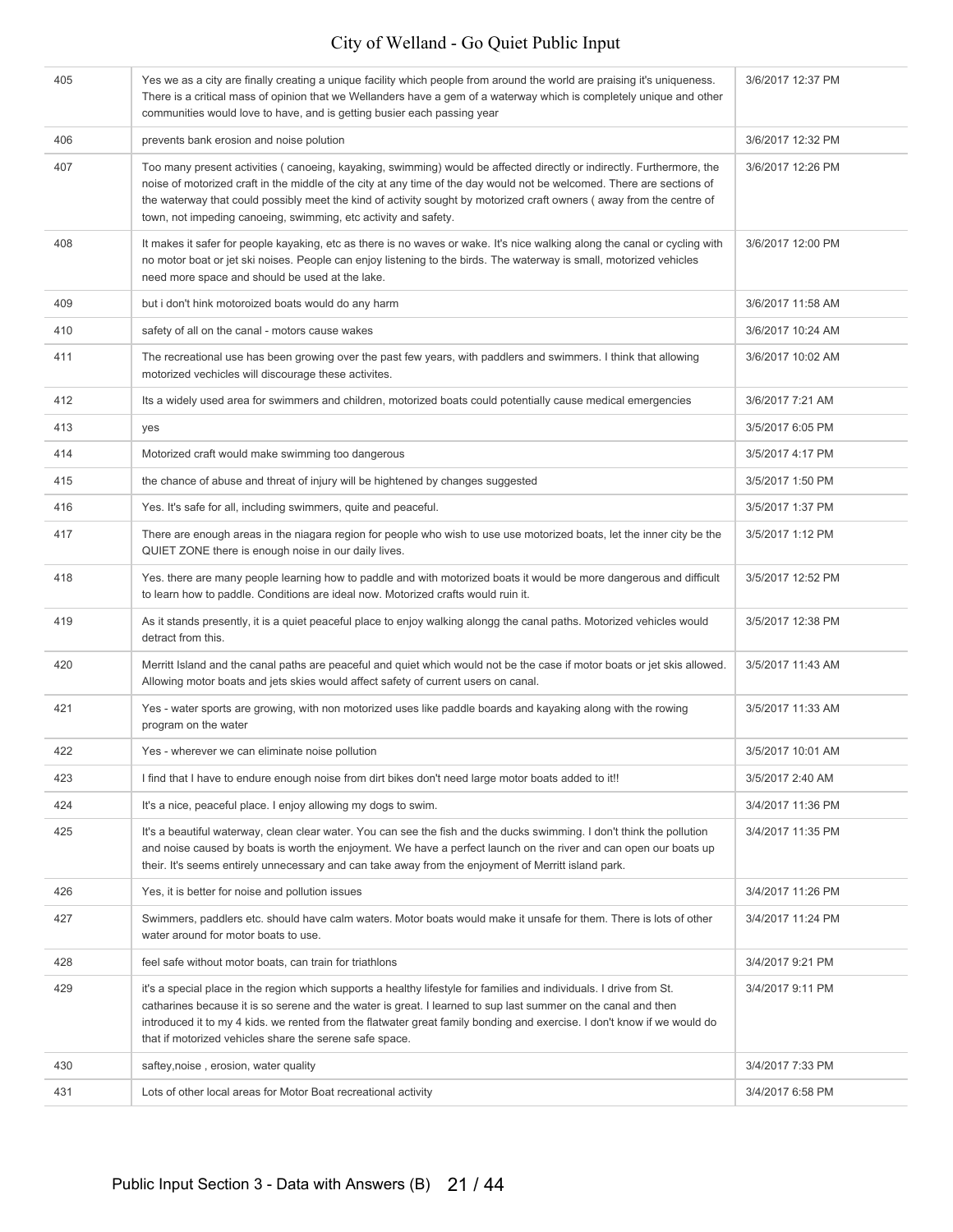| 432 | Safety and liability. No one cares now about people jumping and diving from our bridges into the canal. City council<br>members see them everyday all summer and say nothing. When someone gets hurt the payments for lawsuits are<br>going to come from taxpayers not insurance companies. No one has purchased a water craft for use in the canal for<br>many many years. The city will not properly police the canal for boats just as they don't for bridge jumpers.                                                                                                                                                                                                                                                                                                                                                                                                                                                                                                                                                                                                                                                                                                                                                       | 3/4/2017 6:48 PM  |
|-----|--------------------------------------------------------------------------------------------------------------------------------------------------------------------------------------------------------------------------------------------------------------------------------------------------------------------------------------------------------------------------------------------------------------------------------------------------------------------------------------------------------------------------------------------------------------------------------------------------------------------------------------------------------------------------------------------------------------------------------------------------------------------------------------------------------------------------------------------------------------------------------------------------------------------------------------------------------------------------------------------------------------------------------------------------------------------------------------------------------------------------------------------------------------------------------------------------------------------------------|-------------------|
| 433 | The noise where I live was unbelievable                                                                                                                                                                                                                                                                                                                                                                                                                                                                                                                                                                                                                                                                                                                                                                                                                                                                                                                                                                                                                                                                                                                                                                                        | 3/4/2017 6:12 PM  |
| 434 | Safer and cleaner water                                                                                                                                                                                                                                                                                                                                                                                                                                                                                                                                                                                                                                                                                                                                                                                                                                                                                                                                                                                                                                                                                                                                                                                                        | 3/4/2017 5:18 PM  |
| 435 | Yes. The recreational waterway is used by many people for a variety of non-motorized activities. Adding motorized<br>activities on the waterway would jeopardize the safety of those who are swimming and using non-motorized boats.<br>There would also be a significant disruption to the wildlife in the waterway and environmental impact including pollution<br>from the gasoline used in motorized activities.                                                                                                                                                                                                                                                                                                                                                                                                                                                                                                                                                                                                                                                                                                                                                                                                           | 3/4/2017 5:11 PM  |
| 436 | Yes! Would not like to see (particularly gas motor) crafts polluting the waterway. The waterway has a very good<br>reputation presently in the swimming and triathlon communites. Provincials (triathlon) held here last summer with<br>resounding success. As for electric motorunder certain conditions it could be ok (ie: rowing events) but do think<br>there is a safety issue not just for swimmers but for all those using the services like canoe, SUP etc                                                                                                                                                                                                                                                                                                                                                                                                                                                                                                                                                                                                                                                                                                                                                            | 3/4/2017 4:34 PM  |
| 437 | There are very few areas where flat water activities can be safely carried out. By far, there are more lakes for<br>motorized aquatic traffic can engage. Introducing motorized vehicles in the canal would impact, non motorized<br>participants' safety, add a noise level that could potentially be offensive and intrusive, and could negatively impact the<br>environment (shoreline and water).                                                                                                                                                                                                                                                                                                                                                                                                                                                                                                                                                                                                                                                                                                                                                                                                                          | 3/4/2017 3:38 PM  |
| 438 | Let us enjoy a peaceful place that isn't destroyed and obstructed by motorized                                                                                                                                                                                                                                                                                                                                                                                                                                                                                                                                                                                                                                                                                                                                                                                                                                                                                                                                                                                                                                                                                                                                                 | 3/4/2017 2:18 PM  |
| 439 | Safety of swimmers, scuba divers, educational program participants                                                                                                                                                                                                                                                                                                                                                                                                                                                                                                                                                                                                                                                                                                                                                                                                                                                                                                                                                                                                                                                                                                                                                             | 3/4/2017 1:38 PM  |
| 440 | One of few natural places left for enjoying scenery quietly                                                                                                                                                                                                                                                                                                                                                                                                                                                                                                                                                                                                                                                                                                                                                                                                                                                                                                                                                                                                                                                                                                                                                                    | 3/4/2017 12:38 PM |
| 441 | provides a calming relaxing atmosphere                                                                                                                                                                                                                                                                                                                                                                                                                                                                                                                                                                                                                                                                                                                                                                                                                                                                                                                                                                                                                                                                                                                                                                                         | 3/4/2017 12:16 PM |
| 442 | On most weekends during the summer the canal by the Community Centre is well used by children in kayaks>They<br>cover the canal and if you allow motorized boats you will jeopardize their safety and enjoyment. The canal in this area<br>is also used by swimmers, which you may not be aware of. They are not easy to see in the water and their safety<br>would be compromised. We have a river and Lake Erie for the motor boats. The canal does not need to be all things to<br>all people, keep it quiet and safe please.                                                                                                                                                                                                                                                                                                                                                                                                                                                                                                                                                                                                                                                                                               | 3/4/2017 12:10 PM |
| 443 | no, would be nice to use the boats we already own                                                                                                                                                                                                                                                                                                                                                                                                                                                                                                                                                                                                                                                                                                                                                                                                                                                                                                                                                                                                                                                                                                                                                                              | 3/4/2017 11:23 AM |
| 444 | Peace and tranquility of a beautiful waterway=desireable                                                                                                                                                                                                                                                                                                                                                                                                                                                                                                                                                                                                                                                                                                                                                                                                                                                                                                                                                                                                                                                                                                                                                                       | 3/4/2017 10:44 AM |
| 445 | no need to change to add motor vehicles                                                                                                                                                                                                                                                                                                                                                                                                                                                                                                                                                                                                                                                                                                                                                                                                                                                                                                                                                                                                                                                                                                                                                                                        | 3/4/2017 10:10 AM |
| 446 | Motorized watercraft belong put in open water, the canal is not appropriate.                                                                                                                                                                                                                                                                                                                                                                                                                                                                                                                                                                                                                                                                                                                                                                                                                                                                                                                                                                                                                                                                                                                                                   | 3/4/2017 9:49 AM  |
| 447 | Presently the canal is a safe place for non-motorized crafts. Safety is my first concern and how it would change when<br>motorized vehicles would be allowed on the canal. There is absolutely no way that this could be policed. Wasn't one of<br>the reasons for the 'Go Quiet' by-law the death of a man on the canal? Maybe our residents aren't aware of this since<br>it happened so long ago? The canal is a beautiful, safe place to use for families, an entire generation has grown up<br>knowing they can use it without being run over by a motorboat or other fast moving vehicle. Look at all of the people<br>from out of town attracted to the canal for its boat races! Aren't we trying to establish a reputation that our canal is a<br>perfect venue for these world class events? Don't wenpresently have people looking at Niagara for the Canada games<br>and they would be using our flat water facilities?! Boaters who need a motor to go faster have two lakes and a river<br>very close by where people are expecting them. Why now? What's changed in Welland that suddenly motorized<br>vehicles are being considered on a very peaceful waterway? I strongly oppose this motion. It's not safe. | 3/4/2017 9:36 AM  |
| 448 | safe for swimmers, good for the environment                                                                                                                                                                                                                                                                                                                                                                                                                                                                                                                                                                                                                                                                                                                                                                                                                                                                                                                                                                                                                                                                                                                                                                                    | 3/4/2017 9:24 AM  |
| 449 | It keeps a more peaceful atmosphere, wave levels down with a healthier ecosystem.                                                                                                                                                                                                                                                                                                                                                                                                                                                                                                                                                                                                                                                                                                                                                                                                                                                                                                                                                                                                                                                                                                                                              | 3/4/2017 9:15 AM  |
| 450 | Yes. I believe the use of motorized boats will negatively impact on shore erosion, noise, pollution of water, ecosystem,<br>wildlife, safety of pleasure craft users andthe list goes on. We are extremely fortunate to have this jewel of a<br>recreational waterway grace our beloved city. We are also very fortunate to live VERY close to two Great Lakes, Erie<br>and Ontario. I believe these two lakes are more conducive to motorized boats for a variety of reasons, as any boater<br>will attest to.                                                                                                                                                                                                                                                                                                                                                                                                                                                                                                                                                                                                                                                                                                                | 3/4/2017 8:57 AM  |
| 451 | Yes. I want the waterway to stay motor free                                                                                                                                                                                                                                                                                                                                                                                                                                                                                                                                                                                                                                                                                                                                                                                                                                                                                                                                                                                                                                                                                                                                                                                    | 3/4/2017 8:56 AM  |
| 452 | It's safe! And peaceful. Speaks highly of the COW                                                                                                                                                                                                                                                                                                                                                                                                                                                                                                                                                                                                                                                                                                                                                                                                                                                                                                                                                                                                                                                                                                                                                                              | 3/4/2017 8:53 AM  |
| 453 | yes, it is extremely dangerous for motorized boays tobe in canal with people in water.                                                                                                                                                                                                                                                                                                                                                                                                                                                                                                                                                                                                                                                                                                                                                                                                                                                                                                                                                                                                                                                                                                                                         | 3/4/2017 8:04 AM  |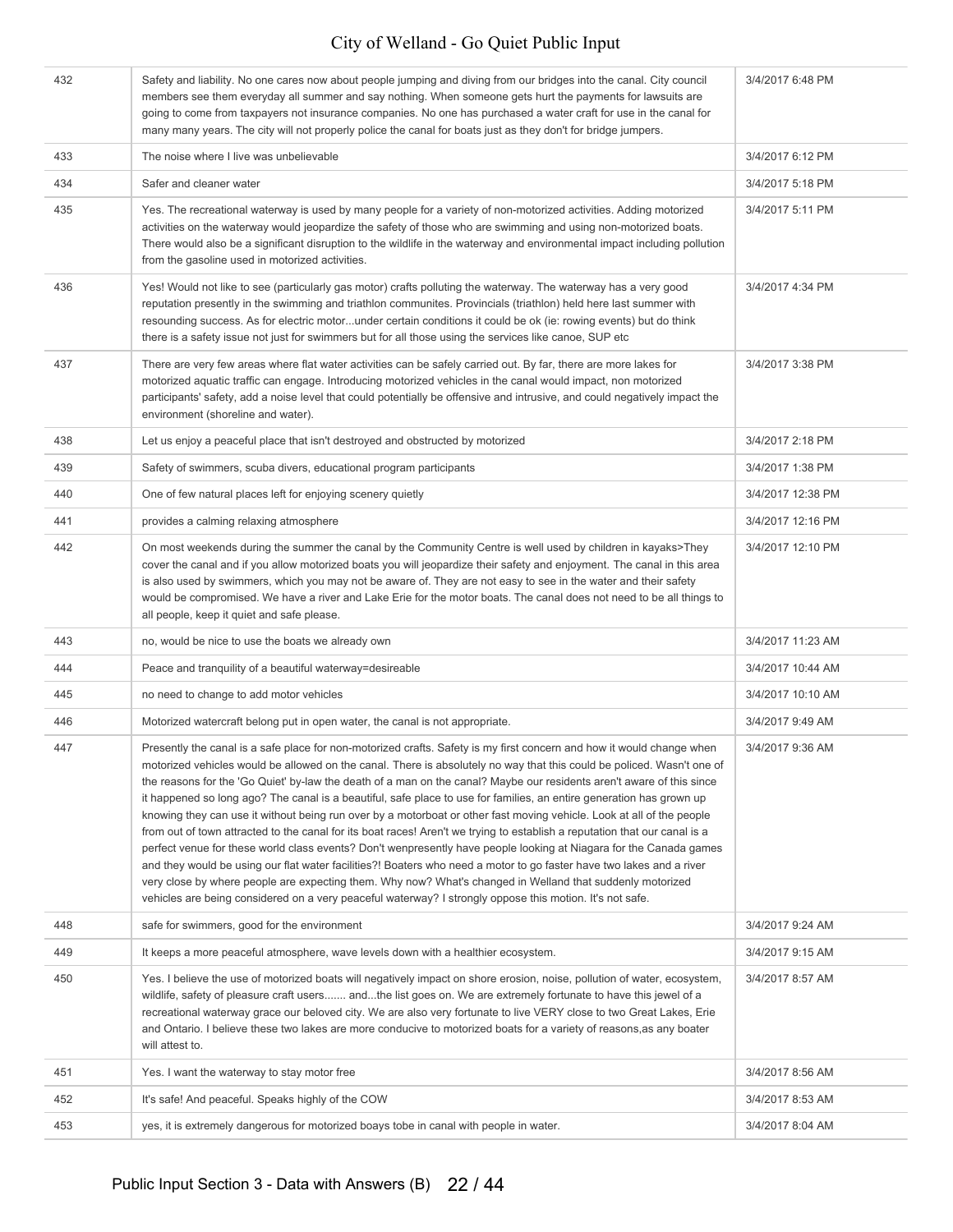| 454 | Yes, many others, myself included use this area for training for swimming. It's a matter of safety when it comes motor<br>boats. Many people will stop using the the canal for recreational use just because motor boats are flying around and<br>polluting the area with the fumes from their engines. Imagine training for a triathlon or to become a competitive<br>swimmer, or learning how to kayak with motor boats or sea do's flying around everywhere. If the bylaw opens up for<br>motor boats, one of two things are going to happen. 1) most competitive swimmers and all those who enjoy the peace<br>and quiet by the canal, including the spectators who like to just sit quietly along the canal and enjoy a sunset will now<br>leave and not use the canal. Or 2) some people will continue to use the area for learning and training for swimming or<br>other activities, in which will become very dangerous with boats and sea do's flying around everywhere. We are<br>talking about peoples' safety. I can't understand why the city of Welland would even consider allowing motorized<br>crafts in the canal. Especially since they already know how the area has been used for years. | 3/4/2017 7:30 AM  |
|-----|---------------------------------------------------------------------------------------------------------------------------------------------------------------------------------------------------------------------------------------------------------------------------------------------------------------------------------------------------------------------------------------------------------------------------------------------------------------------------------------------------------------------------------------------------------------------------------------------------------------------------------------------------------------------------------------------------------------------------------------------------------------------------------------------------------------------------------------------------------------------------------------------------------------------------------------------------------------------------------------------------------------------------------------------------------------------------------------------------------------------------------------------------------------------------------------------------------------|-------------------|
| 455 | Yes                                                                                                                                                                                                                                                                                                                                                                                                                                                                                                                                                                                                                                                                                                                                                                                                                                                                                                                                                                                                                                                                                                                                                                                                           | 3/4/2017 12:20 AM |
| 456 | The rec. canal is a small body of water that runs through many neighbourhoods. We don't need that kind of noise<br>pollution. Plus it could become a safety issue with all the people already using the canal.                                                                                                                                                                                                                                                                                                                                                                                                                                                                                                                                                                                                                                                                                                                                                                                                                                                                                                                                                                                                | 3/3/2017 11:38 PM |
| 457 | Risk for accident and need for patrolling increased, thus increasing cost of services to the general public. Also there<br>are many alternatives available for motor boats in the very close vicinity.                                                                                                                                                                                                                                                                                                                                                                                                                                                                                                                                                                                                                                                                                                                                                                                                                                                                                                                                                                                                        | 3/3/2017 11:36 PM |
| 458 | canoe kayak needs water to be calm                                                                                                                                                                                                                                                                                                                                                                                                                                                                                                                                                                                                                                                                                                                                                                                                                                                                                                                                                                                                                                                                                                                                                                            | 3/3/2017 11:19 PM |
| 459 | Swimmers and scuba divers dont mix well with propellers                                                                                                                                                                                                                                                                                                                                                                                                                                                                                                                                                                                                                                                                                                                                                                                                                                                                                                                                                                                                                                                                                                                                                       | 3/3/2017 9:37 PM  |
| 460 | Give user a good controlled area                                                                                                                                                                                                                                                                                                                                                                                                                                                                                                                                                                                                                                                                                                                                                                                                                                                                                                                                                                                                                                                                                                                                                                              | 3/3/2017 9:27 PM  |
| 461 | The waterway has become a safe place for athletes to train, whether it be rowing, swimming, or triathlon. I remember<br>when motorized water craft were allowedthere were no regulations and it became unsafe for boaters and swimmers.                                                                                                                                                                                                                                                                                                                                                                                                                                                                                                                                                                                                                                                                                                                                                                                                                                                                                                                                                                       | 3/3/2017 9:13 PM  |
| 462 | Yes, it'seems so rare these days that folks looking to enjoy water activities have a place that doesn't include motor or<br>sailboats. Boat operators tend to use the waterways by the law of gross tonnage. We are bigger, we can do what we<br>want. I hope you lean towards keeping a water rec area that will be safe for groups nit involved in boating. Tks!                                                                                                                                                                                                                                                                                                                                                                                                                                                                                                                                                                                                                                                                                                                                                                                                                                            | 3/3/2017 9:11 PM  |
| 463 | Me and my family enjoy the kayak swimming in the canal all summer long. Motor boats would make it unsafe. I also<br>train for triathlon swimming and enjoy the open water                                                                                                                                                                                                                                                                                                                                                                                                                                                                                                                                                                                                                                                                                                                                                                                                                                                                                                                                                                                                                                     | 3/3/2017 8:46 PM  |
| 464 | The canal is heavily used by non-motorized boats (e.g., canoes, kayaks). Adding motorized boats would likely make<br>these activities more challenging. It would also be unsafe for swimmers, who are not always easily visible.                                                                                                                                                                                                                                                                                                                                                                                                                                                                                                                                                                                                                                                                                                                                                                                                                                                                                                                                                                              | 3/3/2017 8:40 PM  |
| 465 | The canal is not designed for safe motor transportation, it is a shipping canal. The navigation of small, quick vessels is<br>better suited on open waterways such as the nearby Great Lakes. Add to this, we have developed a large<br>infrastructure for various uses on this system, ie: rowing, canoeing, kayaking, diving, swimming, fishing all of which<br>further limits the sap ace available to safely navigate motorized vessels. Policing of the operation of motorized vessels<br>will be. Limited or non existent as the NRP has suggested, add to that, what would be the added insurance costs<br>downloaded on the city (taxpayer). If this was the only waterway available for the boaters I could understand but<br>frankly, considering where we are geographically and our proximity to water sources far better suited for boating, I<br>believe even having to have this discussion is somewhat disappointing.                                                                                                                                                                                                                                                                         | 3/3/2017 7:53 PM  |
| 466 | It is great to know that there is a location in the Niagara Region where you can swim in open water and not be<br>concerned about unaware and dangerously operated motorized devices.                                                                                                                                                                                                                                                                                                                                                                                                                                                                                                                                                                                                                                                                                                                                                                                                                                                                                                                                                                                                                         | 3/3/2017 7:47 PM  |
| 467 | Liability for the city. Has already been a death, canal is not wide enough for power boats or jetskis. Slow moving<br>fishing boats is one thing.                                                                                                                                                                                                                                                                                                                                                                                                                                                                                                                                                                                                                                                                                                                                                                                                                                                                                                                                                                                                                                                             | 3/3/2017 7:42 PM  |
| 468 | The Canal is not wide enough or long enough for motorized water craft use. And now with the surge of SUP and<br>Kayak use, motorized craft would only create havoc.                                                                                                                                                                                                                                                                                                                                                                                                                                                                                                                                                                                                                                                                                                                                                                                                                                                                                                                                                                                                                                           | 3/3/2017 7:32 PM  |
| 469 | There's a lake for these motorized boats                                                                                                                                                                                                                                                                                                                                                                                                                                                                                                                                                                                                                                                                                                                                                                                                                                                                                                                                                                                                                                                                                                                                                                      | 3/3/2017 6:21 PM  |
| 470 | It keeps the gas from the motors out of the water, it makes the canal a more quiet and serene place, the canal is also<br>safer with this law in effect.                                                                                                                                                                                                                                                                                                                                                                                                                                                                                                                                                                                                                                                                                                                                                                                                                                                                                                                                                                                                                                                      | 3/3/2017 5:40 PM  |
|     |                                                                                                                                                                                                                                                                                                                                                                                                                                                                                                                                                                                                                                                                                                                                                                                                                                                                                                                                                                                                                                                                                                                                                                                                               |                   |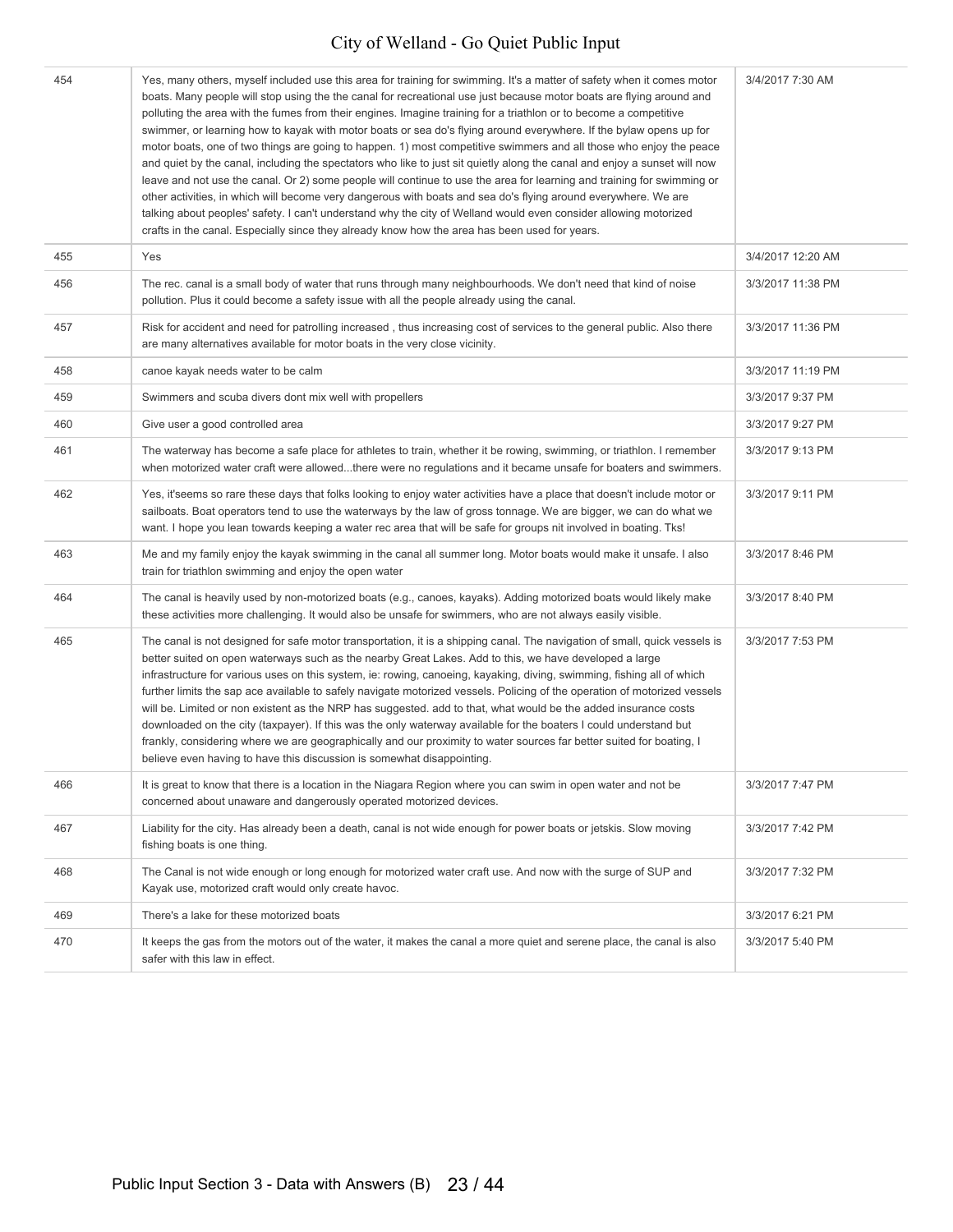| 471 | Council and Campion are trying to reinstate motorboats on the canal based on personal opinions rather than research<br>and critical thinking. Here's some facts: 1) Most wildlife left the canal because of motorboats, in recent years it has<br>finally come back. Reintroducing motorboats will destroy that ecosystem once again. 2) Right now, ANYONE in<br>Welland can use the Canal for flatwater activities. Although Campion has stated several times that the canal is<br>reserved for rowers, this is based entirely on a lack of knowledge of what is happening in his own city rather than fact.<br>The rental program invites anyone. Anyone can swim. Anyone can participate in the numerous clubs and activities<br>available on the canal. If you reintroduce motorboats, regardless of what you think is possible, it will no longer be safe<br>for any flatwater users. There simply isn't room. As of right now, the fire department occasionally trains in the canal<br>and it poses a threat to all users, and that is only one boat. 3) On a wakeless boat, the canal is maybe 15 minutes end<br>to end, how is it worth cutting off flatwater sports so that larger engines can run the whole thing in only a few minutes?<br>4) With increased traffic, it will not be safe to tow. The canal is shallow on the sides and deep only in the middle, so in<br>order to use safely, there will be no tubing or skiing, which is what you are misleading people into thinking is possible.<br>If traffic increases there will also not be room for wake meaning you will have a whole bunch of boats driving single file<br>at 10kmh. 5) Welland is regarded as a premier competition environment for flatwater sports, rivalled only by a couple<br>of international waterways, this is a huge sacrifice to make and wildly ignorant of Welland's potential economic growth.<br>6) Shore erosion will begin again. | 3/3/2017 4:59 PM |
|-----|------------------------------------------------------------------------------------------------------------------------------------------------------------------------------------------------------------------------------------------------------------------------------------------------------------------------------------------------------------------------------------------------------------------------------------------------------------------------------------------------------------------------------------------------------------------------------------------------------------------------------------------------------------------------------------------------------------------------------------------------------------------------------------------------------------------------------------------------------------------------------------------------------------------------------------------------------------------------------------------------------------------------------------------------------------------------------------------------------------------------------------------------------------------------------------------------------------------------------------------------------------------------------------------------------------------------------------------------------------------------------------------------------------------------------------------------------------------------------------------------------------------------------------------------------------------------------------------------------------------------------------------------------------------------------------------------------------------------------------------------------------------------------------------------------------------------------------------------------------------------------------------------------------------------------------------|------------------|
| 472 | Yes- it is nice and peaceful to walk around there; noisy motor boats would destroy the atmosphere                                                                                                                                                                                                                                                                                                                                                                                                                                                                                                                                                                                                                                                                                                                                                                                                                                                                                                                                                                                                                                                                                                                                                                                                                                                                                                                                                                                                                                                                                                                                                                                                                                                                                                                                                                                                                                        | 3/3/2017 4:40 PM |
| 473 | most people use the site to enjoy the peaceful, tranquil environment, even if not on the water itself, motorized craft<br>would ruin this                                                                                                                                                                                                                                                                                                                                                                                                                                                                                                                                                                                                                                                                                                                                                                                                                                                                                                                                                                                                                                                                                                                                                                                                                                                                                                                                                                                                                                                                                                                                                                                                                                                                                                                                                                                                | 3/3/2017 4:29 PM |
| 474 | There are very few safe, motor free water areas in our region. I would not feel comfortable allowing my family to<br>train/swim where motorized craft was also operating                                                                                                                                                                                                                                                                                                                                                                                                                                                                                                                                                                                                                                                                                                                                                                                                                                                                                                                                                                                                                                                                                                                                                                                                                                                                                                                                                                                                                                                                                                                                                                                                                                                                                                                                                                 | 3/3/2017 4:26 PM |
| 475 | There are enough waterways for motorboat users. Keep the Recreational Waterway safe for people using human-<br>powered craft. It's a safety issue. It's also an environmental issue, in that the world doesn't need more exhaust fumes<br>or noise (that makes it an aesthetic issue too).                                                                                                                                                                                                                                                                                                                                                                                                                                                                                                                                                                                                                                                                                                                                                                                                                                                                                                                                                                                                                                                                                                                                                                                                                                                                                                                                                                                                                                                                                                                                                                                                                                               | 3/3/2017 3:43 PM |
| 476 | Because noisy motors and the wakes from motorized boats will make the city less liveable                                                                                                                                                                                                                                                                                                                                                                                                                                                                                                                                                                                                                                                                                                                                                                                                                                                                                                                                                                                                                                                                                                                                                                                                                                                                                                                                                                                                                                                                                                                                                                                                                                                                                                                                                                                                                                                 | 3/3/2017 3:34 PM |
| 477 | We dont have many spaces free of boats we need this area to train                                                                                                                                                                                                                                                                                                                                                                                                                                                                                                                                                                                                                                                                                                                                                                                                                                                                                                                                                                                                                                                                                                                                                                                                                                                                                                                                                                                                                                                                                                                                                                                                                                                                                                                                                                                                                                                                        | 3/3/2017 3:31 PM |
| 478 | Motorized boats go too fast, for scubadivers they are a real danger as maybe only about 1% are familiar with the diver<br>down markers. Also most have no respect for the rest of the people using the waterways, do not slow down to<br>reducethe wake.                                                                                                                                                                                                                                                                                                                                                                                                                                                                                                                                                                                                                                                                                                                                                                                                                                                                                                                                                                                                                                                                                                                                                                                                                                                                                                                                                                                                                                                                                                                                                                                                                                                                                 | 3/3/2017 3:28 PM |
| 479 | This is a good safety measure.                                                                                                                                                                                                                                                                                                                                                                                                                                                                                                                                                                                                                                                                                                                                                                                                                                                                                                                                                                                                                                                                                                                                                                                                                                                                                                                                                                                                                                                                                                                                                                                                                                                                                                                                                                                                                                                                                                           | 3/3/2017 3:24 PM |
| 480 | We cannot have quality flat water sports programming and training if people are allowed to roam with their recreational<br>watercraft all over the canal. There are two lakes and a river available for this- and they are patrolled by the coast<br>guard. Please do not ruin the training grounds for our local, regional and international athletes.                                                                                                                                                                                                                                                                                                                                                                                                                                                                                                                                                                                                                                                                                                                                                                                                                                                                                                                                                                                                                                                                                                                                                                                                                                                                                                                                                                                                                                                                                                                                                                                  | 3/3/2017 3:20 PM |
| 481 | It's a busy place currently with non motorized use. With so many other places to use motorboat why ruin a peacefull<br>and functional waterway.                                                                                                                                                                                                                                                                                                                                                                                                                                                                                                                                                                                                                                                                                                                                                                                                                                                                                                                                                                                                                                                                                                                                                                                                                                                                                                                                                                                                                                                                                                                                                                                                                                                                                                                                                                                          | 3/3/2017 3:09 PM |
| 482 | Yes 100%, we have limited areas in Ontario where one can participate in water based activities without worrying about<br>overhead boat traffic. The canal is also shallow and has a very silty bottom, the wake and turbulence caused by motor<br>boats with render the water's visibility to zero, impacting both divers and the biodiversity that actually exists in the<br>canal. Also the waves hitting the shore banks will cause erosion and deterioration of the canal itself. The water is used<br>heavily by scuba divers in training that can easily surface in the middle of the canal, it also supports several other<br>water based activities that would be negatively impacted by allowing motorboat traffic. Please keep the canal quiet and<br>motor boat free.                                                                                                                                                                                                                                                                                                                                                                                                                                                                                                                                                                                                                                                                                                                                                                                                                                                                                                                                                                                                                                                                                                                                                         | 3/3/2017 3:01 PM |
| 483 | Motorized crafts and swimmers and SUP DO NOT MIX. I can only see this possibility as a danger to the public.                                                                                                                                                                                                                                                                                                                                                                                                                                                                                                                                                                                                                                                                                                                                                                                                                                                                                                                                                                                                                                                                                                                                                                                                                                                                                                                                                                                                                                                                                                                                                                                                                                                                                                                                                                                                                             | 3/3/2017 2:57 PM |
| 484 | It is a fabulous resource that would be negatively impacted by. The noise, pollution and safety concerns if motorized<br>vehicles. I also enjoy cycling beside the waterway and back to nature is too precious to lose.                                                                                                                                                                                                                                                                                                                                                                                                                                                                                                                                                                                                                                                                                                                                                                                                                                                                                                                                                                                                                                                                                                                                                                                                                                                                                                                                                                                                                                                                                                                                                                                                                                                                                                                  | 3/3/2017 2:15 PM |
| 485 | Yes, motor boats make too much noise right through the core of the city, and ruin the enjoyment of the canal trails,<br>and of Merritt Island.                                                                                                                                                                                                                                                                                                                                                                                                                                                                                                                                                                                                                                                                                                                                                                                                                                                                                                                                                                                                                                                                                                                                                                                                                                                                                                                                                                                                                                                                                                                                                                                                                                                                                                                                                                                           | 3/3/2017 1:58 PM |
| 486 | I love the way it is now. I like to walk along the canal and watch what ever is going on. I don't think you can                                                                                                                                                                                                                                                                                                                                                                                                                                                                                                                                                                                                                                                                                                                                                                                                                                                                                                                                                                                                                                                                                                                                                                                                                                                                                                                                                                                                                                                                                                                                                                                                                                                                                                                                                                                                                          | 3/3/2017 1:57 PM |
| 487 | Safety First - Mixing non-motorized and motorized activies will result in death.                                                                                                                                                                                                                                                                                                                                                                                                                                                                                                                                                                                                                                                                                                                                                                                                                                                                                                                                                                                                                                                                                                                                                                                                                                                                                                                                                                                                                                                                                                                                                                                                                                                                                                                                                                                                                                                         | 3/3/2017 1:48 PM |
| 488 | Power vessels would add a serious safety risk to the non-powered activities which are currently conducted on the<br>waterway.                                                                                                                                                                                                                                                                                                                                                                                                                                                                                                                                                                                                                                                                                                                                                                                                                                                                                                                                                                                                                                                                                                                                                                                                                                                                                                                                                                                                                                                                                                                                                                                                                                                                                                                                                                                                            | 3/3/2017 1:35 PM |
| 489 | IT'S a PARK not a LAKE!!!!                                                                                                                                                                                                                                                                                                                                                                                                                                                                                                                                                                                                                                                                                                                                                                                                                                                                                                                                                                                                                                                                                                                                                                                                                                                                                                                                                                                                                                                                                                                                                                                                                                                                                                                                                                                                                                                                                                               | 3/3/2017 1:25 PM |
| 490 | it is great for the community as a fun way to get exercise and for the safety of the people using it                                                                                                                                                                                                                                                                                                                                                                                                                                                                                                                                                                                                                                                                                                                                                                                                                                                                                                                                                                                                                                                                                                                                                                                                                                                                                                                                                                                                                                                                                                                                                                                                                                                                                                                                                                                                                                     | 3/3/2017 1:12 PM |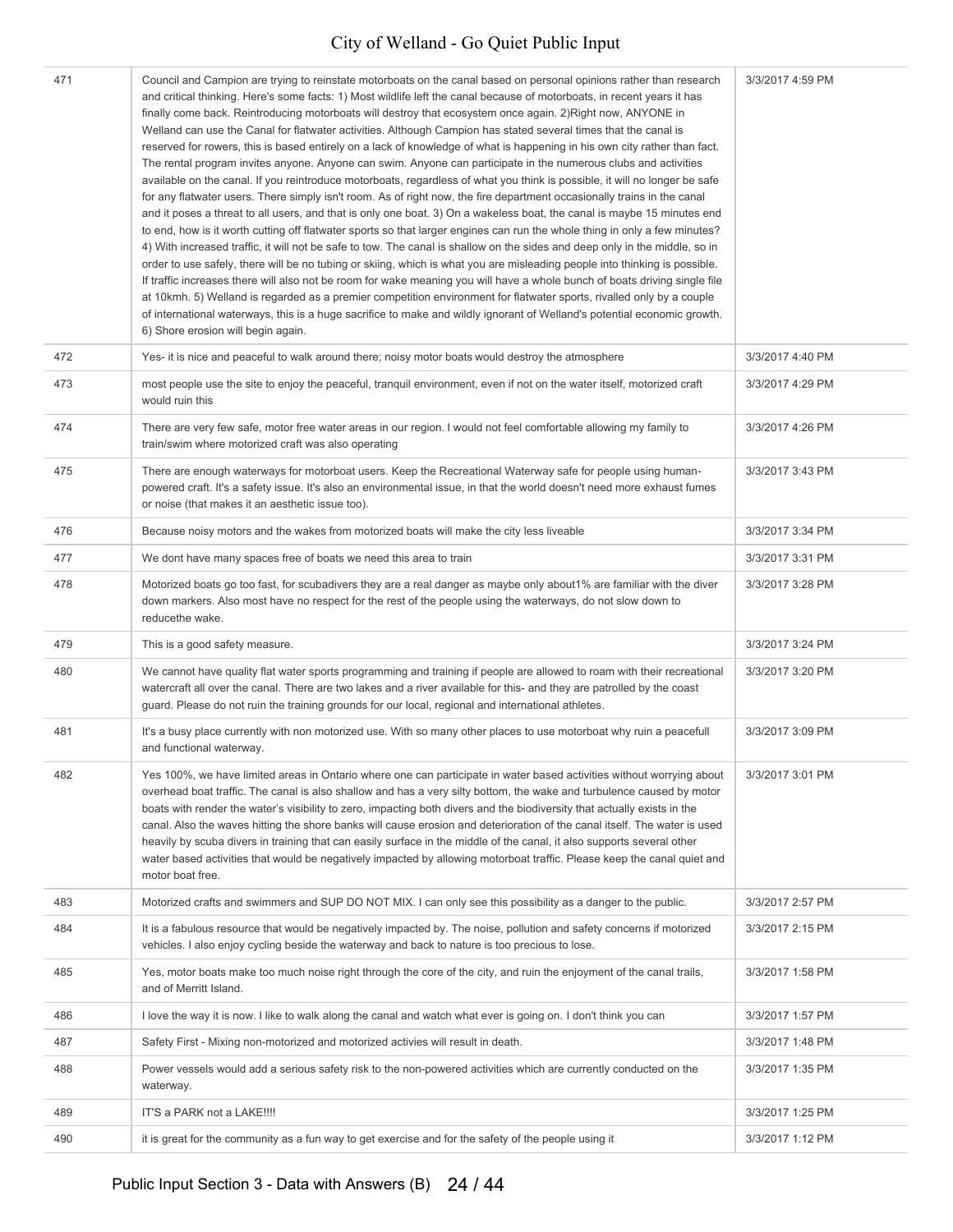| 491 | This by-law allows for the use, undisturbed, of nonmotorized boats. As I walk five days a week along the canal<br>between Main Street and the new canal it is rewarding to see the canal being used by all age groups, for the younger<br>users using equipment that they might otherwise not be given the opportunity to try out. This area is often used by<br>athletes in preparation for an event happening near the flatwater centre. Some days swimmers are often seen taking<br>advantage of these ideal conditions to train. I do not understand why a motor boat would want to zip up and down in<br>such a confined space. Welland is establishing itself for its canal why would we change that. If anyone is curious<br>about how fast moving boats would affect any slower moving vessel or wildlife I encourage you to walk the lower trail<br>on Merritt Island and watch the very fast moving boats tear up and down with no regard for the wildlife or shoreline.<br>PLEASE don't let this happen to the canal. | 3/3/2017 12:46 PM |
|-----|----------------------------------------------------------------------------------------------------------------------------------------------------------------------------------------------------------------------------------------------------------------------------------------------------------------------------------------------------------------------------------------------------------------------------------------------------------------------------------------------------------------------------------------------------------------------------------------------------------------------------------------------------------------------------------------------------------------------------------------------------------------------------------------------------------------------------------------------------------------------------------------------------------------------------------------------------------------------------------------------------------------------------------|-------------------|
| 492 | When In canoe on the canal I do NOT WISH to be disturbed by noisy and smelly MOTORBOATS!!!                                                                                                                                                                                                                                                                                                                                                                                                                                                                                                                                                                                                                                                                                                                                                                                                                                                                                                                                       | 3/3/2017 12:36 PM |
| 493 | I truly believe motor boats will effect the enjoyment of the waterway for all other users. I am also concerned it will<br>reduce safety. I often dive in the Niagara River and find boaters are not considerate of Divers for example. There have<br>been many times boaters will come up to our dive flag even though law says they must stay away. I also don't believe<br>the canal is wide enough for a motor boat to pass a dive flag.                                                                                                                                                                                                                                                                                                                                                                                                                                                                                                                                                                                      | 3/3/2017 12:23 PM |
| 494 | Absolutely! The canal is much to small to properly handle anything other than what is allowed now. Not to mention the<br>water is so clear and fresh. I fear allowing other motorboats, jet skis and ski do is ridiculous, selfish and unsafe. There<br>are plenty of other places all in a short distance where these activities can be enjoyed with much more freedom than<br>the limited space in the canal.                                                                                                                                                                                                                                                                                                                                                                                                                                                                                                                                                                                                                  | 3/3/2017 12:14 PM |
| 495 | Pollution from oil and gas spills as well as increased litter and garbage are unavoidable. You would be dreaming if you<br>think otherwise. There is very little "flow" in the recreational canal so the stagnation would be a problem. Who will pay<br>the maintenance costs in order to prevent the eyesore from happening? There is a viable river alternative for power<br>boating in the immediate area. It does not see a lot of use. People just want the use of the canal waterway because it<br>is "prettier". It won't stay that way if you allow powerboats.                                                                                                                                                                                                                                                                                                                                                                                                                                                          | 3/3/2017 12:11 PM |
| 496 | It's a great place to swim, paddle without worrying about getting run over.                                                                                                                                                                                                                                                                                                                                                                                                                                                                                                                                                                                                                                                                                                                                                                                                                                                                                                                                                      | 3/3/2017 12:06 PM |
| 497 | Presently the canal is a quiet and enjoyable part of welland free from noise and disturbance of shoreline birds and<br>animals. It is a safe place to enjoy quiet recreation and needs to stay that way.                                                                                                                                                                                                                                                                                                                                                                                                                                                                                                                                                                                                                                                                                                                                                                                                                         | 3/3/2017 12:02 PM |
| 498 | I'm not familiar with this bylaw. However if its aim is to have quiet for nearby canal residents I support it.                                                                                                                                                                                                                                                                                                                                                                                                                                                                                                                                                                                                                                                                                                                                                                                                                                                                                                                   | 3/3/2017 11:49 AM |
| 499 | Bringing boats will be disruptive to everyone currently using the waterway.                                                                                                                                                                                                                                                                                                                                                                                                                                                                                                                                                                                                                                                                                                                                                                                                                                                                                                                                                      | 3/3/2017 11:25 AM |
| 500 | I enjoy swimming & canoeing in calm water. I think it will be very unsafe with motorized boats.                                                                                                                                                                                                                                                                                                                                                                                                                                                                                                                                                                                                                                                                                                                                                                                                                                                                                                                                  | 3/3/2017 10:55 AM |
| 501 | The canal has many sections now developed for canoeing, scuba diving, rowing, fishing and concerts that combine<br>with a trail used by walkers, and bicycles in a passive mode. These programs appear to be gaining popularity.<br>Opening the canal for the use of motor boat activities again will foster the noise of jet skis, motor boats and bring on<br>the liability of safety. Combining canoes, rowing shells, paddle boats with motorized vessels in a confined area such<br>as the canal is an accident looking for a place to happen.                                                                                                                                                                                                                                                                                                                                                                                                                                                                              | 3/3/2017 10:44 AM |
| 502 | Really I am torn. the quiet is nice but it really isn't fair for one group to have use of the waterway. I do support limited<br>use by others but there should be clear enforceable rules as to where, how much etc. I am also concerned about<br>damage to the banks from large wakes from boats.                                                                                                                                                                                                                                                                                                                                                                                                                                                                                                                                                                                                                                                                                                                               | 3/3/2017 10:41 AM |
| 503 | I love the peaceful look of the canal as it now issomehow can't picture the noise and commotion caused by idiots                                                                                                                                                                                                                                                                                                                                                                                                                                                                                                                                                                                                                                                                                                                                                                                                                                                                                                                 | 3/3/2017 10:20 AM |
| 504 | Yes! It means that the WRW is a place where people will want to be moving forward should residential development<br>grow along the WRWas it should!                                                                                                                                                                                                                                                                                                                                                                                                                                                                                                                                                                                                                                                                                                                                                                                                                                                                              | 3/3/2017 10:09 AM |
| 505 | The recreational centre should be kept for non-motorized purposes. Where else will non-motorized activities take<br>place. What about safety for non-motorized activities? Safety should be paramount.                                                                                                                                                                                                                                                                                                                                                                                                                                                                                                                                                                                                                                                                                                                                                                                                                           | 3/3/2017 9:50 AM  |
| 506 | As an open water swimmer, the increase in motorized craft puts me at a grester risk of not being observed and hit.                                                                                                                                                                                                                                                                                                                                                                                                                                                                                                                                                                                                                                                                                                                                                                                                                                                                                                               | 3/3/2017 9:47 AM  |
| 507 | I love the present status quo for the waterway, it is the best course of action. The motor boats and their users were<br>abusive, polluting, drunken louts on the water- Jet Skis were like pesky flies flitting about wrecklessly- The canal was<br>filled with garbage tossed into water by boaters. Never mind the pollution injected into our drinking water because of<br>motor boat engines!                                                                                                                                                                                                                                                                                                                                                                                                                                                                                                                                                                                                                               | 3/3/2017 9:43 AM  |
| 508 | Motorized boaters can use the River, Erosion on the Canal is a real concern and the motorized contigent are just<br>looking out for themselves                                                                                                                                                                                                                                                                                                                                                                                                                                                                                                                                                                                                                                                                                                                                                                                                                                                                                   | 3/3/2017 9:37 AM  |
| 509 | The are more than ample opportunities for power boat operators to use their watercraft on other waterways in the<br>region: I am especially concerned about reckless/inconsiderate boaters contributing to environmental damage via<br>pollution/wake, noise disturbance, lack of resources for policing violators including parking of trailers on roadway<br>access. The list of negative impacts is infinite compared with the benefits to the few. be                                                                                                                                                                                                                                                                                                                                                                                                                                                                                                                                                                        | 3/3/2017 9:04 AM  |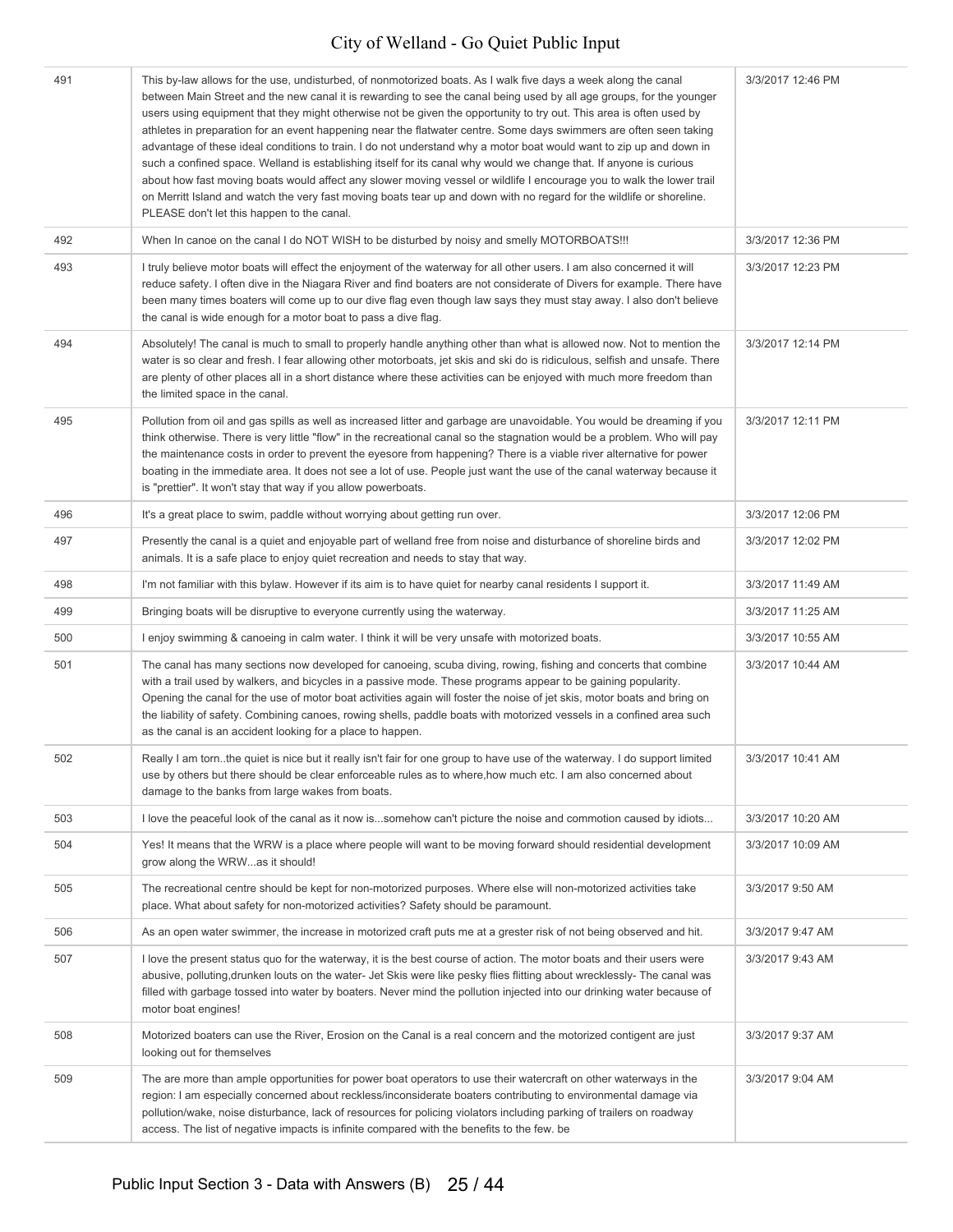| 510 | Yes the large number of scuba divers and swimmers would be put at risk by powerboaters                                                                                                                                                                                                                                                                                                                                                                                                                                                                                       | 3/3/2017 9:00 AM  |
|-----|------------------------------------------------------------------------------------------------------------------------------------------------------------------------------------------------------------------------------------------------------------------------------------------------------------------------------------------------------------------------------------------------------------------------------------------------------------------------------------------------------------------------------------------------------------------------------|-------------------|
| 511 | There are many areas open to power boaters, but this area is unique and serves multiple purposes already. (And I am<br>a power boater!)                                                                                                                                                                                                                                                                                                                                                                                                                                      | 3/3/2017 8:58 AM  |
| 512 | Safety for users                                                                                                                                                                                                                                                                                                                                                                                                                                                                                                                                                             | 3/3/2017 8:48 AM  |
| 513 | Yes the cane and the cane parkway is a place that residents can go and enjoy a scenic walk or a place of solitude<br>without have to leave the city. Families can enjoy the water with fear of boats and the nose of motors. Wildlife can be<br>seen because they are not frighten away.                                                                                                                                                                                                                                                                                     | 3/3/2017 8:38 AM  |
| 514 | Keep it quiet. Its too small for motor boats.                                                                                                                                                                                                                                                                                                                                                                                                                                                                                                                                | 3/3/2017 8:31 AM  |
| 515 | Yes-                                                                                                                                                                                                                                                                                                                                                                                                                                                                                                                                                                         | 3/3/2017 8:30 AM  |
| 516 | As someone who use to launch their Motor boat in the waterway I've found it no triuble to drive 15 minutes to the lake<br>or other site to boat, however as a diver besides Sheraton which is not always ideal well and is the only option to train<br>new divers in a safe environment.                                                                                                                                                                                                                                                                                     | 3/3/2017 8:15 AM  |
| 517 | We must protect the shoreline from erosion. We want to build on the waterway for the people who live nearby, walk,<br>bike, picnic without the constant roar of engines. Public safety for swimmers and non motor craft from wakes of power<br>boats. Pollution cause by oils and gas left on the water by motor craft. Liability issues to the city for the few people who<br>want power boats in the canal. The majority of people do not own boats, but many others enjoy the waterway the way<br>it is.                                                                  | 3/3/2017 8:14 AM  |
| 518 | So nice to walk the path and not hear all the noise that would come from motorized boats and this will only add to<br>drinking while using their boats. We live along the waterway and would not like to hear this noise all day long.                                                                                                                                                                                                                                                                                                                                       | 3/3/2017 7:56 AM  |
| 519 | Too many people use it now and policing motorized vehicles would be a nightmare                                                                                                                                                                                                                                                                                                                                                                                                                                                                                              | 3/3/2017 7:39 AM  |
| 520 | its safer for swimmers we need a beach of lincoln st on floatfest lane                                                                                                                                                                                                                                                                                                                                                                                                                                                                                                       | 3/3/2017 7:39 AM  |
| 521 | There are so few safe places to be in the water. Why do the motorized boaters need this waterway too? Between the<br>pollutants that seep from motorized boats, to the noise pollution that they carry everywhere with them, I have zero<br>interest in seeing loud motorized boats on that waterway.                                                                                                                                                                                                                                                                        | 3/3/2017 6:29 AM  |
| 522 | swimmers are too small in the water to be noticed by a motor boat operator. The narrow canal would force ski-boats to<br>take up the whole width when turning. Currently the by-law makes Merritt Island a beautiful quiet paradise right in<br>Welland.                                                                                                                                                                                                                                                                                                                     | 3/3/2017 5:51 AM  |
| 523 | Non motorized watercraft means safer and cleaner conditions.                                                                                                                                                                                                                                                                                                                                                                                                                                                                                                                 | 3/3/2017 3:34 AM  |
| 524 | safety for swimmers, kids playing in water, noise pollution                                                                                                                                                                                                                                                                                                                                                                                                                                                                                                                  | 3/3/2017 3:06 AM  |
| 525 | need quiet, nonpolluted space.                                                                                                                                                                                                                                                                                                                                                                                                                                                                                                                                               | 3/3/2017 3:03 AM  |
| 526 | Dangerous for water users                                                                                                                                                                                                                                                                                                                                                                                                                                                                                                                                                    | 3/3/2017 2:04 AM  |
| 527 | Inviting to wildlife, humans and preserves the canal by minimizing erosion from wakes                                                                                                                                                                                                                                                                                                                                                                                                                                                                                        | 3/3/2017 1:23 AM  |
| 528 | no noisy boats, canal is cleaner, safer                                                                                                                                                                                                                                                                                                                                                                                                                                                                                                                                      | 3/3/2017 12:51 AM |
| 529 | Yes, go quiet is a safe use of the waterway                                                                                                                                                                                                                                                                                                                                                                                                                                                                                                                                  | 3/3/2017 12:38 AM |
| 530 | Yes it is a safe area for families to swim and enjoy the peaceful surroundings. Please dont change it. This is our little<br>piece of heaven □                                                                                                                                                                                                                                                                                                                                                                                                                               | 3/3/2017 12:21 AM |
| 531 | I walk along the canal paths several times a week & love the quiet. I think people living along side the canal also<br>appreciate no motorized vehicles on the canal.                                                                                                                                                                                                                                                                                                                                                                                                        | 3/3/2017 12:07 AM |
| 532 | Safety and pollution factors.                                                                                                                                                                                                                                                                                                                                                                                                                                                                                                                                                | 3/3/2017 12:06 AM |
| 533 | The watereway is already busy enough with kayakers, rowers and scuba divers. I do not beleive the waterway is wide<br>enough to support the use of motorized traffic                                                                                                                                                                                                                                                                                                                                                                                                         | 3/3/2017 12:02 AM |
| 534 | Our kids paddled with South Niagara Canoe Club, it is safe for them the way it is                                                                                                                                                                                                                                                                                                                                                                                                                                                                                            | 3/2/2017 11:48 PM |
| 535 | I go to the canal for tranquility and nature, not to hear motors, wakes and fast watercraft. There are two lakes to<br>support that where noise is dampened by the water. Between the canal banks the noise resonates and echoes. I can<br>even hear what the towers are saying on their boats when in the water. Not to mention the danger and past fatalities<br>in the canal with motor craft, drinking, more vehicles wth trailers impeding on the paved path and not obeying<br>signsit's already happening without motorized boats in there (east end of Thorold Rd.). | 3/2/2017 11:41 PM |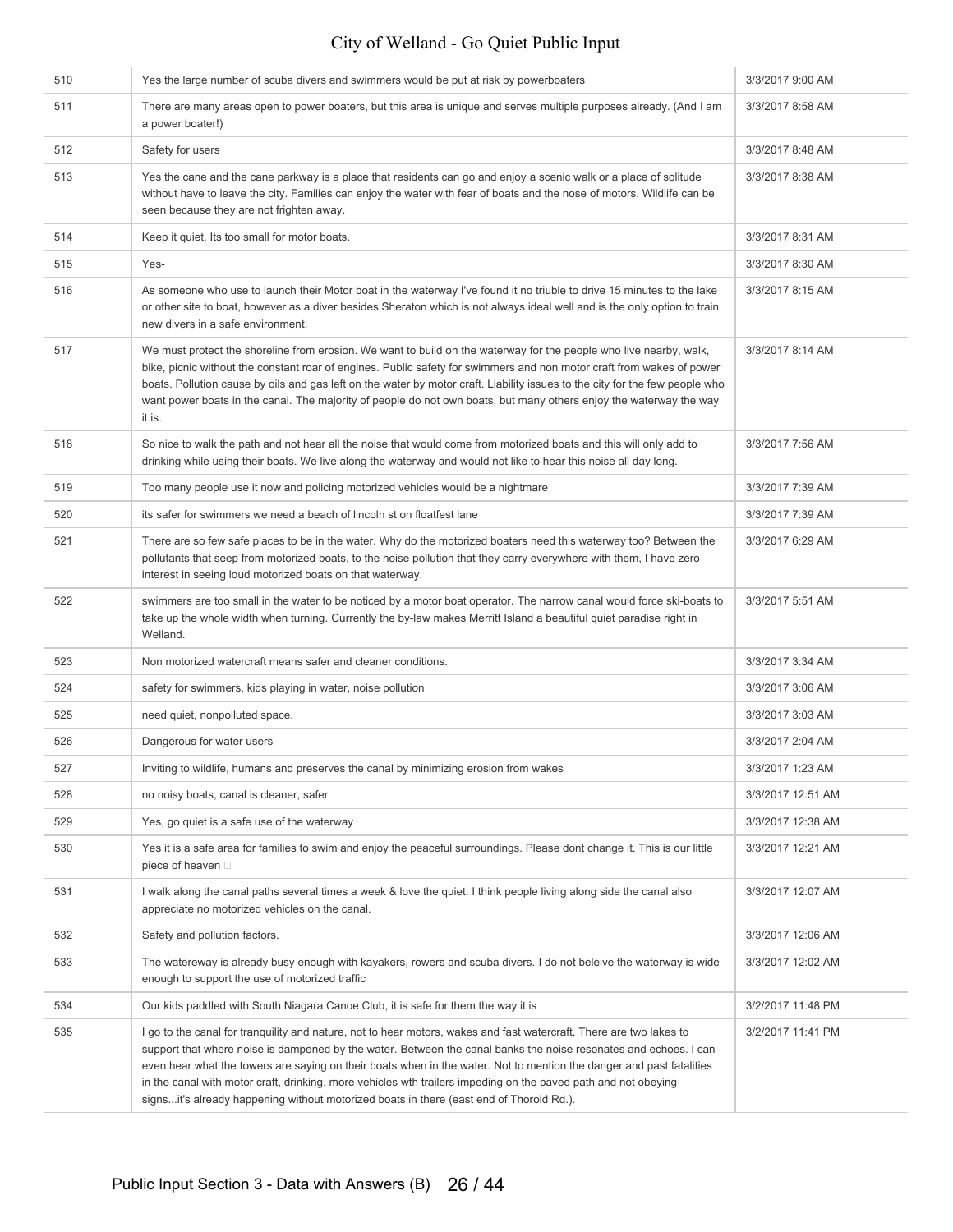| 536 | Yes mostly for safety issues I take my six year old swimming kayaking and other activities like picnics along the shore<br>and meet up with friends. The water way is not small but it is not large either boaters make it very challenging for<br>kayaking and just unsafe to swim any distance. Jet skis and skidoo in particular are so fast that I wouldn't take my<br>child there. We go there as a family often meeting up with friends and or scuba divers. Boats will also disturb the<br>shorelines and bird populations. The noise will certainly disrupt the peace and reason why we choose this spot. Which<br>when we go is always quite busy. With fishermen, yoga paddle boarding to families just relaxing. I sincerely hope you<br>do not ruin what you have created in this area it is probably my strongest draw to Welland. | 3/2/2017 11:30 PM |
|-----|-------------------------------------------------------------------------------------------------------------------------------------------------------------------------------------------------------------------------------------------------------------------------------------------------------------------------------------------------------------------------------------------------------------------------------------------------------------------------------------------------------------------------------------------------------------------------------------------------------------------------------------------------------------------------------------------------------------------------------------------------------------------------------------------------------------------------------------------------|-------------------|
| 537 | I have taken my family to the Welland Recreational Waterway multiple times over the years and enjoy the fact I can<br>have my 5 year old son swim in the area without worrying about motor boats. I have also am a scuba diver and over<br>the years have done countless dives in the area. I have always felt safe knowing that there have been no motor boats<br>when I dive. If the Go quiet by-law is changed to allow motor boats. I have been diving in the niagara river and I never<br>feel safe as most motor boaters do not follow or understand the laws regarding divers and the safe distance from dive<br>flags. If this by-law is changed I will find someplace safer to dive and to take my family.                                                                                                                             | 3/2/2017 11:29 PM |
| 538 | Keep these confined waters clean and for quiet use! Why put the many current users at risk?                                                                                                                                                                                                                                                                                                                                                                                                                                                                                                                                                                                                                                                                                                                                                     | 3/2/2017 11:29 PM |
| 539 | Safety for all users, environmental preservation (noise and wake control and clean, safe water for wildlife preservation                                                                                                                                                                                                                                                                                                                                                                                                                                                                                                                                                                                                                                                                                                                        | 3/2/2017 11:22 PM |
| 540 | I swim, fear getting run over!!                                                                                                                                                                                                                                                                                                                                                                                                                                                                                                                                                                                                                                                                                                                                                                                                                 | 3/2/2017 11:09 PM |
| 541 | safety for the people using it non moterized watercraft as well as the prolific use of the canal for scuba diving and<br>instruction of diving, kayaks, canoes, etc.                                                                                                                                                                                                                                                                                                                                                                                                                                                                                                                                                                                                                                                                            | 3/2/2017 11:08 PM |
| 542 | For the special events that happen on the canal like the Floatfest Scuba Diving, recreational swimming, Families<br>participating in activities on the water in an inflatable boat who choose tis specific piece of the welland canal because<br>it is quiet, serene, peaceful watching the water foul liesurley swim.                                                                                                                                                                                                                                                                                                                                                                                                                                                                                                                          | 3/2/2017 11:06 PM |
| 543 | Because there are few non motorized waterways for niagara residents to enjoy with mild current (thus reducing the<br>danger of some water sports and waterway usages)                                                                                                                                                                                                                                                                                                                                                                                                                                                                                                                                                                                                                                                                           | 3/2/2017 11:00 PM |
| 544 | I am an avid scuba diving and participate in the training of new divers and diving myself. The dangers associated with<br>any type of power water vehicles will only result in catastrophic environmental and human loss of life                                                                                                                                                                                                                                                                                                                                                                                                                                                                                                                                                                                                                | 3/2/2017 10:52 PM |
| 545 | Yes - It is a beautiful quiet and serene place to relax.                                                                                                                                                                                                                                                                                                                                                                                                                                                                                                                                                                                                                                                                                                                                                                                        | 3/2/2017 10:51 PM |
| 546 | Only scuba park that represents welland history and shows off a great underwater fresh water Eco system only there<br>due to no power boats                                                                                                                                                                                                                                                                                                                                                                                                                                                                                                                                                                                                                                                                                                     | 3/2/2017 10:31 PM |
| 547 | noise, and pollution are reduced, and it is muchsafer without motorized machines.                                                                                                                                                                                                                                                                                                                                                                                                                                                                                                                                                                                                                                                                                                                                                               | 3/2/2017 10:25 PM |
| 548 | It's a small canal. Children frequent this location and it is one of the only safe open water swim spots in Welland for<br>families to quietly enjoy the wildlife and peacefulness the area allows for Allowing motorized boats will ruin that and<br>the area will become a danger to not only divers but the budding ecosystem and to children and families.                                                                                                                                                                                                                                                                                                                                                                                                                                                                                  | 3/2/2017 10:23 PM |
| 549 | no other place is motor boat free for safe swimming.                                                                                                                                                                                                                                                                                                                                                                                                                                                                                                                                                                                                                                                                                                                                                                                            | 3/2/2017 10:23 PM |
| 550 | Safer for divers, swimmers, SUP, kayaking and canoes                                                                                                                                                                                                                                                                                                                                                                                                                                                                                                                                                                                                                                                                                                                                                                                            | 3/2/2017 10:22 PM |
| 551 | This is a nice spot to go with out the concern of boat traffic.                                                                                                                                                                                                                                                                                                                                                                                                                                                                                                                                                                                                                                                                                                                                                                                 | 3/2/2017 10:14 PM |
| 552 | Yes. Boats would endanger the safety of novice divers.                                                                                                                                                                                                                                                                                                                                                                                                                                                                                                                                                                                                                                                                                                                                                                                          | 3/2/2017 10:08 PM |
| 553 | Motor boats will change the entire ecosystem of the waterway.                                                                                                                                                                                                                                                                                                                                                                                                                                                                                                                                                                                                                                                                                                                                                                                   | 3/2/2017 9:58 PM  |
| 554 | I love the waterway, it's so nice for those of us who enjoy paddle sports to have a place where we don't have to worry<br>about seadoos and motorboats coming too close to us, threatening us with their wake. I love the peace, without the<br>noise of motors. Also, I understand that the wakes of boats could damage the sides of the waterway, because of the<br>damage done when it was still part of the canal. As a taxpayer, I don't think we should risk increased erosion or<br>collapses of the bank. I know there were sinkholes up near the Flatwater Centre last year, and that there are already<br>signs of collapse up near Notre Dame.                                                                                                                                                                                       | 3/2/2017 9:46 PM  |
| 555 | Motorized boats are a hazard to recreational users. Owners of motor boats are a minority of the population. Motor<br>boats are NOISY!                                                                                                                                                                                                                                                                                                                                                                                                                                                                                                                                                                                                                                                                                                           | 3/2/2017 9:44 PM  |
| 556 | As a scuba diver, I deal with this issue at Humber Bay in Toronto. Motorized boats can add an unsafe enviorment. I've<br>had jet skiers grab onto my equiptment (surface marker) and pull it while I'm attached to it underwater. This is very<br>unsafe and a huge pain to deal with.                                                                                                                                                                                                                                                                                                                                                                                                                                                                                                                                                          | 3/2/2017 9:44 PM  |
| 557 | Yes, its a peaceful waterway shared by many. There are many places in the area to use motorized boats. Its a recipe<br>for disaster.                                                                                                                                                                                                                                                                                                                                                                                                                                                                                                                                                                                                                                                                                                            | 3/2/2017 9:39 PM  |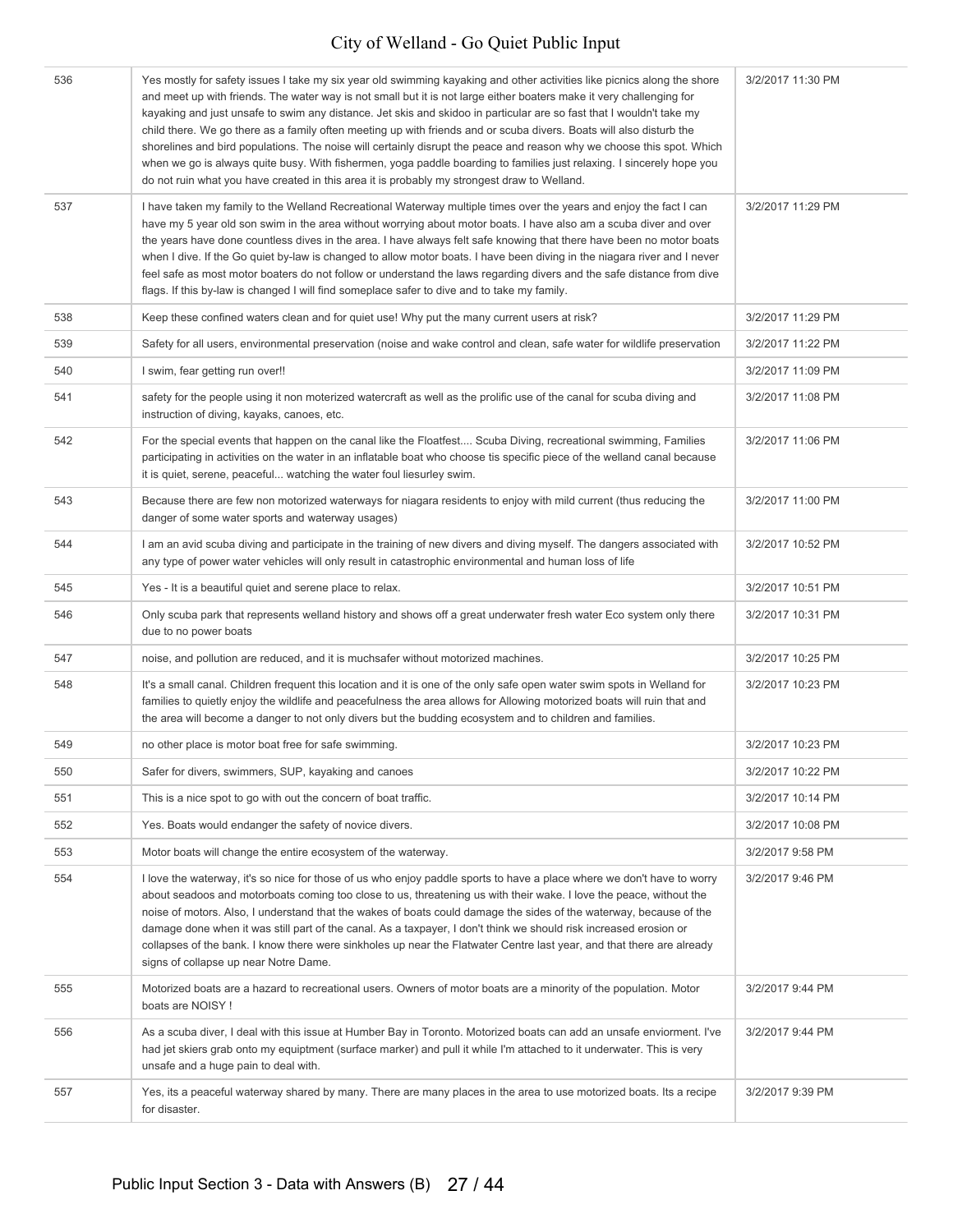| 558 | Yes, as I use the trails by the waterway regularly, and appreciate the quiet, as well as the ability to get away from<br>fumes and exhaust. I would not enjoy having that disturbed by motorized vehicles.                                                                                                                                                                                                                                                                                                                                                                                                                                                                                                                                                                                                                                                            | 3/2/2017 9:38 PM |
|-----|-----------------------------------------------------------------------------------------------------------------------------------------------------------------------------------------------------------------------------------------------------------------------------------------------------------------------------------------------------------------------------------------------------------------------------------------------------------------------------------------------------------------------------------------------------------------------------------------------------------------------------------------------------------------------------------------------------------------------------------------------------------------------------------------------------------------------------------------------------------------------|------------------|
| 559 | It allows a safe olace for our citizens to learn, practice and safely enjoy sports that otherwise would not be available to<br>them locally.                                                                                                                                                                                                                                                                                                                                                                                                                                                                                                                                                                                                                                                                                                                          | 3/2/2017 9:36 PM |
| 560 | There are sufficient other places close enough for boating but not for diving, canoeing, etc. Adding boat traffic will put<br>human life at risk and is not worth that risk.                                                                                                                                                                                                                                                                                                                                                                                                                                                                                                                                                                                                                                                                                          | 3/2/2017 9:32 PM |
| 561 | It is used by many people the way it is. It would become unsafe for the people who have come to appreciate and love<br>the fact that they don't have to worry about boat traffic. There are lots of places of places for people to use their boats<br>around the city. There are however not many safe places for the people to enjoy the fishing, canoeing, rowing among<br>other activities in welland. The recreational canal is becoming a would renowned place for rowing, canoein and<br>triathlon. To allow motorized boats on the canal will take away from all its charm and safety.                                                                                                                                                                                                                                                                         | 3/2/2017 9:28 PM |
| 562 | There are many places in the Niagara Region for the use of motorized marine vessels. The availability of safe<br>waterways suitable for all the currently permitted uses is almost non existent.                                                                                                                                                                                                                                                                                                                                                                                                                                                                                                                                                                                                                                                                      | 3/2/2017 9:27 PM |
| 563 | Safety. Limited good training areas for divers.                                                                                                                                                                                                                                                                                                                                                                                                                                                                                                                                                                                                                                                                                                                                                                                                                       | 3/2/2017 9:27 PM |
| 564 | Motor boats and jet skis have two great Lakes and many other rivers and creeks to use that are more suitable and their<br>use in those bodies of water would not conflict with other users anywhere near the conflicts that would arise in the<br>recreational canal.                                                                                                                                                                                                                                                                                                                                                                                                                                                                                                                                                                                                 | 3/2/2017 9:18 PM |
| 565 | Brings economy to Welland through the sporting events                                                                                                                                                                                                                                                                                                                                                                                                                                                                                                                                                                                                                                                                                                                                                                                                                 | 3/2/2017 9:11 PM |
| 566 | Yesthis is an amazing resource. Divers and triathletes come from all areas supporting local businesses while<br>training. You will displace/push all these people to other resources. Fatalities will be inevitable. It will only be a matter<br>of time before someone is killed by a boater not following directions. As for policing the canal. I know for a fact the the<br>NRP Marine Unit do not have the manpower to police this waterway. They are already taxed with the two Great Lakes<br>and the Niagara River.                                                                                                                                                                                                                                                                                                                                           | 3/2/2017 9:02 PM |
| 567 | Yes, for safety reasons                                                                                                                                                                                                                                                                                                                                                                                                                                                                                                                                                                                                                                                                                                                                                                                                                                               | 3/2/2017 9:01 PM |
| 568 | It allows for safe and predictable recreation.                                                                                                                                                                                                                                                                                                                                                                                                                                                                                                                                                                                                                                                                                                                                                                                                                        | 3/2/2017 9:01 PM |
| 569 | We must also consider the nature and fish supported by this body of water.                                                                                                                                                                                                                                                                                                                                                                                                                                                                                                                                                                                                                                                                                                                                                                                            | 3/2/2017 8:59 PM |
| 570 | It is a beautiful, peaceful place for non-motorized water sports. Why ruin that?                                                                                                                                                                                                                                                                                                                                                                                                                                                                                                                                                                                                                                                                                                                                                                                      | 3/2/2017 8:51 PM |
| 571 | There are 1,000 of square kms otherwise available for motorized equipment, but the Welland Canal is a special place<br>where rules can be enforced and grant people, citizens, and visitors a safe place to spend some time on/in/around the<br>water.                                                                                                                                                                                                                                                                                                                                                                                                                                                                                                                                                                                                                | 3/2/2017 8:46 PM |
| 572 | Yes. It's one of the few "safe" spots where scuba divers can come and enjoy the area from around the GTa for both<br>certified divers and training of new divers. It's a perfect location for such activities and we love bringing friends and<br>students to the area regularly.                                                                                                                                                                                                                                                                                                                                                                                                                                                                                                                                                                                     | 3/2/2017 8:46 PM |
| 573 | Yes- there are plenty of options for powered water craft within the area. There are currently very limited options for<br>paddlers                                                                                                                                                                                                                                                                                                                                                                                                                                                                                                                                                                                                                                                                                                                                    | 3/2/2017 8:43 PM |
| 574 | I do agree with the GO Quiet by law & this is not something I have always agreed with. I thought it was very unfair to<br>the welland residents to take away the use of the canal but after a few years I have noticed a huge change in our<br>water & surrounding areas. I have noticed the water is much cleaner, there is much more wildlife & much less pollution<br>from not having the motorized boats. Maybe once in a while on special occasions we could have small motor boats in<br>the canal or maybe a tour boat with an electric engine to tour our beautiful canal out to the lake would be nice.<br>Hmmmmm make I'll start that business & you will grant me a special permit :-)                                                                                                                                                                     | 3/2/2017 8:40 PM |
| 575 | other recreation water "toys" can use the lake where boats are supposed to be where there is more room and the<br>waters are monitored by the coast guard.                                                                                                                                                                                                                                                                                                                                                                                                                                                                                                                                                                                                                                                                                                            | 3/2/2017 8:40 PM |
| 576 | not sure                                                                                                                                                                                                                                                                                                                                                                                                                                                                                                                                                                                                                                                                                                                                                                                                                                                              | 3/2/2017 8:40 PM |
| 577 | I moved to Niagara so my family could participate in the flat water sporting initiatives, kayak and canoe at the Welland<br>International Flatwater Centre. I have put in extensive effort through the Flatwater Centre and the South Niagara<br>Canoe Club to raise funding to enhance the programming offered, including being the only fully accesible boating<br>facility in Canada for people with disabilities, and for safe flatwater boating education. This is a unique waterway, and<br>world class for training in flatwater sports. There are so many other waterways within a short drive, Lakes Erie and<br>Ontario, the Welland and Niagara Rivers, and beyond where motorized boats are permitted and where flatwater sports<br>are not well suited. The Recreational Canal is unique in the world, and should be protected for its unique qualities. | 3/2/2017 8:21 PM |
| 578 | It keeps the serenity of the space                                                                                                                                                                                                                                                                                                                                                                                                                                                                                                                                                                                                                                                                                                                                                                                                                                    | 3/2/2017 8:20 PM |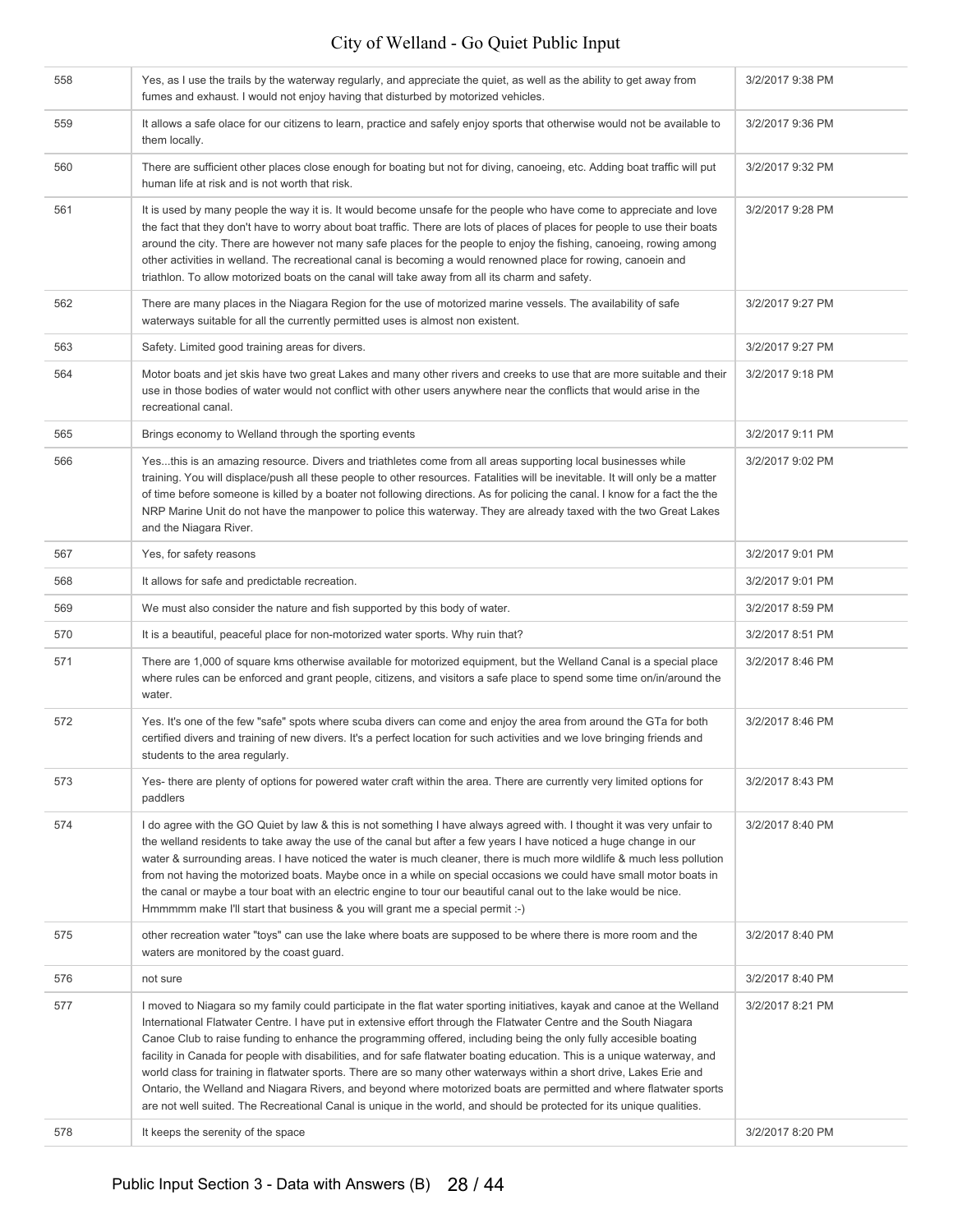| 579 | Yes there are still many ways to enjoy the recreational waterway. It's taken some time to get creative about it but it's<br>nice to see the kayaks and paddle boards etc. Of motorboats come back it will over run over all these other<br>established activities                                                                                                                                                                                                                                                                                                                                                                                                                                                                                                                                                                                                                                                                                                                                                             | 3/2/2017 8:09 PM |
|-----|-------------------------------------------------------------------------------------------------------------------------------------------------------------------------------------------------------------------------------------------------------------------------------------------------------------------------------------------------------------------------------------------------------------------------------------------------------------------------------------------------------------------------------------------------------------------------------------------------------------------------------------------------------------------------------------------------------------------------------------------------------------------------------------------------------------------------------------------------------------------------------------------------------------------------------------------------------------------------------------------------------------------------------|------------------|
| 580 | Safety, clean water - no oil or gas, peaceful, family friendly, less alcohol                                                                                                                                                                                                                                                                                                                                                                                                                                                                                                                                                                                                                                                                                                                                                                                                                                                                                                                                                  | 3/2/2017 8:08 PM |
| 581 | I believe that the bylaw should continue as is because having the canal be motorboat free has the potential to make us<br>a hub for flatwater sports. The city has already started to invest in the long term for this (eg. The PanAm Flatwater<br>Centre) and to change the bylaw would be a step backwards. Organizations would no longer want to train or use the<br>facilities and surrounding waterways for fear of safety. One of the reasons that many people come from all over to use<br>the waterway is that they can continuously train/paddle long distances without having to deal with wake from motors,<br>look out for reckless boat operators or be contained to a single strip of water. If the bylaw were to be changed I can<br>gaurentee that organizations would look elsewhere to hold their events, therefore loosing revenue for the city and<br>surrounding businesses and a signifigant loss in investment for the city from assests like the flatwater centre,<br>illuminaqua and the scuba park. | 3/2/2017 8:05 PM |
| 582 | As a Senior I enjoy the quiet of a nice walk along the waterway.                                                                                                                                                                                                                                                                                                                                                                                                                                                                                                                                                                                                                                                                                                                                                                                                                                                                                                                                                              | 3/2/2017 7:57 PM |
| 583 | Yes                                                                                                                                                                                                                                                                                                                                                                                                                                                                                                                                                                                                                                                                                                                                                                                                                                                                                                                                                                                                                           | 3/2/2017 7:53 PM |
| 584 | safer for divers and peaceful for canoes                                                                                                                                                                                                                                                                                                                                                                                                                                                                                                                                                                                                                                                                                                                                                                                                                                                                                                                                                                                      | 3/2/2017 7:52 PM |
| 585 | If individuals are able to take small motorized boats on the canal for fishing/lesiure purposes it would bring people to<br>enjoy the outdoors. Mind you there needs to be regulated rules so you don't have irresponsible individuals ruining it for<br>everyone else. You should be able to do night fishing as long as you have appropriate lighting on your boat. This will<br>help bring our community together and to enjoy the beautiful canal more.                                                                                                                                                                                                                                                                                                                                                                                                                                                                                                                                                                   | 3/2/2017 7:50 PM |
| 586 | As the former Ins Adjuster for this city for 40 years I.m deeply concerned about the legal liability issues, enforcement<br>of the bylaw, cost associated with these changes .Looking at legal issues and having to consider defense costs to<br>defend legal actions for valid or invalid claims and the Insurnace deductible to defend actions with in the peramiters of<br>the Insurance deductible why would council burden the Taxpayer with that cost. It appears to me some councill<br>members have not looked at the entire picture to appease a few residents to run motorized boats on a passive water<br>way .To change the current bylaw is ill conceived. The bylaw is not broken so don,t try to fix something that is not<br>broken                                                                                                                                                                                                                                                                           | 3/2/2017 7:44 PM |
| 587 | Yes. Walking the canal is a respite from the noises and busyness of life. The quite is what draws us. The recreation is<br>possible only because of the non-motor policy. It also is a economic draw to the community as many come to swim<br>and kayak in the canal and spend money locally.                                                                                                                                                                                                                                                                                                                                                                                                                                                                                                                                                                                                                                                                                                                                 | 3/2/2017 7:42 PM |
| 588 | Because the waterway was not controlled in any way. I walk along the daily and when there were power boats I saw<br>many near incidents. I even had people try to swamp my dog when he was swimming. There was too many<br>irresponsible actions observed.                                                                                                                                                                                                                                                                                                                                                                                                                                                                                                                                                                                                                                                                                                                                                                    | 3/2/2017 7:25 PM |
| 589 | It is one of the best sites in the North America for flat water paddling and competition. If this changes this could<br>prevent these sports from utilizing this waterway.                                                                                                                                                                                                                                                                                                                                                                                                                                                                                                                                                                                                                                                                                                                                                                                                                                                    | 3/2/2017 7:24 PM |
| 590 | The noise by-law is OK.                                                                                                                                                                                                                                                                                                                                                                                                                                                                                                                                                                                                                                                                                                                                                                                                                                                                                                                                                                                                       | 3/2/2017 6:53 PM |
| 591 | It will get loud and wont be safe for kyaks & children rowing. Small boast for fishing I think is fine but once you allow<br>jet skis & tubes on it will not be a safe place to row anymore unless serparated.                                                                                                                                                                                                                                                                                                                                                                                                                                                                                                                                                                                                                                                                                                                                                                                                                | 3/2/2017 6:51 PM |
| 592 | The recreational canal is a special, beautiful resource! There is not enough room for safety of swimmers and novice<br>boaters if gas-driven propellers were in the canal. Not enough margin in case of driver error. If small gas motors would<br>be allowed, enforcement of their size and number would be very difficult. I do not expect that the canal has sufficient<br>surface or flow to dissipate exhaust and other residue from gas motors.                                                                                                                                                                                                                                                                                                                                                                                                                                                                                                                                                                         | 3/2/2017 6:45 PM |
| 593 | It has been absolutely perfect this way, no noise, no fumes in people's yards and homes who live on or near the<br>water. The lake is a more suitable location for motorized boats. Keep Welland the beautiful calm quiet low key city it is<br>please and thank you                                                                                                                                                                                                                                                                                                                                                                                                                                                                                                                                                                                                                                                                                                                                                          | 3/2/2017 6:38 PM |
| 594 | The waterway is currently a pleasant environment, the noise and danger introduced by relaxing the by-law are<br>unnecessary.                                                                                                                                                                                                                                                                                                                                                                                                                                                                                                                                                                                                                                                                                                                                                                                                                                                                                                  | 3/2/2017 6:24 PM |
| 595 | Motorized traffic will have a significant negative impact on existing traffic.                                                                                                                                                                                                                                                                                                                                                                                                                                                                                                                                                                                                                                                                                                                                                                                                                                                                                                                                                | 3/2/2017 6:24 PM |
| 596 | WE are surrounded by two Great Lakes which are wonderful for motor boats, sea doos, jet skis etc. It is wonderful to<br>have the recreational waterway to use for non motorized activities. It is safe for all the triathletes and other swimmers<br>training in the water. Excellent for kayaking, canoing stand up paddle boards and diving. There is no need whatsoever<br>to bring power boats back to the canal.                                                                                                                                                                                                                                                                                                                                                                                                                                                                                                                                                                                                         | 3/2/2017 6:15 PM |
| 597 | Its the only place dogs can go swim without boats our dog park is shitty enough so yes we will use the canal                                                                                                                                                                                                                                                                                                                                                                                                                                                                                                                                                                                                                                                                                                                                                                                                                                                                                                                  | 3/2/2017 6:13 PM |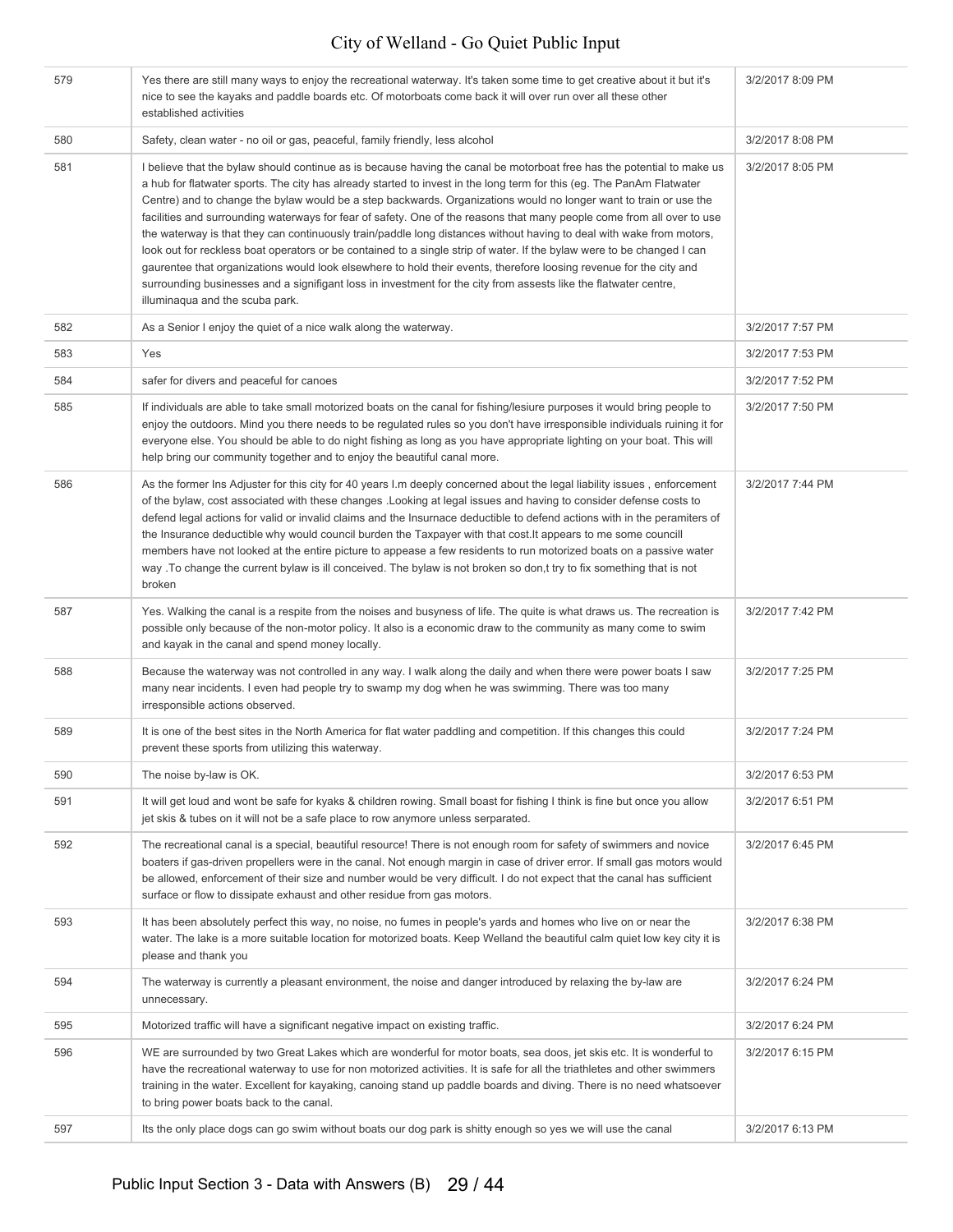| 598 | Noise reduction, bank erosion, Less liability for the city due to careless use of motorcraft by negligent or impaired<br>operators. The serenity of the waterway adds to the charm of Welland. We have 2 great lakes a short drive in each<br>direction. Let the boaters stay there.           | 3/2/2017 6:12 PM |
|-----|------------------------------------------------------------------------------------------------------------------------------------------------------------------------------------------------------------------------------------------------------------------------------------------------|------------------|
| 599 | THE CANAL IS VERY NARROW AND NOT CONDUCIVE FOR SAFE MOTORIZED USE. THE CANAL CAN NOW<br>BE ENJOYED BY KAYAKERS, CANOES, FISHERMEN, SWIMMERS. I REMEMBER AS A YOUTH THE NOISE AND<br>DANGERS POSED BY MOTORIZED CRAFT IN THE CANAL. MANY ACCIDENTS AND NEAR MISSES, KEEP IT<br>QUIET!           | 3/2/2017 6:05 PM |
| 600 | Noise pollution would ruin the bucolic nature of the area. Wildlife would be affected. Waterfowl nests would be<br>disturbed.                                                                                                                                                                  | 3/2/2017 5:59 PM |
| 601 | The area is in a residential area and the citizens enjoy the peacefulness of the waterway and the Quiet activites                                                                                                                                                                              | 3/2/2017 5:50 PM |
| 602 | Motorized boats or other craft could potentially be distracting to automobile drivers.                                                                                                                                                                                                         | 3/2/2017 5:47 PM |
| 603 | Not large enough area to have motorized boats mixed in with people in the water                                                                                                                                                                                                                | 3/2/2017 5:45 PM |
| 604 | The scuba park is a safe place for begginers and it won't be if motor boats are allowed in the area.                                                                                                                                                                                           | 3/2/2017 5:42 PM |
| 605 | We walk and bicycle along the waterway and enjoy the scenery and the peace and quietness of the experience                                                                                                                                                                                     | 3/2/2017 5:37 PM |
| 606 | The space in the rec waterway is not large/wide enough to accommodate the faster-moving motorized traffic without<br>putting swimmers and slower-moving boats at risk. The additional noise would be most unwelcome as well.                                                                   | 3/2/2017 5:33 PM |
| 607 | Better planned activities by recreaction department would result in greater use, ie; floatfest                                                                                                                                                                                                 | 3/2/2017 5:29 PM |
| 608 | There are two Great Lakes readily available for those with/wanting to use motor boats. The Waterway should be free of<br>excess, unnecessary noise and water pollution. Also, I do not believe issues concerning safety could ever be properly<br>addressed. pollution - both noise and water. | 3/2/2017 5:29 PM |
| 609 | Yes. It ensures a safe and calm way to enjoy nature and activities with friends and family on the water. If engines are<br>permitted, my family will have to find another place to enjoy kayaking and canoeing in safe/calm waters.                                                            | 3/2/2017 5:22 PM |
| 610 | Safety issues as a paddler and peace of the space.                                                                                                                                                                                                                                             | 3/2/2017 5:14 PM |
| 611 | As a scuba diver, safety is of great concern                                                                                                                                                                                                                                                   | 3/2/2017 5:12 PM |
| 612 | I've noticed more diverse use of the waterway since motors were banned.                                                                                                                                                                                                                        | 3/2/2017 5:11 PM |
| 613 | Because there is the river for that use the canal is flat water it is an asset and beautiful.                                                                                                                                                                                                  | 3/2/2017 5:07 PM |
| 614 | the trails along the canal give peace and quiet to relieve stress. we all need this place to reflect and to get away from<br>the noise of the city.                                                                                                                                            | 3/2/2017 5:05 PM |
| 615 | O absolutely agree with the current by laws. This creates a very relaxing and pleasurable atmosphere in the city                                                                                                                                                                               | 3/2/2017 5:01 PM |
| 616 | Quiet & environmental reasons                                                                                                                                                                                                                                                                  | 3/2/2017 5:01 PM |
| 617 | Yes                                                                                                                                                                                                                                                                                            | 3/2/2017 4:57 PM |
| 618 | Yes. The canal should be enjoyed. We have brought our lunch to eat by the canal. It would be disturbing to have to<br>hear the annoying jet skies or boat motors while trying to have some relaxing quiet time by the canal. They can go be<br>annoying on Lake Erie or Lake Ontario.          | 3/2/2017 4:50 PM |
| 619 | I used to water ski on the canal and was amazed that there wasn't an accident. I can also recall hearing the motor<br>boats in my neighbourhood 2 km away                                                                                                                                      | 3/2/2017 4:49 PM |
| 620 | Yes. There are so many bodies of water available in this area we do not need to destroy this peaceful area. Besides<br>one jet ski death IA already too many.                                                                                                                                  | 3/2/2017 4:44 PM |
| 621 | It's better for the water way. All the animals around the canal. So many people use it . I use to wall along the canal<br>when the boats were allowed and it was scary watching them race around.                                                                                              | 3/2/2017 4:33 PM |
| 622 | to a certain extain no traffic between 1100pm to 6am                                                                                                                                                                                                                                           | 3/2/2017 4:31 PM |
| 623 | I live right on the canal and motor noise is very disturbing. Also concerned about the safety of non-motorized users<br>and swimmers.                                                                                                                                                          | 3/2/2017 4:31 PM |
| 624 | It protects the sole international landmark and tourist attraction we have from being spoiled by motorboats.                                                                                                                                                                                   | 3/2/2017 4:27 PM |
| 625 | Too much risk due to irresponsible use of motor boats, especially young people. Also, we have enough noise pollution<br>as it is.                                                                                                                                                              | 3/2/2017 4:06 PM |
| 626 | Yes, I most certainly do. We are surrounded by water where motorized crafts can operate. Keep our existing canal<br>safe, quiet, protected from erosion, quiet by the concert venue and for folks to enjoy fishing swimming, cayaking, etc.                                                    | 3/2/2017 4:02 PM |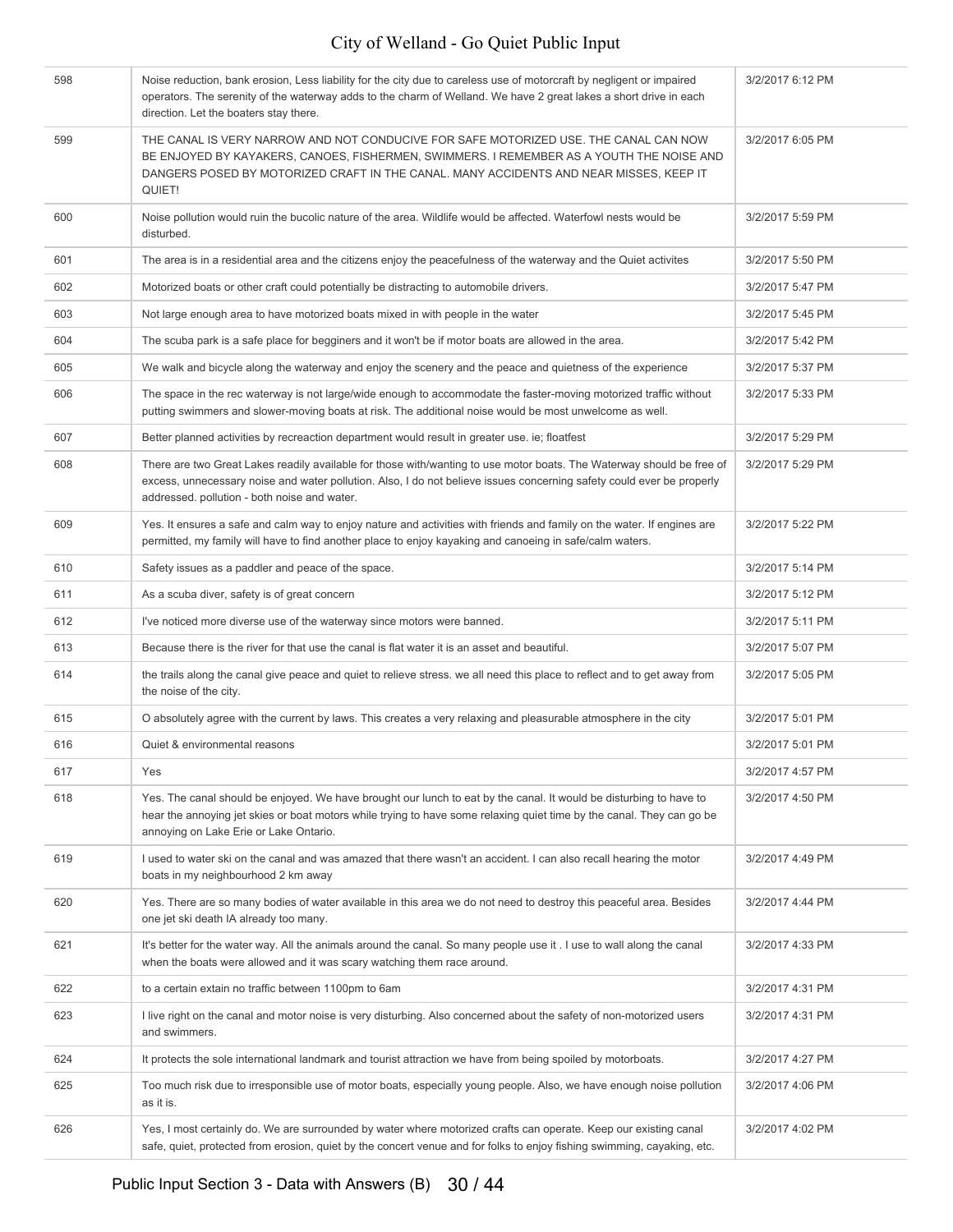| 627 | Yes, for ensuring safety of those enjoying non-motorized activities on the waterway such as dragon boat, canoe,<br>kayak, stand up paddling, swimming, and fishing. To promote a healthy and active lifestyle and encourage participation<br>in such activities on the waterway. To encourage peaceful and quiet enjoyment of the waterway and nearby canal<br>lands. Also to preserve the waterway's natural beauty, prevent erosion of the land, preserve wildlife and prevent<br>pollution from litter and gasoline. There are other bodies of water near to Welland (Lakes Erie and Ontario) where<br>people can take their motorboats and other motorized water toys.                                                                                                                                                                                                                                                                                                                                                                      | 3/2/2017 4:00 PM |
|-----|-------------------------------------------------------------------------------------------------------------------------------------------------------------------------------------------------------------------------------------------------------------------------------------------------------------------------------------------------------------------------------------------------------------------------------------------------------------------------------------------------------------------------------------------------------------------------------------------------------------------------------------------------------------------------------------------------------------------------------------------------------------------------------------------------------------------------------------------------------------------------------------------------------------------------------------------------------------------------------------------------------------------------------------------------|------------------|
| 628 | There are many other areas for motorized vehicles to go. The mix of person power                                                                                                                                                                                                                                                                                                                                                                                                                                                                                                                                                                                                                                                                                                                                                                                                                                                                                                                                                                | 3/2/2017 3:59 PM |
| 629 | Being an operator of a motorized vessel, I believe the Waterway is not conducive to safe/responsible operation of a<br>motorized vessel. The Canal is too narrow to safely support two way traffic. Without strict speed and lane restrictions,<br>this would surely be accidents in the making. Unfortunately, in this day and age we cannot rely on everyone being<br>responsible and following rules, which, short of having a patrol boat on every bend on the waterway, cannot be fully<br>enforced. All it takes is one act of irresponsiblity to cause an accident.                                                                                                                                                                                                                                                                                                                                                                                                                                                                      | 3/2/2017 3:58 PM |
| 630 | the scuba park provides a safe environment for teaching new divers and practise for experience divers                                                                                                                                                                                                                                                                                                                                                                                                                                                                                                                                                                                                                                                                                                                                                                                                                                                                                                                                           | 3/2/2017 3:54 PM |
| 631 | Motorized traffic can use the river. With trails, parks, and other quiet areas along the canal it would be nice to keep<br>them as peaceful as possible. That quiet is one of the reasons I love to walk on the trails. I also believe motorized and<br>non-motorized traffic do not mix. No amount of "policing" will change the fact that many non-motorized water vessels<br>are not operated properly                                                                                                                                                                                                                                                                                                                                                                                                                                                                                                                                                                                                                                       | 3/2/2017 3:48 PM |
| 632 | There is really no reason for power boats in the waterway, especially those over a certain HP. law states anything<br>within 30 meters of shore must be a no wake area and restricted to 10 km/h, much of the canal is less then 90-100<br>meters across doesnt leave much space for people to open the throttle.                                                                                                                                                                                                                                                                                                                                                                                                                                                                                                                                                                                                                                                                                                                               | 3/2/2017 3:48 PM |
| 633 | yes it is serene                                                                                                                                                                                                                                                                                                                                                                                                                                                                                                                                                                                                                                                                                                                                                                                                                                                                                                                                                                                                                                | 3/2/2017 3:43 PM |
| 634 | It would detract from the wonderful paddling and swimming! It is much healthier!                                                                                                                                                                                                                                                                                                                                                                                                                                                                                                                                                                                                                                                                                                                                                                                                                                                                                                                                                                | 3/2/2017 3:42 PM |
| 635 | I enjoy walking near the waterway to enjoy the quiet. I like seeing people safely canoeing (we have in the past been<br>almost swamped by a motorboat) kayaking, swimming, etc.                                                                                                                                                                                                                                                                                                                                                                                                                                                                                                                                                                                                                                                                                                                                                                                                                                                                 | 3/2/2017 3:33 PM |
| 636 | It is wonderful to just sit and enjoy the view and the peace and quiet. Please don't bring the noise back it will ruin the<br>canal for everyone for the enjoyment of only a few.                                                                                                                                                                                                                                                                                                                                                                                                                                                                                                                                                                                                                                                                                                                                                                                                                                                               | 3/2/2017 3:26 PM |
| 637 | The canal although long it is very narrow and having motorized crafts is very dangerous. We speak from experience<br>as we previously owed a motorboat and found it way too narrow. As an avid kayaker and a regular patron of the<br>concert series we would find it very dangerous and disturbing to have motorized water crafts of any sort, especially jet<br>skis. It would also be very dangerous for the numerous scuba divers that use the canal on a regular basis.                                                                                                                                                                                                                                                                                                                                                                                                                                                                                                                                                                    | 3/2/2017 3:22 PM |
| 638 | I enjoy the peace and quiet along the waterway and I would be upset if that was taken away from me.                                                                                                                                                                                                                                                                                                                                                                                                                                                                                                                                                                                                                                                                                                                                                                                                                                                                                                                                             | 3/2/2017 3:21 PM |
| 639 | As a frequent user of the trails running alone the canal (walking and biking) it has been a sheer pleasure to enjoying<br>the peace and quiet. The canal is presently being used a great deal by various groups. It is not unusual to see a group<br>of canoeists, kayakists and swimmers able to enjoy the canal all at the same time. I believe all this will change once<br>motor boats are allowed back in. Even with rules and regulations in place as we all know, there are those that will not<br>follow and make some bad potentially dangerous situations. I do worry about the erosion over time of the canal. This<br>could add extra costs which in turn will raise taxes. Noise and air pollution are also a huge concern if this by-law is<br>changed. I worry about the safety of swimmers and those enjoying non-motorized methods. These past few years I<br>have lived in Fonthill. But I am still a proud to say I was born, raised and lived in Welland over 50 years. It would be a<br>huge mistake to change the by-law. | 3/2/2017 3:20 PM |
| 640 | If people want to take boats on the water then they can use the river which is not that far away. I feel that boats in the<br>canal could pose a danger to children swimming off the Lincoln St dock. Right now the water is relatively clean but I<br>feel that if motorized boats were allowed that we would start seeing an oil-slick on the surface and who wants to swim<br>in that? I also believe that motorized boats could create hazards for smaller crafts due to their wakes.                                                                                                                                                                                                                                                                                                                                                                                                                                                                                                                                                       | 3/2/2017 3:14 PM |
| 641 | an accident just waiting to happen is the status quo is not maintained.                                                                                                                                                                                                                                                                                                                                                                                                                                                                                                                                                                                                                                                                                                                                                                                                                                                                                                                                                                         | 3/2/2017 3:06 PM |
| 642 | It is a peaceful landscape and motor boats will create disturbances and pollution as well as safety concerns                                                                                                                                                                                                                                                                                                                                                                                                                                                                                                                                                                                                                                                                                                                                                                                                                                                                                                                                    | 3/2/2017 3:03 PM |
| 643 | Any day of the week, but especially weekday afternoon/evenings and weekends the waterway is a hive of<br>activitysprint Paddlers, dragon boaters, rowers, open water swimmers training for local and international<br>competitions. People in kayaks, canoes and on SUPs out for a leisurely paddle. Fishermen fishing from the shore and<br>the bridges. I feel strongly that motorized water craft would be severely disruptive and possibly drive many of the other<br>users away                                                                                                                                                                                                                                                                                                                                                                                                                                                                                                                                                            | 3/2/2017 2:58 PM |
| 644 | We use this area for safe diving. No other areas in Niagara is approved for safe use                                                                                                                                                                                                                                                                                                                                                                                                                                                                                                                                                                                                                                                                                                                                                                                                                                                                                                                                                            | 3/2/2017 2:41 PM |
| 645 | Yes.                                                                                                                                                                                                                                                                                                                                                                                                                                                                                                                                                                                                                                                                                                                                                                                                                                                                                                                                                                                                                                            | 3/2/2017 2:35 PM |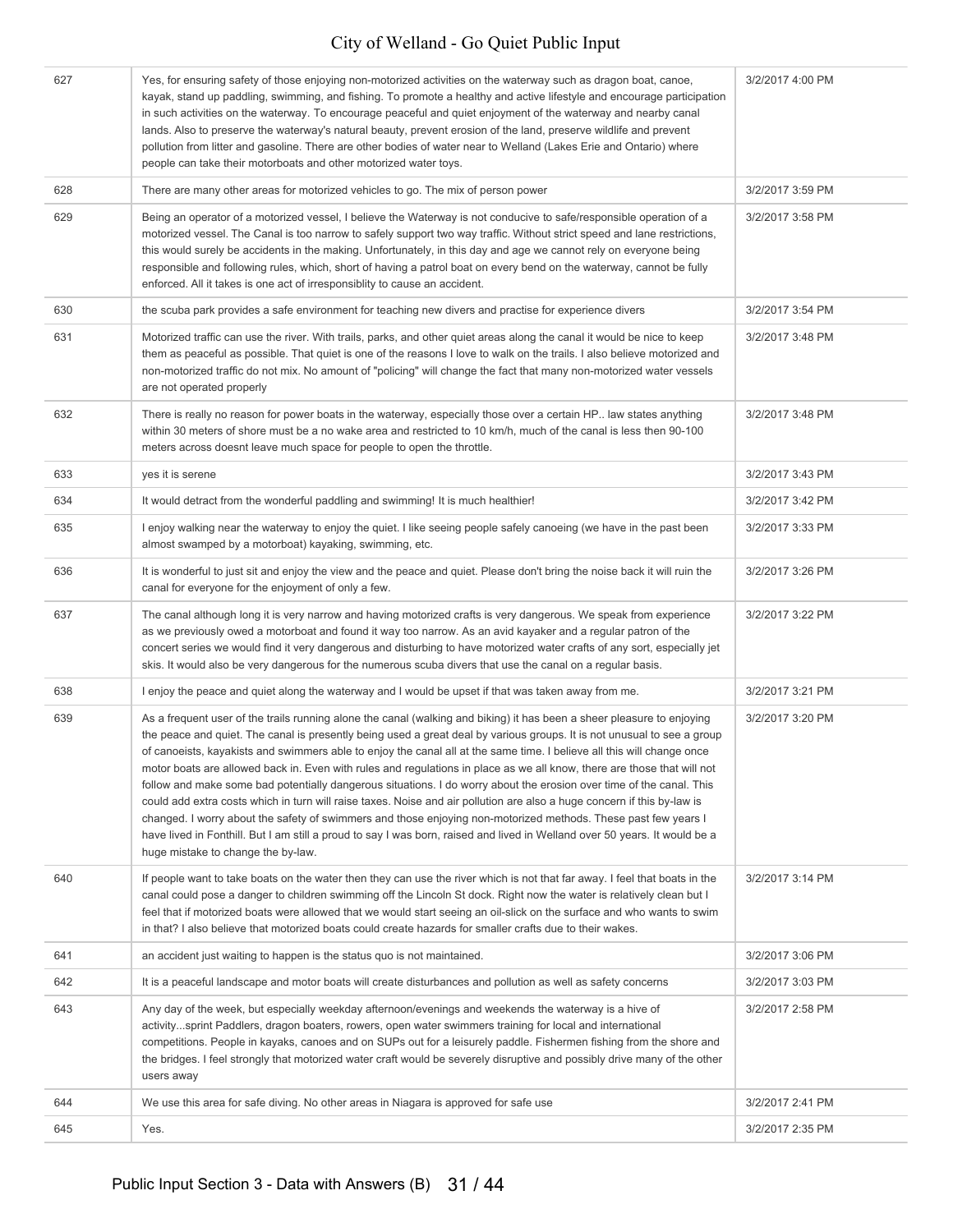| 646 | Local residents don't want to hear the constant engine noise. Sea doos are extremely loud.                                                                                                                                                                                                                                                                                                                                                                                                                                                                                                                                                                                                                                                                                                                                                                                                                                                                                                                                                                                                                                                                                                                                                                                                                                                                                                                                                                                                                                                                 | 3/2/2017 2:35 PM |
|-----|------------------------------------------------------------------------------------------------------------------------------------------------------------------------------------------------------------------------------------------------------------------------------------------------------------------------------------------------------------------------------------------------------------------------------------------------------------------------------------------------------------------------------------------------------------------------------------------------------------------------------------------------------------------------------------------------------------------------------------------------------------------------------------------------------------------------------------------------------------------------------------------------------------------------------------------------------------------------------------------------------------------------------------------------------------------------------------------------------------------------------------------------------------------------------------------------------------------------------------------------------------------------------------------------------------------------------------------------------------------------------------------------------------------------------------------------------------------------------------------------------------------------------------------------------------|------------------|
| 647 | Preserve the shore line, the waves created by motorized boats would erode the shores as well as make it difficult for<br>the current users (rowers, cancers, kayakers, sup paddlers, swimmers) due to the wake which would keep bouncing<br>back and forth. The narrow waterway would not be safe with motorized boats on it as well. Motorized boats have Lake<br>Ontario to play on.                                                                                                                                                                                                                                                                                                                                                                                                                                                                                                                                                                                                                                                                                                                                                                                                                                                                                                                                                                                                                                                                                                                                                                     | 3/2/2017 2:33 PM |
| 648 | you don't have to worry about boats or skidoo's coming up on you and the noise factor of the motors running                                                                                                                                                                                                                                                                                                                                                                                                                                                                                                                                                                                                                                                                                                                                                                                                                                                                                                                                                                                                                                                                                                                                                                                                                                                                                                                                                                                                                                                | 3/2/2017 2:26 PM |
| 649 | quiet and less erosion of the canal walls                                                                                                                                                                                                                                                                                                                                                                                                                                                                                                                                                                                                                                                                                                                                                                                                                                                                                                                                                                                                                                                                                                                                                                                                                                                                                                                                                                                                                                                                                                                  | 3/2/2017 2:22 PM |
| 650 | Yes                                                                                                                                                                                                                                                                                                                                                                                                                                                                                                                                                                                                                                                                                                                                                                                                                                                                                                                                                                                                                                                                                                                                                                                                                                                                                                                                                                                                                                                                                                                                                        | 3/2/2017 2:20 PM |
| 651 | motot boats don't obey rules. Too fast, loud, reckless.                                                                                                                                                                                                                                                                                                                                                                                                                                                                                                                                                                                                                                                                                                                                                                                                                                                                                                                                                                                                                                                                                                                                                                                                                                                                                                                                                                                                                                                                                                    | 3/2/2017 2:15 PM |
| 652 | Yes. We have large lakes at either end of the highway where power boaters and jet-skiers can plough and harrow the<br>water and make all thenoise they pleae. Let's leave a small area of peace and tranquility in the centre of the city.<br>Power motors and jet skies will only serve to erode thecanal banks and jeopardize the safety of non-motorized crafts.                                                                                                                                                                                                                                                                                                                                                                                                                                                                                                                                                                                                                                                                                                                                                                                                                                                                                                                                                                                                                                                                                                                                                                                        | 3/2/2017 2:14 PM |
| 653 | Protecting the underwater species. Promoting this as a world class flatwater sports venue.                                                                                                                                                                                                                                                                                                                                                                                                                                                                                                                                                                                                                                                                                                                                                                                                                                                                                                                                                                                                                                                                                                                                                                                                                                                                                                                                                                                                                                                                 | 3/2/2017 2:12 PM |
| 654 | Because it is quiet and safe for anyone using it for canoeing or kayaking                                                                                                                                                                                                                                                                                                                                                                                                                                                                                                                                                                                                                                                                                                                                                                                                                                                                                                                                                                                                                                                                                                                                                                                                                                                                                                                                                                                                                                                                                  | 3/2/2017 2:11 PM |
| 655 | flat water sports, and motor boats do not mix well. As a swimmer, I remember when motor boats and jet ski's used to<br>try to run you down in the canal.                                                                                                                                                                                                                                                                                                                                                                                                                                                                                                                                                                                                                                                                                                                                                                                                                                                                                                                                                                                                                                                                                                                                                                                                                                                                                                                                                                                                   | 3/2/2017 2:09 PM |
| 656 | We presently hear city workers cut grass in park from our location, would not appreciate noise from motor boats, nor<br>smell of gas when I walk that trail almost every day.                                                                                                                                                                                                                                                                                                                                                                                                                                                                                                                                                                                                                                                                                                                                                                                                                                                                                                                                                                                                                                                                                                                                                                                                                                                                                                                                                                              | 3/2/2017 2:08 PM |
| 657 | since the new quiet by law it s more an enjoyment to do and walk arourd. Motorised boats and jet ski can use the<br>bypass river.                                                                                                                                                                                                                                                                                                                                                                                                                                                                                                                                                                                                                                                                                                                                                                                                                                                                                                                                                                                                                                                                                                                                                                                                                                                                                                                                                                                                                          | 3/2/2017 2:03 PM |
| 658 | Yes because it is safe, environmentally friendly and provides a quiet relaxin atmosphere for users of the canal & trails.                                                                                                                                                                                                                                                                                                                                                                                                                                                                                                                                                                                                                                                                                                                                                                                                                                                                                                                                                                                                                                                                                                                                                                                                                                                                                                                                                                                                                                  | 3/2/2017 2:03 PM |
| 659 | This waterway should remain tranquil so that future endevours to develop commerce surrounding the water way can<br>provide opportunities without conflict of noise, destruction of banks etc.                                                                                                                                                                                                                                                                                                                                                                                                                                                                                                                                                                                                                                                                                                                                                                                                                                                                                                                                                                                                                                                                                                                                                                                                                                                                                                                                                              | 3/2/2017 1:58 PM |
| 660 | The present use of the recreational waterway allows many people to enjoy it. Although I don't live in the city I<br>appreciate what has occurred to allow for canoe, kayak, paddle board and divers a safe place to enjoy and participate<br>in their past times.                                                                                                                                                                                                                                                                                                                                                                                                                                                                                                                                                                                                                                                                                                                                                                                                                                                                                                                                                                                                                                                                                                                                                                                                                                                                                          | 3/2/2017 1:51 PM |
| 661 | I own Dan's Dive Shop in St. Catharines, we routinely offer scuba diving certification checkouts at the Welland<br>Recreational Waterway, as do a number of other dive stores and instructors from the area, Hamilton, Oakville,<br>Burlington, Kitchener and Toronto. It is a very popular area for new divers who are inexperienced and learning to hone<br>their skills, so there area instances where divers get separated from their dive buddies and have to "pop up" away from<br>their flag, or where divers are swimming, snorkeling and free diving in black suits with a little head sometimes poking<br>out of the water, which can be a safety concern were you to allow boats, jetskis and more in the water. The system<br>has worked well for our divers personally with the rowing as we have been given notice by the city regarding regattas<br>and when we can/can't use the area. We also host many yearly events which we've paid local businesses to put in<br>toilets, tents, as well as picnic tables, garbage cans and more, so whether we are introducing people to the areas<br>many restaurants or hosting local events to bring people to the area, we are trying to spread awareness and money<br>throughout the local communities businesses which would otherwise be relegated to Sherkston Shores, Lake Erie,<br>Humber Bay Windmill Point Park for training. I think from a safety standpoint it should be a boat free area and continue<br>to be forever. There are a great many other places those boaters can go to. | 3/2/2017 1:49 PM |
| 662 | Yes divers need a safe place to dive                                                                                                                                                                                                                                                                                                                                                                                                                                                                                                                                                                                                                                                                                                                                                                                                                                                                                                                                                                                                                                                                                                                                                                                                                                                                                                                                                                                                                                                                                                                       | 3/2/2017 1:44 PM |
| 663 | Adding motorized vehicles to the canal would provide an added risk to the scuba divers.                                                                                                                                                                                                                                                                                                                                                                                                                                                                                                                                                                                                                                                                                                                                                                                                                                                                                                                                                                                                                                                                                                                                                                                                                                                                                                                                                                                                                                                                    | 3/2/2017 1:44 PM |
| 664 | Because it is a nice quiet spot to enjoy nature and safely use non motorized watercraft as well as swim.                                                                                                                                                                                                                                                                                                                                                                                                                                                                                                                                                                                                                                                                                                                                                                                                                                                                                                                                                                                                                                                                                                                                                                                                                                                                                                                                                                                                                                                   | 3/2/2017 1:44 PM |
| 665 | This beautiful setting, now home to birds, animals, fish, would be disrupted. Any motorized traffic will spoil the<br>ecosystems that currently exist in and around the canal.                                                                                                                                                                                                                                                                                                                                                                                                                                                                                                                                                                                                                                                                                                                                                                                                                                                                                                                                                                                                                                                                                                                                                                                                                                                                                                                                                                             | 3/2/2017 1:38 PM |
| 666 | yes but that should also mean that small craft can use it with restricted horsepower and hoursa of use                                                                                                                                                                                                                                                                                                                                                                                                                                                                                                                                                                                                                                                                                                                                                                                                                                                                                                                                                                                                                                                                                                                                                                                                                                                                                                                                                                                                                                                     | 3/2/2017 1:38 PM |
| 667 | Yes. It is to my understanding that costly damage from the wake was damaging the walls and bases of the bridges. It<br>wouldnt even be possible without repair to past damages and fund allocation for future maintenance.                                                                                                                                                                                                                                                                                                                                                                                                                                                                                                                                                                                                                                                                                                                                                                                                                                                                                                                                                                                                                                                                                                                                                                                                                                                                                                                                 | 3/2/2017 1:36 PM |
| 668 | Yes - Public Safety                                                                                                                                                                                                                                                                                                                                                                                                                                                                                                                                                                                                                                                                                                                                                                                                                                                                                                                                                                                                                                                                                                                                                                                                                                                                                                                                                                                                                                                                                                                                        | 3/2/2017 1:35 PM |
| 669 | Because currently it's quiet, and there is no disturbance to others doing other water activities. Otherwise there would<br>be pollution from motorized traffic, waves created such boats, and it could be potentially more dangerous for others on<br>the waterway, as well as noisy along the pathway.                                                                                                                                                                                                                                                                                                                                                                                                                                                                                                                                                                                                                                                                                                                                                                                                                                                                                                                                                                                                                                                                                                                                                                                                                                                    | 3/2/2017 1:30 PM |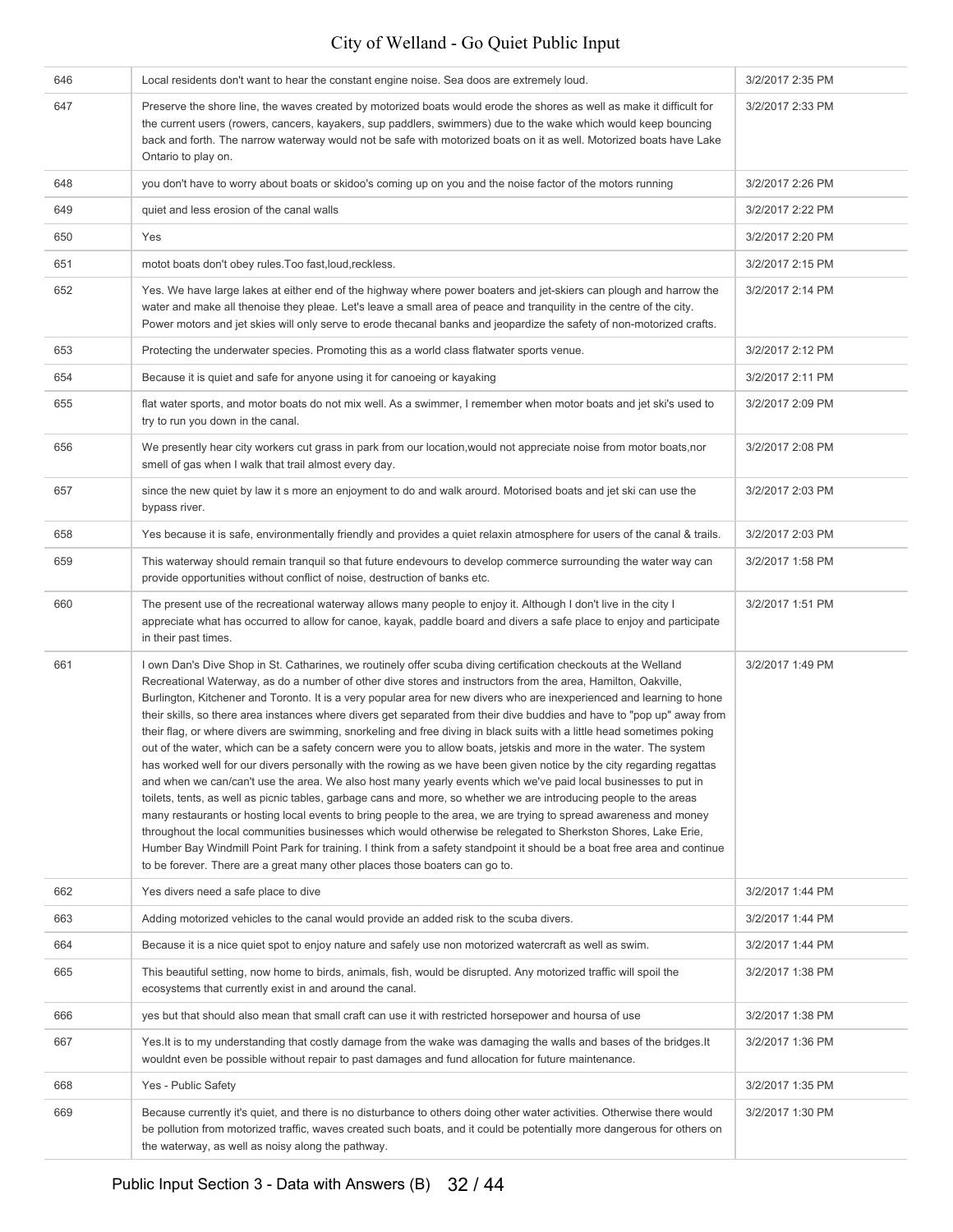| 670 | The rec canal has become quiet and safe for canoes and kayaks. Large motor boats create wake that is dangerous to<br>them as well as stirring up silt, making the water cloudy.                                                                                                                                                                                                                                                                                                                                                                                                                                                                                                                                                                                            | 3/2/2017 1:27 PM  |
|-----|----------------------------------------------------------------------------------------------------------------------------------------------------------------------------------------------------------------------------------------------------------------------------------------------------------------------------------------------------------------------------------------------------------------------------------------------------------------------------------------------------------------------------------------------------------------------------------------------------------------------------------------------------------------------------------------------------------------------------------------------------------------------------|-------------------|
| 671 | I like how quiet and peaceful the canal is. I enjoy walking along it, and I work at Civic Square and during my lunch<br>hour in the summer I like to go out to Merritt Island and relax. Allowing motorized traffic would disrupt the tranquility.                                                                                                                                                                                                                                                                                                                                                                                                                                                                                                                         | 3/2/2017 1:26 PM  |
| 672 | It increases the safety of all scuba activities                                                                                                                                                                                                                                                                                                                                                                                                                                                                                                                                                                                                                                                                                                                            | 3/2/2017 1:25 PM  |
| 673 | Small boats need flat water area to practice on. Bigger boats can use either lakes, or welland river                                                                                                                                                                                                                                                                                                                                                                                                                                                                                                                                                                                                                                                                       | 3/2/2017 1:22 PM  |
| 674 | The canal is safe place to scuba dive and would like it to stay that way.                                                                                                                                                                                                                                                                                                                                                                                                                                                                                                                                                                                                                                                                                                  | 3/2/2017 1:16 PM  |
| 675 | Motorized traffic would make scuba almost impossible, certainly very dangerous, as the canal (Welland Scuba park) is<br>used by a number of shops for training. This involves divers surfacing during a session in order to discuss in-water<br>training issues.                                                                                                                                                                                                                                                                                                                                                                                                                                                                                                           | 3/2/2017 1:10 PM  |
| 676 | Motorized boaters already have many options for recreational and fishing use, whereas quiet users have fewer<br>options.                                                                                                                                                                                                                                                                                                                                                                                                                                                                                                                                                                                                                                                   | 3/2/2017 1:10 PM  |
| 677 | Boaters have the lakes, niagara river, Chippawa creek and the other section of the welland canal to boat in, whereas<br>water enthusiasts such as myself and friends don't want to be tipped off a paddle board, run over while swimming or<br>scuba diving. We've seen dive schools with students who don't have Buoyancy control come rocketing up to the<br>surface and almost get run over by the rowing pace boats and many boaters in this area don't know what bubbles from<br>a diver look like, what those flags mean, some boaters also partake in drinking and motor boating which can be<br>catastrophic to a swimmer if they get hit. I do not in any way shape or form believe boats should be regularly allowed<br>in the recreational section of the canal | 3/2/2017 1:08 PM  |
| 678 | Clean water better fishing                                                                                                                                                                                                                                                                                                                                                                                                                                                                                                                                                                                                                                                                                                                                                 | 3/2/2017 1:07 PM  |
| 679 | My family used the waterway for paddle sports and fishing. If they allow motor boats the wake and speed of some<br>boats will cause accidents and problems for paddelers. Motor boats will also bring a level of pollution into the waterway<br>that we dont' want. There are enough lakes and rivers close by for people to put their boats in, lets not loose one of the<br>only calm/safe places for people to paddle and fish quitely. I don't think people will be able to scuba dive safely<br>anymore either if boats and jet skis are running up and down the canal. Currently the waterway is one of the pluses in<br>Welland that keep me from moving back up north.                                                                                             | 3/2/2017 1:06 PM  |
| 680 | Yes!!!! this is such a beautiful and quiet area which needs to be preserved. There are young children out in canoes and<br>kayaks. Motor boats would make this totally unsafe. The wake from motor boats would be dangerous for rowers and<br>paddlers of all ages.                                                                                                                                                                                                                                                                                                                                                                                                                                                                                                        | 3/2/2017 1:04 PM  |
| 681 | The canoe rental program is just starting to get people excited and use the canal. Use of motorized boats may<br>discouraged new/ first time users.                                                                                                                                                                                                                                                                                                                                                                                                                                                                                                                                                                                                                        | 3/2/2017 1:02 PM  |
| 682 | Boats will create more wake - bad for man powered boats (kayak), swimmers, & the preservation of the canal banks.<br>People don't police themselves - too big.too fast boats.                                                                                                                                                                                                                                                                                                                                                                                                                                                                                                                                                                                              | 3/2/2017 12:59 PM |
| 683 | Residents deserve peace and quiet. Boats would prove a safety hazard to swimmers and rowers                                                                                                                                                                                                                                                                                                                                                                                                                                                                                                                                                                                                                                                                                | 3/2/2017 12:59 PM |
| 684 | There is no reason for powered boats to be in a closed canal that supplies water to the city                                                                                                                                                                                                                                                                                                                                                                                                                                                                                                                                                                                                                                                                               | 3/2/2017 12:58 PM |
| 685 | Because it allows us divers too brush up on our skills and do new training in a safe environment.                                                                                                                                                                                                                                                                                                                                                                                                                                                                                                                                                                                                                                                                          | 3/2/2017 12:55 PM |
| 686 | It is nice to have green space within a city that is unencumbered by motorized vehicles                                                                                                                                                                                                                                                                                                                                                                                                                                                                                                                                                                                                                                                                                    | 3/2/2017 12:53 PM |
| 687 | safety                                                                                                                                                                                                                                                                                                                                                                                                                                                                                                                                                                                                                                                                                                                                                                     | 3/2/2017 12:51 PM |
| 688 | I can see many people getting hurt. It may be a long water way but it's not wide enough to support boats coming and<br>going, swimmers, recreational activities supported by the rental program. How would motor boats and events like the<br>float fest get along?? I've seen comments on recent articles and the comments don't give me a feeling of being safe<br>on the water way.                                                                                                                                                                                                                                                                                                                                                                                     | 3/2/2017 12:46 PM |
| 689 | If you allowed the use of Motor vehicles on the canal then the current use of the canal becomes unsafe. The<br>waterway will once again be for only the wealthy who can afford the boats and water skies. Boats have nowhere to go<br>in the canal, they can use the river and the lakes they do not need the canal aswell.                                                                                                                                                                                                                                                                                                                                                                                                                                                | 3/2/2017 12:41 PM |
| 690 | Waterway needs to be restricted and enforced. Too difficult to do so if current law is lifted. Plus wear and tear on the<br>canal lands                                                                                                                                                                                                                                                                                                                                                                                                                                                                                                                                                                                                                                    | 3/2/2017 12:39 PM |
| 691 | As a family we remember how deadly it was before with seafood and water-skiers taking over the canal and several<br>accidents and injuries as a result. People couldn't swim safely or use floats at all. Fishing was difficult with the wakes<br>of boats and any attempts by police to regulate were useless. Only the few who could afford boats and seadoos could<br>use the waterway.                                                                                                                                                                                                                                                                                                                                                                                 | 3/2/2017 12:38 PM |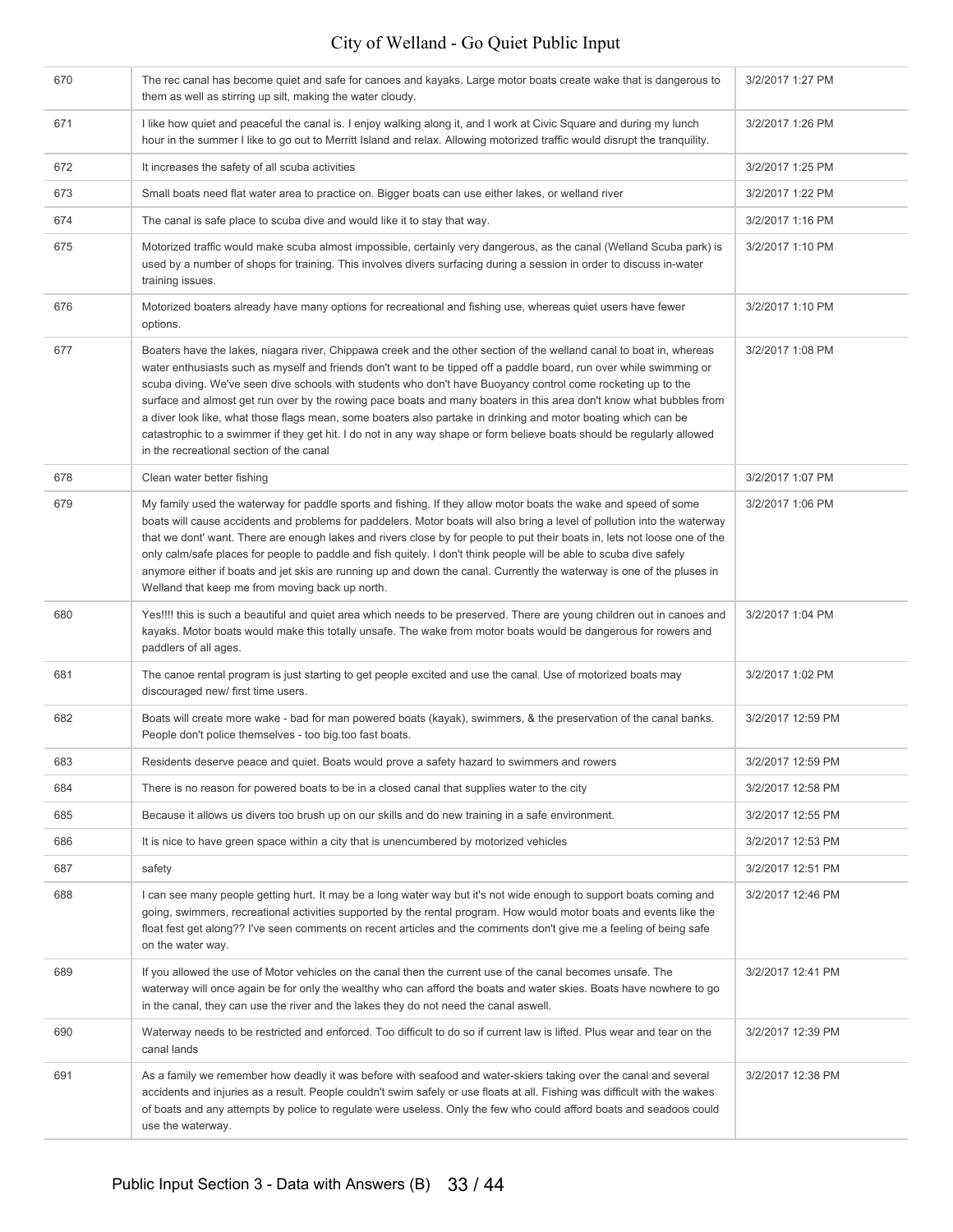| 692            | I love using the canal to paddle! There are many other places for a motor boat, but not the canal. It has become a<br>special place to bring people together to live active healthy lives. We don't need boat traffic, environmental and<br>recreation disturbuances                                                                                                                                                                                                                                                                                                                                                                                                                                                                                                                                                                                                                                                                                                                                                                                                                                                                                                                                       | 3/2/2017 12:36 PM |
|----------------|------------------------------------------------------------------------------------------------------------------------------------------------------------------------------------------------------------------------------------------------------------------------------------------------------------------------------------------------------------------------------------------------------------------------------------------------------------------------------------------------------------------------------------------------------------------------------------------------------------------------------------------------------------------------------------------------------------------------------------------------------------------------------------------------------------------------------------------------------------------------------------------------------------------------------------------------------------------------------------------------------------------------------------------------------------------------------------------------------------------------------------------------------------------------------------------------------------|-------------------|
| 693            | Safety for all water sport users should be the priority                                                                                                                                                                                                                                                                                                                                                                                                                                                                                                                                                                                                                                                                                                                                                                                                                                                                                                                                                                                                                                                                                                                                                    | 3/2/2017 12:33 PM |
| 694            | I believe a compromise is possible in theory, but prohibitive (due to cost and practicality) to enforce.                                                                                                                                                                                                                                                                                                                                                                                                                                                                                                                                                                                                                                                                                                                                                                                                                                                                                                                                                                                                                                                                                                   | 3/2/2017 12:31 PM |
| 695            | motorized traffic will lead to serious injuries/death                                                                                                                                                                                                                                                                                                                                                                                                                                                                                                                                                                                                                                                                                                                                                                                                                                                                                                                                                                                                                                                                                                                                                      | 3/2/2017 12:27 PM |
| 696            | Yes - Helps keep the waterway cleaner, safer                                                                                                                                                                                                                                                                                                                                                                                                                                                                                                                                                                                                                                                                                                                                                                                                                                                                                                                                                                                                                                                                                                                                                               | 3/2/2017 12:23 PM |
| 697            | Families should be able to teach their kids how to paddle safely without motorized vehichles being a barrier to<br>learning.                                                                                                                                                                                                                                                                                                                                                                                                                                                                                                                                                                                                                                                                                                                                                                                                                                                                                                                                                                                                                                                                               | 3/2/2017 12:04 PM |
| 698            | safety first and more enjoyable not listening to over zealous jet skis/motorboats; seeing near misses on the water --<br>preserves the natural beauty and peacefulness for families to enjoy and local homes, who are paying higher tax<br>premiums of living close, not having to listen to the noise of careless and often unregulated boating -- if allowed -- will<br>certainly be moving from Welland - you are subjecting the most enjoyable natural area of Welland; which promotes<br>good health and is a fantastic draw to the area, to a swift decline. Many problems are currently difficult to police on the<br>paths/Merrit Island area, never mind introducing yet another challenge where safety will certainly be compromised.<br>Will be a sad day to see such an idea pass.                                                                                                                                                                                                                                                                                                                                                                                                             | 3/2/2017 12:00 PM |
| 699            | I love that I can take my kids paddling on the canal where they are free to learn and explore the waterway as they<br>learn to paddle and we don't have to worry about navigating around power boats. I also love being about to use the<br>river in town for power boating. We have both!                                                                                                                                                                                                                                                                                                                                                                                                                                                                                                                                                                                                                                                                                                                                                                                                                                                                                                                 | 3/2/2017 11:54 AM |
| 700            | I think the by-law in place is just fine as it is. There are so many reasons to keep motorized boats off the recreational<br>waterway. While it's crucial for users like rowers, etc., to be able to have a place where they don't have to worry about<br>safety concerns, the most important reason for the ban is long-term preservation of the waterway. You only have to<br>walk along trails to see the canal banks are unstable, you can see the cracking in the pavements parallel to the banks<br>in places all along the canal, not to mention the sinkholes which appeared last year just south of Ontario Road on the<br>east bank. Decades of use by huge ships with their large displacements undermined the bank structures, and the<br>wakes caused even by small vessels like Sea-Doos would dramatically hasten the erosion of those already unstable<br>banks. It is key to understand it is a man-made waterway, and while it looks okay on the surface, there are serious<br>long-term threats to the stability of the banks. Imagine what would happen if the banks collapse along the downtown<br>core, and all the buildings, including city-owned ones, which would be threatened. | 3/2/2017 11:43 AM |
| 701            | It is nice a quiet, very pleasant if people want to use motor boats they can use the Welland River to do so                                                                                                                                                                                                                                                                                                                                                                                                                                                                                                                                                                                                                                                                                                                                                                                                                                                                                                                                                                                                                                                                                                | 3/2/2017 11:26 AM |
|                |                                                                                                                                                                                                                                                                                                                                                                                                                                                                                                                                                                                                                                                                                                                                                                                                                                                                                                                                                                                                                                                                                                                                                                                                            |                   |
| 702            | noise level is quiet, less pollution to our source of drinking water, less erosion of walls and not sure how you ensure<br>safety of paddlers                                                                                                                                                                                                                                                                                                                                                                                                                                                                                                                                                                                                                                                                                                                                                                                                                                                                                                                                                                                                                                                              | 3/2/2017 11:13 AM |
| #              | No-Please explain why                                                                                                                                                                                                                                                                                                                                                                                                                                                                                                                                                                                                                                                                                                                                                                                                                                                                                                                                                                                                                                                                                                                                                                                      | Date              |
| 1              | I have a motor boat and want to boat on the canal                                                                                                                                                                                                                                                                                                                                                                                                                                                                                                                                                                                                                                                                                                                                                                                                                                                                                                                                                                                                                                                                                                                                                          | 4/22/2017 8:05 PM |
| $\overline{2}$ | NoI really feel we need to look at a way to try to accommodate more interest in our canalit's not just for the<br>"paddle boat " people. Motor boats (smaller size motors) should certainly have a place there too!! We have so much<br>along the canaland let's make use of the Riverlet's start planning for use of the river within city limits!!                                                                                                                                                                                                                                                                                                                                                                                                                                                                                                                                                                                                                                                                                                                                                                                                                                                       | 4/21/2017 9:47 PM |
| 3              | I don't agree                                                                                                                                                                                                                                                                                                                                                                                                                                                                                                                                                                                                                                                                                                                                                                                                                                                                                                                                                                                                                                                                                                                                                                                              | 4/21/2017 9:18 PM |
| 4              | Should be open for the benefit of everyone                                                                                                                                                                                                                                                                                                                                                                                                                                                                                                                                                                                                                                                                                                                                                                                                                                                                                                                                                                                                                                                                                                                                                                 | 4/21/2017 7:18 PM |
| 5              | No, I feel its untilized and should have motorized boats allowed                                                                                                                                                                                                                                                                                                                                                                                                                                                                                                                                                                                                                                                                                                                                                                                                                                                                                                                                                                                                                                                                                                                                           | 4/21/2017 7:09 PM |
| 6              | All should be able to use the canal. We should work together to make it fun for everyone!                                                                                                                                                                                                                                                                                                                                                                                                                                                                                                                                                                                                                                                                                                                                                                                                                                                                                                                                                                                                                                                                                                                  | 4/21/2017 5:53 PM |
| 7              | While I prefer to use my Canoe, and fish. I do understand that others enjoy other things, see no reason why only one<br>specific group should be able to use the canal. Lets divide it up or set times so we can all use this awesome waterway<br>that we're so lucky to have.                                                                                                                                                                                                                                                                                                                                                                                                                                                                                                                                                                                                                                                                                                                                                                                                                                                                                                                             | 4/21/2017 5:42 PM |
| 8              | No it is illegal and immoral and selfish to restrict the use to only a few people when it is empty most of the time,<br>Welland does not have the right to take the rights away guaranteed by federal law, these waters do not belong to<br>Welland                                                                                                                                                                                                                                                                                                                                                                                                                                                                                                                                                                                                                                                                                                                                                                                                                                                                                                                                                        | 4/21/2017 5:03 PM |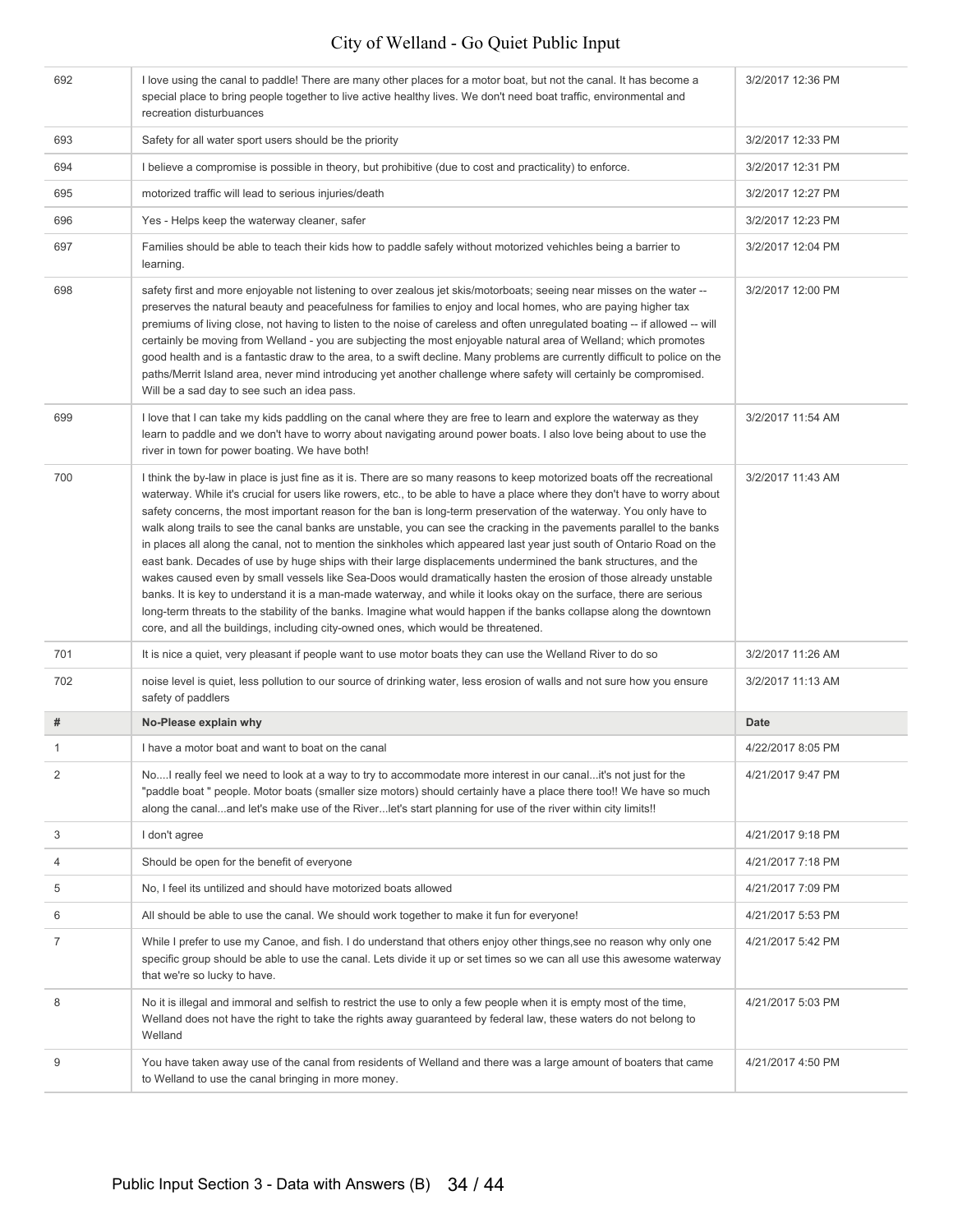| 10 | I do not support the current go quiet bylaw. It's rather unfair that only a select group should be able to enjoy our<br>waterway. I actually think EVERYONE could enjoy the waters. We could have one end of the canal for Canoe,<br>Kayakers, etc, and the other end for motorboats and Jet Skis. Or better yetWhy don't we allocate the old canal in<br>Dain City near the rowing club for Kayakers, and Canoe's, etc, and have the recreational canal in the city for<br>Motorboats. This way everyone could be happy. I've also researched the whole erosion thing and it's a crock. The<br>canal was built for large ships, and to withstand wake/waves foe decades with minimal maintenance. | 4/21/2017 4:41 PM  |
|----|----------------------------------------------------------------------------------------------------------------------------------------------------------------------------------------------------------------------------------------------------------------------------------------------------------------------------------------------------------------------------------------------------------------------------------------------------------------------------------------------------------------------------------------------------------------------------------------------------------------------------------------------------------------------------------------------------|--------------------|
| 11 | No, I think expanded use would encourage more tourism to our city.                                                                                                                                                                                                                                                                                                                                                                                                                                                                                                                                                                                                                                 | 4/21/2017 4:41 PM  |
| 12 | No, the current status prevents any possible future expansion of special events                                                                                                                                                                                                                                                                                                                                                                                                                                                                                                                                                                                                                    | 4/21/2017 7:53 AM  |
| 13 | As in other cities with waterways going through them, this would attract boaters to our city centre where docking<br>facilities could be built to enable people to access Welland's amenities and events. This is a long term vision. Also, a<br>schedule would need to be established on a yearly basis for sharing the waterways so that non-motorized craft can be<br>used, thereby including all possible users. User fees would of course be paid for any use, helping with the funding for<br>upkeep.                                                                                                                                                                                        | 4/20/2017 9:02 AM  |
| 14 | Probably not. It leads to the need for enforcement, and also brings out that rare group of people who are intoxicated<br>and ripping around endangering the lives of other boaters and the peaceful enjoyment of those on non motorized<br>watercraft. You know they are out there, just the same as they rip down the streets here on their ATV's and absolutely<br>NO ONE does anything about it other than say it's against the law. WHO is going to patrol them and enforce the<br>bylaws and will they be working after hours and on weekends or holidays? It's already a shame you can't get a bylaw<br>officer after hours or on weekends or holidays for parking infractions.              | 4/18/2017 1:38 AM  |
| 15 | I see no reason why the waterway cannot be shared in a safe manner so that a greater number of the taxpayers that<br>are paying for the canal can actually enjoy it.                                                                                                                                                                                                                                                                                                                                                                                                                                                                                                                               | 4/15/2017 9:14 AM  |
| 16 | We should all be able to use motorized craft in the welland canal, not just under "special circumstances" ie the rowing<br>club people.                                                                                                                                                                                                                                                                                                                                                                                                                                                                                                                                                            | 4/14/2017 10:58 AM |
| 17 | Should be availed to all tax payers or none at all.                                                                                                                                                                                                                                                                                                                                                                                                                                                                                                                                                                                                                                                | 4/14/2017 3:37 AM  |
| 18 | The canal has become nothing more than a private playground for the minimal number of people in this city who like to<br>paddle around. This is a waste of taxpayer dollars to appease such a small number of people.                                                                                                                                                                                                                                                                                                                                                                                                                                                                              | 4/13/2017 12:02 PM |
| 19 | I believe that the recreational canal should be available for use by all who wish to pursue their past times. Anglers are<br>highly restricted in its use without the ability to utilize motorized boats and I believe too much focus has been given to<br>other specific uses, ie rowing.                                                                                                                                                                                                                                                                                                                                                                                                         | 4/13/2017 7:40 AM  |
| 20 | I think were are missing a huge fishing industry and it is not fare to the general public to be excluded from motor boat<br>use                                                                                                                                                                                                                                                                                                                                                                                                                                                                                                                                                                    | 4/13/2017 7:27 AM  |
| 21 | Missed opportunity. Small launch fees would generate profit.                                                                                                                                                                                                                                                                                                                                                                                                                                                                                                                                                                                                                                       | 4/12/2017 2:52 PM  |
| 22 | Don't care for the idea of rowing clubs etc being allowed to us motors and the people paying taxes can't. Should be<br>all or nothing                                                                                                                                                                                                                                                                                                                                                                                                                                                                                                                                                              | 4/6/2017 2:01 PM   |
| 23 | it's too restrictive. We're growing, let's try new things and embrace the potential our canal has.                                                                                                                                                                                                                                                                                                                                                                                                                                                                                                                                                                                                 | 3/31/2017 7:12 PM  |
| 24 | We need to expand its uses. We can share. Motor boats and canoes can have different zones along the canal.                                                                                                                                                                                                                                                                                                                                                                                                                                                                                                                                                                                         | 3/31/2017 11:58 AM |
| 25 | Canal hardly gets used. Need to expand the use under strict supervision                                                                                                                                                                                                                                                                                                                                                                                                                                                                                                                                                                                                                            | 3/31/2017 9:46 AM  |
| 26 | pollution and noise and increased taxes for insurance                                                                                                                                                                                                                                                                                                                                                                                                                                                                                                                                                                                                                                              | 3/29/2017 9:52 PM  |
| 27 | The recreational canal is a man made waterway originally designed for shipping and should be able to with stand the<br>effects if proper speed limits size and weight of watercrafts are still restricted                                                                                                                                                                                                                                                                                                                                                                                                                                                                                          | 3/27/2017 11:40 PM |
| 28 | No never. To much leaway for accidents and misusing the water way.                                                                                                                                                                                                                                                                                                                                                                                                                                                                                                                                                                                                                                 | 3/25/2017 10:09 PM |
| 29 | The Waterway is an opportunity to drive tourism to the city and specifically the downtown core. Businesses & Festivals<br>could benefit from increased access by amending the by-law.                                                                                                                                                                                                                                                                                                                                                                                                                                                                                                              | 3/25/2017 5:48 PM  |
| 30 | Leave it as it is. Quiet!                                                                                                                                                                                                                                                                                                                                                                                                                                                                                                                                                                                                                                                                          | 3/25/2017 12:49 AM |
| 31 | No - welland doesnt have much for fun- motorizednwateecrafts are great and fun for all                                                                                                                                                                                                                                                                                                                                                                                                                                                                                                                                                                                                             | 3/24/2017 1:02 PM  |
| 32 | It's excluding certain groups. The canal should be open for fishing activitites. Slow speed. No high speed. No jet skis.                                                                                                                                                                                                                                                                                                                                                                                                                                                                                                                                                                           | 3/24/2017 12:42 PM |
| 33 | No gas motor boat at all                                                                                                                                                                                                                                                                                                                                                                                                                                                                                                                                                                                                                                                                           | 3/24/2017 10:50 AM |
| 34 | Allow fishing in motor boats                                                                                                                                                                                                                                                                                                                                                                                                                                                                                                                                                                                                                                                                       | 3/24/2017 9:21 AM  |
| 35 | More people can benefit from the canal if allowed to partake in activities that they like (ie fishing with use of small<br>motor boat). It is a pain to fish on a canoe.                                                                                                                                                                                                                                                                                                                                                                                                                                                                                                                           | 3/24/2017 8:49 AM  |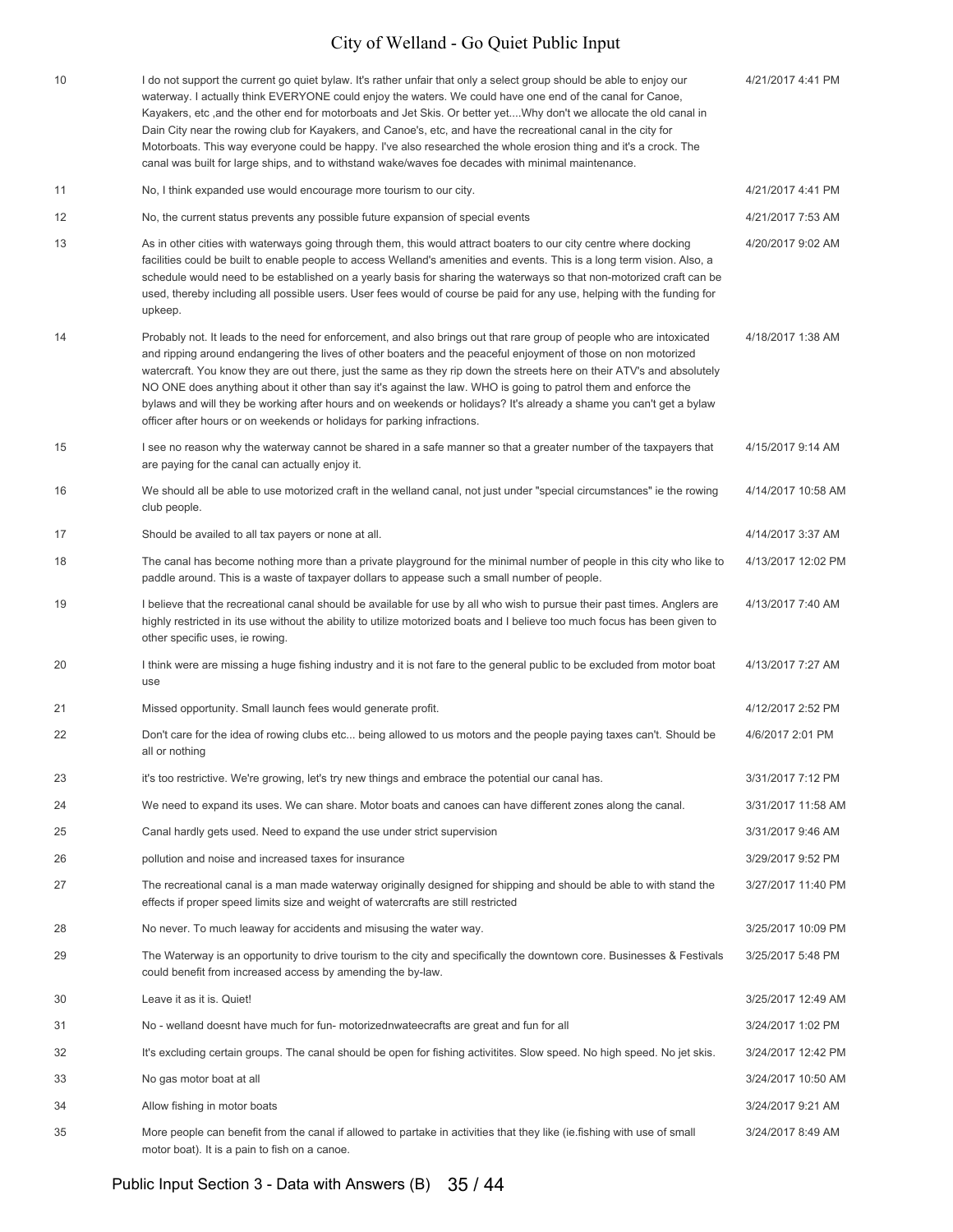| 36 | there is room for all if different zones are established                                                                                                                                                                                                                                                                                                                                                                                                                                                                                                                                                                                                                                                                                                                                                                                                                                                                                           | 3/24/2017 7:29 AM  |
|----|----------------------------------------------------------------------------------------------------------------------------------------------------------------------------------------------------------------------------------------------------------------------------------------------------------------------------------------------------------------------------------------------------------------------------------------------------------------------------------------------------------------------------------------------------------------------------------------------------------------------------------------------------------------------------------------------------------------------------------------------------------------------------------------------------------------------------------------------------------------------------------------------------------------------------------------------------|--------------------|
| 37 | I do not, Most fisherman would be on the Water early and off the Water before any recreational activities begin.                                                                                                                                                                                                                                                                                                                                                                                                                                                                                                                                                                                                                                                                                                                                                                                                                                   | 3/24/2017 5:58 AM  |
| 38 | It is a wonderful place for physical activity and to enjoy family time without noise and chaos                                                                                                                                                                                                                                                                                                                                                                                                                                                                                                                                                                                                                                                                                                                                                                                                                                                     | 3/24/2017 2:50 AM  |
| 39 | I think smaller boats with small and quiet motors may be allowed - except during eg. amphitheater concerts.                                                                                                                                                                                                                                                                                                                                                                                                                                                                                                                                                                                                                                                                                                                                                                                                                                        | 3/23/2017 9:53 PM  |
| 40 | I currently go water skiing with my family at the Grand River and Welland River (Chippawa Creek) near the QEW<br>because those are the only 2 places with relatively calm water, conducive to water sports. I wholly understand the<br>concerns over erosion, however, I'd be more worried about erosion on 'natural waterways' which allow motor boats<br>anyway. But, the Welland Canal is mostly man-made and efforts could be taken if needed to reduce erosion concerns<br>such as small rock mounds near the shores in sensitive areas, and increased tree plantings with large root structures.<br>Unfortunately I could not make the public meeting but am interested in knowing why the City cannot segregate canal<br>access before / after certain bridge points to motorized and non-motor boats to please both parties? Please consider<br>letting motor boats back in the canal, this By-law isn't that old and can be reconsidered. | 3/23/2017 4:32 PM  |
| 41 | ag large portion off citizens are being left out or ignored and i figure out which one it is.                                                                                                                                                                                                                                                                                                                                                                                                                                                                                                                                                                                                                                                                                                                                                                                                                                                      | 3/23/2017 3:17 PM  |
| 42 | Avid fisherman, everyone should be able to use the waterway                                                                                                                                                                                                                                                                                                                                                                                                                                                                                                                                                                                                                                                                                                                                                                                                                                                                                        | 3/23/2017 2:48 PM  |
| 43 | no, it would have to be monitored at an additional expense to the city. Too much risk to have high powered craft in the<br>canal that is narrow. We had several accidents when it was allowed                                                                                                                                                                                                                                                                                                                                                                                                                                                                                                                                                                                                                                                                                                                                                      | 3/23/2017 2:28 PM  |
| 44 | No. It's water and meant to be enjoyed. Keep one small Area for quiet canoing and other for boats. Really the<br>outspoken and loud ones want quiet. Lose stupid rules that ate just causing and wasting time.                                                                                                                                                                                                                                                                                                                                                                                                                                                                                                                                                                                                                                                                                                                                     | 3/22/2017 9:54 PM  |
| 45 | no. we need to have motor boats on the canal asap.                                                                                                                                                                                                                                                                                                                                                                                                                                                                                                                                                                                                                                                                                                                                                                                                                                                                                                 | 3/21/2017 9:31 PM  |
| 46 | No This canal belongs to all tax payers                                                                                                                                                                                                                                                                                                                                                                                                                                                                                                                                                                                                                                                                                                                                                                                                                                                                                                            | 3/21/2017 9:17 PM  |
| 47 | Waterway use is currently very minimal and much use is by other than Welland taxpayers.,                                                                                                                                                                                                                                                                                                                                                                                                                                                                                                                                                                                                                                                                                                                                                                                                                                                           | 3/21/2017 6:34 PM  |
| 48 | No waterways should be for everyone if that applies to people who own lakefront property then it should apply to the<br>canal                                                                                                                                                                                                                                                                                                                                                                                                                                                                                                                                                                                                                                                                                                                                                                                                                      | 3/21/2017 5:12 PM  |
| 49 | City should allow some access to the Canal for family fun                                                                                                                                                                                                                                                                                                                                                                                                                                                                                                                                                                                                                                                                                                                                                                                                                                                                                          | 3/21/2017 3:18 PM  |
| 50 | It limits use of the waterway                                                                                                                                                                                                                                                                                                                                                                                                                                                                                                                                                                                                                                                                                                                                                                                                                                                                                                                      | 3/20/2017 9:08 PM  |
| 51 | No. You have a beautiful water way, let people enjoy it.                                                                                                                                                                                                                                                                                                                                                                                                                                                                                                                                                                                                                                                                                                                                                                                                                                                                                           | 3/20/2017 6:26 PM  |
| 52 | The serenity and beauty of the canal would be ruined by motorized boats as well as the erosion of the banks of the<br>canal. It is a beautiful place for all to enjoy and noisy boats would ruin this. How can one enjoy the concerts during the<br>summer if motor boats are sooming by? what about the safety of the other users of the canal and the swimmers. Who<br>is going to pay to police the waterway                                                                                                                                                                                                                                                                                                                                                                                                                                                                                                                                    | 3/20/2017 3:24 PM  |
| 53 | Must increase participation of local residents on canal use. Currently, many city residents do not know who is using<br>the canal, when it is being used (special events, etc.) and who to contact to get more information. I have had visitors<br>come from far away and ask how to get to a specific event and i cant tell them what it is or where it is located, what the<br>schedule is.                                                                                                                                                                                                                                                                                                                                                                                                                                                                                                                                                      | 3/20/2017 12:22 PM |
| 54 | Certain areas should remail 'go quiet' but believe there is a lot of room for growth along the waterway. Buffalo's<br>waterfront is a great example. I think there is room for all recreational activities in designated areas.                                                                                                                                                                                                                                                                                                                                                                                                                                                                                                                                                                                                                                                                                                                    | 3/20/2017 6:18 AM  |
| 55 | Absolutely not. As a swimmer who has trained for the past 8 years n the canal I am always concerned about any water<br>traffic around me. We are low in the water and even with a bright coloured cap sometimes hard to see especially if the<br>wTer is a bit rough. Getting hit by a motor boat not paying attention could kill me. I am very concerned to share the<br>wAter with a boat. They will win in the event of a Collision. Plus let's add the potential of substance abuse on the<br>waterways. Drugs and alcohol. Please don't allow this. There are also kids and families enjoying the weather. It's so<br>nice to see. Don't ruin it please.                                                                                                                                                                                                                                                                                      | 3/19/2017 7:44 PM  |
| 56 | It should be used by everyone and anyone who would like to use it.                                                                                                                                                                                                                                                                                                                                                                                                                                                                                                                                                                                                                                                                                                                                                                                                                                                                                 | 3/19/2017 10:00 AM |
| 57 | Our waterway is not being used to capacity                                                                                                                                                                                                                                                                                                                                                                                                                                                                                                                                                                                                                                                                                                                                                                                                                                                                                                         | 3/18/2017 10:18 PM |
| 58 | The city use to allow motor boats when i was growing up. I have fond memories of those times and never understood<br>why they put this by law in place.                                                                                                                                                                                                                                                                                                                                                                                                                                                                                                                                                                                                                                                                                                                                                                                            | 3/18/2017 9:31 AM  |
| 59 | No. I think there should be allowed to have motorized boats in the north end away from everyone else.                                                                                                                                                                                                                                                                                                                                                                                                                                                                                                                                                                                                                                                                                                                                                                                                                                              | 3/17/2017 6:53 PM  |
| 60 | Canal should be for everyone                                                                                                                                                                                                                                                                                                                                                                                                                                                                                                                                                                                                                                                                                                                                                                                                                                                                                                                       | 3/17/2017 6:24 PM  |
| 61 | Will change the landscape of the canal                                                                                                                                                                                                                                                                                                                                                                                                                                                                                                                                                                                                                                                                                                                                                                                                                                                                                                             | 3/17/2017 1:07 PM  |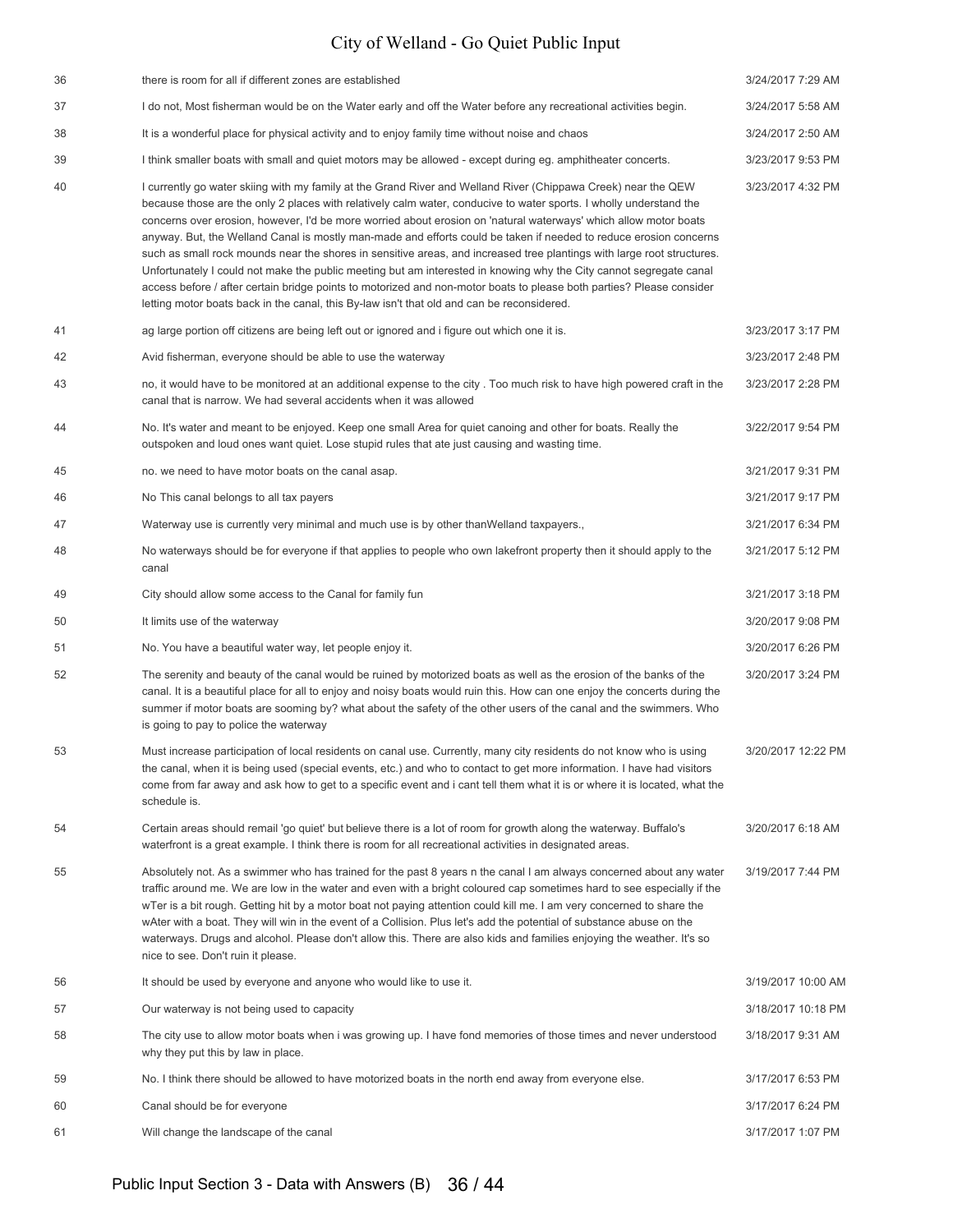| 62 | no i feel that the canl should be available to all taxpayers.                                                                                                                                                                                                                                                                                                                                                                                                                                                                                                                                                                      | 3/17/2017 9:14 AM  |
|----|------------------------------------------------------------------------------------------------------------------------------------------------------------------------------------------------------------------------------------------------------------------------------------------------------------------------------------------------------------------------------------------------------------------------------------------------------------------------------------------------------------------------------------------------------------------------------------------------------------------------------------|--------------------|
|    |                                                                                                                                                                                                                                                                                                                                                                                                                                                                                                                                                                                                                                    |                    |
| 63 | It was one of my favourite places to go for boat rides. It is always calm and relaxing and nice to fish out of boat with<br>kids                                                                                                                                                                                                                                                                                                                                                                                                                                                                                                   | 3/16/2017 10:11 PM |
| 64 | we're fortunate enough to have a canal, it's time we embrace its potential and diversify its uses. Yes it's a contentious<br>debate, however there is no reason we can't have a compromise and split it into zones. It's a big canal!                                                                                                                                                                                                                                                                                                                                                                                              | 3/16/2017 5:01 PM  |
| 65 | Motorized boats had brought in money for the city of welland, gas ice food.etc.                                                                                                                                                                                                                                                                                                                                                                                                                                                                                                                                                    | 3/16/2017 4:11 PM  |
| 66 | There is no use of the public for this waterway!                                                                                                                                                                                                                                                                                                                                                                                                                                                                                                                                                                                   | 3/16/2017 11:58 AM |
| 67 | Not allowing people who have motorized boats to share the waterway while operating their boat safely and respectfully<br>with regards to others is a form of descrimination.                                                                                                                                                                                                                                                                                                                                                                                                                                                       | 3/16/2017 11:47 AM |
| 68 | Seems to be room for more uses. If erosion happens change the by law.                                                                                                                                                                                                                                                                                                                                                                                                                                                                                                                                                              | 3/16/2017 11:42 AM |
| 69 | No, Things should be switched up, if someone has an electric motor and uses their boat in a respectful/clean matter, I<br>don't see why they shouldn't be able to do so. It would bring more options to a variety of people and perhaps attract<br>more visitors depending how it plays out.                                                                                                                                                                                                                                                                                                                                       | 3/15/2017 10:47 PM |
| 70 | Too limiting an limits people who use it to rowing and nothing else                                                                                                                                                                                                                                                                                                                                                                                                                                                                                                                                                                | 3/15/2017 9:02 PM  |
| 71 | There is not enough shoreline access for dock fishing or to put in a canoe. If the number of access points for non-<br>motorized boats was increased everywhere along the canal, then I would support the by-law. But if access is not<br>improved, then I support allowing motorboats up to 5 hp on the WRW.                                                                                                                                                                                                                                                                                                                      | 3/15/2017 7:17 PM  |
| 72 | Rowers hardly use the rowing club, why do they need to hog the whole canal.                                                                                                                                                                                                                                                                                                                                                                                                                                                                                                                                                        | 3/15/2017 6:56 PM  |
| 73 | People need more freedom                                                                                                                                                                                                                                                                                                                                                                                                                                                                                                                                                                                                           | 3/15/2017 2:46 PM  |
| 74 | I would like to see mototorized boating                                                                                                                                                                                                                                                                                                                                                                                                                                                                                                                                                                                            | 3/15/2017 12:11 PM |
| 75 | Waterways are federally regulated by transport Canada. wrcc amd city of welland bylaws have no jurisdiction. Was a<br>VORR vessel operation regulation restriction ever applied for and granted.                                                                                                                                                                                                                                                                                                                                                                                                                                   | 3/15/2017 12:49 AM |
| 76 | it should be more inclusivecanal should be stocked with fish and small electric motors on fishing boats allowed.                                                                                                                                                                                                                                                                                                                                                                                                                                                                                                                   | 3/14/2017 4:58 PM  |
| 77 | The issue of a previous fatality on the waterway seems to be an ignored issue. It happened a few years back and<br>highlights the dangers of operating speedy motorized watercraft in the canal. It seems the politicians are ignoring and<br>avoiding this incident. I recall recommendation including expensive security and even more expensive insurance<br>before anymore motorized craft were allowed on the canal. There may have been a lawsuit with a hefty payout<br>incurred by the city. Erosion was a minor reason for the shutdown. The death was the main factor. The person was<br>killed on a jet-ski or sea-doo. | 3/14/2017 2:47 PM  |
| 78 | NO the canal belongs to all residents.                                                                                                                                                                                                                                                                                                                                                                                                                                                                                                                                                                                             | 3/14/2017 1:05 PM  |
| 79 | It should satisfy the interests of all citizens. Motorcrafts south of division.                                                                                                                                                                                                                                                                                                                                                                                                                                                                                                                                                    | 3/13/2017 9:46 PM  |
| 80 | I believe the water way could benefit from having boats back in the water way                                                                                                                                                                                                                                                                                                                                                                                                                                                                                                                                                      | 3/13/2017 4:34 PM  |
| 81 | no it excludes boaters                                                                                                                                                                                                                                                                                                                                                                                                                                                                                                                                                                                                             | 3/13/2017 9:55 AM  |
| 82 | The potential of the canal is being limited. Adjusting regulations and zoning the canal would not creat noise pollution.                                                                                                                                                                                                                                                                                                                                                                                                                                                                                                           | 3/13/2017 9:12 AM  |
| 83 | No the water should be shared and used by all in Welland care and share                                                                                                                                                                                                                                                                                                                                                                                                                                                                                                                                                            | 3/13/2017 8:03 AM  |
| 84 | There is enought that all can use the canel. Return to the way it was many years ago.                                                                                                                                                                                                                                                                                                                                                                                                                                                                                                                                              | 3/13/2017 7:28 AM  |
| 85 | Good fishing lost, Tourist revenue lost. 4 Stroke motors only. No 2 stroke allowed (pollution). No wake, 4 MPH speed<br>limit, 0600 to 1200 hours. My 4 stroke 90HP outboard has one tenth the noise of a motorcycle. Restricted from<br>swimming areas.                                                                                                                                                                                                                                                                                                                                                                           | 3/13/2017 6:40 AM  |
| 86 | We should keep the water clean and quiet                                                                                                                                                                                                                                                                                                                                                                                                                                                                                                                                                                                           | 3/13/2017 3:47 AM  |
| 87 | As a tax payer and responsible boater fishing on the canal was best thing the city had                                                                                                                                                                                                                                                                                                                                                                                                                                                                                                                                             | 3/13/2017 12:19 AM |
| 88 | Noit could draw more people down town. For example water skiing, jet ski rentals, docks along the shore for boats to<br>use restaurants etc. There are so many opportunities for this canal.                                                                                                                                                                                                                                                                                                                                                                                                                                       | 3/13/2017 12:17 AM |
| 89 | The wrw can generate more income with additional activities required by motorized watercrafts. We should maximize<br>the canal to its fullest potential from a revenue and luxury standpoint.                                                                                                                                                                                                                                                                                                                                                                                                                                      | 3/12/2017 11:10 PM |
| 90 | No, this city doesn't need 3 rowing clubs used mostly by people from other cities, for erosion of Merritt island, it makes<br>no sense to ban motor boats, because there are concrete break walls on canal side and NOT the river side, this<br>makes no sense                                                                                                                                                                                                                                                                                                                                                                     | 3/12/2017 9:41 PM  |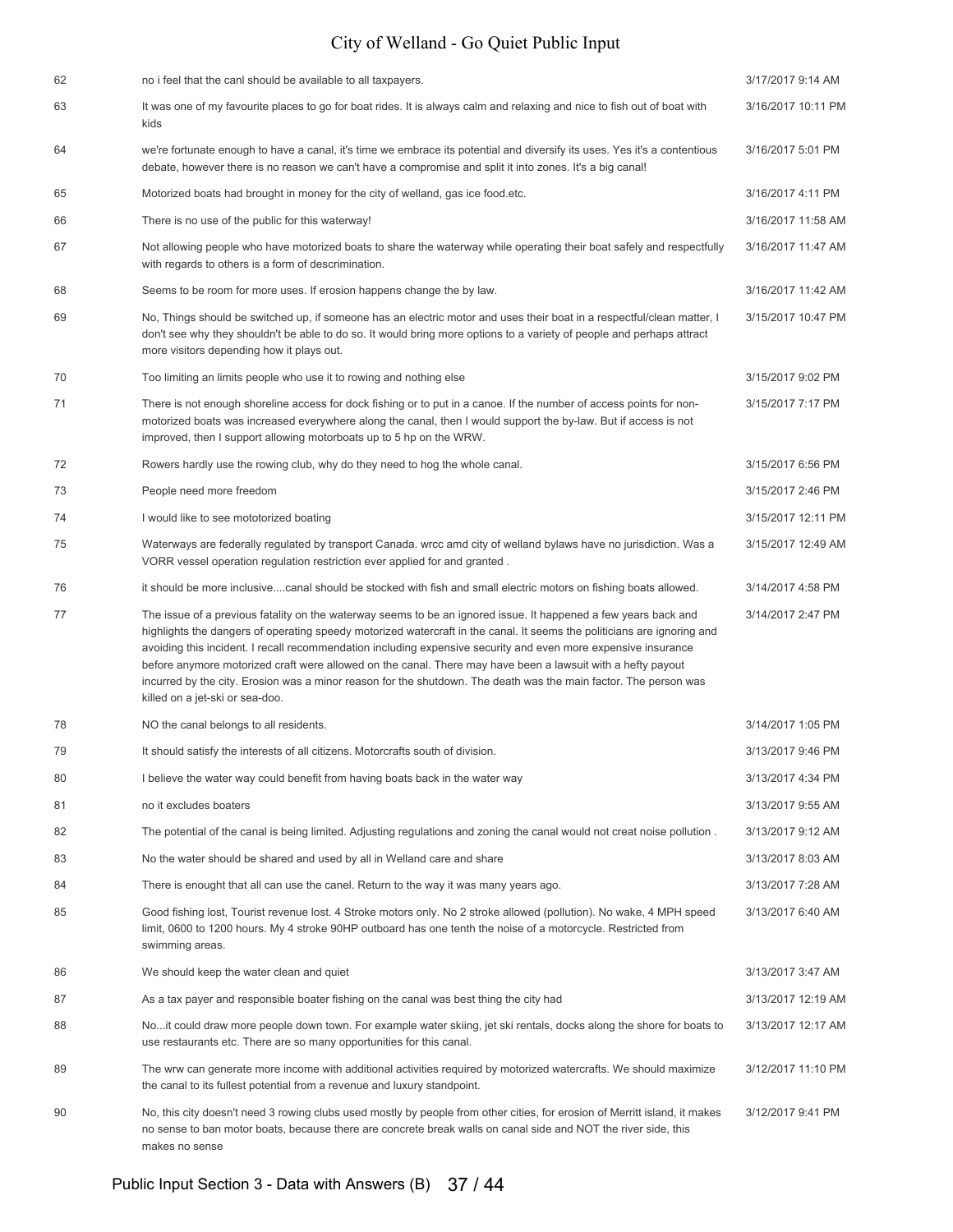| 91  | Everyone should enjoy the water                                                                                                                                                                                                                                                                                                                                                                                                                                                                                                                                                                                                                                                                                                                                                                                                                                                                                                                                                                                | 3/12/2017 9:16 PM  |
|-----|----------------------------------------------------------------------------------------------------------------------------------------------------------------------------------------------------------------------------------------------------------------------------------------------------------------------------------------------------------------------------------------------------------------------------------------------------------------------------------------------------------------------------------------------------------------------------------------------------------------------------------------------------------------------------------------------------------------------------------------------------------------------------------------------------------------------------------------------------------------------------------------------------------------------------------------------------------------------------------------------------------------|--------------------|
| 92  | Welland need something positive to do in Welland                                                                                                                                                                                                                                                                                                                                                                                                                                                                                                                                                                                                                                                                                                                                                                                                                                                                                                                                                               | 3/12/2017 8:35 PM  |
| 93  | I would like to be able to use a small gas powered boat to fish or just enjoy a day on the canal.                                                                                                                                                                                                                                                                                                                                                                                                                                                                                                                                                                                                                                                                                                                                                                                                                                                                                                              | 3/12/2017 7:48 AM  |
| 94  | Boaters should have the same usage as others                                                                                                                                                                                                                                                                                                                                                                                                                                                                                                                                                                                                                                                                                                                                                                                                                                                                                                                                                                   | 3/11/2017 4:00 PM  |
| 95  | There is not sufficient info provided by the city regarding cists for superbision, liabilty coverage, details on where any<br>motorized vessels would be launched. If the city allows this what about the rowing clubs and the investment into those<br>facilities.                                                                                                                                                                                                                                                                                                                                                                                                                                                                                                                                                                                                                                                                                                                                            | 3/11/2017 2:27 PM  |
| 96  | No because it is a big water way that can be shared it is underutilized. I used to go down to the canal with family<br>friends and fish or waterski or tubing with the boat. Everyone used to get along back then even when the ski club was<br>at the south end. Problems started when seadoos became popular. As far as the noise issue there isn't really much<br>noise that comes from a boat and bank erosion well most of it has concrete sides it was built for big ships windy days<br>create the same size waves as most boats and you can't stop the wind. I attended a meeting about the canal the<br>summer before it was closed down about building it to be a better fishery we were told boats would never be banned<br>wasn't too many months later they banned them I have had a bitter taste about this city ever since. A lot of people liked<br>to see boats cruising and people using the canal for activities with the boats. Now most of the canal sits unused and is<br>a shame to see | 3/11/2017 10:33 AM |
| 97  | Before the change, we would fuel up, spend the afternoon on the water, head out for dinner, pick up some snacks and<br>beverages and spend the night at a local venue or in our own backyard. All of this time and purchases occurred in<br>Welland. After the change, we rented a cottage and spent our time and money in Lowbanks.                                                                                                                                                                                                                                                                                                                                                                                                                                                                                                                                                                                                                                                                           | 3/11/2017 10:24 AM |
| 98  | No. In Niagara we are very fortunatewe have 2 lakes in close proximity. Wide open and ready for speed. The Go-<br>Quiet has provided many an athlete the ability to do their sport in a safe manner. Work has been done to maintain the<br>waterway for sport-specific reasons. Why obliterate all that's come to be for something (the lakes) just down the road?                                                                                                                                                                                                                                                                                                                                                                                                                                                                                                                                                                                                                                             | 3/11/2017 10:23 AM |
| 99  | if have the canal lets use it                                                                                                                                                                                                                                                                                                                                                                                                                                                                                                                                                                                                                                                                                                                                                                                                                                                                                                                                                                                  | 3/10/2017 11:00 PM |
| 100 | No, 7km stretch of a waterway is more then enough water to support motorized vessels. The canal was built for large<br>freighter ships, so why are motorized vessels banned? It doesn't make sense.                                                                                                                                                                                                                                                                                                                                                                                                                                                                                                                                                                                                                                                                                                                                                                                                            | 3/10/2017 6:04 PM  |
| 101 | Limits use by a large majority of our 53000 residents who pay taxes towards the recreational use of our overall canal<br>waterway                                                                                                                                                                                                                                                                                                                                                                                                                                                                                                                                                                                                                                                                                                                                                                                                                                                                              | 3/10/2017 3:24 PM  |
| 102 | Currently, except for the organized water usage, I am seeing an empty canal most of the time. Row boats!!!                                                                                                                                                                                                                                                                                                                                                                                                                                                                                                                                                                                                                                                                                                                                                                                                                                                                                                     | 3/10/2017 11:24 AM |
| 103 | The present status seems to favor a few. While I believe there should be allowance for motorized vessels, they should<br>be limited to low horse powered inits and a speed limit enforced. I could never understand those who launched their<br>big boats (Donzi's for example) and go roaring up and down the canal. They have a big lake to go play in.                                                                                                                                                                                                                                                                                                                                                                                                                                                                                                                                                                                                                                                      | 3/10/2017 9:59 AM  |
| 104 | It does not provide access to all parties (citizens) to a public place.                                                                                                                                                                                                                                                                                                                                                                                                                                                                                                                                                                                                                                                                                                                                                                                                                                                                                                                                        | 3/10/2017 7:24 AM  |
| 105 | I grew up boating on the canal. It was fun and we never had any issues. The waterway is large enough to allow motor<br>boats. The canal was designed for boat passage, and it should be returned as such.                                                                                                                                                                                                                                                                                                                                                                                                                                                                                                                                                                                                                                                                                                                                                                                                      | 3/10/2017 6:14 AM  |
| 106 | I look at it as a wasted resource that could bring non residents in to use the water way.                                                                                                                                                                                                                                                                                                                                                                                                                                                                                                                                                                                                                                                                                                                                                                                                                                                                                                                      | 3/10/2017 1:15 AM  |
| 107 | Limits usage of canal to specified activity. Rowing club is allowed motorized boats                                                                                                                                                                                                                                                                                                                                                                                                                                                                                                                                                                                                                                                                                                                                                                                                                                                                                                                            | 3/9/2017 7:41 PM   |
| 108 | No, boating and other sports should be allowed on select days. To allow sharing of motorized days and non-motorized<br>days                                                                                                                                                                                                                                                                                                                                                                                                                                                                                                                                                                                                                                                                                                                                                                                                                                                                                    | 3/9/2017 6:28 PM   |
| 109 | Unsure-love that the canals vision has come to life and love Fearless Females and the activities available on canal<br>but also love wake boarding and if there was a way to make usable for everyone that would be nice.                                                                                                                                                                                                                                                                                                                                                                                                                                                                                                                                                                                                                                                                                                                                                                                      | 3/9/2017 5:47 PM   |
| 110 | No place for water skiing and lake is too rough                                                                                                                                                                                                                                                                                                                                                                                                                                                                                                                                                                                                                                                                                                                                                                                                                                                                                                                                                                | 3/9/2017 3:40 PM   |
| 111 | Time for more activities that allow families to enjoy more time together                                                                                                                                                                                                                                                                                                                                                                                                                                                                                                                                                                                                                                                                                                                                                                                                                                                                                                                                       | 3/9/2017 3:07 PM   |
| 112 | Unable to water ski. Lakes are too wavy for water skiing                                                                                                                                                                                                                                                                                                                                                                                                                                                                                                                                                                                                                                                                                                                                                                                                                                                                                                                                                       | 3/9/2017 2:45 PM   |
| 113 | I believe the canal should be enjoyed by motorized boats as well as the non motorized. There should be restrictions<br>such as area of use and time of use.                                                                                                                                                                                                                                                                                                                                                                                                                                                                                                                                                                                                                                                                                                                                                                                                                                                    | 3/9/2017 2:37 PM   |
| 114 | I believe certain sections can be restricted to motorized sports                                                                                                                                                                                                                                                                                                                                                                                                                                                                                                                                                                                                                                                                                                                                                                                                                                                                                                                                               | 3/9/2017 11:27 AM  |
| 115 | Everyone should be able to enjoy the waterway in some form of pleasure                                                                                                                                                                                                                                                                                                                                                                                                                                                                                                                                                                                                                                                                                                                                                                                                                                                                                                                                         | 3/9/2017 11:02 AM  |
| 116 | No but obviously nothing to excessive just like for anything else                                                                                                                                                                                                                                                                                                                                                                                                                                                                                                                                                                                                                                                                                                                                                                                                                                                                                                                                              | 3/9/2017 9:55 AM   |
| 117 | The canal is a rather lengthy waterway. There is room for all to enjoy without causing issues                                                                                                                                                                                                                                                                                                                                                                                                                                                                                                                                                                                                                                                                                                                                                                                                                                                                                                                  | 3/9/2017 9:30 AM   |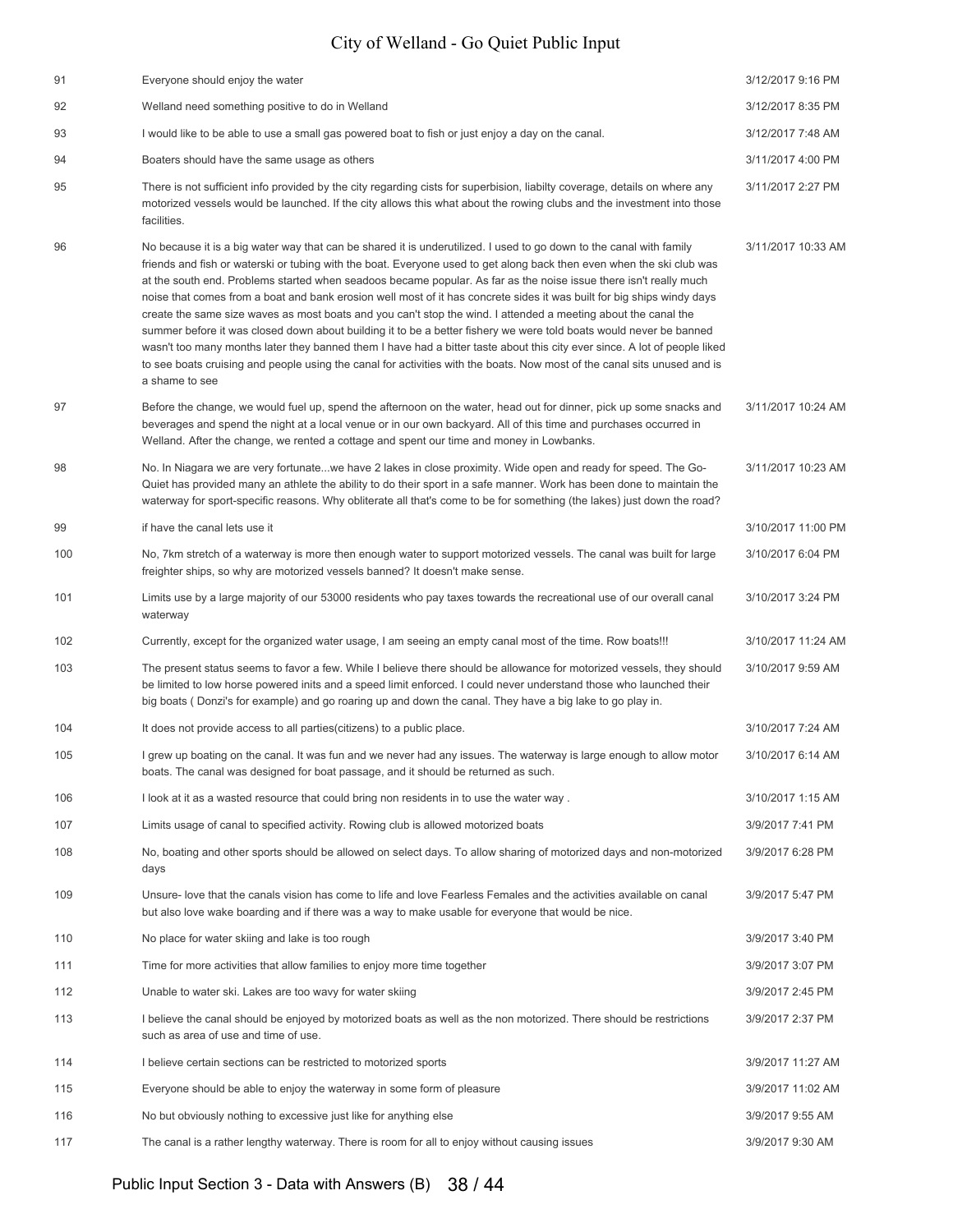| 118 | It's water! We're meant to be on it. Growing up, I enjoyed watching boats on the canal and even jetskied on it once.<br>Summer is so short. Let people enjoy the waterway.                                                                                                                                                                                                                                                                                                            | 3/9/2017 9:09 AM  |
|-----|---------------------------------------------------------------------------------------------------------------------------------------------------------------------------------------------------------------------------------------------------------------------------------------------------------------------------------------------------------------------------------------------------------------------------------------------------------------------------------------|-------------------|
| 119 | The waterway should be open to all. The rowing clubs have motor boats in the canal and are not quiet by any means.<br>My tax money shouldn't be used for anything on the waterway if I can use it.                                                                                                                                                                                                                                                                                    | 3/8/2017 11:27 PM |
| 120 | Small boats during set hours eoujdnt bother anyone                                                                                                                                                                                                                                                                                                                                                                                                                                    | 3/8/2017 10:44 PM |
| 121 | I feel we can make a lot of revenue from this private waterway right through our downtown, lined with parks for<br>spectators Maybe open up a certain section for certain water craft                                                                                                                                                                                                                                                                                                 | 3/8/2017 4:50 PM  |
| 122 | WOULD LIKE TO SEE POEPLE SKIING                                                                                                                                                                                                                                                                                                                                                                                                                                                       | 3/8/2017 3:38 PM  |
| 123 | The welland canal is a major fixture in wellandand the only way to use its glory is to pay through the nose to rent a<br>"quiet" vessel. I guess we could purchase our own canoe / kayak to fit the by-lawhowever, we already lost enough<br>when we sold our family water craft years ago (which was far more enjoyable)the entire family spent time together<br>because we all fit in the boat. It would be nice if we could all enjoy the best part of Wellandwithout restriction. | 3/8/2017 9:55 AM  |
| 124 | No                                                                                                                                                                                                                                                                                                                                                                                                                                                                                    | 3/8/2017 9:53 AM  |
| 125 | Miss seeing activity on the water besides the odd rower. For Wellands future develop we need to have boats on the<br>water. I hope one day we could be like West St in Port Colborne where you can dock your boat and then hit up the<br>local restaurants and shops near by.                                                                                                                                                                                                         | 3/8/2017 8:32 AM  |
| 126 | Could be used for wakeboarding/wakeboard park, seadoos, jetskis, boat fishing, fishing derby                                                                                                                                                                                                                                                                                                                                                                                          | 3/8/2017 3:19 AM  |
| 127 | It is everyone's water, we need to share it.                                                                                                                                                                                                                                                                                                                                                                                                                                          | 3/7/2017 9:24 PM  |
| 128 | many boats with larger motors are very quiet and would not crate a noise problem. Limiting recreational boats to a max<br>of 75 hp would not be unreasonable but it would prevent speed boats with bigger and lowder motors from being on the<br>waterway.                                                                                                                                                                                                                            | 3/7/2017 2:55 PM  |
| 129 | I grew up in Welland and in the summer would waterski, tube, and jetski pretty much every weekend in the summer<br>on the canal. We loved it! I would love to be allowed to do that again with my family.                                                                                                                                                                                                                                                                             | 3/7/2017 1:02 PM  |
| 130 | The canal is mostly unused. Allowing motorized boats might bring some life back to the city.                                                                                                                                                                                                                                                                                                                                                                                          | 3/7/2017 11:01 AM |
| 131 | Not enough use of the waterway. I used with my boat in 90's                                                                                                                                                                                                                                                                                                                                                                                                                           | 3/7/2017 8:11 AM  |
| 132 | expand usage by general public, with certain restrictions                                                                                                                                                                                                                                                                                                                                                                                                                             | 3/6/2017 10:30 PM |
| 133 | There needs to be inclusion for all to enjoy what the waterway in a way that would like to. Whether fishing, kayaking,<br>etc                                                                                                                                                                                                                                                                                                                                                         | 3/6/2017 6:34 PM  |
| 134 | The recreational waterway is artificial and eroding. I hold a use it and fix it mentality, otherwise fill in the eroding<br>sections and allow crafts on the remaining areas.                                                                                                                                                                                                                                                                                                         | 3/6/2017 3:18 PM  |
| 135 | No, Go quite by law  This Canal was made for ships and boats of all sizes                                                                                                                                                                                                                                                                                                                                                                                                             | 3/6/2017 2:47 PM  |
| 136 | Should be a shared common water way                                                                                                                                                                                                                                                                                                                                                                                                                                                   | 3/6/2017 1:55 PM  |
| 137 | no-quiet after dark is better for all                                                                                                                                                                                                                                                                                                                                                                                                                                                 | 3/6/2017 1:08 PM  |
| 138 | I believe it's important to balance use of the waterway by both residents and non-residents in a manner that complies<br>with noise by-laws, respect for others, and mutually beneficial enjoyment of this privileged resource                                                                                                                                                                                                                                                        | 3/6/2017 10:44 AM |
| 139 | Lots of canal should be used                                                                                                                                                                                                                                                                                                                                                                                                                                                          | 3/6/2017 10:13 AM |
| 140 | No it limits the activities allowed on rec                                                                                                                                                                                                                                                                                                                                                                                                                                            | 3/5/2017 7:25 PM  |
| 141 | As scuba diver, i dont like the idea of passing the by-law.                                                                                                                                                                                                                                                                                                                                                                                                                           | 3/5/2017 10:47 AM |
| 142 | No. Its too restrective. The waterway is under utilised.                                                                                                                                                                                                                                                                                                                                                                                                                              | 3/5/2017 8:45 AM  |
| 143 | No, the recreational canal provides a safe sheltered waters area that small craft can use when lake conditions are<br>unfavorable.                                                                                                                                                                                                                                                                                                                                                    | 3/5/2017 2:13 AM  |
| 144 | We used this waterway when full access was allowed. It provided access to calm waters for waterskiing as well as<br>family boating activity. The ramp was free at the time and allowed a great day in Welland. I would suggest asking a<br>ramp fee at this time. We spent entire days on this canal while visiting food and beverage places in Welland. Perhaps<br>even stopping for gas for the boat and or truck. We also spent many days enjoying watching others on their boats. | 3/5/2017 12:15 AM |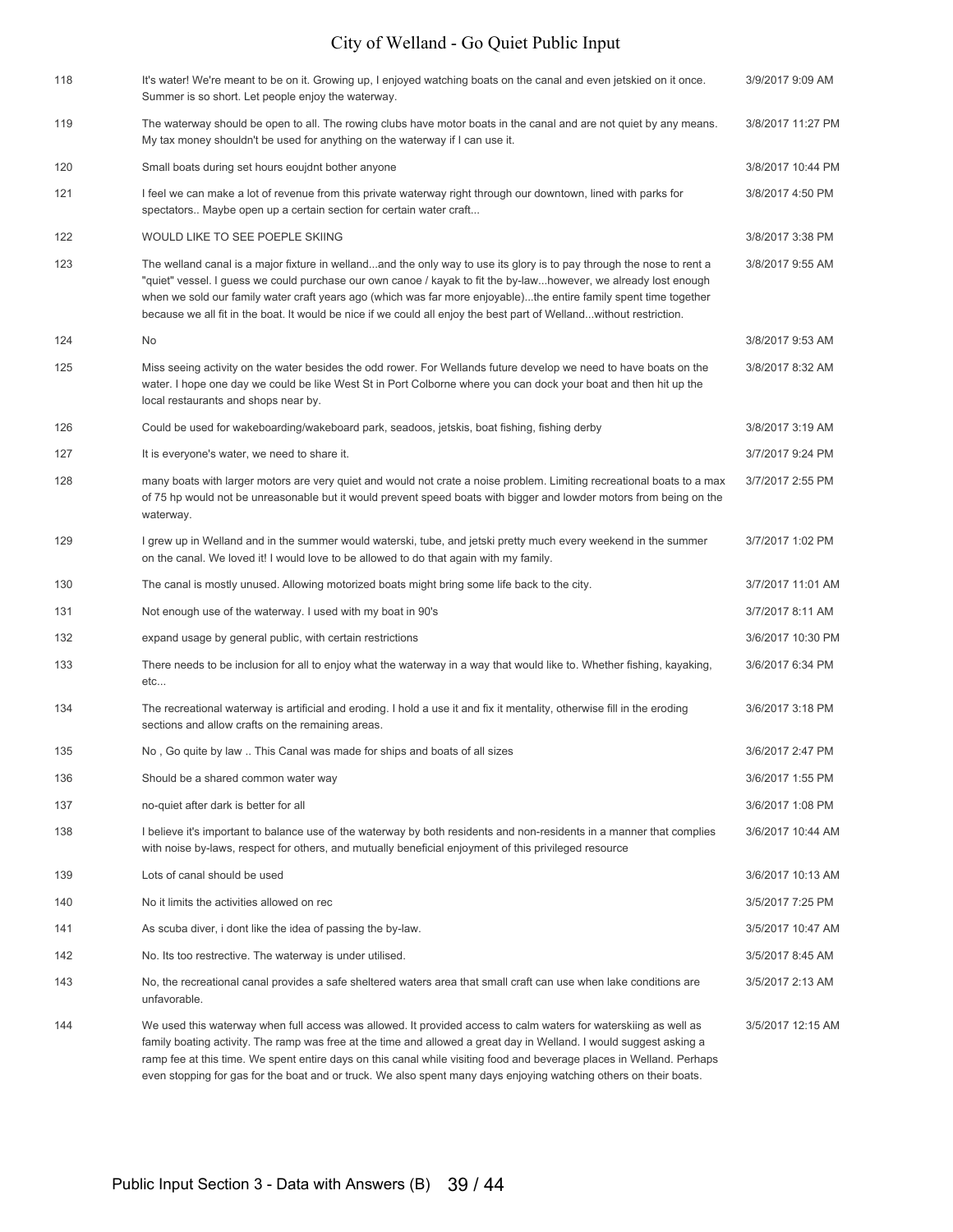| 145 | Disruptive to flat water boats, paddle boarders, etc: Lincoln launch site would be a disaster: Damage to canal banks:<br>Noise of engines detracts from serenity for walkers on Merritt Island: Canal not long enough to make sense for<br>motorized boats: Would be dangerous for divers and swimmers: engine fumes. These are just some of the reasons<br>why the Canal should not have motorized boats, instead the City should get behind more events like the floatfest. The<br>Canal is an asset that Welland should focus on being developed into a real attraction for residents and visitors. | 3/4/2017 10:55 PM |
|-----|--------------------------------------------------------------------------------------------------------------------------------------------------------------------------------------------------------------------------------------------------------------------------------------------------------------------------------------------------------------------------------------------------------------------------------------------------------------------------------------------------------------------------------------------------------------------------------------------------------|-------------------|
| 146 | It is too restricting and doesn't allow everyone to use the canal. Unless you are involved in a quiet sport, the canal is<br>out.                                                                                                                                                                                                                                                                                                                                                                                                                                                                      | 3/4/2017 9:43 PM  |
| 147 | Unsure of my thoughts                                                                                                                                                                                                                                                                                                                                                                                                                                                                                                                                                                                  | 3/4/2017 1:14 PM  |
| 148 | Takes away from people being able to fish in a boat.                                                                                                                                                                                                                                                                                                                                                                                                                                                                                                                                                   | 3/4/2017 10:58 AM |
| 149 | No, it would draw so many more visitors if the use is expanded. After all it was made for large vessel usage.                                                                                                                                                                                                                                                                                                                                                                                                                                                                                          | 3/4/2017 9:50 AM  |
| 150 | No. There will always be a boater who will not abide the by law and someone will get hurt or killed                                                                                                                                                                                                                                                                                                                                                                                                                                                                                                    | 3/4/2017 8:33 AM  |
| 151 | No, I do not support the decision to enforce the "go quiet" law because our public and recreational isn't even open to<br>the majority of the public. More citizens of Welland and the Niagara region would benefit because more people in<br>welland enjoy fishing and other water sports compared to the population of people who enjoy rowing.                                                                                                                                                                                                                                                      | 3/4/2017 8:32 AM  |
| 152 | because it preserve nature                                                                                                                                                                                                                                                                                                                                                                                                                                                                                                                                                                             | 3/4/2017 12:45 AM |
| 153 | AS A FAMILY WE USE TO WATERSKI TUBE&FISH ON THE CANAL IN A RESPONSBLE MANNER                                                                                                                                                                                                                                                                                                                                                                                                                                                                                                                           | 3/3/2017 10:05 PM |
| 154 | The canal is a peaceful, tranquil place where families can enjoy nature, canoe and cayak with the distraction of noise<br>speed boats and seadoos.                                                                                                                                                                                                                                                                                                                                                                                                                                                     | 3/3/2017 8:34 PM  |
| 155 | Never, the Go Quiet by-law certainly did exactly that, took away the liveliness there used to be, families having picnics<br>while boating and water skiing, spent most of my teen and young adult years along the canal with the family and our<br>boats                                                                                                                                                                                                                                                                                                                                              | 3/3/2017 8:24 PM  |
| 156 | I would like to see things go bake to the way they were. The canal was always full of family's having a great time. It is<br>not right that was taken away from us residents.                                                                                                                                                                                                                                                                                                                                                                                                                          | 3/3/2017 7:09 PM  |
| 157 | I do not support the current bylaw in place                                                                                                                                                                                                                                                                                                                                                                                                                                                                                                                                                            | 3/3/2017 7:01 PM  |
| 158 | It is my canal too, curb the motorcycle noise                                                                                                                                                                                                                                                                                                                                                                                                                                                                                                                                                          | 3/3/2017 6:56 PM  |
| 159 | It excludes a majority of the fishing community. Most people cannot afford to buy a kayak or canoe to fish out of along<br>with our small boats. I'm limited to shore fishing in the canal currently, charging a couple of dollars for parking or<br>launching a boat is acceptable.                                                                                                                                                                                                                                                                                                                   | 3/3/2017 6:01 PM  |
| 160 | I AM A TAX PAYER HERE AND I WOULD LIKE TO USE THE CANAL LIKE I USED TO FOR MY GRAND KIDS FOR<br>WATER SKING BECAUSE THE LAKES ARE ALWAYS TO ROUGH FOR THEM                                                                                                                                                                                                                                                                                                                                                                                                                                             | 3/3/2017 5:42 PM  |
| 161 | no                                                                                                                                                                                                                                                                                                                                                                                                                                                                                                                                                                                                     | 3/3/2017 3:13 PM  |
| 162 | The existing by-law caters to special interest groups only, the rowers have far too much control over the canal                                                                                                                                                                                                                                                                                                                                                                                                                                                                                        | 3/3/2017 3:09 PM  |
| 163 | I would like to see motor boat access                                                                                                                                                                                                                                                                                                                                                                                                                                                                                                                                                                  | 3/3/2017 3:06 PM  |
| 164 | I used to really enjoy watching people water ski and enjoy themselves . The canal has been underutilized for many<br>years now.                                                                                                                                                                                                                                                                                                                                                                                                                                                                        | 3/3/2017 3:01 PM  |
| 165 | It's a large body of water. You should have motor boat and jetski access between Woodlawn and the 406. Small<br>engines and paddle power between Woodlawn and Townline. With the exception of special events.                                                                                                                                                                                                                                                                                                                                                                                          | 3/3/2017 1:48 PM  |
| 166 | The canal "Go Quiet" By-Law targeted a large sum of the population and discriminated against the use of engine<br>powered boats, which put a halt on Waterway sports like Skiing as well as Tubing.                                                                                                                                                                                                                                                                                                                                                                                                    | 3/3/2017 1:37 PM  |
| 167 | the canal noise is no louder than the road noise around it.                                                                                                                                                                                                                                                                                                                                                                                                                                                                                                                                            | 3/3/2017 1:17 PM  |
| 168 | No. The case for erosion was an absolute joke and I think everyone understands that now. Boating will bring life back<br>to the city in the summer months and improve the economy. The welland canal has enormous potential and it's being<br>underused today. I personally grew up wakeboarding and waterskiing on the canal-some of my best memories. I now<br>have a son of my own and would love be able to go down the street, launch our boat/sea doo, grab some lunch by the<br>water and enjoy our city!                                                                                       | 3/3/2017 12:26 PM |
| 169 | This gem is going to waste for people who live in Welland.                                                                                                                                                                                                                                                                                                                                                                                                                                                                                                                                             | 3/3/2017 12:24 PM |
| 170 | The current law takes away from those who wish to use the waterway for boatingit is currently focused only on<br>rowers.                                                                                                                                                                                                                                                                                                                                                                                                                                                                               | 3/3/2017 11:59 AM |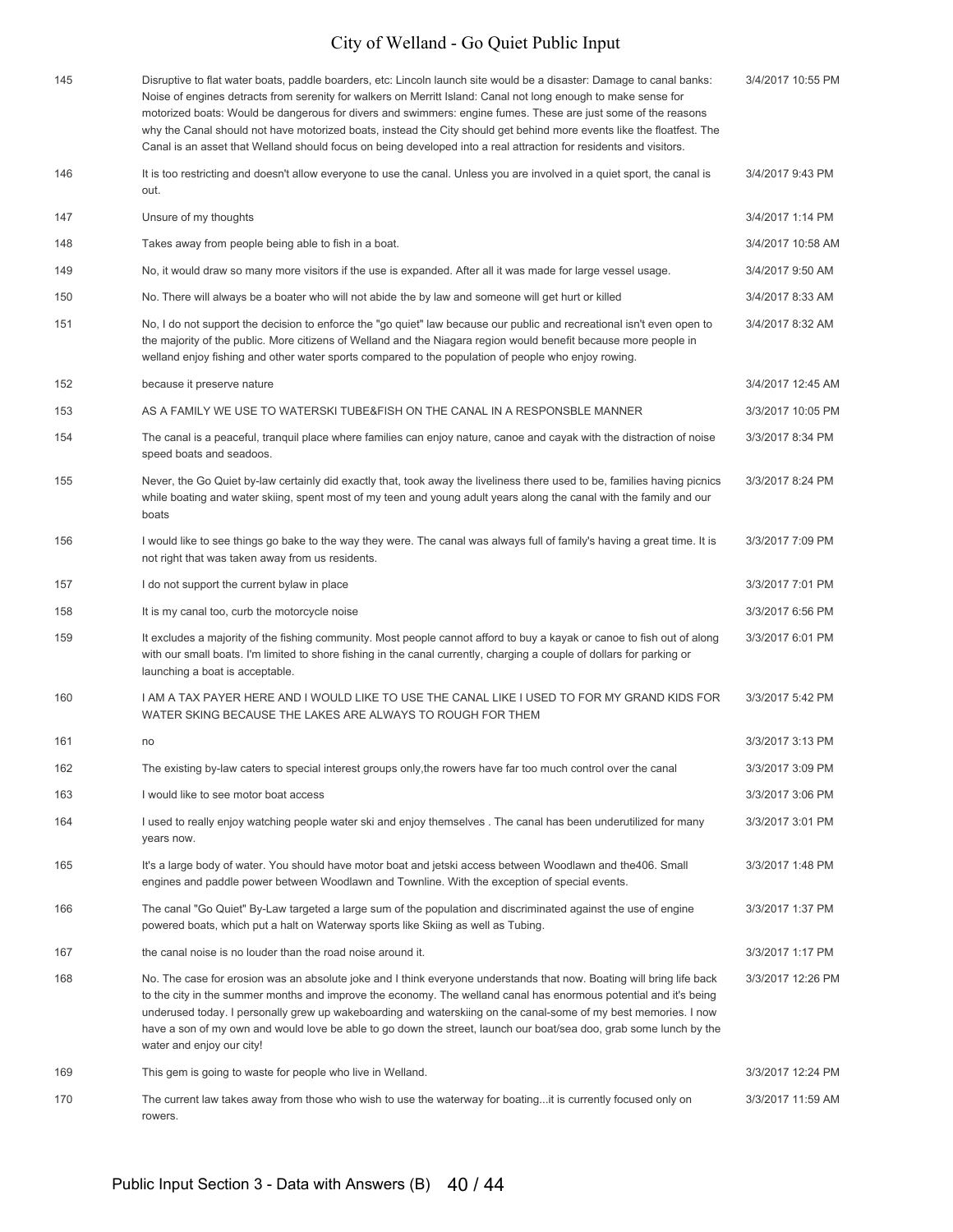| 171 | I enjoy recreational boating and water sports and since it was restricted when I have not been able to go out very<br>often as it is a bit of a drive to Lake Ontario, Erie, or the Niagara River. I was a child when the bylaw was put in place<br>and I wish children today can learn water sports in their hometown.                                                                                                                                          | 3/3/2017 11:12 AM |
|-----|------------------------------------------------------------------------------------------------------------------------------------------------------------------------------------------------------------------------------------------------------------------------------------------------------------------------------------------------------------------------------------------------------------------------------------------------------------------|-------------------|
| 172 | Waist of waterway                                                                                                                                                                                                                                                                                                                                                                                                                                                | 3/3/2017 10:57 AM |
| 173 | no                                                                                                                                                                                                                                                                                                                                                                                                                                                               | 3/3/2017 10:55 AM |
| 174 | I think the waterway uses should be expanded so that more people can enjoy the waterway. The water in the river is<br>too dirty for seadoos and tubing. There are many fishermen with boats (including our family) who would love to be able<br>to use the rec canal and not just the river.                                                                                                                                                                     | 3/3/2017 10:30 AM |
| 175 | Fishing boats with less than 2.5 hp should be allowed.                                                                                                                                                                                                                                                                                                                                                                                                           | 3/3/2017 10:27 AM |
| 176 | In my "youth" I always enjoyed watching boats I the canal. I feel it would attract more people into the city core. The<br>Welland canal is so beautiful and should be seen and enjoyed. I would love to see more outdoor cafes/restaurants<br>downtown and the city core. Workers would enjoy the fresh air and sun during their lunch and not feel coupled up                                                                                                   | 3/3/2017 10:10 AM |
| 177 | Everyone should be able to use the canal                                                                                                                                                                                                                                                                                                                                                                                                                         | 3/3/2017 9:42 AM  |
| 178 | Everyone should be aloud to use the waterway and put speed limits in place                                                                                                                                                                                                                                                                                                                                                                                       | 3/3/2017 9:32 AM  |
| 179 | It's atrocious that all residents can't share the canal. Back in the 80's I used to love waterskiing in the canal. Then it<br>was taken away for nothing but nonsense. Give the canal back to the tax payers.                                                                                                                                                                                                                                                    | 3/3/2017 9:22 AM  |
| 180 | Not enough activity, no attrations,                                                                                                                                                                                                                                                                                                                                                                                                                              | 3/3/2017 8:53 AM  |
| 181 | The Welland canal is an excellent asset to the community, banning boating and recreational water sports has<br>defaulted attraction to the downtown core and the use of this great water way. There is an excellent fisheries in place<br>as well as recreational and leisure boating. Our city is built on this canal, marketed on the canal and it is restricted for<br>use.                                                                                   | 3/3/2017 8:46 AM  |
| 182 | It is underutilised.                                                                                                                                                                                                                                                                                                                                                                                                                                             | 3/3/2017 2:09 AM  |
| 183 | Water should be able to be used by everyone not just a particular type of people. People should be able to have fun in<br>the water no matter what you are doing in it!                                                                                                                                                                                                                                                                                          | 3/3/2017 1:57 AM  |
| 184 | I miss the days when welland hosted water ski events                                                                                                                                                                                                                                                                                                                                                                                                             | 3/3/2017 1:02 AM  |
| 185 | I pay taxes, I should be able to use the Rec as desired.                                                                                                                                                                                                                                                                                                                                                                                                         | 3/3/2017 1:00 AM  |
| 186 | No. All residents should be allowed to enjoy the canal. Not just the non motorized ones.                                                                                                                                                                                                                                                                                                                                                                         | 3/3/2017 12:02 AM |
| 187 | I believe the water way should not be limited to unpowered vessels. i grew up fishing on a powerboat on the canal, I<br>have now fished it since the ban                                                                                                                                                                                                                                                                                                         | 3/2/2017 11:09 PM |
| 188 | I used to enjoy water sports behind a motorboat with my family. Now it is too far to find a place to do so.                                                                                                                                                                                                                                                                                                                                                      | 3/2/2017 10:56 PM |
| 189 | Motorized should be allowed                                                                                                                                                                                                                                                                                                                                                                                                                                      | 3/2/2017 10:54 PM |
| 190 | I think everyone should be able to enjoy it.                                                                                                                                                                                                                                                                                                                                                                                                                     | 3/2/2017 10:38 PM |
| 191 | Canal should be used recreationally with designated areas for all types of water craft                                                                                                                                                                                                                                                                                                                                                                           | 3/2/2017 10:37 PM |
| 192 | I feel that it is not used as much now. Years ago the can of Welland attracted many people to visit our wonderful<br>waterway.                                                                                                                                                                                                                                                                                                                                   | 3/2/2017 10:31 PM |
| 193 | I think small motorized boats would make greater use for fishing and just cruising                                                                                                                                                                                                                                                                                                                                                                               | 3/2/2017 10:23 PM |
| 194 | No                                                                                                                                                                                                                                                                                                                                                                                                                                                               | 3/2/2017 10:04 PM |
| 195 | no because I think all people should be allowed to use it. I think small motor crafts would allow more people in the city<br>to use the waterway                                                                                                                                                                                                                                                                                                                 | 3/2/2017 9:39 PM  |
| 196 | No. More people should be able to use the waterway                                                                                                                                                                                                                                                                                                                                                                                                               | 3/2/2017 9:25 PM  |
| 197 | It is a fantastic resource that is being underutilized                                                                                                                                                                                                                                                                                                                                                                                                           | 3/2/2017 9:10 PM  |
| 198 | we feel it should be uswd for all water activities with patrolled marine enforcement. We can see a vision for welland!!<br>we boat on the Trent Severn and have seen where the money is. on the water bistros, wine and dine restaurants will<br>bring money to the water. Large water vessels could come from Lake Ontario/Erie and dock over night!!!! I can see the<br>investment opportunity. however I would still love to use the canal for kayaking etc!! | 3/2/2017 9:04 PM  |
| 199 | X                                                                                                                                                                                                                                                                                                                                                                                                                                                                | 3/2/2017 8:56 PM  |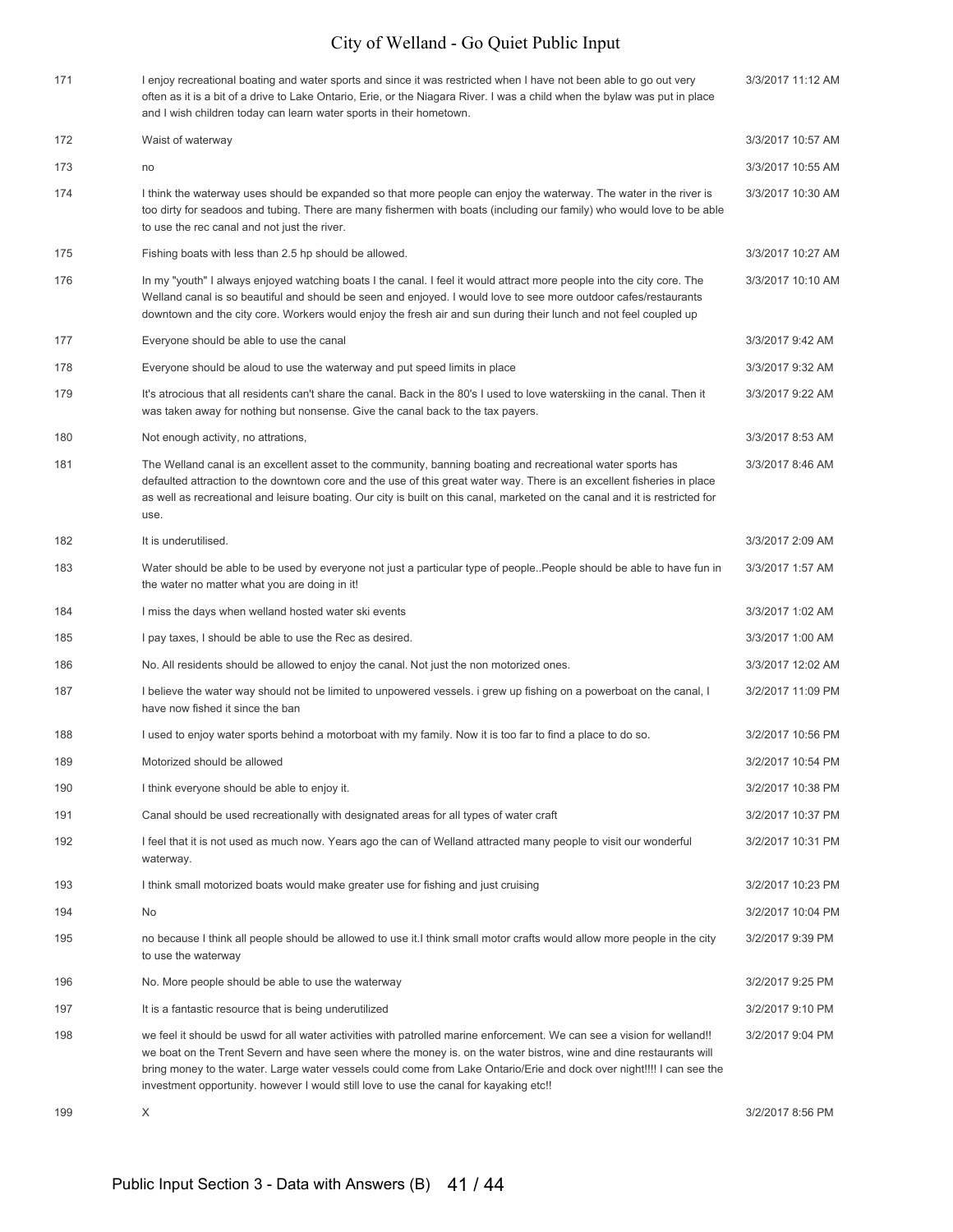| 200 | No. We are blessed with having a waterway which has so much more potential than the restricted use implemented.<br>Lifting restrictions could generate more business for our little city from tourism and even from boat owners in Welland<br>enjoying a day out with friends and family.                                                                                                                                                                                                                                                                                                   | 3/2/2017 8:46 PM |
|-----|---------------------------------------------------------------------------------------------------------------------------------------------------------------------------------------------------------------------------------------------------------------------------------------------------------------------------------------------------------------------------------------------------------------------------------------------------------------------------------------------------------------------------------------------------------------------------------------------|------------------|
| 201 | not sure                                                                                                                                                                                                                                                                                                                                                                                                                                                                                                                                                                                    | 3/2/2017 8:40 PM |
| 202 | Motorized boats with small electric motors should be allowed for fishing and recreational boating.                                                                                                                                                                                                                                                                                                                                                                                                                                                                                          | 3/2/2017 8:06 PM |
| 203 | Jus caters to the well to do and select few                                                                                                                                                                                                                                                                                                                                                                                                                                                                                                                                                 | 3/2/2017 8:06 PM |
| 204 | Need a motor to properly trolling for fish                                                                                                                                                                                                                                                                                                                                                                                                                                                                                                                                                  | 3/2/2017 7:55 PM |
| 205 | The waterway should be multi purpose use to appease all citizens of Welland and abroad.                                                                                                                                                                                                                                                                                                                                                                                                                                                                                                     | 3/2/2017 7:51 PM |
| 206 | Canal use is restricted to a few ie. Rowers, kayaks. Must incorporate more ways for a variety of users: swimmers,<br>boaters, floaties, water skiers                                                                                                                                                                                                                                                                                                                                                                                                                                        | 3/2/2017 7:48 PM |
| 207 | Would like to see the canal used for fishing from a motor boat                                                                                                                                                                                                                                                                                                                                                                                                                                                                                                                              | 3/2/2017 7:42 PM |
| 208 | The canal is sitting here and people should be able to enjoy it. Other cities spend millions of dollars creating what we<br>already have here for people to enjoy.                                                                                                                                                                                                                                                                                                                                                                                                                          | 3/2/2017 7:15 PM |
| 209 | People should be aloud to enjoy the water on their boats!                                                                                                                                                                                                                                                                                                                                                                                                                                                                                                                                   | 3/2/2017 7:12 PM |
| 210 | We are wasting opportunities for tourism, and the canal had been hijacked by the rowing clubs.                                                                                                                                                                                                                                                                                                                                                                                                                                                                                              | 3/2/2017 6:06 PM |
| 211 | canal seats idle to often                                                                                                                                                                                                                                                                                                                                                                                                                                                                                                                                                                   | 3/2/2017 5:56 PM |
| 212 | Motorized boats will ne disruptive to rowing, canoe and kayak training and competitions. New regulations are required<br>to ensure compliance and safety for everyone on the water. Enforcement is required to maintain compliance and<br>safety. Consideration needs to be given to limiting the number of motorized boats on the water at high usage times<br>(statutory holidays, weekends and evenings). An increase in motorized traffic will affect nesting waterfowl and other<br>animals. Garbage will be another concern. Is there room for overflow parking of cars and trailers? | 3/2/2017 5:50 PM |
| 213 | We used to use the water way and feel it is unfair we have to drive to Chippewa or Port Colborne to use our boat                                                                                                                                                                                                                                                                                                                                                                                                                                                                            | 3/2/2017 5:48 PM |
| 214 | No because at one point boats were allowed                                                                                                                                                                                                                                                                                                                                                                                                                                                                                                                                                  | 3/2/2017 5:47 PM |
| 215 | It excludes too many other uses.                                                                                                                                                                                                                                                                                                                                                                                                                                                                                                                                                            | 3/2/2017 5:34 PM |
| 216 | Because that is a law that is prohibiting some people from using the waterway and enjoyiment. The city of Welland is<br>not promoting inclusiveness, sharing. We need to treat all groups equally and without exception.                                                                                                                                                                                                                                                                                                                                                                    | 3/2/2017 5:24 PM |
| 217 | No residents should be allowed to use the citys waterway if they choose for all recreation                                                                                                                                                                                                                                                                                                                                                                                                                                                                                                  | 3/2/2017 5:16 PM |
| 218 | This facility belongs to everyone, not just the rowing club                                                                                                                                                                                                                                                                                                                                                                                                                                                                                                                                 | 3/2/2017 5:15 PM |
| 219 | I have alot of memories boating and the canal and i want my children to have the same                                                                                                                                                                                                                                                                                                                                                                                                                                                                                                       | 3/2/2017 5:02 PM |
| 220 | I enjoyed growing up skiing etc, on the canal and look forward to this again.                                                                                                                                                                                                                                                                                                                                                                                                                                                                                                               | 3/2/2017 4:53 PM |
| 221 | The canal should be utilized by all user groups with safety quidelines. Special events like water ski competitions or jet<br>ski races could bring money and exposure to welland. In winter ice hockey skating and even motorcycle ice racing<br>could make money for welland in the off season.                                                                                                                                                                                                                                                                                            | 3/2/2017 4:47 PM |
| 222 | Too restrictive. This will eliviate the traffic off the Welland River                                                                                                                                                                                                                                                                                                                                                                                                                                                                                                                       | 3/2/2017 4:45 PM |
| 223 | I think it should be okay for motorized boats to be in the waterway in certain areas for certain activities, especially<br>fishing.                                                                                                                                                                                                                                                                                                                                                                                                                                                         | 3/2/2017 4:37 PM |
| 224 | Because we all pay taxes so we should all be allowed to use the waterway.                                                                                                                                                                                                                                                                                                                                                                                                                                                                                                                   | 3/2/2017 3:51 PM |
| 225 | I feel it should be sectioned off to a quiet zone and an area for boaters etc                                                                                                                                                                                                                                                                                                                                                                                                                                                                                                               | 3/2/2017 3:46 PM |
| 226 | When a "go quiet" bylaw is presented to people it creates more issues. Perhaps a time restrictions for the bylaw as in<br>the normal 11:00pm-7:00am could be of value but anything else is too extreme. It will cause a lot of people to call the<br>city on others who are being "too loud". It it's during the day people should be able to be as loud as they want.                                                                                                                                                                                                                      | 3/2/2017 3:40 PM |
| 227 | No. Most of Welland's population is excluded from using the canal due to restrictions permitting only a few special<br>interest groups.                                                                                                                                                                                                                                                                                                                                                                                                                                                     | 3/2/2017 3:37 PM |
| 228 | No. I remember water skiing in the canal as a teen. Local boaters deserve access!                                                                                                                                                                                                                                                                                                                                                                                                                                                                                                           | 3/2/2017 3:27 PM |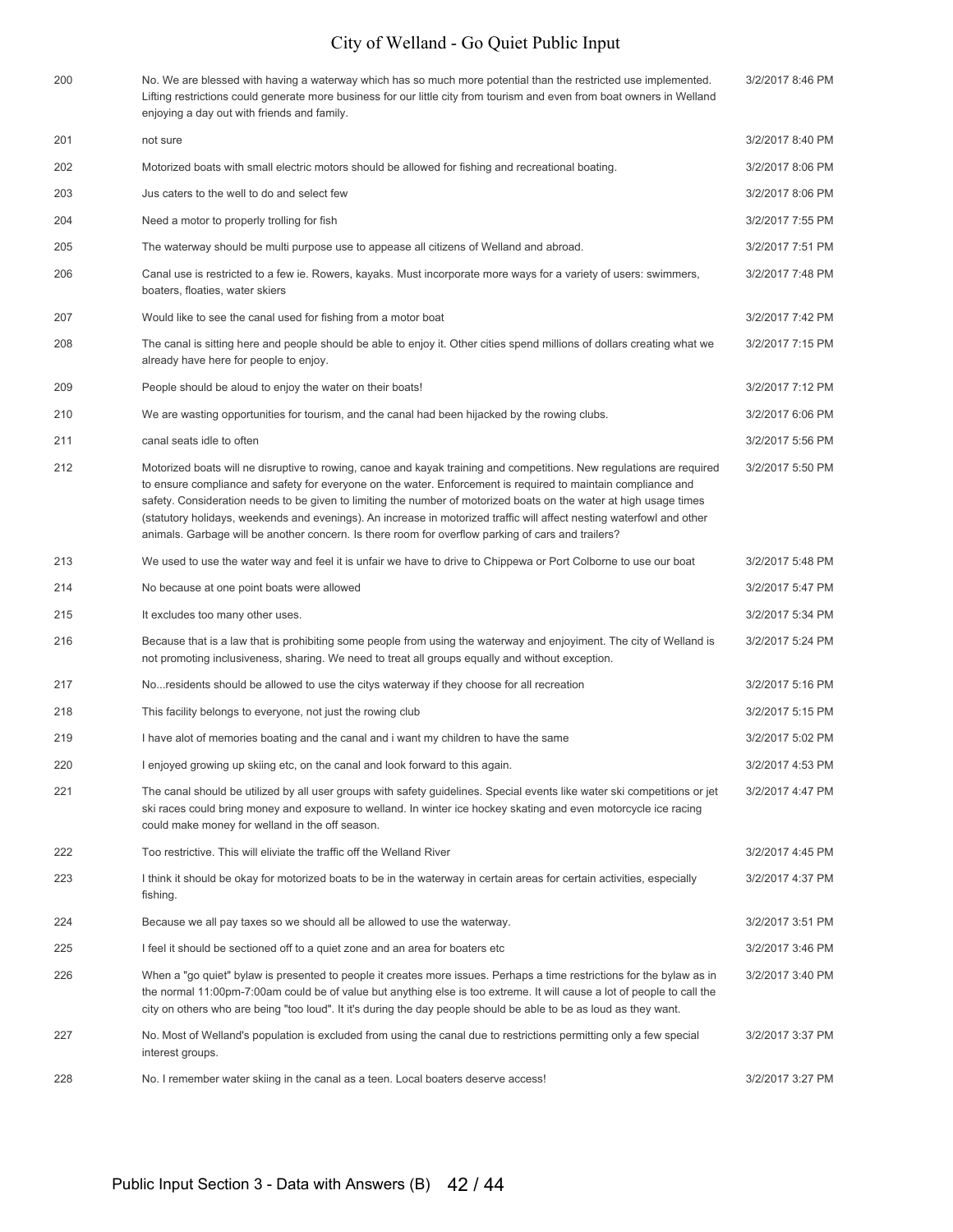| 229 | We own a small bowrider boat and have 2 young children. We would love to make use of the canal which is right down<br>the road from us rather then having to drive to the Grand River or Lake Erie or Lake Ontario. The lakes are often too<br>wavy to take the boat out with the children. Some of my best childhood memories are boating on the canal with my<br>parents. I want my children to be able to share in that joy. Plus I feelit would create huge business opportunity to open<br>up a marina, boat launch, canal side restaurants that you can dock right up too as well as little shops ran by local small<br>business owners. Welland could be the new Port Colborne! Please consider making this happen. Business<br>Opportunity + Pleasure = Happy Welland Residents ♥ | 3/2/2017 3:12 PM |
|-----|-------------------------------------------------------------------------------------------------------------------------------------------------------------------------------------------------------------------------------------------------------------------------------------------------------------------------------------------------------------------------------------------------------------------------------------------------------------------------------------------------------------------------------------------------------------------------------------------------------------------------------------------------------------------------------------------------------------------------------------------------------------------------------------------|------------------|
| 230 | Mostly I support it, but I believe use can safely be expanded to include small motors that would provide equivalent<br>power/speed to say a swiftly-moving canoe.                                                                                                                                                                                                                                                                                                                                                                                                                                                                                                                                                                                                                         | 3/2/2017 3:00 PM |
| 231 | The original use of the canal was for large ships, residential and commercial structures still built around it. No one was<br>worried about the noise then. Maybe the downtown would benefit from the extra traffic on the canal. I love the<br>scenery of downtown from the point of view of a boat. I think the no noise rule is very discriminatory. The canal is part<br>of Welland and ALL residents should have access to it.                                                                                                                                                                                                                                                                                                                                                       | 3/2/2017 2:44 PM |
| 232 | This by-law restricts canal use to one particular group, when in fact the waterway belongs to the entire community.<br>When boats were allowed on the canal, it saw more use from the local public. Now it is primarily utilized by out-siders<br>who come for competitions, but don't live in the community. There is enough canal for multi-use policies, everyone<br>should be allowed to enjoy it.                                                                                                                                                                                                                                                                                                                                                                                    | 3/2/2017 2:37 PM |
| 233 | It's not used enough.                                                                                                                                                                                                                                                                                                                                                                                                                                                                                                                                                                                                                                                                                                                                                                     | 3/2/2017 2:34 PM |
| 234 | No I feel the waterway is being to restricted. Responsible useto allow boaters and fisherman to expand their use of<br>the waterway is fine.                                                                                                                                                                                                                                                                                                                                                                                                                                                                                                                                                                                                                                              | 3/2/2017 2:30 PM |
| 235 | I think it should be open for use. Would help draw people and visitors to Welland. Smart business move                                                                                                                                                                                                                                                                                                                                                                                                                                                                                                                                                                                                                                                                                    | 3/2/2017 2:24 PM |
| 236 | Recreational use of the waterway dropped dramatically after this restrictive by-law was passed. It is now a "dead"<br>stretch of water. How unfortunate.                                                                                                                                                                                                                                                                                                                                                                                                                                                                                                                                                                                                                                  | 3/2/2017 2:15 PM |
| 237 | grand parents cant take kids for a ride and go fishing down the canal and enjoy the areas                                                                                                                                                                                                                                                                                                                                                                                                                                                                                                                                                                                                                                                                                                 | 3/2/2017 2:11 PM |
| 238 | For the most part yes. I am ok with SMALL quiet motors only however. Trolling motors or small motors for recreational<br>use. Absolutley NO large motors, jet skis, large power boats, etc. Too loud. Too dangerous. Too disruptive.                                                                                                                                                                                                                                                                                                                                                                                                                                                                                                                                                      | 3/2/2017 2:04 PM |
| 239 | It should be for everyone                                                                                                                                                                                                                                                                                                                                                                                                                                                                                                                                                                                                                                                                                                                                                                 | 3/2/2017 2:00 PM |
| 240 | The Canal used to be a place to go boating with family that was taken away, erosion is not the issue it came down to<br>liability. Boaters should have valid insurance and could sign waivers at launch.                                                                                                                                                                                                                                                                                                                                                                                                                                                                                                                                                                                  | 3/2/2017 1:58 PM |
| 241 | I don't own a boat nor have any interest in boating on the canal. However I do believe the canal belongs to all tax<br>paying citizens of Welland and if some want to use the canal for small motorized boats, I feel they should be able to. I<br>feel as long as there are physical boundaries designated for non motorized activities such as kayaking and swimming<br>for safety reasons (could be dangerous is a scuba diver or swimmer is near a boat / motor), then we should relax the<br>by-law and allow the canal to be more inclusive. It certainly shouldn't be opened up to any and all motorized vehicles,<br>as the danger, noise and pollution would be too significant, but I'm sure there is a happy medium between that and<br>what we currently have in place.       | 3/2/2017 1:54 PM |
| 242 | The calmness and serenity should not be shattered by noise and fumes from motors. Keep it clean and quiet.                                                                                                                                                                                                                                                                                                                                                                                                                                                                                                                                                                                                                                                                                | 3/2/2017 1:44 PM |
| 243 | No, because it was imposed without public input                                                                                                                                                                                                                                                                                                                                                                                                                                                                                                                                                                                                                                                                                                                                           | 3/2/2017 1:33 PM |
| 244 | Nice area that could be used a lot more                                                                                                                                                                                                                                                                                                                                                                                                                                                                                                                                                                                                                                                                                                                                                   | 3/2/2017 1:29 PM |
| 245 | Beautiful canal with absolutely NO use. We have this amazing landmark but yet it just sits there. It's time to bring<br>people to this broken city.                                                                                                                                                                                                                                                                                                                                                                                                                                                                                                                                                                                                                                       | 3/2/2017 1:29 PM |
| 246 | Canal is definately underutilized and therefore has an effect on the City as a whole. Driving over any of the bridges on<br>a beautiful day and looking at the canal and seeing it void of activity gives people the impression to keep on passing<br>through, nothing is happening here!!                                                                                                                                                                                                                                                                                                                                                                                                                                                                                                | 3/2/2017 1:26 PM |
| 247 | 12 KM or rowing does nothing for me or most people of Welland, Seeing empty bleachers at all rowing events tells the<br>story that Rowing is not a Welland sport.                                                                                                                                                                                                                                                                                                                                                                                                                                                                                                                                                                                                                         | 3/2/2017 1:21 PM |
| 248 | It is not an inclusive policy for residents and users of the WRW.                                                                                                                                                                                                                                                                                                                                                                                                                                                                                                                                                                                                                                                                                                                         | 3/2/2017 1:16 PM |
| 249 | Room for multi-uses in specified areas                                                                                                                                                                                                                                                                                                                                                                                                                                                                                                                                                                                                                                                                                                                                                    | 3/2/2017 1:12 PM |
| 250 | I believe there is more opportunity for residents to enjoy the waterway by allowing motors and I believe the local<br>businesses (restaurants, gas stations, marinas, power sports sales, etc.) will benefit from the new waterway users.                                                                                                                                                                                                                                                                                                                                                                                                                                                                                                                                                 | 3/2/2017 1:12 PM |
| 251 | restricts people with motor boats                                                                                                                                                                                                                                                                                                                                                                                                                                                                                                                                                                                                                                                                                                                                                         | 3/2/2017 1:05 PM |